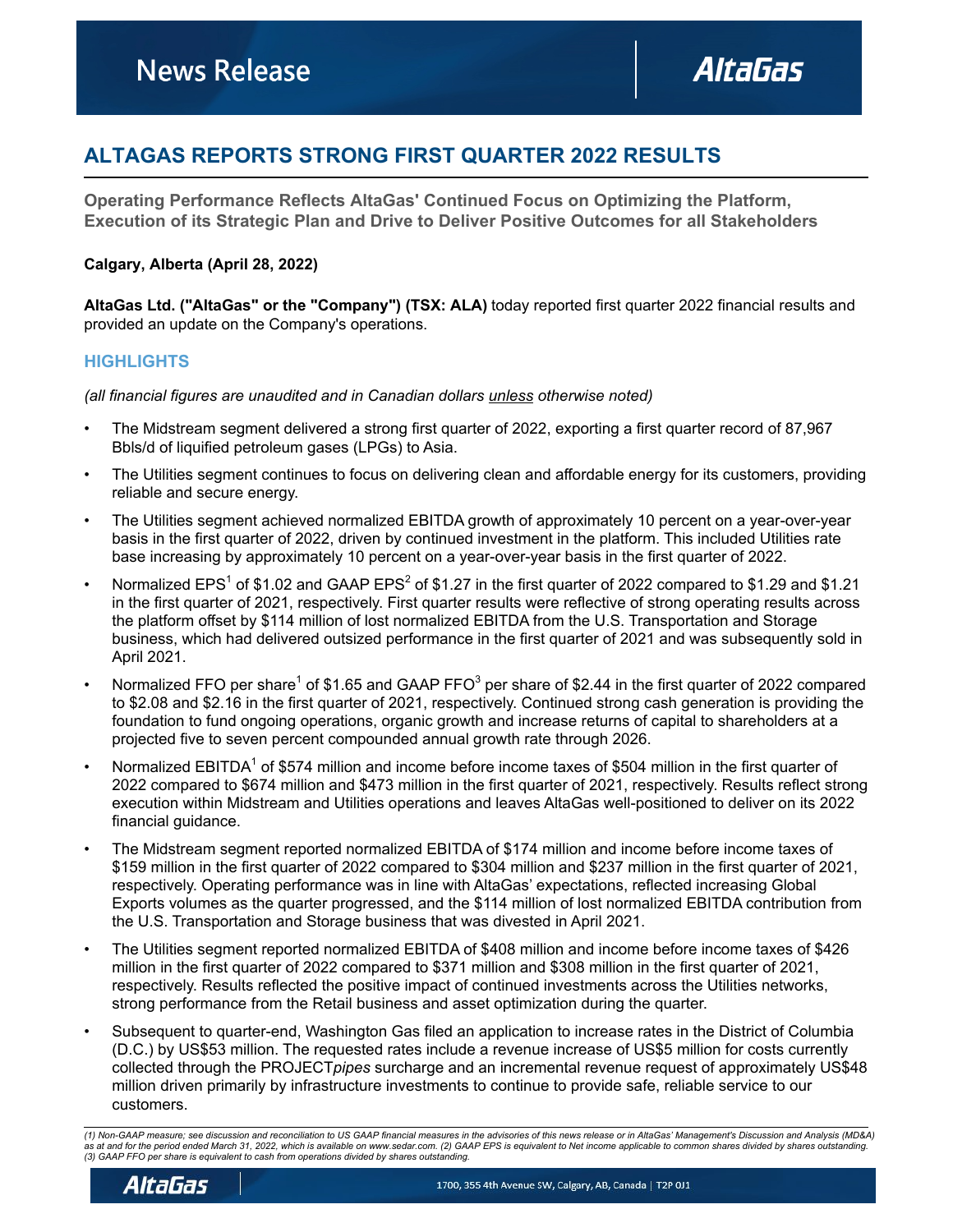## **CEO MESSAGE**

"AltaGas delivered solid results and continued to execute on our strategic plan during the first quarter of 2022, which positions the platform well to achieve the Company's 2022 and longer-term growth plans" said Randy Crawford, President and Chief Executive Officer. "Our diversified business model continues to provide the stable and predictable results that we expect while delivering long-term benefits to all of our stakeholders. We also continued to fulfill our mission of improving quality of life by safely and reliably connecting our customers to affordable sources of energy during the quarter; the importance of which is reiterated in the period of energy scarcity that we are currently living in.

"Our regulated Utilities performed well in the quarter, delivering strong customer service throughout the quarter while delivering the stable and predictable financial results that we expect from the platform, including growing normalized Utilities EBITDA by approximately 10 percent on a year-over-year basis. We continued to make ongoing investments into our network during the quarter that are focused on improving safety and reliability, reducing long-term operating costs, and delivering improved environmental outcomes; all of which drive better outcomes for our customers. This investment strategy is working as our incoming leak rates were down more than 25 percent on a year-over-year basis in the first quarter of 2022 and we have achieved annual operating and maintenance costs reductions of approximately \$20 million since 2019. Our large storage position also partially sheltered our customers from some of the extreme winter gas pricing seen during the peak demand season as we seamlessly delivered our customers with the energy they needed.

"Our Midstream business continued to deliver reliable energy to end customers during the quarter through our integrated value chain, while providing AltaGas with strong financial results that were in line with our expectations. During the quarter we increased Global Exports volumes to approximately 88,000 Bbls/d of LPGs to Asia, spread across 14 full and one partially loaded Very Large Gas Carriers (VLGCs). Our solid first quarter performance, coupled with the upcoming seasonal availability of direct butane supply from the refineries in Washington State, leave AltaGas well-position to achieve the Company's 2022 export target of approximately 97,000 Bbls/d.

"We remain focused on our de-leveraging strategy and maintaining our investment-grade credit rating, which was reaffirmed by Fitch at BBB with a Stable Rating Outlook, subsequent to quarter-end. Our 2022 capital plan of approximately \$995 million remains intact as we continue to execute on our Utilities growth while advancing various growth initiatives within our Midstream platform. Given the strong first quarter, we are well-positioned to meet our 2022 guidance ranges, including normalized EPS guidance of \$1.80 - \$1.95 and normalized EBITDA guidance of \$1.50 billion - \$1.55 billion."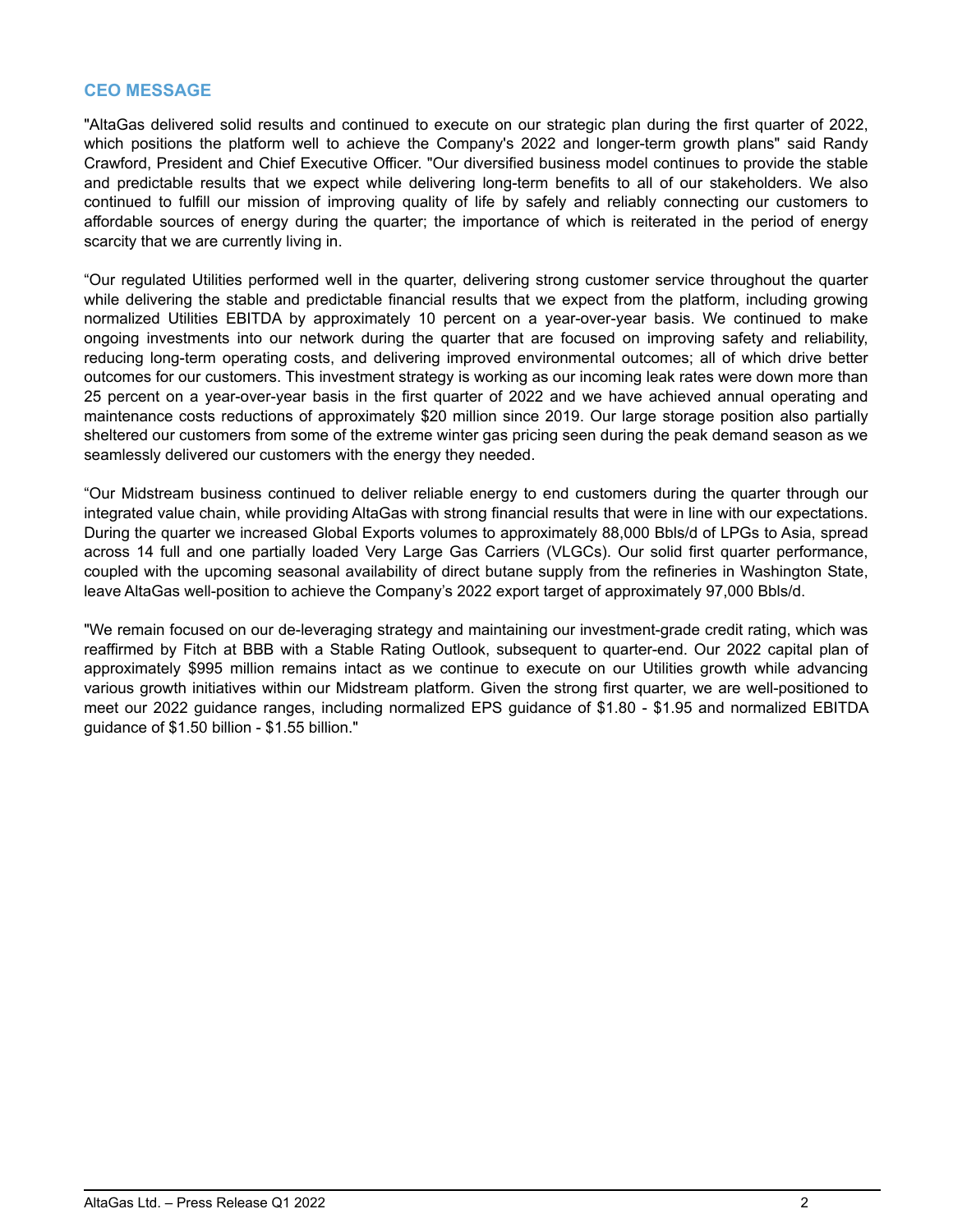## **RESULTS BY SEGMENT**

| Normalized EBITDA <sup>(1)</sup> | <b>Three Months Ended</b> | March 31 |
|----------------------------------|---------------------------|----------|
| $$$ millions)                    | 2022                      | 2021     |
| <b>Utilities</b>                 | 408 \$                    | 371      |
| Midstream                        | 174                       | 304      |
| Corporate /Other                 | (8)                       | (1)      |
| Normalized EBITDA <sup>1</sup>   | 574<br>-S                 | 674      |

| Income (Loss) Before Income Taxes |                  | <b>Three Months Ended</b><br>March 31 |
|-----------------------------------|------------------|---------------------------------------|
| $$$ millions)                     | 2022             | 2021                                  |
| Utilities                         | $426 \text{ } $$ | 308                                   |
| Midstream                         | 159              | 237                                   |
| Corporate/Other                   | (81)             | (72)                                  |
| Income Before Income Taxes        | $504 \text{ } $$ | 473                                   |

(1) Non-GAAP financial measure; see discussion in the *Non*-*GAAP Financial Measures* advisories of this news release.

## **BUSINESS PERFORMANCE**

### **Utilities**

The Utilities segment reported normalized EBITDA of \$408 million in the first quarter of 2022 compared to \$371 million in the first quarter of 2021, while income before taxes was \$426 million in the first quarter of 2022 compared to \$308 million in the first quarter of 2021.

AltaGas continued to upgrade critical infrastructure with the deployment of \$128 million of invested capital<sup>1</sup> during the first quarter of 2022, including \$62 million deployed on the Company's various Accelerated Replacement Programs (ARPs) with a focus on improving the safety and reliability of the system, which also brings long-term operating costs and environmental benefits. This level of capital deployment was in line with scope and budget for the first quarter of 2022 and leaves AltaGas well-positioned to deliver on planned network upgrades with rate base increasing by approximately 10 percent over the same quarter last year.

On April 4, 2022, Washington Gas filed an application to increase rates in D.C. by US\$53 million. The requested rates include a revenue increase of US\$5 million for costs currently collected through the PROJECT*pipes* surcharge and an incremental revenue request of approximately US\$48 million driven primarily by infrastructure investments to continue to provide safe, reliable service to our customers. Washington Gas has requested that new rates be implemented by February 2023.

The Retail business generated \$21 million of normalized EBITDA in the first quarter of 2022 due to higher gas prices, favourable margins and the timing impact of swap gains between the first and second quarters of 2022. The latter has the effect of pulling profits into the first quarter of 2022 rather than the second quarter of 2022 and, as such, AltaGas expects some of these benefits to be reduced in the coming quarters as the year progresses within the Retail business.

### **Midstream**

The Midstream segment reported normalized EBITDA of \$174 million in the first quarter of 2022 compared to \$304 million in the first quarter of 2021, while income before taxes was \$159 million in the first quarter of 2022 compared to \$237 million in the first quarter of 2021. Results were reflective of strong operating performance across the platform offset by the \$114 million of lost normalized EBITDA contribution from the U.S. Transportation and Storage business, which had outsized performance in the first quarter of 2021 and was subsequently divested in April 2021.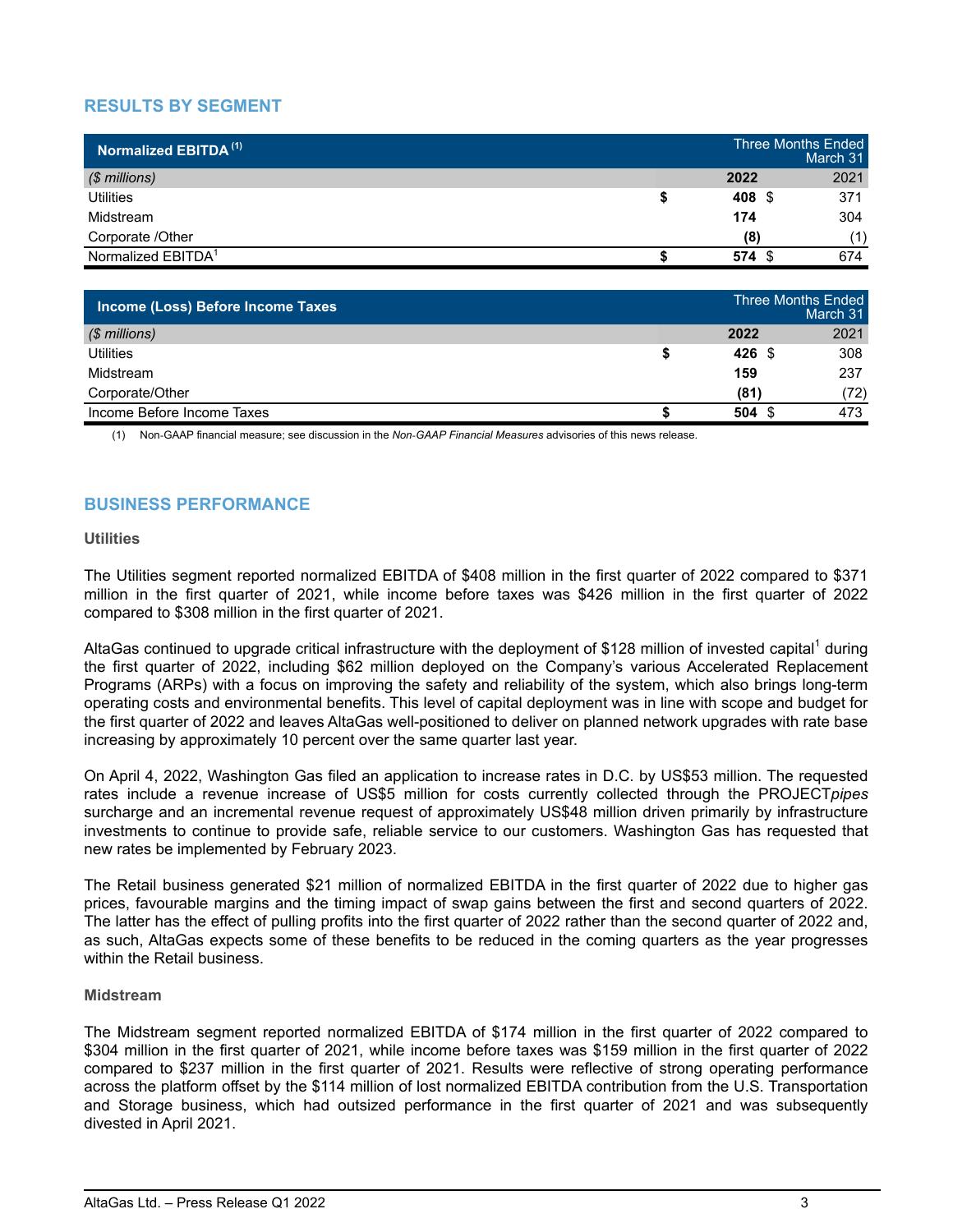Global Exports contributed \$81 million of normalized EBITDA to the Midstream segment in the first quarter of 2022 compared to \$70 million in the first quarter of 2021. AltaGas exported a first quarter record of 87,967 Bbls/d of cleaner burning LPGs to Asia, which was spread across 14 VLGCs in the first quarter of 2022 and included an average of 52,766 Bbls/d of propane being exported at RIPET and an average of 35,201 Bbls/d of combined butane and propane being exported at Ferndale. Global Exports volumes were modestly impacted by the carry over effects associated with the extreme weather and flooding experienced on the west coast during the fourth quarter of 2021 that continued into the early part of the first quarter of 2022 with export volumes rising as the first quarter progressed. Export volumes were a record for the first quarter, despite these logistical challenges.

AltaGas' realized frac spread averaged \$23.92/Bbl, after transportation costs, with most of AltaGas' frac exposed volumes financially hedged during the quarter. AltaGas is well hedged for 2022 with approximately 77 percent of the remaining 2022 expected frac exposed volumes hedged at approximately \$34.58/Bbl, prior to transportation costs. In addition, approximately 41 percent of AltaGas' remaining 2022 expected global export volumes are either tolled or financially hedged with an average FEI to North American financial hedge price of US\$10.10/Bbl for nontolled propane and butane volumes.

### **2022 Midstream Hedge Program**

|                                                                                        | Q <sub>2</sub> 2022 | Q3 2022 | Q4 2022 | <b>Remainder</b><br>2022 |
|----------------------------------------------------------------------------------------|---------------------|---------|---------|--------------------------|
| Global Exports volume hedged $(\%)$ <sup>(1)</sup>                                     | 63                  | 34      | 22      | 41                       |
| Average propane/butane FEI to North America Average hedge<br>(US\$/Bbl) <sup>(2)</sup> | 10.24               | 10.00   | 8.93    | 10.10                    |
| Fractionation volume hedged $(\%)^{(3)}$                                               | 83                  | 79      | 70      | 77                       |
| Frac spread hedge rate - (CAD\$/Bbl) <sup>(3)</sup>                                    | 35.04               | 34.28   | 34.38   | 34.58                    |

*(1) Approximate expected volume hedged, includes contracted tolling volumes and financial hedges; based on the assumption of average exports of 90 MBbls/d.*

*(2) Approximate average for the period. Does not include physical differential to FSK for C3 volumes. Butane is hedged as a percentage of WTI.*

*(3) Approximate average for the period.*

### **Corporate/Other**

The Corporate/Other segment reported a normalized EBITDA loss of \$8 million in the first quarter of 2022 compared to a \$1 million loss in the same quarter of 2021 while loss before income taxes was \$81 million in the first quarter of 2022 compared to \$72 million in the first quarter of 2021. The \$7 million year-over-year decrease in normalized EBITDA was driven by the combination of: 1) higher corporate expenses, which were primarily related to employee incentive plans because of AltaGas' strong corporate performance and rising share price; and 2) costs related to a planned spring outage at the Blythe Energy Center in California during the quarter.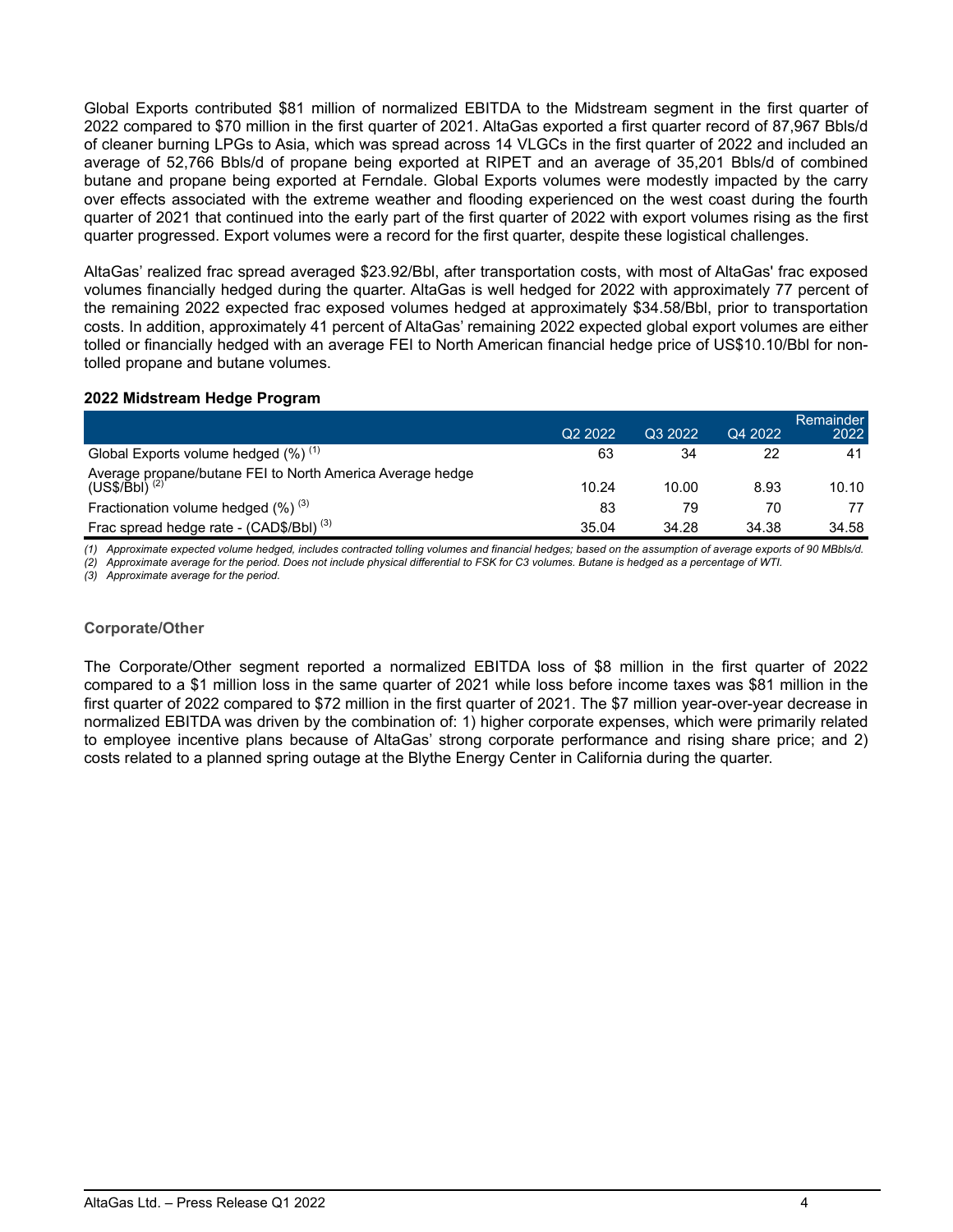## **CONSOLIDATED FINANCIAL RESULTS**

|                                                                                    |          |                | <b>Three Months Ended</b><br>March 31 |
|------------------------------------------------------------------------------------|----------|----------------|---------------------------------------|
| (\$ millions)                                                                      |          | 2022           | 2021                                  |
| Normalized EBITDA <sup>(1)</sup>                                                   | \$       | $574$ \$       | 674                                   |
| Add (deduct):                                                                      |          |                |                                       |
| Depreciation and amortization                                                      |          | (112)          | (99)                                  |
| Interest expense                                                                   |          | (71)           | (70)                                  |
| Normalized income tax expense                                                      |          | (76)           | (107)                                 |
| Preferred share dividends                                                          |          | (13)           | (13)                                  |
| Other $(3)$                                                                        |          | (17)           | (24)                                  |
| Normalized net income <sup>(1)</sup>                                               | \$       | $285$ \$       | 361                                   |
| Net income applicable to common shares<br>Normalized funds from operations (1)     | \$<br>\$ | 357S<br>462 \$ | 337<br>583                            |
| (\$ per share, except shares outstanding)<br>Shares outstanding - basic (millions) |          |                |                                       |
| During the period (2)                                                              |          | 280            | 280                                   |
| End of period                                                                      |          | 281            | 280                                   |
| Normalized net income - basic <sup>(1)</sup>                                       |          | 1.02           | 1.29                                  |
| Normalized net income - diluted (1)                                                |          | 1.01           | 1.29                                  |
| Net income per common share - basic                                                |          | 1.27           | 1.21                                  |
| Net income per common share - diluted                                              |          | 1.26           | 1.20                                  |

(1) Non-GAAP financial measure; see discussion in Non-GAAP Financial Measures section at the end of this news release.

*(2) Weighted average.*

*(3) "Other" includes accretion expense, net income applicable to non-controlling interests, foreign exchange gains (losses), and NCI portion of non-GAAP adjustments. The portion of non-GAAP adjustments applicable to non-controlling interests are excluded in the computation of normalized net income to ensure consistency of normalizations applied to controlling and non-controlling interests. These amounts are included in the "net income applicable to non-controlling interests" line item on the Consolidated Statements of Income.*

Normalized EBITDA for the first quarter of 2022 was \$574 million compared to \$674 million for the same quarter in 2021. The largest factors leading to the variance are described in the Business Performance sections above.

Income before income taxes was \$504 million for the first quarter of 2022 compared to \$473 million for the same quarter in 2021. Net income applicable to common shares was \$357 million or \$1.27 per share for the first quarter of 2022, compared to \$337 million or \$1.21 per share for the same quarter in 2021. *Please refer to the Three Months Ended Section of the MD&A for further details on the variance in income before income taxes and net income applicable to common shareholders.*

Normalized net income was \$285 million or \$1.02 per share for the first quarter of 2022, compared to normalized net income of \$361 million or \$1.29 per share reported for the same quarter of 2021. The decrease was mainly due to the same factors impacting normalized EBITDA, including the \$114 million of lost normalized EBITDA associated with the larger than expected contribution from the U.S. Transportation and Storage business in the first quarter 2021 that was subsequently sold in April 2021, and higher depreciation and amortization expense, partially offset by lower normalized income tax expense and lower net income applicable to non-controlling interests.

Normalized FFO was \$462 million or \$1.65 per share for the first quarter of 2022, compared to \$583 million or \$2.08 per share for the same quarter in 2021. The decrease was mainly due to the same previously referenced factors impacting normalized EBITDA.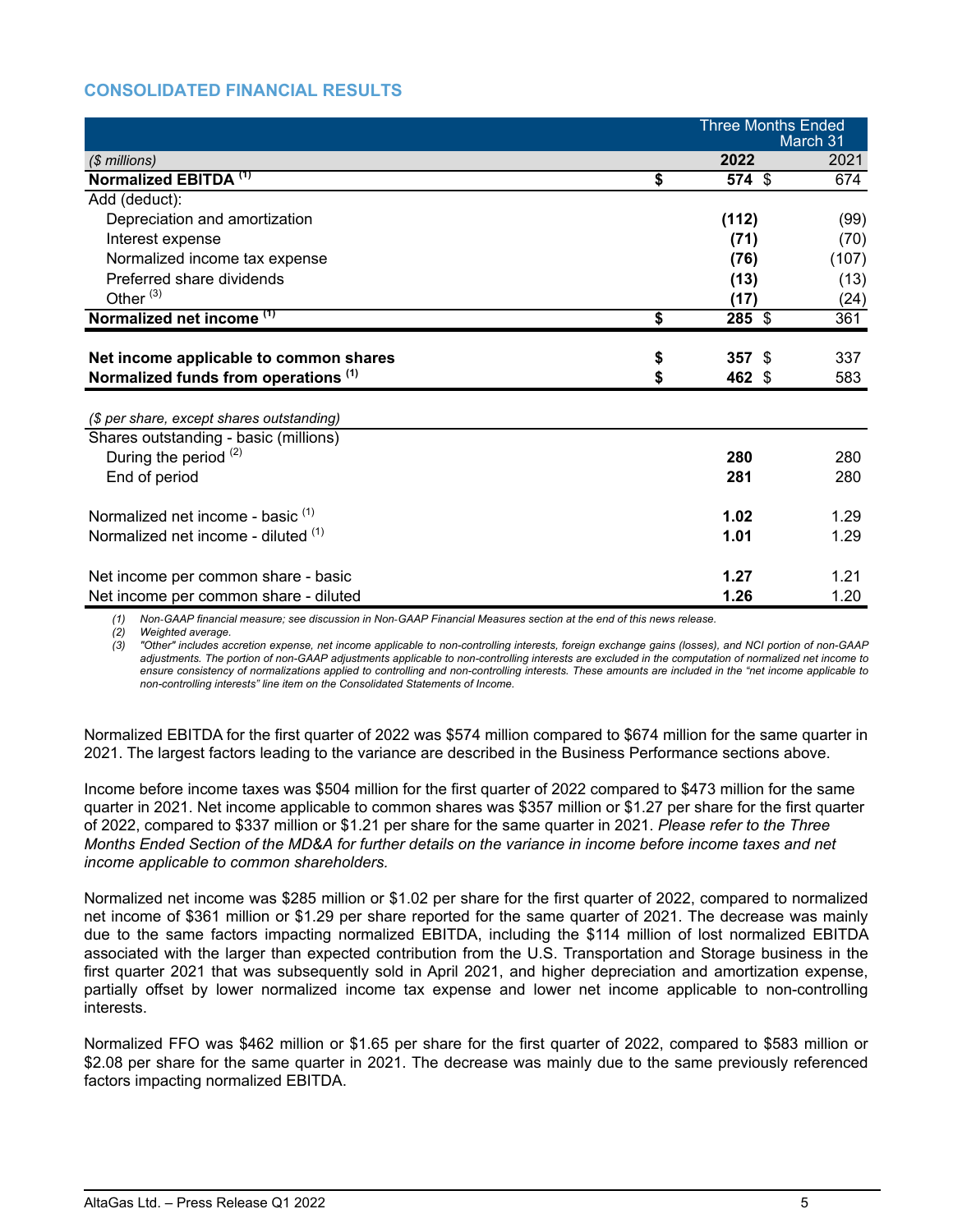Cash from operations in the first quarter of 2022 was \$682 million or \$2.44 per share, compared to \$605 million or \$2.16 per share for the same quarter in 2021. *Please refer to the Liquidity Section of the MD&A for further details on the variance in cash used by operations.*

Depreciation and amortization expense was \$112 million for the first quarter of 2022, compared to \$99 million for the same quarter in 2021. The increase was mainly due to the absence of depreciation and amortization adjustments made in the first quarter of 2021 related to the Petrogas purchase price allocation and the U.S. Transportation and Storage business, and the impact of new assets placed in-service.

Interest expense for the first quarter of 2022 was \$71 million, compared to \$70 million for the same quarter in 2021. The slight increase in interest expense was mainly due to higher average debt balances, partially offset by lower average interest rates.

## **FORWARD FOCUS, GUIDANCE AND FUNDING**

Looking ahead, AltaGas continues to be focused on executing its long-term corporate strategy of building a diversified platform that operates long-life energy infrastructure assets that are positioned to provide resilient and durable value for the Company's stakeholders.

AltaGas expects to achieve guidance ranges that were previously disclosed in December 2021, including:

- 2022 Normalized EPS guidance of \$1.80 \$1.95, compared to actual normalized EPS of \$1.78 and GAAP EPS of \$0.82 in 2021.
- 2022 Normalized EBITDA guidance of \$1.50 billion \$1.55 billion, compared to actual normalized EBITDA of \$1.49 billion and income before taxes of \$446 million in 2021.

AltaGas continues to focus on delivering durable and growing EPS and FFO per share while targeting lowering leverage ratios within the business over time. This strategy should support steady dividend growth and provide the opportunity for ongoing capital appreciation for its long-term shareholders. AltaGas has announced forward plans to deliver regular, sustainable and annual dividend increases that compound in the years ahead with an anticipated five to seven percent compounded annual growth rate through 2026. Annual dividend increases will be a function of financial performance and determined by the Board on an annual basis.

AltaGas' 2022 invested capital plan is approximately \$995 million, excluding asset retirement obligations, compared to \$798 million deployed in 2021. The 2022 invested capital plan is heavily weighted towards the Utilities business and is comprised primarily of ARP and system betterment projects that are anticipated to deliver stable and transparent rate base growth and positive risk-adjusted returns. The Company is allocating approximately 31 percent of AltaGas' consolidated 2022 capital to ARPs in its Utilities business, representing approximately 40 percent of the total 2022 Utilities capital program.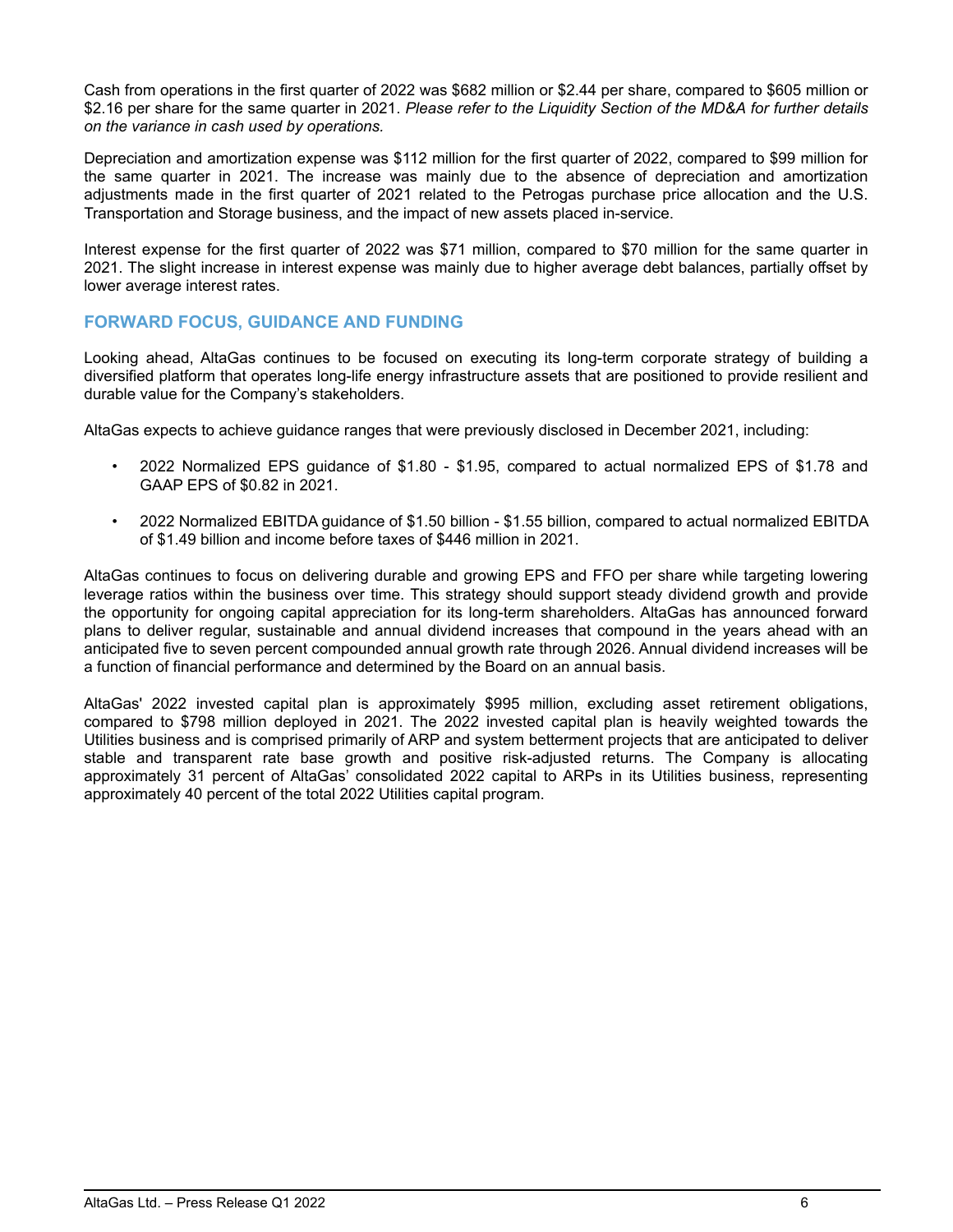## **QUARTERLY COMMON SHARE DIVIDEND AND PREFERRED SHARE DIVIDENDS**

| Type <sup>1</sup>                | <b>Dividend</b><br>(per share) | <b>Period</b>             | <b>Payment Date</b> | <b>Record</b> |
|----------------------------------|--------------------------------|---------------------------|---------------------|---------------|
| Common Shares                    | \$0.265                        | n.a.                      | 30-Jun-22           | 16-Jun-22     |
| <b>Series A Preferred Shares</b> | \$0.19125                      | 31-Mar-22 to<br>29-Jun-22 | 30-Jun-22           | 16-Jun-22     |
| <b>Series B Preferred Shares</b> | \$0.19802                      | 31-Mar-22 to<br>29-Jun-22 | 30-Jun-22           | 16-Jun-22     |
| <b>Series C</b> Preferred Shares | US\$0.330625                   | 31-Mar-22 to<br>29-Jun-22 | 30-Jun-22           | 16-Jun-22     |
| <b>Series E Preferred Shares</b> | \$0.337063                     | 31-Mar-22 to<br>29-Jun-22 | 30-Jun-22           | 16-Jun-22     |
| <b>Series G Preferred Shares</b> | \$0.265125                     | 31-Mar-22 to<br>29-Jun-22 | 30-Jun-22           | 16-Jun-22     |
| <b>Series H Preferred Shares</b> | \$0.22295                      | 31-Mar-22 to<br>29-Jun-22 | 30-Jun-22           | 16-Jun-22     |

The Board of Directors approved the following schedule of Dividends:

*(1) Dividends on common shares and preferred shares are eligible dividends for Canadian income tax purposes.*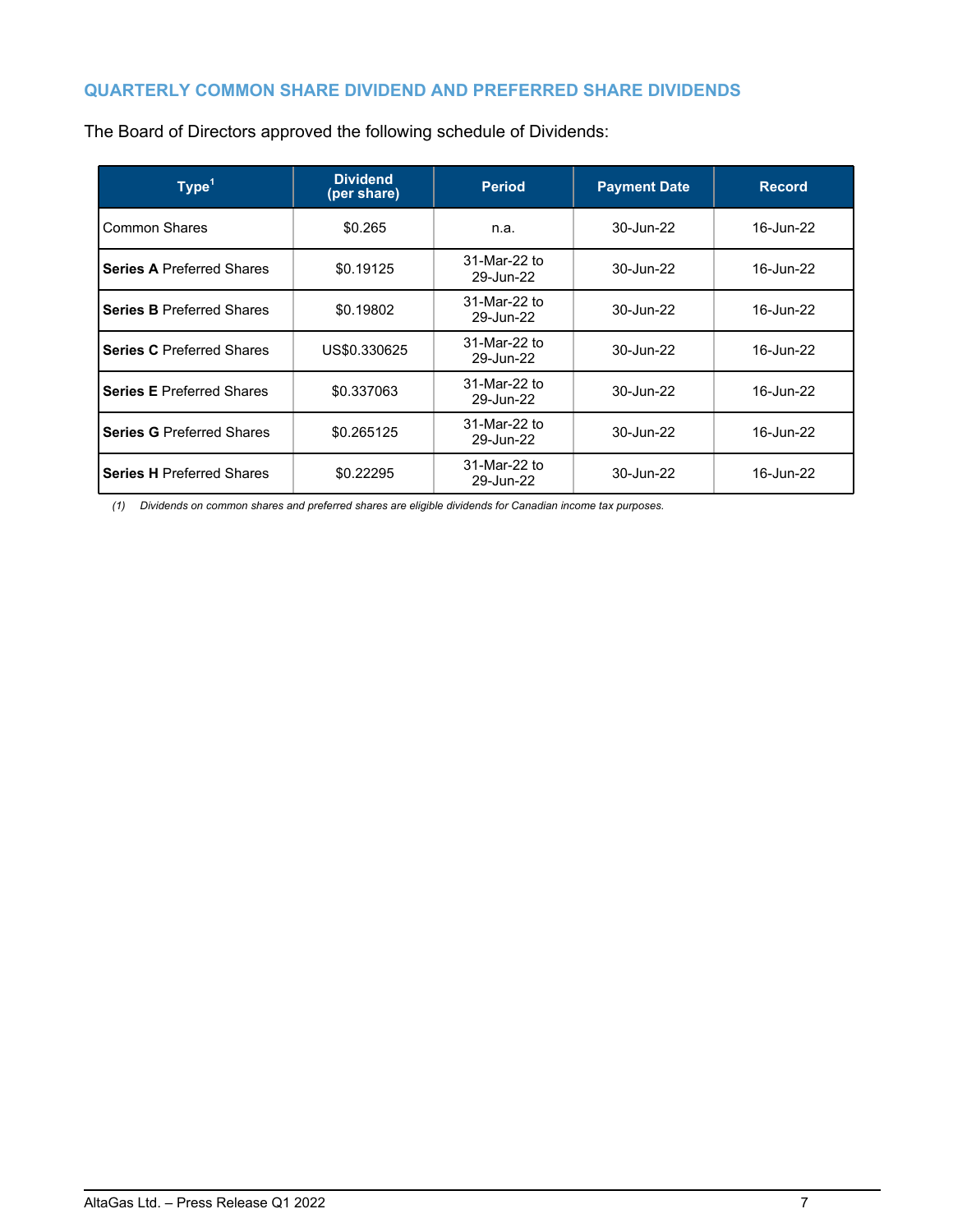## **NON-GAAP MEASURES**

This news release contains references to certain financial measures that do not have a standardized meaning prescribed by U.S. GAAP and may not be comparable to similar measures presented by other entities. The non-GAAP measures and their reconciliation to U.S. GAAP financial measures are shown below and within AltaGas' Management's Discussion and Analysis (MD&A) as at and for the period ended March 31, 2022. These non-GAAP measures provide additional information that Management believes is meaningful regarding AltaGas' operational performance, liquidity and capacity to fund dividends, capital expenditures, and other investing activities. Readers are cautioned that these non-GAAP measures should not be construed as alternatives to other measures of financial performance calculated in accordance with US GAAP.

### **Normalized EBITDA**

|                                                                                                      | <b>Three Months Ended</b> | March 31 |
|------------------------------------------------------------------------------------------------------|---------------------------|----------|
| $$$ millions)                                                                                        | 2022                      | 2021     |
| Income before income taxes (GAAP financial measure)                                                  | \$<br>$504 \text{ } $s$   | 473      |
| Add:                                                                                                 |                           |          |
| Depreciation and amortization                                                                        | 112                       | 99       |
| Interest expense                                                                                     | 71                        | 70       |
| EBITDA                                                                                               | \$<br>687<br>-\$          | 642      |
| Add (deduct):                                                                                        |                           |          |
| Transaction costs and acquired contingencies related to acquisitions and dispositions <sup>(1)</sup> |                           | 6        |
| Unrealized gains on risk management contracts <sup>(2)</sup>                                         | (110)                     | (55)     |
| Gains on sale of assets (3)                                                                          | (7)                       |          |
| Restructuring costs <sup>(4)</sup>                                                                   |                           |          |
| Provisions on assets                                                                                 |                           | 76       |
| Accretion expenses                                                                                   | 2                         |          |
| Foreign exchange losses                                                                              |                           | 4        |
| Normalized EBITDA                                                                                    | \$<br>574<br>-\$          | 674      |

(1) Comprised of transaction costs and acquired contingencies related to acquisitions and dispositions of assets and/or equity investments in the period. These costs are included in the "cost of sales", "operating and administrative", and "other income" line items on the Consolidated Statements of Income. Transaction costs include expenses, such as legal fees, that are directly attributable to the acquisition or disposition. The acquired contingencies relate to the acquisition of Petrogas and include amounts for additional contingent consideration for the purchase of Petrogas. Please refer to Note 3 of the unaudited condensed interim Consolidated Financial Statements as at and for the three months ended March 31, 2022 for further details regarding AltaGas' disposition of assets in the period.

(2) Included in the "revenue" and "cost of sales" line items on the Consolidated Statements of Income. Please refer to Note 14 of the unaudited condensed interim Consolidated Financial Statements as at and for the three months ended March 31, 2022 for further details regarding AltaGas' risk management activities.

(3) Included in the "other income" line item on the Consolidated Statements of Income. Please refer to Note 3 of the unaudited condensed interim Consolidated Financial Statements as at and for the three months ended March 31, 2022 for further details regarding AltaGas' disposition of assets in the period.

(4) Comprised of costs related to a workforce optimization program. These costs are included in the "operating and administrative" line item on the Consolidated Statements of Income.

EBITDA is a measure of AltaGas' operating profitability prior to how business activities are financed, assets are amortized, or earnings are taxed. EBITDA is calculated from the Consolidated Statements of Income using income before income taxes adjusted for pre-tax depreciation and amortization and interest expense.

AltaGas presents normalized EBITDA as a supplemental measure. Normalized EBITDA is used by Management to enhance the understanding of AltaGas' earnings over periods, as well as for budgeting and compensation related purposes. The metric is frequently used by analysts and investors in the evaluation of entities within the industry as it excludes items that can vary substantially between entities depending on the accounting policies chosen, the book value of assets, and the capital structure.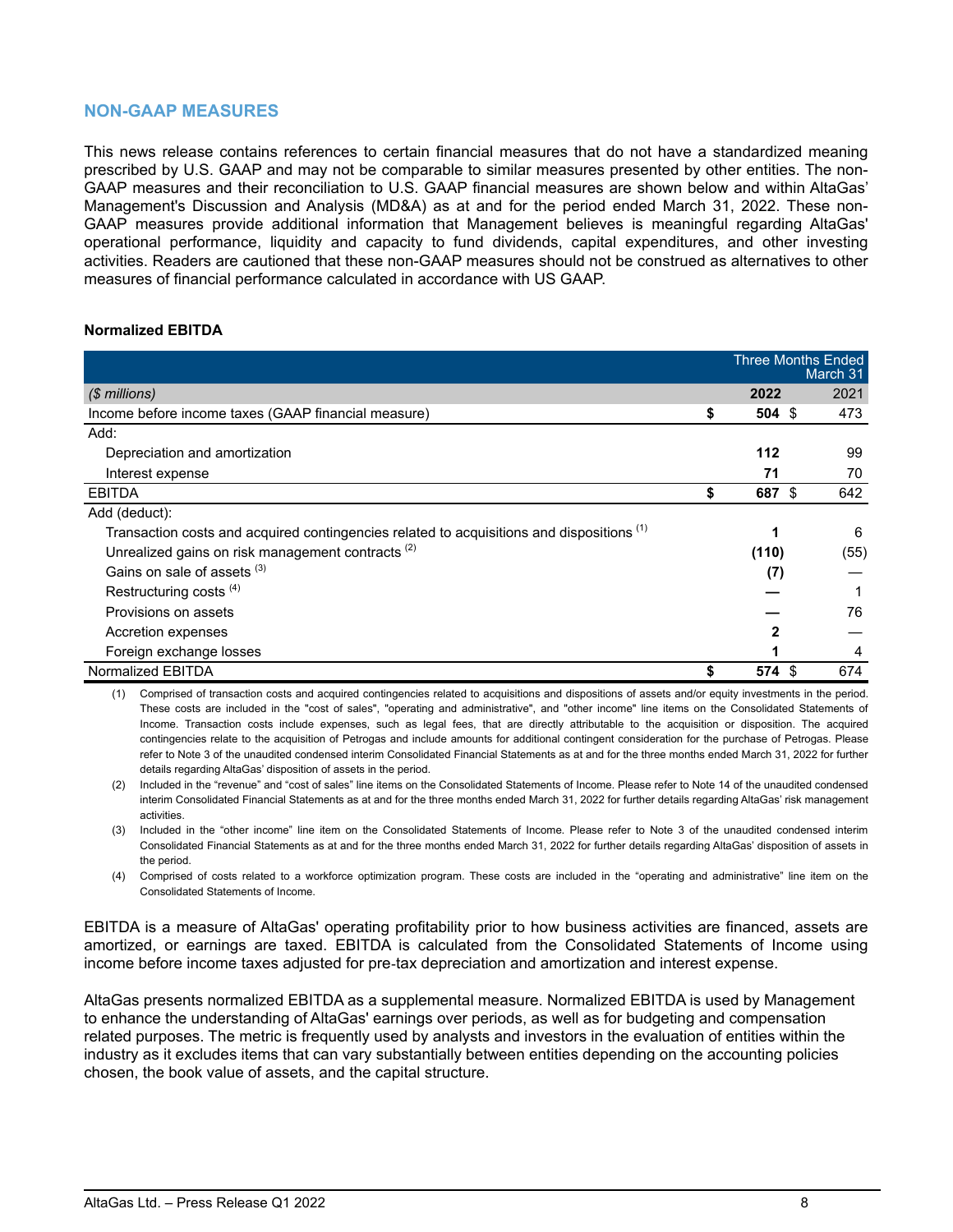### **Normalized Net Income**

|                                                                                                      | <b>Three Months Ended</b><br>March 31 |      |      |
|------------------------------------------------------------------------------------------------------|---------------------------------------|------|------|
| (\$ millions)                                                                                        |                                       | 2022 | 2021 |
| Net income applicable to common shares (GAAP financial measure)                                      | S                                     | 357S | 337  |
| Add (deduct) after-tax:                                                                              |                                       |      |      |
| Transaction costs and acquired contingencies related to acquisitions and dispositions <sup>(1)</sup> |                                       |      | 4    |
| Unrealized gains on risk management contracts <sup>(2)</sup>                                         |                                       | (81) | (41) |
| Non-controlling interest portion of non-GAAP adjustments <sup>(3)</sup>                              |                                       | 4    |      |
| Gains on sale of assets (4)                                                                          |                                       | (5)  |      |
| Provisions on assets                                                                                 |                                       |      | 59   |
| Restructuring costs <sup>(5)</sup>                                                                   |                                       |      |      |
| Loss on redemption of preferred shares                                                               |                                       | 10   |      |
| Normalized net income                                                                                |                                       | 285  | 361  |

(1) Comprised of transaction costs and acquired contingencies related to acquisitions and dispositions of assets and/or equity investments in the period. The pre-tax costs and contingencies are included in the "cost of sales", "operating and administrative", and "other income" line items on the Consolidated Statements of Income. Transaction costs include expenses, such as legal fees, that are directly attributable to the acquisition or disposition. The acquired contingencies relate to the acquisition of Petrogas and include amounts for additional contingent consideration for the purchase of Petrogas. Please refer to Note 3 of the unaudited condensed interim Consolidated Financial Statements as at and for the three months ended March 31, 2022 for further details regarding AltaGas' disposition of assets in the period.

(2) The pre-tax amounts are included in the "revenue" and "cost of sales" line items on the Consolidated Statements of Income. Please refer to Note 14 of the unaudited condensed interim Consolidated Financial Statements as at and for the three months ended March 31, 2022 for further details regarding AltaGas' risk management activities.

(3) The portion of non-GAAP adjustments applicable to non-controlling interests are excluded in the computation of normalized net income to ensure consistency of normalizations applied to controlling and non-controlling interests. The amounts are included in the "net income applicable to noncontrolling interests" line item on the Consolidated Statements of Income.

(4) The pre-tax amounts are included in the "other income" line item on the Consolidated Statements of Income Please refer to Note 3 of the unaudited condensed interim Consolidated Financial Statements as at and for the three months ended March 31, 2022 for further details regarding AltaGas' disposition of assets in the period.

(5) Comprised of costs related to a workforce reduction program. The pre-tax costs are included in the "operating and administrative" line item on the Consolidated Statements of Income.

Normalized net income and normalized net income per share are used by Management to enhance the comparability of AltaGas' earnings, as these metrics reflect the underlying performance of AltaGas' business activities.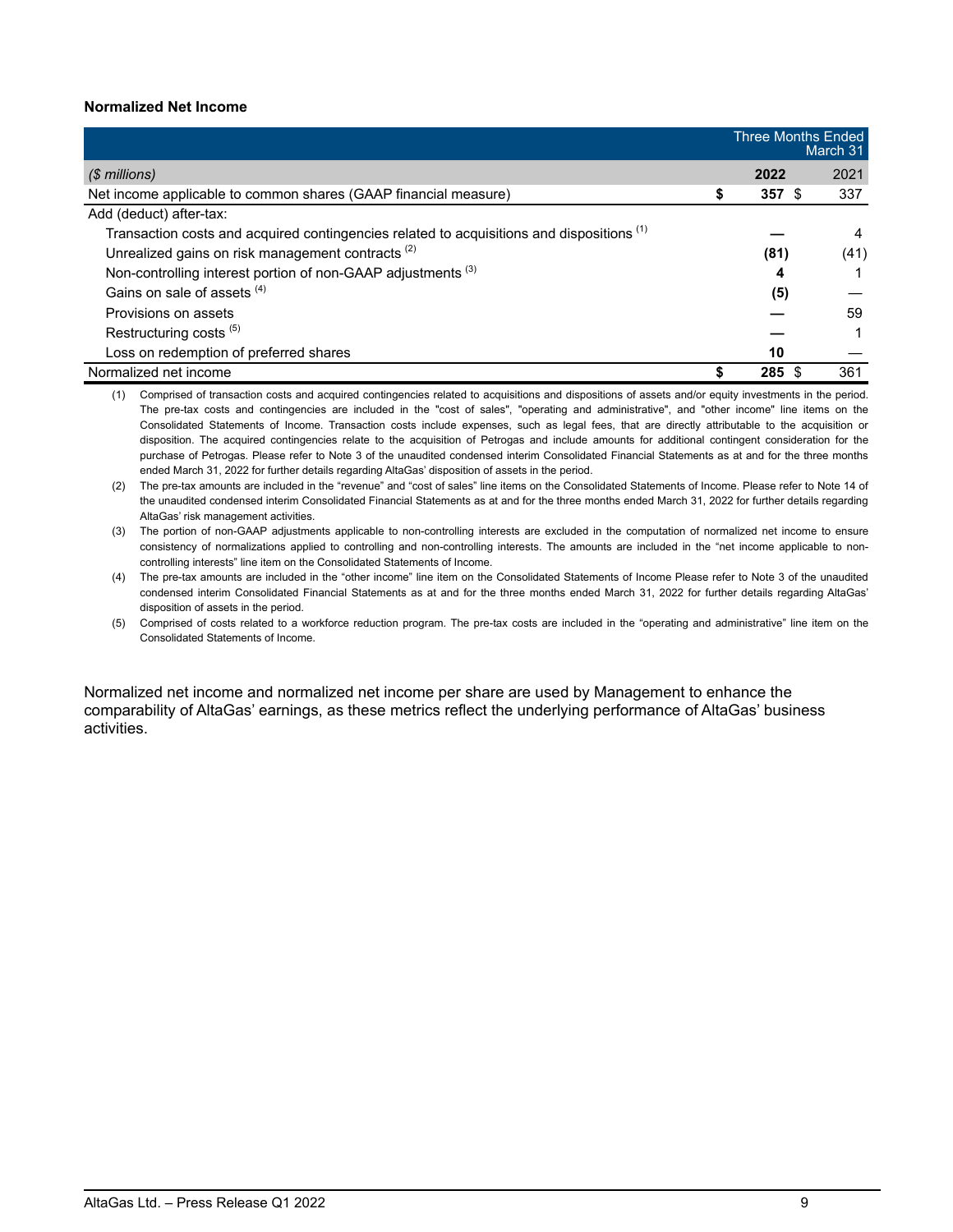### **Normalized Funds from Operations**

|                                                                                                      |        | <b>Three Months Ended</b><br>March 31 |
|------------------------------------------------------------------------------------------------------|--------|---------------------------------------|
| $$$ millions)                                                                                        | 2022   | 2021                                  |
| Cash from operations (GAAP financial measure)                                                        | 682 \$ | 605                                   |
| Add (deduct):                                                                                        |        |                                       |
| Net change in operating assets and liabilities                                                       | (225)  | (30)                                  |
| Asset retirement obligations settled                                                                 |        |                                       |
| Funds from operations                                                                                | 459 \$ | 576                                   |
| Add (deduct):                                                                                        |        |                                       |
| Transaction costs and acquired contingencies related to acquisitions and dispositions <sup>(1)</sup> |        | 6                                     |
| Restructuring costs <sup>(2)</sup>                                                                   |        |                                       |
| Current tax expense on asset sales (3)                                                               | 2      |                                       |
| Normalized funds from operations                                                                     | 462    | 583                                   |

(1) Comprised of costs and acquired contingencies related to acquisitions and dispositions of assets and/or equity investments in the period. These costs and contingencies exclude any non-cash amounts and are included in the "cost of sales", "operating and administrative", and "other income" line items on the Consolidated Statements of Income. Transaction costs include expenses, such as legal fees, that are directly attributable to the acquisition or disposition. The acquired contingencies relate to the acquisition of Petrogas and include amounts for additional contingent consideration for the purchase of Petrogas. Please refer to Note 3 of the unaudited condensed interim Consolidated Financial Statements as at and for the three months ended March 31, 2022 for further details regarding AltaGas' disposition of assets in the period.

(2) Comprised of costs related to a workforce optimization program. These costs are included in the "operating and administrative" line item on the Consolidated Statements of Income

(3) Included in the "current income tax expense" line item on the Consolidated Statements of Income.

Normalized funds from operations and funds from operations are used to assist Management and investors in analyzing the liquidity of the Corporation. Management uses these measures to understand the ability to generate funds for capital investments, debt repayment, dividend payments, and other investing activities.

#### **Invested Capital**

|                                                             | Three Months Ended | March 31     |
|-------------------------------------------------------------|--------------------|--------------|
| (\$ millions)                                               | 2022               | $2021^{(3)}$ |
| Cash used in investing activities (GAAP financial measure)  | 159 \$             | 191          |
| Add (deduct):                                               |                    |              |
| Net change in non-cash capital expenditures <sup>(1)</sup>  | (37)               | (58)         |
| Contributions from non-controlling interests <sup>(2)</sup> |                    | (1)          |
| Asset dispositions                                          | 20                 |              |
| Invested capital                                            | 142                | 132          |

(1) Comprised of non-cash capital expenditures included in the "accounts payable and accrued liabilities" line item on the Consolidated Balance Sheets. Please refer to Note 20 of the unaudited condensed interim Consolidated Financial Statements as at and for the three months ended March 31, 2022 for further details.

(2) Comprised of partner recoveries for capital expenditures incurred for the Ridley Island Propane Export Terminal. These recoveries are included in the "contributions from non-controlling interests" under financing activities in the Consolidated Statements of Cash Flows, however, as Management views this as part of AltaGas' invested capital, it has been included in the calculation of net invested capital.

(3) In prior periods, invested capital did not include adjustments for the cost of removal of utility assets; however, beginning in the fourth quarter of 2021, Management has adjusted for these costs to better align with the investing section of the Consolidated Statements of Cash Flows. As such, prior periods in 2021 have been restated to reflect this change.

Invested capital is a measure of AltaGas' use of funds for capital expenditure activities. It includes expenditures relating to property, plant, and equipment and intangible assets, capital contributed to long term investments, and contributions from non-controlling interests. Invested capital is used by Management, investors, and analysts to enhance the understanding of AltaGas' capital expenditures from period to period and provide additional detail on the Company's use of capital.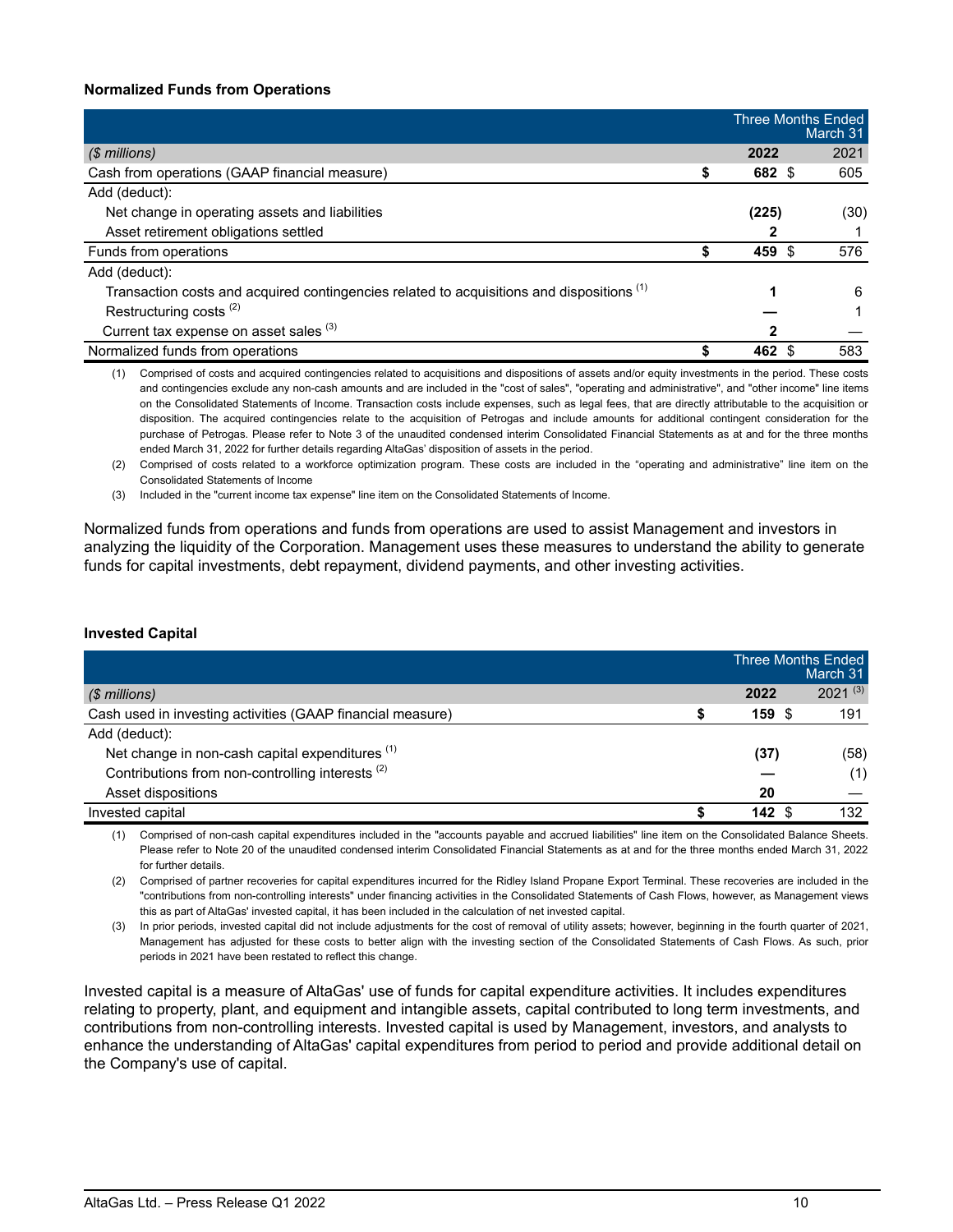## **CONSOLIDATED FINANCIAL REVIEW**

|                                                   | <b>Three Months Ended</b><br>March 31 |        |
|---------------------------------------------------|---------------------------------------|--------|
| (\$ millions, except effective income tax rates)  | 2022                                  | 2021   |
| Revenue                                           | 3,892                                 | 3,085  |
| Normalized EBITDA <sup>(1)</sup>                  | 574                                   | 674    |
| Income before income taxes                        | 504                                   | 473    |
| Net income applicable to common shares            | 357                                   | 337    |
| Normalized net income <sup>(1)</sup>              | 285                                   | 361    |
| Total assets                                      | 21,766                                | 21,071 |
| Total long-term liabilities                       | 11,386                                | 11,132 |
| Invested capital $(1)(2)$                         | 142                                   | 132    |
| Cash used by investing activities                 | (159)                                 | (191)  |
| Dividends declared (3)                            | 74                                    | 71     |
| Cash from operations                              | 682                                   | 605    |
| Normalized funds from operations <sup>(1)</sup>   | 462                                   | 583    |
| Normalized effective income tax rate $(\%)^{(1)}$ | 19.6                                  | 21.3   |
| Effective income tax rate $(\%)$                  | 21.2                                  | 21.5   |

|                                                 | <b>Three Months Ended</b><br>March 31 |      |
|-------------------------------------------------|---------------------------------------|------|
| (\$ per share, except shares outstanding)       | 2022                                  | 2021 |
| Net income per common share - basic             | 1.27                                  | 1.21 |
| Net income per common share - diluted           | 1.26                                  | 1.20 |
| Normalized net income - basic <sup>(1)</sup>    | 1.02                                  | 1.29 |
| Normalized net income - diluted (1)             | 1.01                                  | 1.29 |
| Dividends declared (3)                          | 0.27                                  | 0.25 |
| Cash from operations                            | 2.44                                  | 2.16 |
| Normalized funds from operations <sup>(1)</sup> | 1.65                                  | 2.08 |
| Shares outstanding - basic (millions)           |                                       |      |
| During the period (3)                           | 280                                   | 280  |
| End of period                                   | 281                                   | 280  |

*(1) Non*-*GAAP financial measure; see discussion in Non-GAAP Financial Measures section of the MD&A.* 

*(2) In prior periods, invested capital did not include adjustments for the cost of removal of utility assets; however, beginning in the fourth quarter of 2021, Management adjusted for these costs to better align with the investing section of the Consolidated Statements of Cash Flows. Comparative periods have been restated to reflect this change.*

*(3) Effective March 31, 2022, common share dividends are declared and paid on a quarterly basis. The dividend declared each quarter is \$0.265 per share beginning March 2022, which represents a 6 percent increase on an annual basis from the previous monthly dividends declared of \$0.0833 per share beginning December 2020.*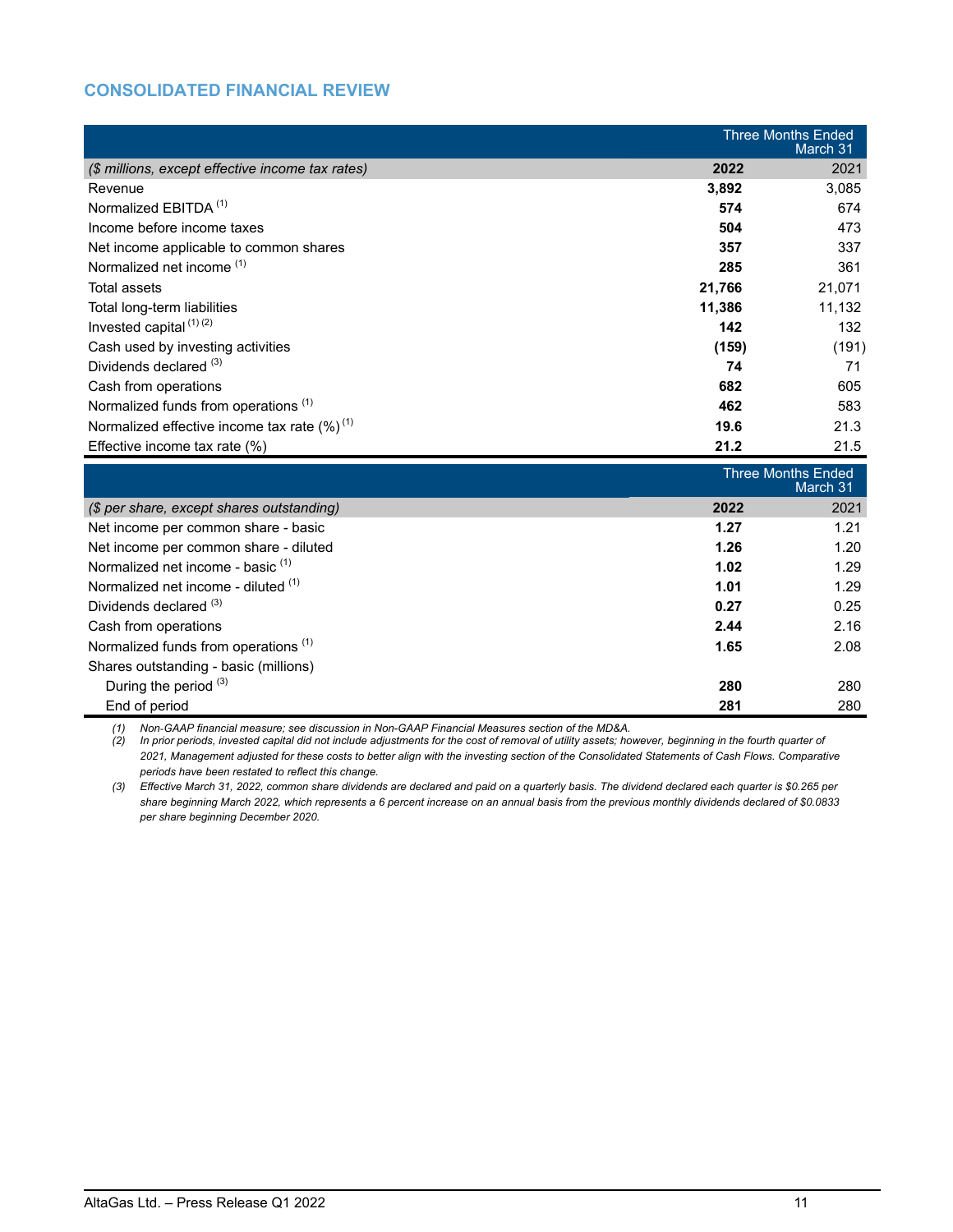## **CONFERENCE CALL AND WEBCAST DETAILS**

AltaGas will hold a conference call today, April 28, at 9:00 a.m. MT (11:00 a.m. ET and 16:00 BST) to discuss first quarter 2022 results and other corporate developments.

- Date/Time: April 28, 2022, 9:00 a.m. MT (11:00 a.m. ET; 16:00 BST)
- Dial-in: 1-416-764-8659 or toll free at 1-888-664-6392
- Webcast: http://www.altagas.ca/invest/events-and-presentations.

Shortly after the conclusion of the call, a replay will be available commencing at 11:00 a.m. MT (1:00 p.m. ET; 18:00 BST) on April 28, 2022 by dialing 1-416-764-8677 or toll free 1-888-390-0541. The passcode is 887961#. The replay will expire at 9:59 p.m. MT (11:59 p.m. ET) on May 5, 2022.

AltaGas' Consolidated Financial Statements and accompanying notes for the first quarter ended March 31, 2022, as well as its related Management's Discussion and Analysis, are now available online at www.altagas.ca. All documents will be filed with the Canadian securities regulatory authorities and will be posted under AltaGas' SEDAR profile at www.sedar.com.

### **ABOUT ALTAGAS**

AltaGas is a leading North American infrastructure company that connects customers and markets to affordable and reliable sources of energy. The Company operates a diversified, lower-risk, high-growth Utilities and Midstream business that is focused on delivering resilient and durable value for its stakeholders.

For more information visit www.altagas.ca or reach out to one of the following:

**Jon Morrison** Senior Vice President, Investor Relations & Corporate Development Jon.Morrison@altagas.ca

**Adam McKnight** Director, Investor Relations Adam.McKnight@altagas.ca

**Investor Inquiries** 1-877-691-7199 investor.relations@altagas.ca

**Media Inquiries** 1-403-206-2841 media.relations@altagas.ca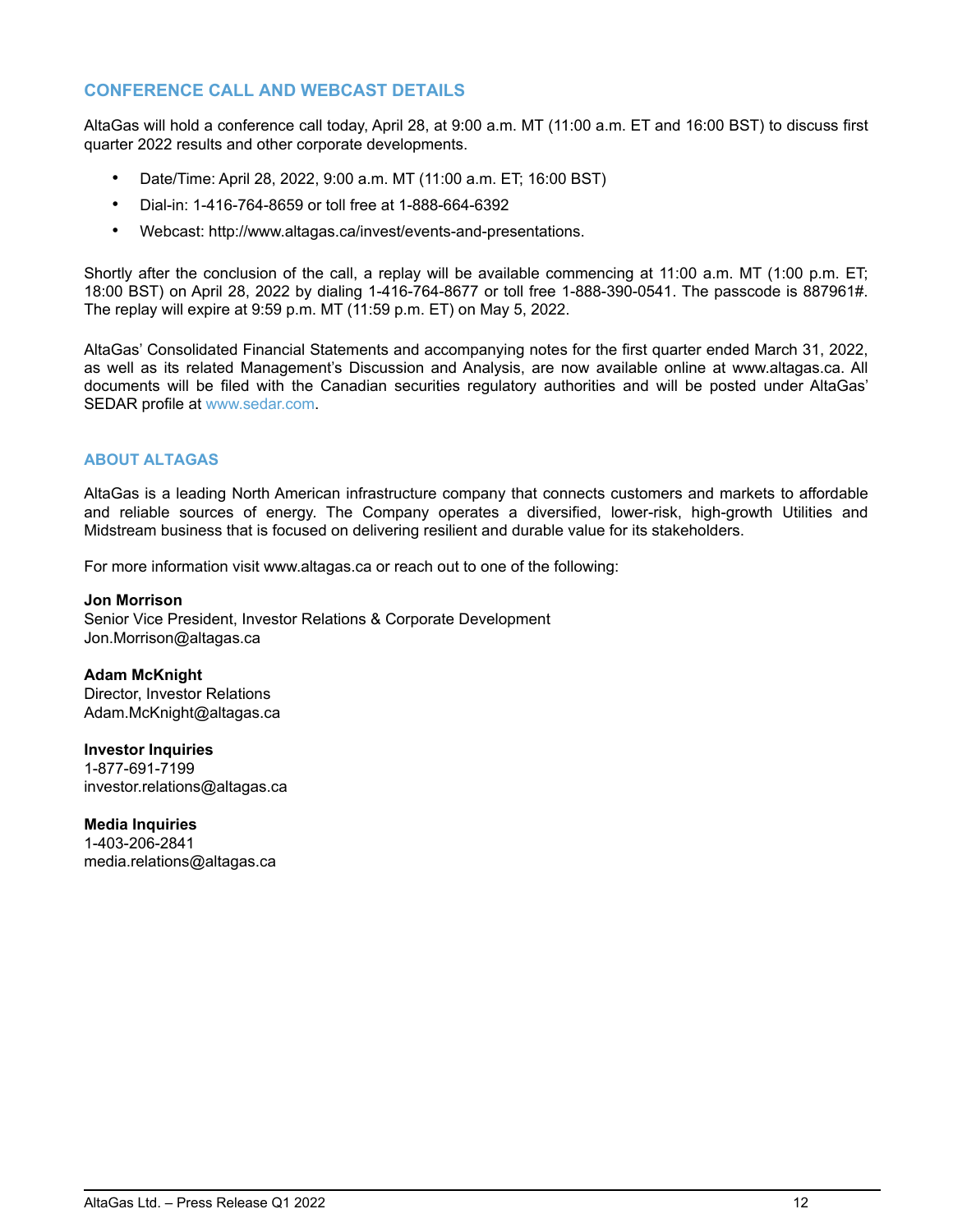#### **FORWARD-LOOKING INFORMATION**

*This news release contains forward-looking information (forward-looking statements). Words such as "may", "can", "would", "could", "should", "will", "intend", "plan", "anticipate", "believe", "aim", "seek", "propose", "contemplate", "estimate", "focus", "strive", "forecast", "expect", "project", "target", "potential", "objective", "continue", "outlook", "vision", "opportunity" and similar expressions suggesting future events or future performance, as they relate to the Corporation or any affiliate of the Corporation, are intended to identify forward-looking statements. In particular, this news release contains forward-looking statements with respect to, among other things, business objectives, expected growth, results of operations, performance, business projects and opportunities and financial results. Specifically, such forward-looking statements included in this document include, but are not limited to, statements with respect to the following: AltaGas' de-leveraging strategy; maintenance of investment-grade credit* rating; Midstream growth initiatives; belief in the role, benefits and reliability of responsibly sourced natural gas; timing impact of *swap gains; ARP focus and growth of rate base; impact of Washington Gas' application to increase rates in D.C.; focus on AltaGas' long term strategy; expected achievement of export volume targets for 2022; expected cash generation and returns of capital; expected frac exposed volumes and hedging activities; expected 2022 Normalized EPS guidance of \$1.80 - \$1.95 per share; expected 2022 Normalized EBITDA guidance of \$1.50 billion - \$1.55 billion; expectation for ongoing dividend growth; anticipated utilities earnings growth; expected capital expenditure plan of approximately \$995 million; planned segment allocation of 2022 capital expenditures; and expected dividend payments and dates of payment.*

*These statements involve known and unknown risks, uncertainties and other factors that may cause actual results, events and achievements to differ materially from those expressed or implied by such statements. Such statements reflect AltaGas' current expectations, estimates, and projections based on certain material factors and assumptions at the time the statement was made. Material assumptions include: number of ships and export levels from the Ferndale and RIPET facilities, assumptions regarding asset sales anticipated to close in 2022, effective tax rates, the U.S./Canadian dollar exchange rate, the expected impact of the COVID-19 pandemic, inflation, propane price differentials, degree day variance from normal, pension discount*  rate, the performance of the businesses underlying each sector, impacts of the hedging program, commodity prices, weather, *frac spread, access to capital, timing and receipt of regulatory approvals, planned and unplanned plant outages, timing of inservice dates of new projects and acquisition and divestiture activities, operational expenses, returns on investments, dividend levels, and transaction costs.*

*AltaGas' forward-looking statements are subject to certain risks and uncertainties which could cause results or events to differ from current expectations, including, without limitation: risk related to pandemics, epidemics or disease outbreaks, including COVID-19; health and safety risks; operating risk; natural gas supply risks; volume throughput; infrastructure; service interruptions; cyber security, information, and control systems; climate-related risks, including carbon pricing; regulatory risks; litigation risk; changes in law; political uncertainty and civil unrest; decommissioning, abandonment and reclamation costs; reputation risk; weather data; Indigenous and treaty rights; capital market and liquidity risks; general economic conditions; internal credit risk; foreign exchange risk; integration of Petrogas; debt financing, refinancing, and debt service risk; interest rates; counterparty and supplier risk; technical systems and processes incidents; dependence on certain partners; growth strategy risk; construction and development; transportation of petroleum products; underinsured and uninsured losses; impact of competition in AltaGas' businesses; counterparty credit risk; market risk; composition risk; collateral; rep agreements; market value of common shares and other securities; variability of dividends; potential sales of additional shares; labor relations; key personnel; risk management costs and limitations; commitments associated with regulatory approvals for the acquisition of WGL; cost of providing retirement plan benefits; failure of service providers; and the other factors discussed under the heading "Risk Factors" in the Corporation's Annual Information Form for the year ended December 31, 2021 and set out in AltaGas' other continuous disclosure documents.*

*Many factors could cause AltaGas' or any particular business segment's actual results, performance or achievements to vary from those described in this press release, including, without limitation, those listed above and the assumptions upon which they are based proving incorrect. These factors should not be construed as exhaustive. Should one or more of these risks or uncertainties materialize, or should assumptions underlying forward-looking statements prove incorrect, actual results may vary materially from those described in this news release as intended, planned, anticipated, believed, sought, proposed, estimated, forecasted, expected, projected or targeted and such forward-looking statements included in this news release, should not be unduly relied upon. The impact of any one assumption, risk, uncertainty, or other factor on a particular forward-looking statement cannot be determined with certainty because they are interdependent and AltaGas' future decisions and actions will depend on management's assessment of all information at the relevant time. Such statements speak only as of the date of this news release. AltaGas does not intend, and does not assume any obligation, to update these forward-looking statements except as required by law. The forward-looking statements contained in this news release are expressly qualified by these cautionary statements.*

*Financial outlook information contained in this news release about prospective financial performance, financial position, or cash flows is based on assumptions about future events, including economic conditions and proposed courses of action, based on AltaGas management's (Management) assessment of the relevant information currently available. Readers are cautioned that such financial outlook information contained in this news release should not be used for purposes other than for which it is disclosed herein.*

*Additional information relating to AltaGas, including its quarterly and annual MD&A and Consolidated Financial Statements, AIF, and press releases are available through AltaGas' website at www.altagas.ca or through SEDAR at www.sedar.com*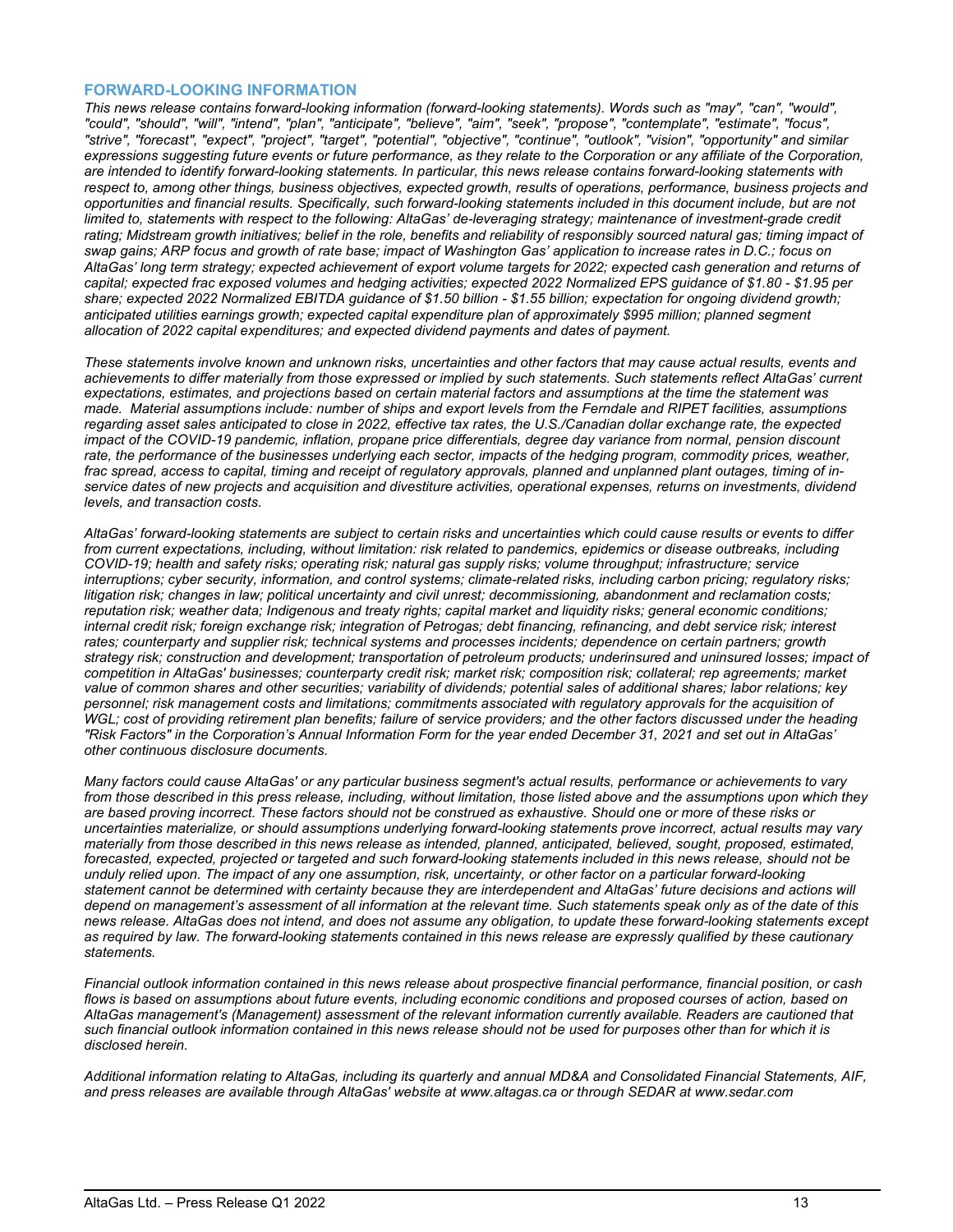## **MANAGEMENT'S DISCUSSION AND ANALYSIS**

*This Management's Discussion and Analysis (MD&A) dated April 27, 2022 is provided to enable readers to assess the results of operations, liquidity, and capital resources of AltaGas Ltd. ("AltaGas", the "Company" or the "Corporation") as at and for the three months ended March 31, 2022. This MD&A should be read in conjunction with the accompanying unaudited condensed interim Consolidated Financial Statements and notes thereto of AltaGas as at and for the three months ended March 31, 2022 and the audited Consolidated Financial Statements and MD&A as at and for the year ended December 31, 2021.* 

*The Consolidated Financial Statements and comparative information have been prepared in accordance with United States (U.S.) generally accepted accounting principles (U.S. GAAP) and in Canadian dollars, unless otherwise indicated. Throughout this MD&A, references to GAAP refer to U.S. GAAP and dollars refer to Canadian dollars, unless otherwise indicated.*

*Abbreviations, acronyms, and capitalized terms used in this MD&A without express definition shall have the same meanings given to those terms in the MD&A as at and for the year ended December 31, 2021 or the Annual Information Form for the year ended December 31, 2021.*

*This MD&A contains forward-looking information (forward-looking statements). Words such as "expect", "anticipate", "will", "continues", "estimate", "growth", "plans", "may" and similar expressions suggesting future events or future performance, as they relate to the Corporation or any affiliate of the Corporation, are intended to identify forward-looking statements. In particular, this MD&A contains forward-looking statements with respect to, among other things, business objectives, expected growth, results of operations, performance, business projects and opportunities, and financial results. Specifically, such forward-looking statements included in this document include, but are not limited to, statements with respect to the following: expected annual consolidated normalized EBITDA of approximately \$1.50 to \$1.55 billion and expected 2022 normalized earnings per share of approximately \$1.80 to \$1.95 per share; expectation that Utilities will contribute 55 percent of 2022 normalized EBITDA; growth levels and drivers expected in the Utilities and Midstream segments; expectation for normalized EBITDA to be higher in the Corporate/Other segment in 2022; expectation that growth will offset lost EBITDA from a full year impact of asset sales completed in 2021 and the impact of expected 2022 asset sales; expectation that impact of COVID-19 will be less pronounced than in 2021; the percentage of AltaGas' expected 2022 frac exposed volumes that are hedged; expectation for an active hedging program in 2022; plan to underpin a growing portion of annual capacity at AltaGas' export*  facilities by tolling arrangements over the next several years; estimated impact of changes in commodity prices, exchange *rates, and weather on normalized annual EBITDA; expected net capital expenditures of \$995 million in 2022; anticipated segment allocation of capital expenditures in 2022; expectation that growth capital will be funded through internally-generated cash flow and normal course borrowings on existing committed credit facilities; expected cost, completion, and in-service dates for growth capital projects; anticipated timing of applications, hearings, and decisions of rate cases before Utilities regulators; expected spending and first year energy savings goal under the SEMCO EWR Plan and anticipated timing of a Commission order; potential risks and impacts associated with the COVID-19 pandemic and current political uncertainty; payment of dividends; future changes in accounting policies and adoption of new accounting standards.* 

*These statements involve known and unknown risks, uncertainties and other factors that may cause actual results, events, and achievements to differ materially from those expressed or implied by such statements. Such statements reflect AltaGas' current expectations, estimates, and projections based on certain material factors and assumptions at the time the statement was made. Material assumptions include: anticipated timing of asset sale closings, effective tax rates, the expected duration and impact of the COVID-19 pandemic, financing initiatives, degree day variance from normal, pension discount rate, the performance of the businesses underlying each sector, impacts of the hedging program, expected commodity supply, demand and pricing, volumes and rates, exchange rates, inflation, interest rates, credit ratings, regulatory approvals and policies, future operating and capital costs, capacity expectations, weather, frac spread, access to capital, planned and unplanned plant*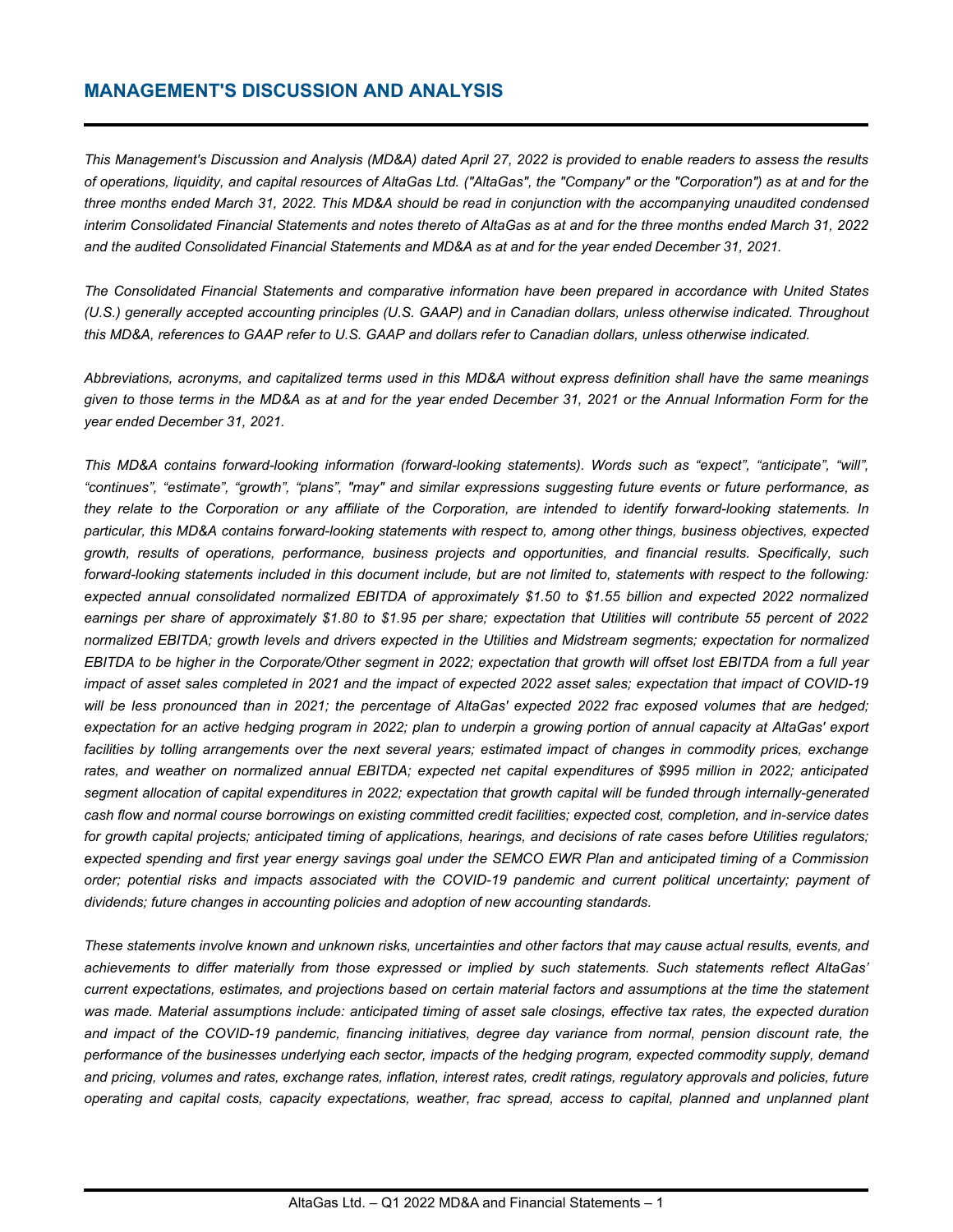*outages, timing of in-service dates of new projects and acquisition and divestiture activities, returns on investments, and dividend levels.*

*AltaGas' forward-looking statements are subject to certain risks and uncertainties which could cause results or events to differ from current expectations, including, without limitation: risk related to COVID-19; health and safety risks; operating risks; natural gas supply risks; volume throughput; infrastructure; service interruptions; cyber security, information, and control*  systems; climate-related risks, including carbon pricing; regulatory risks; litigation; changes in law; political uncertainty and civil *unrest; decommissioning, abandonment and reclamation costs; reputation risk; weather data; Indigenous and treaty rights; capital market and liquidity risks; general economic conditions; internal credit risk; foreign exchange risk; integration of Petrogas; debt financing, refinancing, and debt service risk; interest rates; counterparty and supplier risk; technical systems and processes incidents; dependence on certain partners; growth strategy risk; construction and development; transportation of petroleum products; underinsured and uninsured losses; impact of competition in AltaGas' businesses; counterparty credit risk; market risk; composition risk; collateral; rep agreements; market value of common shares and other securities; variability of dividends; potential sales of additional shares; labor relations; key personnel; risk management costs and limitations; commitments associated with regulatory approvals for the acquisition of WGL; cost of providing retirement plan benefits; failure of service providers; and the other factors discussed under the heading "Risk Factors" in the Corporation's Annual Information Form for the year ended December 31, 2021 and set out in AltaGas' other continuous disclosure documents.*

*Many factors could cause AltaGas' or any particular business segment's actual results, performance, or achievements to vary from those described in this MD&A, including, without limitation, those listed above and the assumptions upon which they are based proving incorrect. These factors should not be construed as exhaustive. Should one or more of these risks or uncertainties materialize, or should assumptions underlying forward-looking statements prove incorrect, actual results may vary materially from those described in this MD&A as intended, planned, anticipated, believed, sought, proposed, estimated, forecasted, expected, projected, or targeted, and such forward-looking statements included in this MD&A should not be unduly relied upon. The impact of any one assumption, risk, uncertainty, or other factor on a particular forward-looking statement cannot be determined with certainty because they are interdependent and AltaGas' future decisions and actions will depend on Management's (Management) assessment of all information at the relevant time. Such statements speak only as of the date of this MD&A. AltaGas does not intend, and does not assume any obligation, to update these forward-looking statements except as required by law. The forward-looking statements contained in this MD&A are expressly qualified by these cautionary statements.*

*Financial outlook information contained in this MD&A about prospective financial performance, financial position, or cash flows is based on assumptions about future events, including economic conditions and proposed courses of action, based on AltaGas Management's assessment of the relevant information currently available. Readers are cautioned that such financial outlook information contained in this MD&A should not be used for purposes other than for which it is disclosed herein.*

*Additional information relating to AltaGas, including its quarterly and annual MD&A and Consolidated Financial Statements, Annual Information Form, and press releases are available through AltaGas' website at www.altagas.ca or through SEDAR at www.sedar.com.*

### **AltaGas Business Overview and Organization**

AltaGas is a leading North American energy infrastructure company that connects natural gas and natural gas liquids (NGLs) to domestic and global markets. The Company operates a diversified, lower-risk, high-growth energy infrastructure business that is focused on delivering resilient and durable value for its stakeholders. AltaGas has three reporting segments - Utilities, Midstream, and Corporate/Other.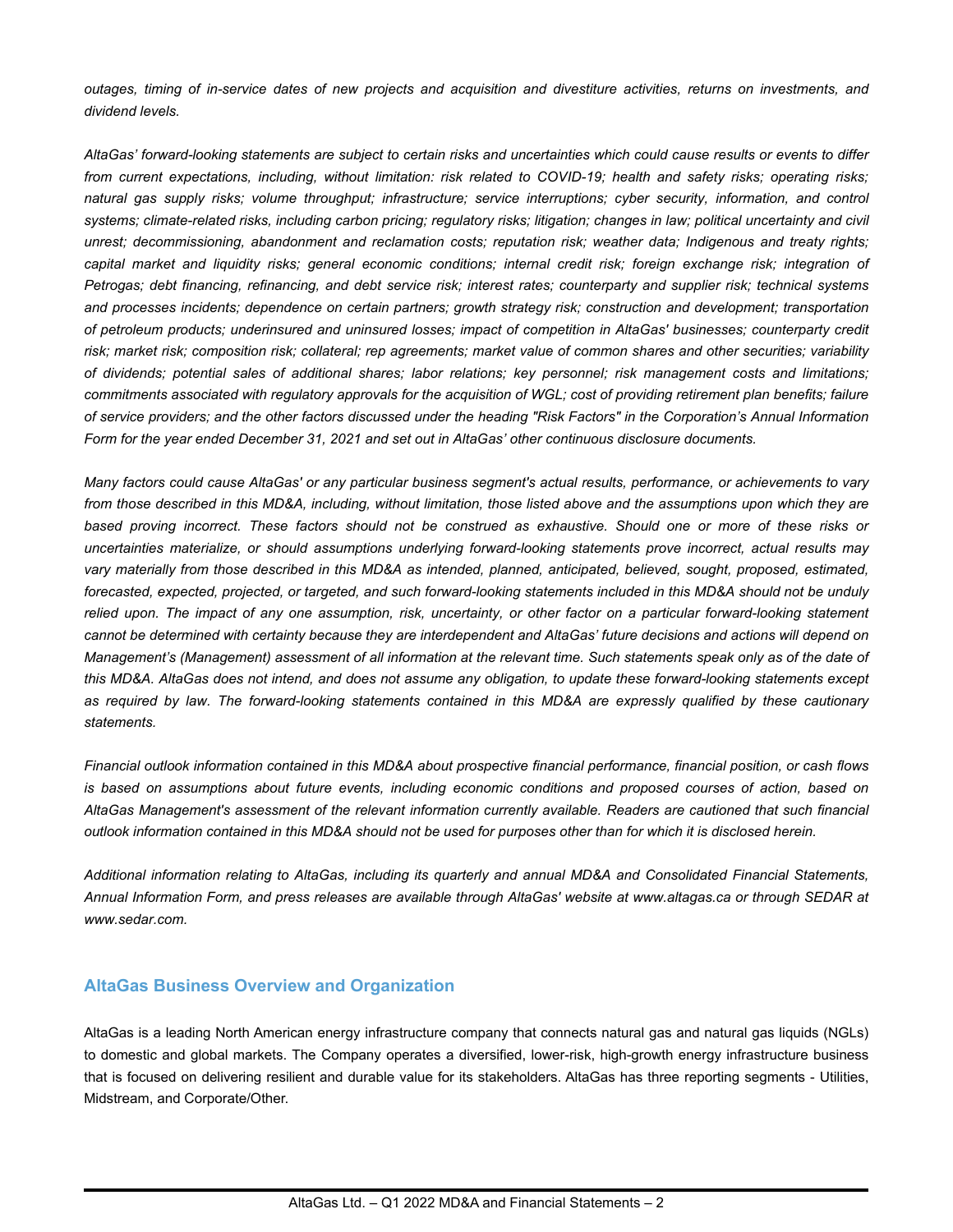### **Utilities Segment**

AltaGas' Utilities segment owns and operates franchised, cost-of-service, rate-regulated natural gas distribution and storage utilities that provide safe, reliable, and affordable energy to approximately 1.7 million residential and commercial customers.

This includes operating four utilities that operate across five major U.S. jurisdictions with a rate base of approximately US\$4.8 billion. This includes:

- Washington Gas, which is the Company's largest operating utility that serves approximately 1.2 million customers across Maryland, Virginia and the District of Columbia;
- SEMCO Energy, which delivers essential energy to approximately 317,000 customers in Southern Michigan and Michigan's Upper Peninsula;
- ENSTAR, which is the largest gas utility in Alaska and delivers energy to more than 151,000 customers in Greater Anchorage and the surrounding Cook Inlet region; and
- Cook Inlet Natural Gas Storage Alaska (CINGSA), which is a regulated storage utility that provides reliable access to natural gas.

The Utilities business also includes other storage facilities and contracts for interstate natural gas transportation and storage services, as well as WGL Energy Services, an affiliated retail energy marketing business, which sells natural gas and electricity directly to residential, commercial, and industrial customers located in Maryland, Virginia, Delaware, Pennsylvania, Ohio, and the District of Columbia.

#### **Midstream Segment**

AltaGas' Midstream segment is a leading North American platform that connects customers and markets. From wellhead to tidewater and beyond, the Company is focused on providing its customers with safe and reliable service and connectivity that facilitates the best outcomes for their businesses. This includes global market access for North American Liquified Petroleum Gases (LPGs), which provides North American producers and aggregators with attractive netbacks for propane and butane while delivering diversity of supply and supporting stronger energy security in Asia.

Throughout AltaGas' Midstream operations, the Company believes it is playing a vital role within the larger energy ecosystem that keeps the global economy moving forward and is powering the possible within our society, and doing so in a safe, reliable and affordable manner.

AltaGas' Midstream platform is heavily focused on the Montney resource play in Northeastern B.C. and centers around global exports, which is where the Company believes the market is headed for resource development over the long-term. AltaGas also operates a broader set of midstream infrastructure assets across the Western Canadian Sedimentary Basin (WCSB) and select regions in the U.S., which are all focused on connecting customers and markets in the most efficient manner possible.

There are three core pillars to AltaGas' Midstream platform that are integral to each other and facilitate the Company's wellhead to tidewater and beyond value chain. These include:

- Global Exports, which includes AltaGas' two LPG export terminals where the Company has capacity to export up to 150,000 Bbl/d of propane and butane to key markets in Asia;
- Natural Gas Gathering and Extraction, which includes 1.2 Bcf/d of extraction processing capacity and approximately 1.2 Bcf/d of raw field gas processing capacity, which is heavily focused on the Montney; and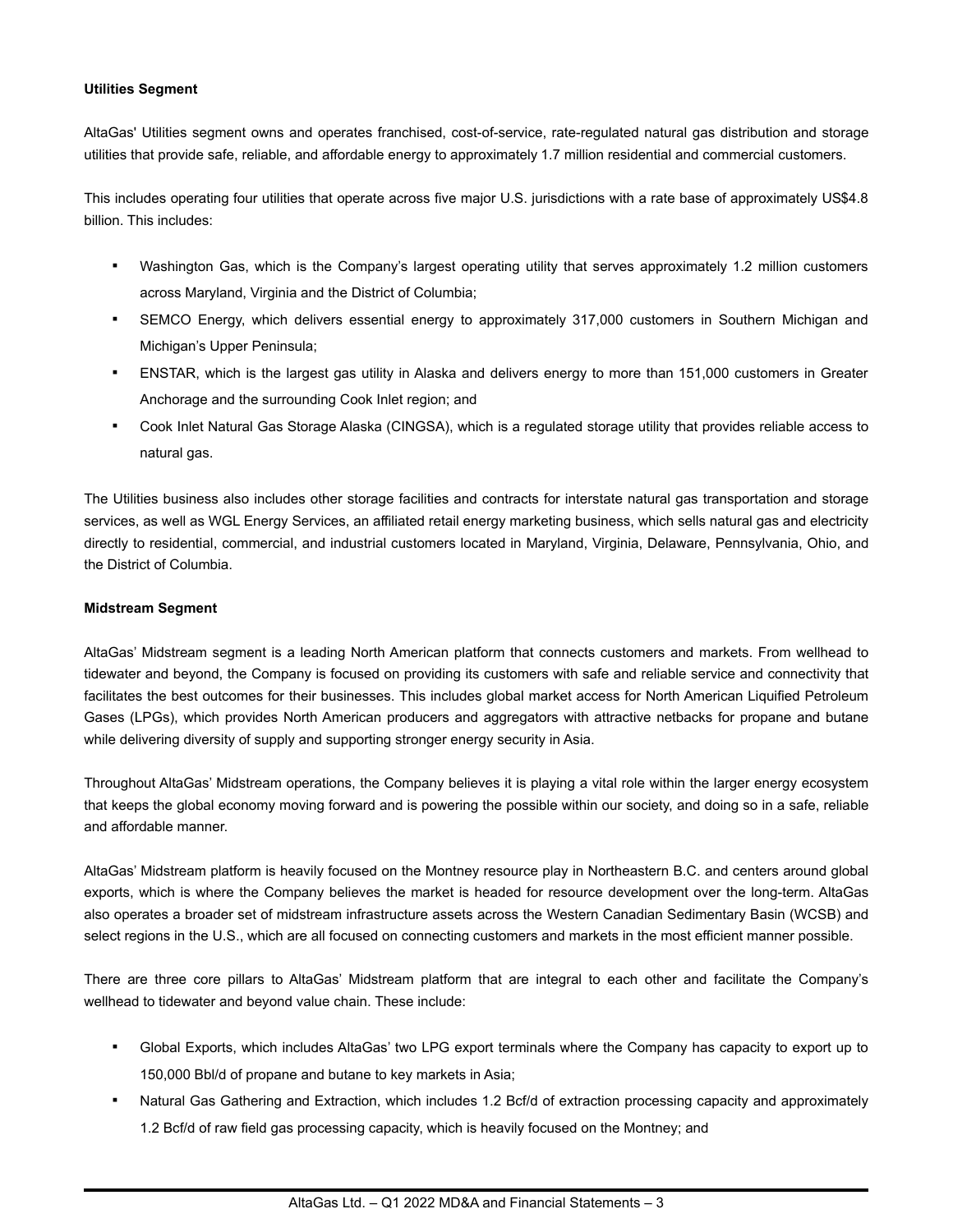▪ Fractionation and Liquids Handling platform, which includes 65 MBbl/d of fractionation capacity and a sizable liquids handling footprint that operates under the AltaGas and Petrogas banners.

The Midstream segment also consists of natural gas and NGL marketing business, domestic logistics, trucking and rail terminals, and approximately 3.2 million barrels of liquid storage capability through a network of underground salt caverns through the Company's Strathcona Storage JV with ATCO Energy Solutions Ltd, as well as AltaGas' 10 percent interest in the Mountain Valley Pipeline (MVP).

### **Corporate/Other Segment**

AltaGas' Corporate/Other segment consists of the Company's corporate activities and a small portfolio of gas-fired power generation and distribution assets capable of generating 578 MW of power in California and Colorado, certain of which are pending sale.

### **Subsidiary Entities**

The businesses of AltaGas are operated by the Company and a number of its subsidiaries including, without limitation, AltaGas Services (U.S.) Inc., AltaGas Utility Holdings (U.S.) Inc., WGL Holdings, Inc. (WGL), Wrangler 1 LLC, Wrangler SPE LLC, Washington Gas Resources Corporation, WGL Energy Services, Inc. (WGL Energy Services), and SEMCO Holding Corporation; in regard to the Utilities business, Washington Gas Light Company (Washington Gas), Hampshire Gas Company, and SEMCO Energy, Inc. (SEMCO); and in regard to the Midstream business, AltaGas Extraction and Transmission Limited Partnership, AltaGas Pipeline Partnership, AltaGas Processing Partnership, AltaGas Northwest Processing Limited Partnership, Harmattan Gas Processing Limited Partnership, Ridley Island LPG Export Limited Partnership, AltaGas Pacific Partnership, AltaGas LPG Limited Partnership, Petrogas Energy Corporation (Petrogas), Petrogas Holdings Partnership, and Petrogas Inc. In the Corporate/Other segment, subsidiaries include AltaGas Power Holdings (U.S.) Inc., WGL Energy Systems, Inc. (WGL Energy Systems), and Blythe Energy Inc. (Blythe). SEMCO conducts its Michigan natural gas distribution business under the name SEMCO Energy Gas Company (SEMCO Gas), its Alaska natural gas distribution business under the name ENSTAR Natural Gas Company (ENSTAR) and its 65 percent interest in an Alaska regulated gas storage utility under the name Cook Inlet Natural Gas Storage Alaska LLC (CINGSA).

### **First Quarter Highlights**

(Normalized EBITDA, normalized funds from operations, normalized net income, and net debt are non-GAAP financial measures. Please see Non-GAAP Financial *Measures section of this MD&A.)*

- On January 11, 2022, AltaGas closed its offering of \$300 million of 5.25 percent Fixed-to-Fixed Rate Subordinated Notes, Series 1, due January 11, 2082. As a result of the offering, based on current rates, AltaGas expects cash savings of approximately \$66 million over the initial ten-year term of the offering due to lower taxes and financing charges. On March 31, 2022, AltaGas redeemed all of its issued and outstanding Series K Preferred Shares for \$25.00 per Series K Share, together with all accrued and unpaid dividends to, but excluding, the redemption date;
- On February 9, 2022, AltaGas closed the sale of a 60 MW stand-alone energy storage development project in Goleta, California for total proceeds of approximately US\$15 million, subject to certain contingencies, resulting in a pre-tax gain of \$7 million;
- On February 11, 2022, AltaGas entered into a stock purchase agreement to sell a 70 MW combined cycle power plant in Brush, Colorado. The transaction is expected to close in the second quarter of 2022;
- Normalized EBITDA was \$574 million compared to \$674 million in the first quarter of 2021;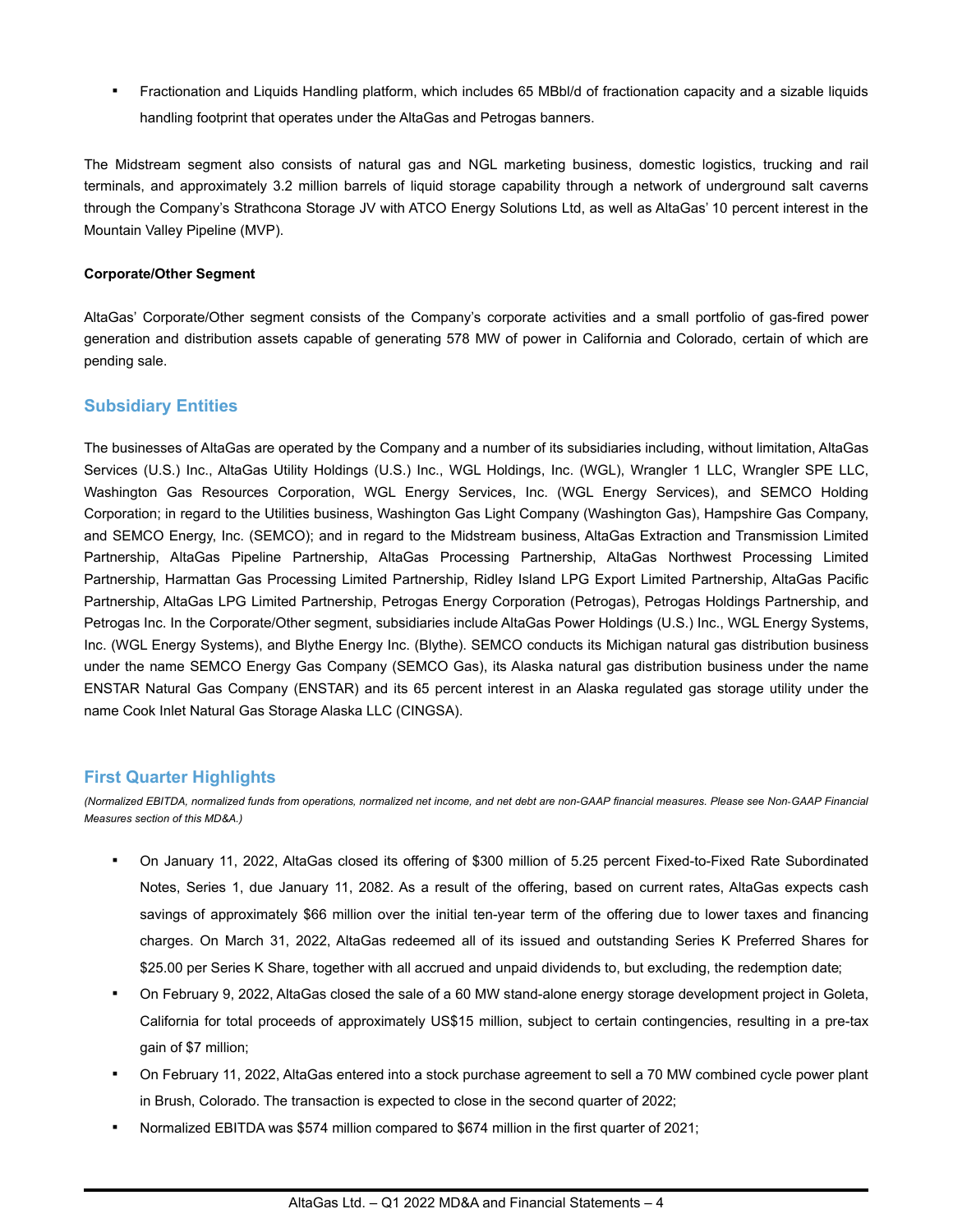- Income before income taxes was \$504 million compared to \$473 million in the first quarter of 2021;
- Cash from operations was \$682 million (\$2.44 per share) compared to \$605 million (\$2.16 per share) in the first quarter of 2021;
- Normalized funds from operations were \$462 million (\$1.65 per share) compared to \$583 million (\$2.08 per share) in the first quarter of 2021;
- Net income applicable to common shares was \$357 million (\$1.27 per share) compared to \$337 million (\$1.21 per share) in the first quarter of 2021;
- Normalized net income was \$285 million (\$1.02 per share) compared to \$361 million (\$1.29 per share) in the first quarter of 2021;
- Net debt was \$8.1 billion as at March 31, 2022, compared to \$8.3 billion at December 31, 2021; and
- Total long-term debt was \$8.3 billion as at March 31, 2022, compared to \$8.2 billion at December 31, 2021.

### **Highlights Subsequent to Quarter End**

On April 12, 2022, AltaGas closed the sale of its interest in the Aitken Creek processing facilities for cash consideration of approximately \$224 million, net of closing adjustments. The disposal was triggered as a result of the operator of the facilities exercising a purchase option.

## **Consolidated Financial Review**

|                                                   |        | <b>Three Months Ended</b><br>March 31 |
|---------------------------------------------------|--------|---------------------------------------|
| (\$ millions, except effective income tax rates)  | 2022   | 2021                                  |
| Revenue                                           | 3,892  | 3,085                                 |
| Normalized EBITDA <sup>(1)</sup>                  | 574    | 674                                   |
| Income before income taxes                        | 504    | 473                                   |
| Net income applicable to common shares            | 357    | 337                                   |
| Normalized net income <sup>(1)</sup>              | 285    | 361                                   |
| Total assets                                      | 21,766 | 21,071                                |
| Total long-term liabilities                       | 11,386 | 11,132                                |
| Invested capital $(1)(2)$                         | 142    | 132                                   |
| Cash used by investing activities                 | (159)  | (191)                                 |
| Dividends declared <sup>(3)</sup>                 | 74     | 71                                    |
| Cash from operations                              | 682    | 605                                   |
| Normalized funds from operations <sup>(1)</sup>   | 462    | 583                                   |
| Normalized effective income tax rate $(\%)^{(1)}$ | 19.6   | 21.3                                  |
| Effective income tax rate $(\%)$                  | 21.2   | 21.5                                  |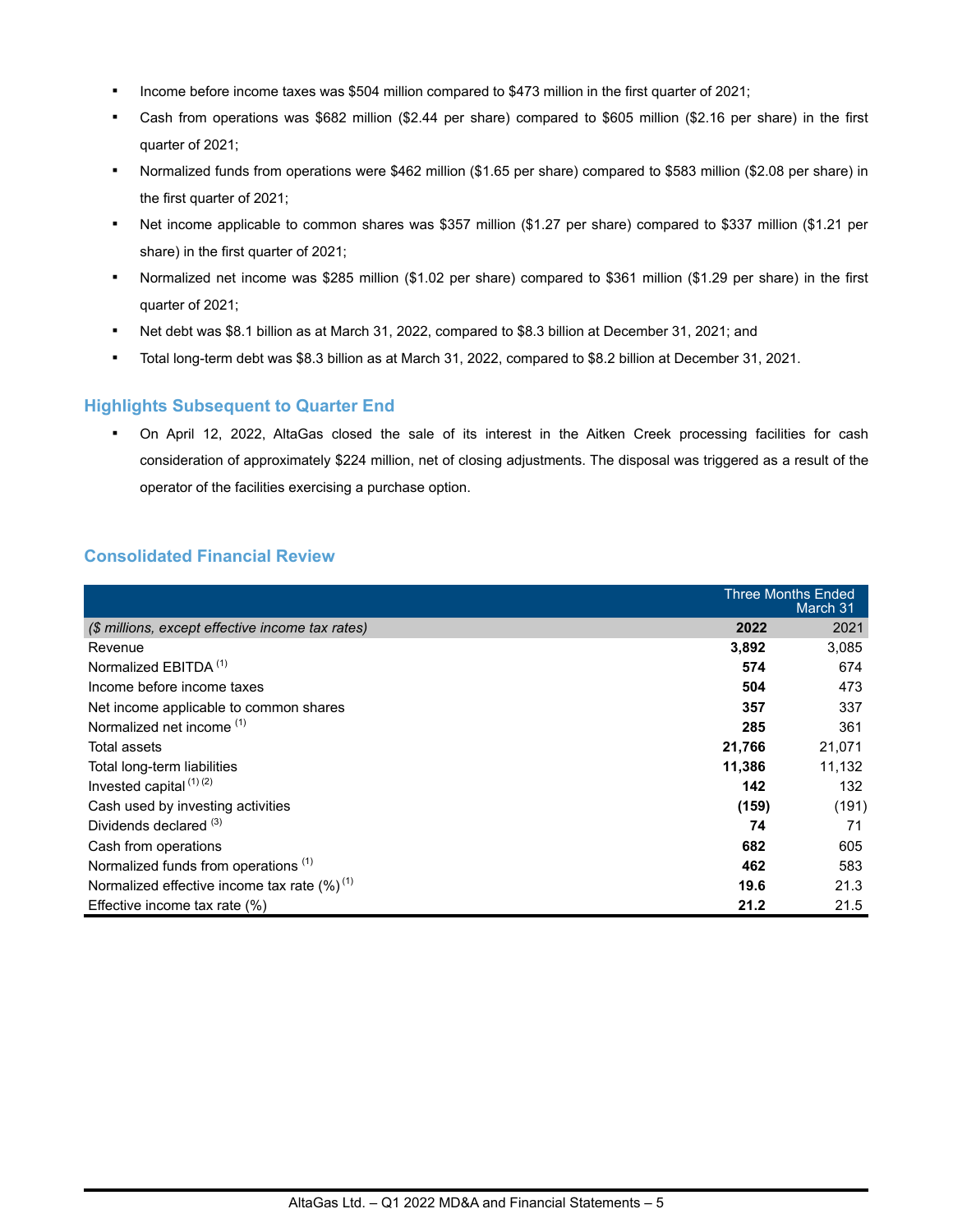|                                                 | <b>Three Months Ended</b><br>March 31 |      |  |
|-------------------------------------------------|---------------------------------------|------|--|
| (\$ per share, except shares outstanding)       | 2022                                  | 2021 |  |
| Net income per common share - basic             | 1.27                                  | 1.21 |  |
| Net income per common share - diluted           | 1.26                                  | 1.20 |  |
| Normalized net income - basic <sup>(1)</sup>    | 1.02                                  | 1.29 |  |
| Normalized net income - diluted (1)             | 1.01                                  | 1.29 |  |
| Dividends declared (3)                          | 0.27                                  | 0.25 |  |
| Cash from operations                            | 2.44                                  | 2.16 |  |
| Normalized funds from operations <sup>(1)</sup> | 1.65                                  | 2.08 |  |
| Shares outstanding - basic (millions)           |                                       |      |  |
| During the period $(3)$                         | 280                                   | 280  |  |
| End of period                                   | 281                                   | 280  |  |

(1) Non-GAAP financial measure; see discussion in *Non-GAAP Financial Measures* section of this MD&A.

(2) In prior periods, invested capital did not include adjustments for the cost of removal of utility assets; however, beginning in the fourth quarter of 2021, Management adjusted for these costs to better align with the investing section of the Consolidated Statements of Cash Flows. Comparative periods have been restated to reflect this change.

(3) Effective March 31, 2022, common share dividends are declared and paid on a quarterly basis. The dividend declared each quarter is \$0.265 per share beginning March 2022, which represents a 6 percent increase on an annual basis from the previous monthly dividends declared of \$0.0833 per share beginning December 2020.

## **Three Months Ended March 31**

Normalized EBITDA for the first quarter of 2022 was \$574 million, compared to \$674 million for the same quarter in 2021. Factors positively impacting normalized EBITDA included a full quarter impact of Washington Gas' 2020 Maryland and District of Columbia rate cases, an increase in asset optimization activities at Washington Gas, higher gas margins from WGL's retail marketing business, higher export volumes and realized margins at RIPET, higher export volumes and higher realized butane margins at Ferndale, higher earnings from the extraction facilities driven by higher commodity prices, higher processed volumes at the NEBC facilities, and colder weather, customer growth, and higher usage at certain of the utilities. Factors negatively impacting AltaGas' normalized EBITDA in the first quarter of 2022 included the impact of the sale of the majority of WGL Midstream's U.S. transportation and storage commodity business in April 2021, lower commodity marketing margins, higher operating and administrative expenses at certain of the utilities, lower margins from WGL's retail power marketing business, lower storage margins due to the polar vortex in the U.S. in the first quarter of 2021, and lower propane margins at Ferndale.

Income before income taxes for the first quarter of 2022 was \$504 million, compared to \$473 million for the same quarter in 2021. The increase was mainly due to higher unrealized gains on risk management contracts, the absence of the pre-tax provision related to the sale of the majority of WGL Midstream's commodity business in the first quarter of 2021, and the pretax gain recorded on the disposition of an energy storage development project in Goleta, California in the first quarter of 2022, partially offset by the same previously referenced factors impacting normalized EBITDA and higher depreciation and amortization expense. Net income applicable to common shares for the first quarter of 2022 was \$357 million (\$1.27 per share), compared to \$337 million (\$1.21 per share) for the same quarter in 2021. The increase was mainly due to the same previously referenced factors impacting income before income taxes and lower net income applicable to non-controlling interests, partially offset by the loss on redemption of preferred shares and higher income tax expense.

Normalized funds from operations for the first quarter of 2022 was \$462 million (\$1.65 per share), compared to normalized funds from operations of \$583 million (\$2.08 per share) for the same quarter in 2021. The decrease was mainly due to the same previously referenced factors impacting normalized EBITDA.

Cash from operations in the first quarter of 2022 was \$682 million (\$2.44 per share), compared to \$605 million (\$2.16 per share) for the same quarter in 2021. The increase was mainly due to favourable variances in the net change in operating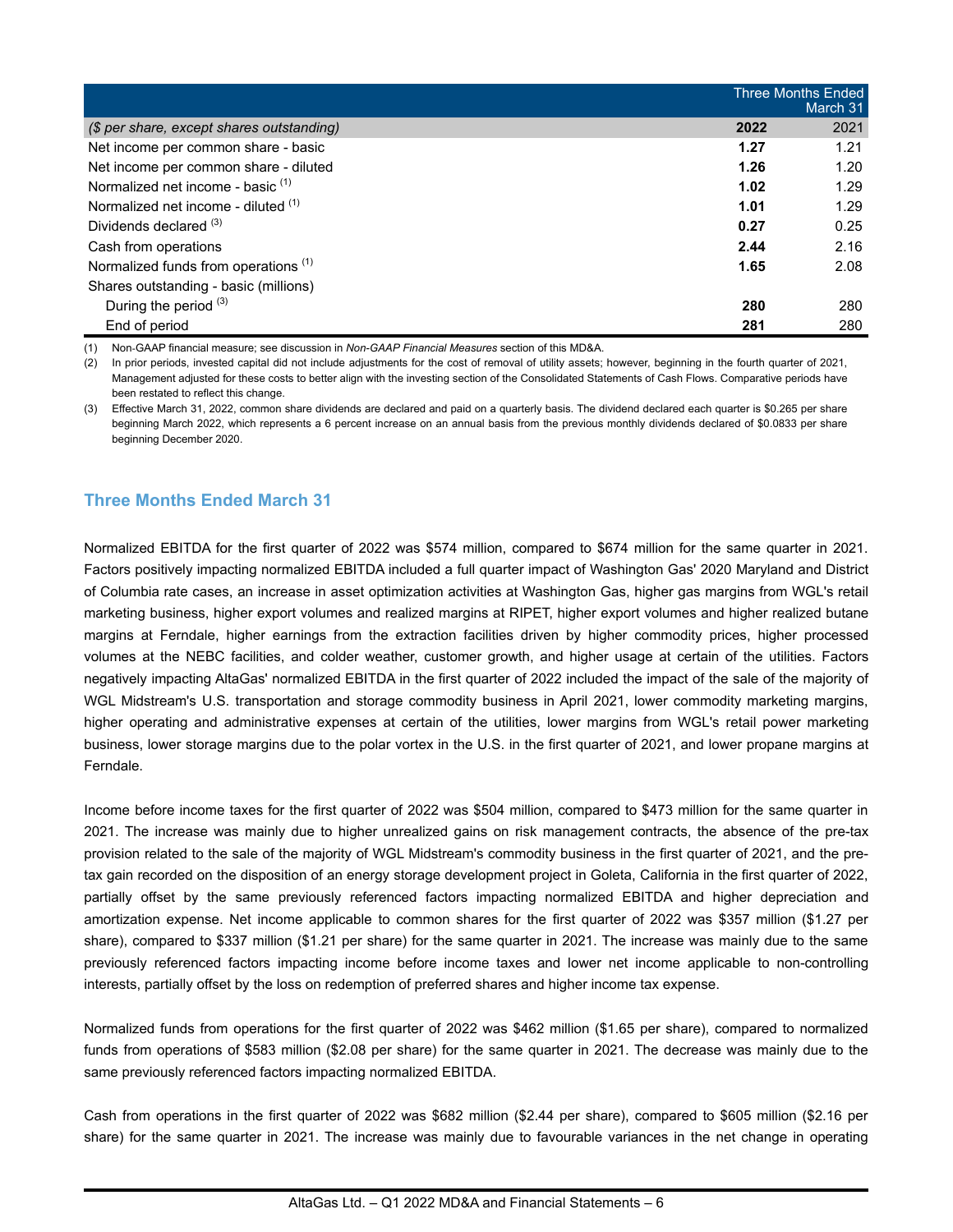assets and liabilities, primarily as a result of fluctuations in commodity prices and sales volumes, partially offset by lower net income after taxes after adjusting for non-cash items. Please refer to the *Liquidity* section of this MD&A for further details on the variance in cash from operations.

In the first quarter of 2022, AltaGas recorded a pre-tax gain on disposition of assets of \$7 million related to the disposition of an energy storage development project in Goleta, California. In the first quarter of 2021, AltaGas recorded a pre-tax provision of \$76 million related to the sale of the majority of WGL Midstream's commodity business.

Operating and administrative expenses for the first quarter of 2022 were \$400 million, compared to \$366 million for the same quarter in 2021. The increase was mainly due to higher costs from the North East British Columbia (NEBC) pipeline projects placed in service, higher expenses related to employee incentive plans as a result of the increasing share price in 2022, and higher expenses at the utilities. Depreciation and amortization expense for the first quarter of 2022 was \$112 million, compared to \$99 million for the same quarter in 2021. The increase was mainly due to the absence of depreciation and amortization adjustments made in the first quarter of 2021 related to the Petrogas purchase price allocation and WGL Midstream, and the impact of new assets placed in-service. Interest expense for the first quarter of 2022 was \$71 million, compared to \$70 million for the same quarter in 2021. The slight increase in interest expense was mainly due to higher average debt balances, partially offset by lower average interest rates.

AltaGas recorded income tax expense of \$107 million for the first quarter of 2022, compared to an income tax expense of \$102 million for the same quarter of 2021. The increase was mainly due to higher income before taxes compared to the first quarter of 2021. Current tax expense of \$45 million was recorded in the first quarter of 2022, which included \$2 million of tax on asset sales, compared to current tax expense of \$30 million recorded in the same quarter of 2021.

Normalized net income was \$285 million (\$1.02 per share) for the first quarter of 2022, compared to \$361 million (\$1.29 per share) for the same quarter of 2021. The decrease in normalized net income was due to the same previously referenced factors impacting normalized EBITDA, and higher depreciation and amortization expense, partially offset by lower normalized income tax expense and lower net income applicable to non-controlling interests. Normalizing items in the first quarter of 2022 reduced normalized net income by \$72 million and included after-tax amounts related to gains on sale of assets, noncontrolling interest portion of non-GAAP adjustments, unrealized gains on risk management contracts, and loss on redemption of preferred shares. Normalizing items in the first quarter of 2021 increased normalized net income by \$24 million and included after-tax amounts related to transaction costs related to acquisitions and dispositions, restructuring costs, provisions on assets, non-controlling interest portion of non-GAAP adjustments, and unrealized gains on risk management contracts. Please refer to the *Non-GAAP Financial Measures* section of this MD&A for further details on normalization adjustments.

### **2022 Outlook**

In 2022, AltaGas expects to achieve annual consolidated normalized EBITDA of approximately \$1.50 to \$1.55 billion compared to actual normalized EBITDA of \$1.49 billion in 2021, and normalized earnings per share of approximately \$1.80 to \$1.95 per share compared to actual normalized earnings per share and net income per share of \$1.78 per share and \$0.82 per share, respectively in 2021, assuming an effective tax rate of approximately 21 percent. For the year ended December 31, 2021, income before income taxes and net income applicable to common shares were \$446 million and \$230 million, respectively.

The Utilities segment is expected to contribute approximately 55 percent of normalized EBITDA, with growth driven primarily by revenue growth from rate cases settled in 2021, increased spend on accelerated capital programs, ongoing operational cost optimization activities, modest customer growth, and the expected discontinuation of COVID-19 related moratoriums in 2022. Expected growth in the Midstream segment is primarily driven by the continued volume growth of AltaGas' key assets through optimization initiatives at LPG export terminals and a favorable NGL and frac commodity price environment together with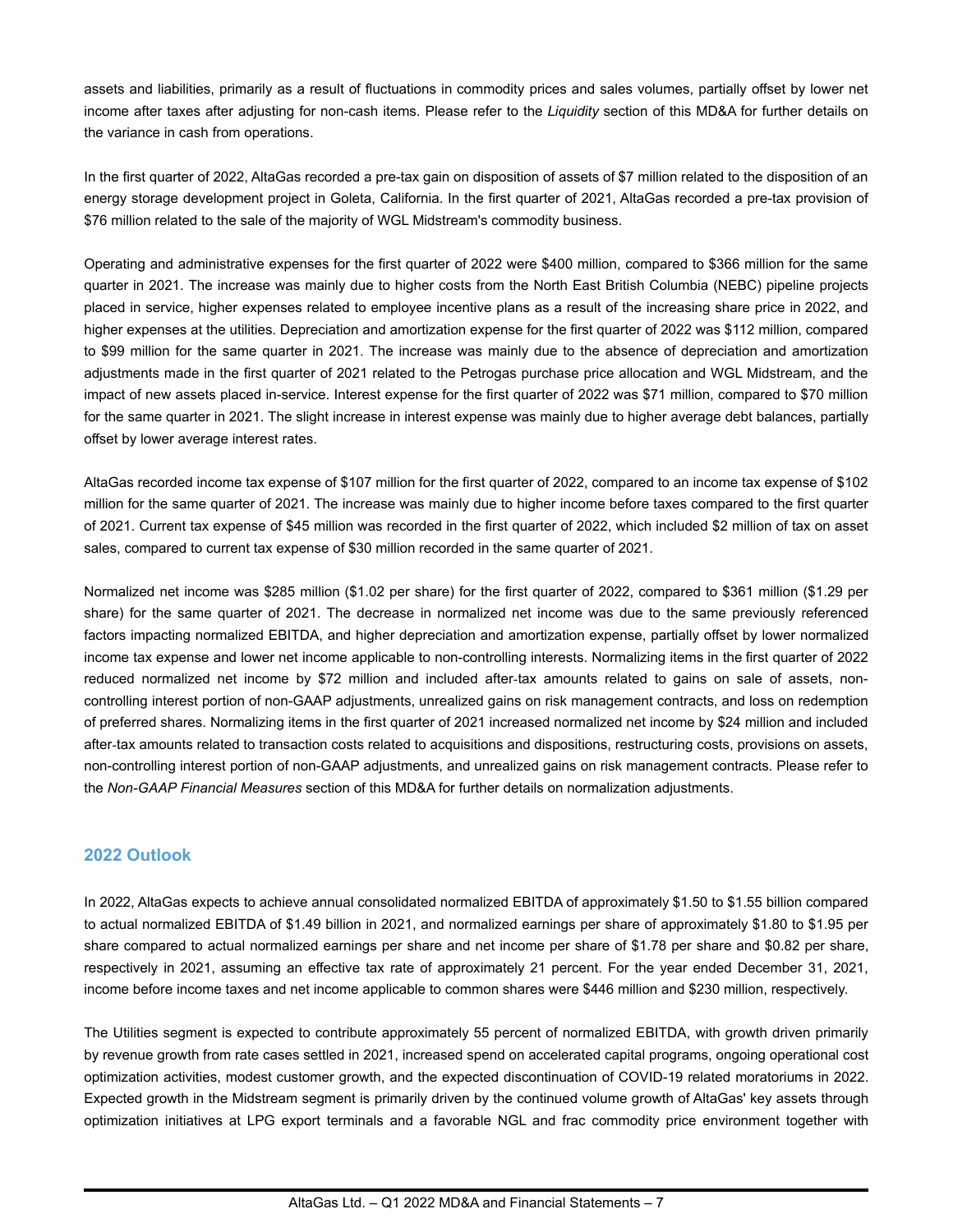AltaGas' commodity hedging programs. Midstream segment earnings are approximately 65 percent underpinned through takeor-pay, cost-of-service, and fee-for-service contracts at the Midstream facilities and tolling agreements at the export facilities together with hedged NGL and frac margins. Normalized EBITDA from the Corporate/Other segment, which includes AltaGas' remaining power assets, is expected to be higher in 2022 mainly due to lower expected expenses related to employee incentive plans. Overall growth is expected to offset lost normalized EBITDA from a full year impact of asset sales completed in 2021 and the impact of expected 2022 asset sales.

The forecasted normalized EBITDA and normalized earnings per share include updated assumptions around the Canadian/ U.S. dollar exchange rate. Within each segment, the performance of the underlying businesses has the potential to vary. Any variance from AltaGas' current assumptions could impact the forecasted normalized EBITDA and normalized earnings per share. Please refer to the *Risk Management* section of this MD&A for further discussions of the risks to AltaGas arising from the COVID-19 pandemic.

At RIPET and Ferndale, NGL price margins are protected through AltaGas' comprehensive hedging programs. AltaGas is well hedged for the remainder of 2022 with approximately 77 percent of its expected remaining 2022 frac exposed volumes hedged at approximately \$35/Bbl, prior to transportation costs. In addition, approximately 41 percent of AltaGas' expected export volumes for the remainder of 2022 are either tolled or financially hedged with an average FEI to North American financial hedge price of approximately US\$10/Bbl for non-tolled propane and butane volumes. AltaGas plans to manage the export facilities such that a growing portion of annual capacity will be underpinned by tolling arrangements, and expects to reach this objective over the next several years.

| 2022 Midstream Hedge Program                                                        | Q <sub>2</sub> 2022 | Q3 2022 | Q4 2022 | <b>Remainder</b><br>of 2022 |
|-------------------------------------------------------------------------------------|---------------------|---------|---------|-----------------------------|
| Global Exports volumes hedged $(\%)^{(1)}$                                          | 63                  | 34      | 22      | 41                          |
| Average propane/butane FEI to North America average hedge (US\$/BbI) <sup>(2)</sup> | 10.24               | 10.00   | 8.93    | 10.10                       |
| Fractionation volumes hedged $(\%)^{(3)}$                                           | 83                  | 79      | 70      | 77                          |
| Frac spread hedge rate (CAD\$/BbI) <sup>(3)</sup>                                   | 35.04               | 34.28   | 34.38   | 34.58                       |

(1) Approximate expected volumes hedged. Includes contracted tolling volumes and financial hedges. Based on assumption of average exports of 90 MBbls/d.

(2) Approximate average for the period. Does not include physical differential to FSK for C3 volumes. Butane is hedged as a percentage of WTI.

(3) Approximate average for the period.

## **Sensitivity Analysis**

AltaGas' financial performance is affected by factors such as changes in commodity prices, exchange rates, and weather. The following table illustrates the approximate effect of these key variables on AltaGas' expected normalized EBITDA for 2022:

| Factor                                                                   | Increase or<br>decrease | Approximate impact<br>on normalized annual<br><b>EBITDA</b><br>$($$ millions) |
|--------------------------------------------------------------------------|-------------------------|-------------------------------------------------------------------------------|
| Degree day variance from normal - Utilities (1)                          | 5 percent               | 9                                                                             |
| Change in Canadian dollar per U.S. dollar exchange rate                  | 0.05                    | 45                                                                            |
| Propane and butane Far East Index to Mont Belvieu spreads <sup>(2)</sup> | US\$1/Bbl               | 21                                                                            |
| Pension discount rate                                                    | percent                 | 26                                                                            |

(1) Degree days – Utilities relate to SEMCO Gas, ENSTAR, and District of Columbia service areas. Degree days are a measure of coldness determined daily as the number of degrees the average temperature during the day in question is below 65 degrees Fahrenheit. Degree days for a particular period are the average of degree days during the prior 15 years for SEMCO Gas, during the prior 10 years for ENSTAR, and during the prior 30 years for Washington Gas.

(2) The sensitivity is net of hedges currently in place. The impact on normalized EBITDA due to changes in the spread will vary and is being managed through an active hedging program.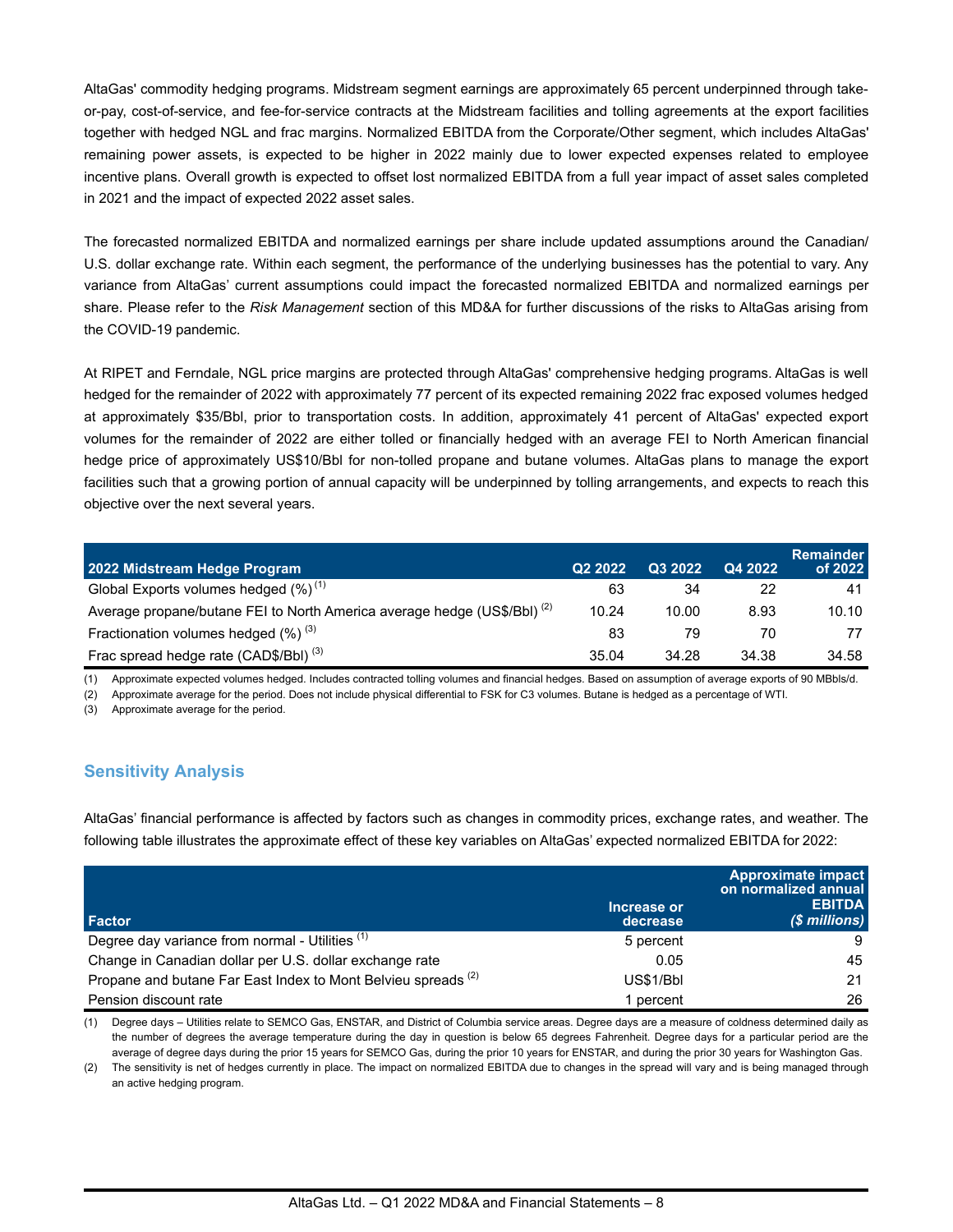## **Growth Capital**

Based on projects currently under review, development, or construction, AltaGas expects invested capital expenditures of approximately \$995 million in 2022 compared to \$798 million in 2021. The majority of 2022 capital expenditures are expected to focus on projects within the Utilities platform that are anticipated to deliver stable and transparent rate base growth, positive risk-adjusted returns, and safe, reliable service for customers. The Utilities segment is expected to account for approximately 75 to 80 percent of total capital expenditures, while the Midstream segment is expected to account for approximately 20 percent and the Corporate/Other segment is expected to account for any remainder. In 2022, AltaGas' capital expenditures for the Utilities segment will focus primarily on accelerated pipe replacement programs, customer growth, and system betterment. In the Midstream segment, capital expenditures are anticipated to primarily relate to facility turnarounds, maintenance and administrative capital, optimization of existing assets, investment in Environment, Social and Governance (ESG) initiatives related to greenhouse gas emission reduction, and new business development. Maintenance capital related to Midstream assets and remaining power assets in the Corporate/Other segment is expected to be approximately \$90 to \$100 million of the total capital expenditures in 2022. The Corporation continues to focus on capital efficient organic growth and disciplined capital allocation while improving balance sheet strength and flexibility.

AltaGas' 2022 committed capital program is expected to be funded through internally-generated cash flow and normal course borrowings on existing committed credit facilities.

Please refer to the *Invested Capital* and *Non-GAAP Financial Measures* sections of this MD&A for additional information on the components of AltaGas' invested capital.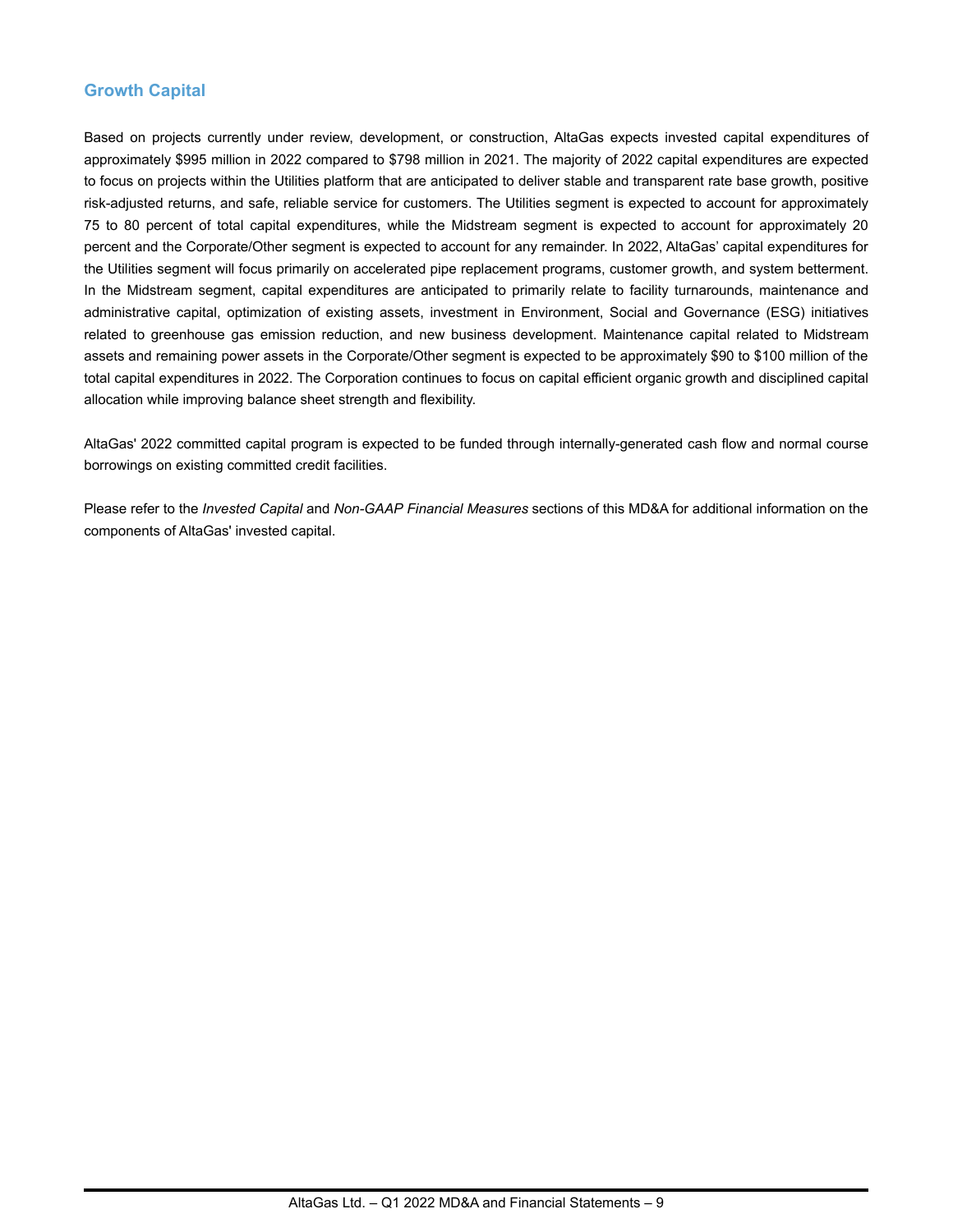## **Growth Capital Project Updates**

The following table summarizes the status of AltaGas' significant growth projects:

| <b>Project</b>                              | <b>AltaGas'</b><br><b>Ownership</b><br><b>Interest</b> | <b>Estimated</b><br>Cost <sup>(1)</sup> | Expenditures<br>to Date $(2)$ | <b>Status</b>                                                                                                                                                                                                                                                                                                                                                                                                                                                                                                                                                                                                                                                                                                                                                                                                                                                                                                                                                                                                                                                                                                                                                                                                                                                                                                                                                                                                                                                                                                                                                                                                                                                                                                                                                                                            | <b>Expected</b><br><b>In-Service</b><br><b>Date</b> |
|---------------------------------------------|--------------------------------------------------------|-----------------------------------------|-------------------------------|----------------------------------------------------------------------------------------------------------------------------------------------------------------------------------------------------------------------------------------------------------------------------------------------------------------------------------------------------------------------------------------------------------------------------------------------------------------------------------------------------------------------------------------------------------------------------------------------------------------------------------------------------------------------------------------------------------------------------------------------------------------------------------------------------------------------------------------------------------------------------------------------------------------------------------------------------------------------------------------------------------------------------------------------------------------------------------------------------------------------------------------------------------------------------------------------------------------------------------------------------------------------------------------------------------------------------------------------------------------------------------------------------------------------------------------------------------------------------------------------------------------------------------------------------------------------------------------------------------------------------------------------------------------------------------------------------------------------------------------------------------------------------------------------------------|-----------------------------------------------------|
| <b>Midstream Projects</b>                   |                                                        |                                         |                               |                                                                                                                                                                                                                                                                                                                                                                                                                                                                                                                                                                                                                                                                                                                                                                                                                                                                                                                                                                                                                                                                                                                                                                                                                                                                                                                                                                                                                                                                                                                                                                                                                                                                                                                                                                                                          |                                                     |
| Mountain<br><b>Valley Pipeline</b><br>(MVP) | 10%                                                    | US\$352 million                         | US\$352 million               | On January 25, 2022, the U.S. Fourth Circuit<br>Court of Appeals (Fourth Circuit Court) vacated<br>U.S. Forest Service and Bureau of Land<br>Management permits that allow the pipeline to<br>pass through 3.5 miles of the Jefferson National<br>Forest. On February 2, 2022, the Fourth Circuit<br>Court also issued a decision vacating MVP's U.S.<br>Fish and Wildlife Service Endangered Species<br>Act Biological Opinion (Biological Opinion),<br>remanding it on specific issues. Until the pipeline<br>has a valid Biological Opinion, the Army Corps<br>has stated they will not approve the necessary<br>permits. On March 11, 2022, MVP filed two<br>petitions with the Fourth Circuit Court seeking a<br>rehearing to reconsider these decisions. The<br>request for rehearing was denied on March 25,<br>2022. MVP continues to review these decisions Completion<br>and evaluate the possible paths forward, which date under<br>include working with the relevant federal agencies review<br>and the considerations of potential legal appeals.<br>On April 8, 2022, the U.S. Federal Energy<br>Regulatory Commission approved MVP's request<br>to change the crossing method and other<br>construction changes at certain waterbodies and<br>wetlands, subject to certain conditions. As of<br>March 31, 2022, approximately 94 percent of the<br>project is complete, which includes construction<br>of all original interconnects and compressor<br>stations. AltaGas' exposure is contractually<br>capped to the original estimated contributions of<br>approximately US\$352 million. In the fourth<br>quarter of 2021, AltaGas impaired its equity<br>investment in MVP to a carrying value of US\$352<br>million as a result of these ongoing legal and<br>regulatory challenges. |                                                     |
| <b>MVP</b><br>Southgate<br>Project          | 5%                                                     | US\$20 million                          | US\$4 million                 | Due to the evolving regulatory and<br>legal<br>environment for<br>pipeline construction<br>and<br>ongoing challenges related to MVP and the MVP<br>Southgate project, MVP is evaluating the MVP<br>Southgate<br>project,<br>including<br>engaging<br>in I<br>discussions with the shipper regarding options for Completion<br>the project, including potential changes to the date under<br>project design and timing in lieu of pursuing the review<br>project as originally contemplated. In the fourth<br>quarter of 2021, AltaGas' impaired its equity<br>investment in the MVP Southgate project to a<br>carrying value of \$nil as a result of these ongoing<br>legal and regulatory challenges.                                                                                                                                                                                                                                                                                                                                                                                                                                                                                                                                                                                                                                                                                                                                                                                                                                                                                                                                                                                                                                                                                                   |                                                     |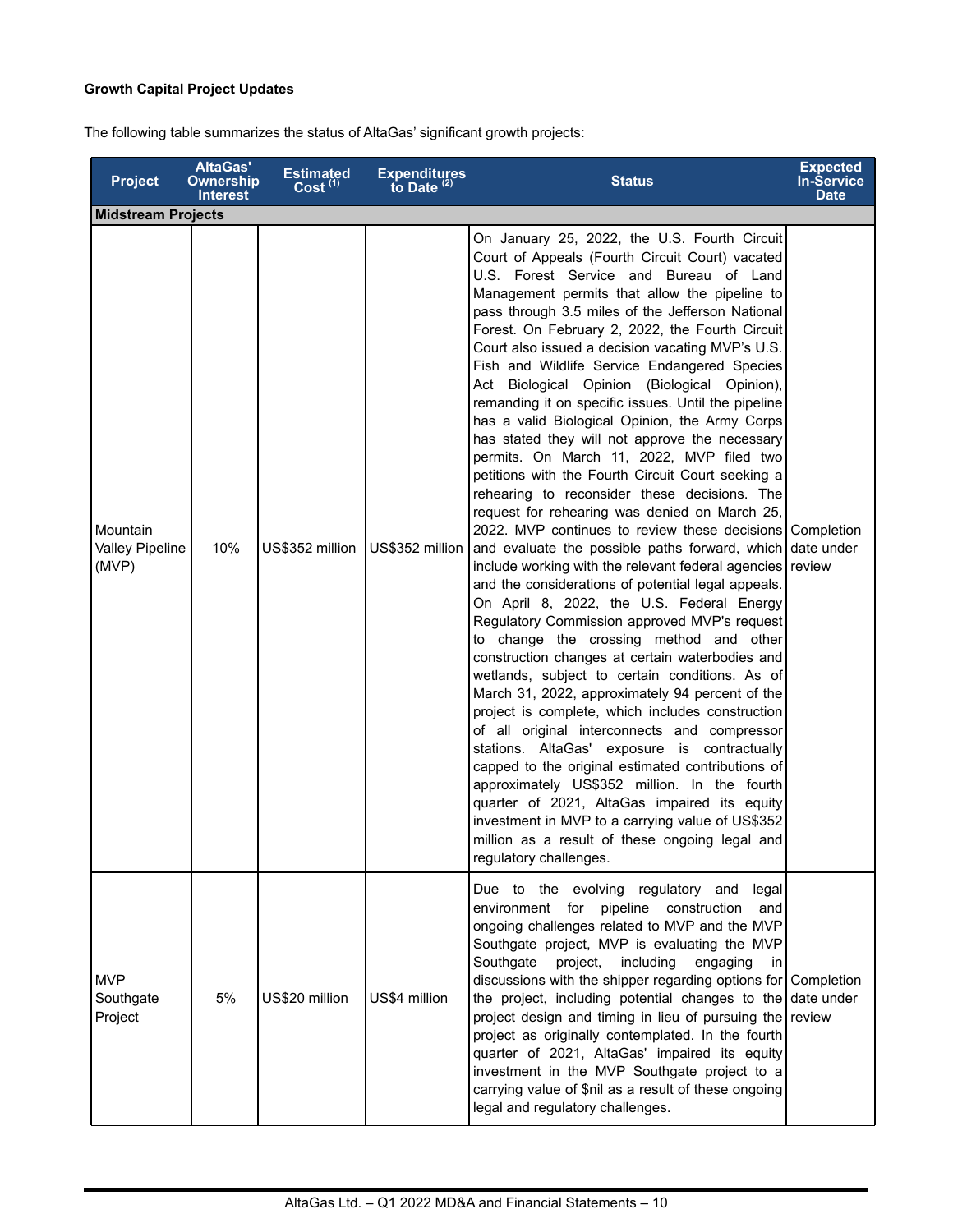| <b>Project</b>                                                                                   | <b>AltaGas'</b><br><b>Ownership</b><br><b>Interest</b> | <b>Estimated</b><br>Cost <sup>(1)</sup>                                                                                                                          | Expenditures to<br>Date $^{(2)}$ | <b>Status</b>                                                                                                                                                                                                                                                                                                                                                                                                                                                                                                                                                                                                   | <b>Expected</b><br><b>In-Service</b><br><b>Date</b>                                 |
|--------------------------------------------------------------------------------------------------|--------------------------------------------------------|------------------------------------------------------------------------------------------------------------------------------------------------------------------|----------------------------------|-----------------------------------------------------------------------------------------------------------------------------------------------------------------------------------------------------------------------------------------------------------------------------------------------------------------------------------------------------------------------------------------------------------------------------------------------------------------------------------------------------------------------------------------------------------------------------------------------------------------|-------------------------------------------------------------------------------------|
| <b>Utilities Projects</b>                                                                        |                                                        |                                                                                                                                                                  |                                  |                                                                                                                                                                                                                                                                                                                                                                                                                                                                                                                                                                                                                 |                                                                                     |
| Accelerated<br><b>Utility Pipe</b><br>Replacement<br>Programs-<br><b>District of</b><br>Columbia | 100%                                                   | Estimated US\$150<br>million over the<br>period from January<br>2021 to December<br>2023, plus additional<br>expenditures in<br>subsequent periods.              | <b>US\$45</b><br>million $(3)$   | The second phase of the accelerated utility<br>pipe replacement programs in the District<br>of Columbia (PROJECTpipes 2) began in<br>January 2021.                                                                                                                                                                                                                                                                                                                                                                                                                                                              | Individual<br>assets are<br>placed into<br>service<br>throughout<br>the<br>program. |
| Accelerated<br><b>Utility Pipe</b><br>Replacement<br>Programs-<br><b>Maryland</b>                | 100%                                                   | Estimated US\$350<br>million over the five<br>year period from<br>January 2019 to<br>December 2023,<br>plus additional<br>expenditures in<br>subsequent periods. | US\$222<br>million $(3)$         | The second phase of the accelerated utility<br>pipe replacement programs in Maryland<br>(STRIDE 2.0) began in January 2019. On<br>March 2, 2022, the PSC of MD issued an Individual<br>Order reducing the calendar year 2022 assets are<br>STRIDE surcharge by 14.7 percent for the placed into<br>remainder of the year. The Order noted service<br>that Washington Gas filed its revised throughout<br>surcharge in compliance with the Order on the<br>February 11, 2021. Recovery of STRIDE<br>expenditures not included in this surcharge<br>will be requested through the normal rate-<br>making process. | program.                                                                            |
| Accelerated<br><b>Utility Pipe</b><br>Replacement<br>Programs-<br>Virginia                       | 100%                                                   | Estimated US\$500<br>million over the five<br>year period from<br>January 2018 to<br>December 2022,<br>plus additional<br>expenditures in<br>subsequent periods. | <b>US\$425</b><br>million $(3)$  | The second phase of the accelerated pipe<br>replacement programs in Virginia (SAVE<br>2.0) began in January 2018. On December<br>1, 2021, Washington Gas filed its proposed<br>amendment for the 2023 to 2027 SAVE<br>Plan, proposing to invest approximately<br>US\$889 million from 2023 to 2027 to<br>replace higher risk pipeline and facilities in<br>Virginia.<br>A<br>decision<br>from<br>the<br>Commonwealth<br>of<br>Virginia<br>State<br>Corporation Commission (SCC of VA) is<br>expected around May 30, 2022.                                                                                       | Individual<br>assets are<br>placed into<br>service<br>throughout<br>the<br>program. |
| Accelerated<br><b>Mains</b><br>Replacement<br>Programs-<br><b>Michigan</b>                       | 100%                                                   | Estimated US\$115<br>million over the five<br>year period from<br>2021 to 2025.                                                                                  | <b>US\$25</b><br>million $(3)$   | A new Main Replacement Program (MRP)<br>was agreed to in SEMCO's last rate case<br>settled in December 2019. The new five-<br>year MRP program began in 2021 with a<br>total spend of approximately US\$60<br>million. In addition to the new MRP<br>program, SEMCO was also granted a new<br>Infrastructure<br>Reliability<br>Improvement<br>Program (IRIP) which is also a five-year<br>with<br>total<br>spend<br>program<br>a<br>оf<br>approximately US\$55 million beginning in<br>2021.                                                                                                                    | Individual<br>assets are<br>placed into<br>service<br>throughout<br>the<br>program. |

(1) These amounts are estimates and are subject to change based on various factors. Where appropriate, the amounts reflect AltaGas' share of the various projects.

(2) Expenditures to date reflect total cumulative expenditures incurred from inception of the projects to March 31, 2022. For WGL projects, this also includes any expenditures prior to the close of the WGL Acquisition on July 6, 2018.

(3) The utility accelerated replacement programs are long-term projects with multiple phases for which expenditures are approved by the regulators and managed in multi-year increments. Expenditures to date only include amounts for the current programs described above, and exclude any expenditures made under prior increments of the programs. Actual regulatory filings may differ from reported amounts.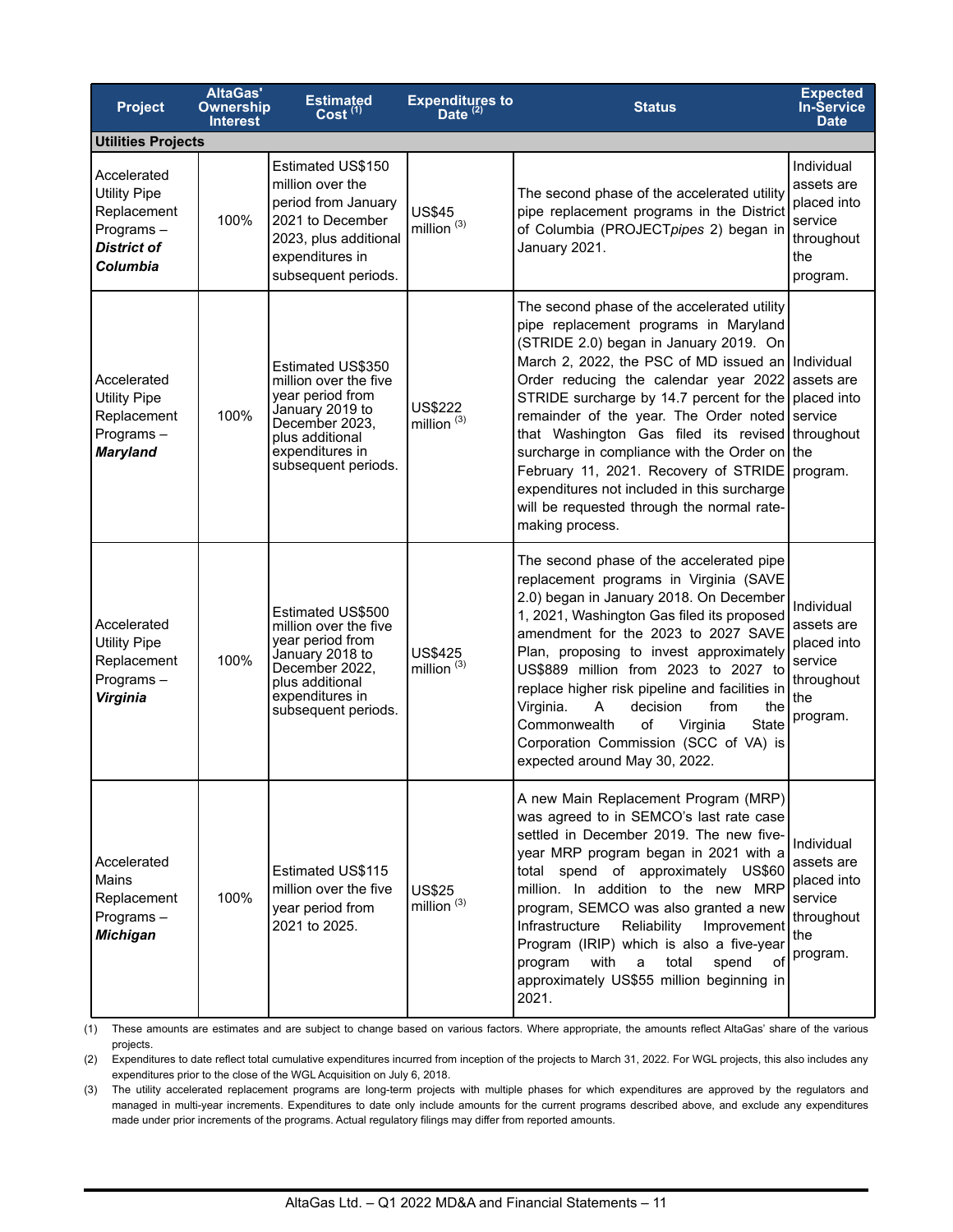### **Non**-**GAAP Financial Measures**

This MD&A contains references to certain financial measures used by AltaGas that do not have a standardized meaning prescribed by GAAP and may not be comparable to similar measures presented by other entities. Readers are cautioned that these non-GAAP measures should not be construed as alternatives to other measures of financial performance calculated in accordance with GAAP. The non-GAAP measures and their reconciliation to GAAP financial measures are shown below. These non-GAAP measures provide additional information that Management believes is meaningful in describing AltaGas' operational performance, liquidity and capacity to fund dividends, capital expenditures, and other investing activities. The specific rationale for, and incremental information associated with, each non-GAAP measure is discussed below.

References to normalized EBITDA, normalized net income, normalized funds from operations, normalized income tax expense, normalized effective income tax rate, net debt, and net debt to total capitalization, invested capital, and net invested capital throughout this MD&A have the meanings as set out in this section.

### **Normalized EBITDA**

|                                                                                                      | <b>Three Months Ended</b> | March 31 |
|------------------------------------------------------------------------------------------------------|---------------------------|----------|
| (\$ millions)                                                                                        | 2022                      | 2021     |
| Income before income taxes (GAAP financial measure)                                                  | \$<br>$504 \text{ } $$    | 473      |
| Add:                                                                                                 |                           |          |
| Depreciation and amortization                                                                        | 112                       | 99       |
| Interest expense                                                                                     | 71                        | 70       |
| <b>EBITDA</b>                                                                                        | 687 \$                    | 642      |
| Add (deduct):                                                                                        |                           |          |
| Transaction costs and acquired contingencies related to acquisitions and dispositions <sup>(1)</sup> |                           | 6        |
| Unrealized gains on risk management contracts <sup>(2)</sup>                                         | (110)                     | (55)     |
| Gains on sale of assets (3)                                                                          | (7)                       |          |
| Restructuring costs <sup>(4)</sup>                                                                   |                           |          |
| Provisions on assets                                                                                 |                           | 76       |
| Accretion expenses                                                                                   | 2                         |          |
| Foreign exchange losses                                                                              |                           | 4        |
| Normalized EBITDA                                                                                    | 574 \$                    | 674      |

(1) Comprised of transaction costs and acquired contingencies related to acquisitions and dispositions of assets and/or equity investments in the period. These costs are included in the "cost of sales", "operating and administrative", and "other income" line items on the Consolidated Statements of Income. Transaction costs include expenses, such as legal fees, that are directly attributable to the acquisition or disposition. The acquired contingencies relate to the acquisition of Petrogas and include amounts for additional contingent consideration for the purchase of Petrogas. Please refer to Note 3 of the unaudited condensed interim Consolidated Financial Statements as at and for the three months ended March 31, 2022 for further details regarding AltaGas' disposition of assets in the period.

(2) Included in the "revenue" and "cost of sales" line items on the Consolidated Statements of Income. Please refer to Note 14 of the unaudited condensed interim Consolidated Financial Statements as at and for the three months ended March 31, 2022 for further details regarding AltaGas' risk management activities.

(3) Included in the "other income" line item on the Consolidated Statements of Income. Please refer to Note 3 of the unaudited condensed interim Consolidated Financial Statements as at and for the three months ended March 31, 2022 for further details regarding AltaGas' disposition of assets in the period.

(4) Comprised of costs related to a workforce optimization program. These costs are included in the "operating and administrative" line item on the Consolidated Statements of Income.

EBITDA is a measure of AltaGas' operating profitability prior to how business activities are financed, assets are amortized, or earnings are taxed. EBITDA is calculated from the Consolidated Statements of Income using income before income taxes adjusted for pre-tax depreciation and amortization, and interest expense.

AltaGas presents normalized EBITDA as a supplemental measure. Normalized EBITDA is used by Management to enhance the understanding of AltaGas' earnings over periods, as well as for budgeting and compensation related purposes. The metric is frequently used by analysts and investors in the evaluation of entities within the industry as it excludes items that can vary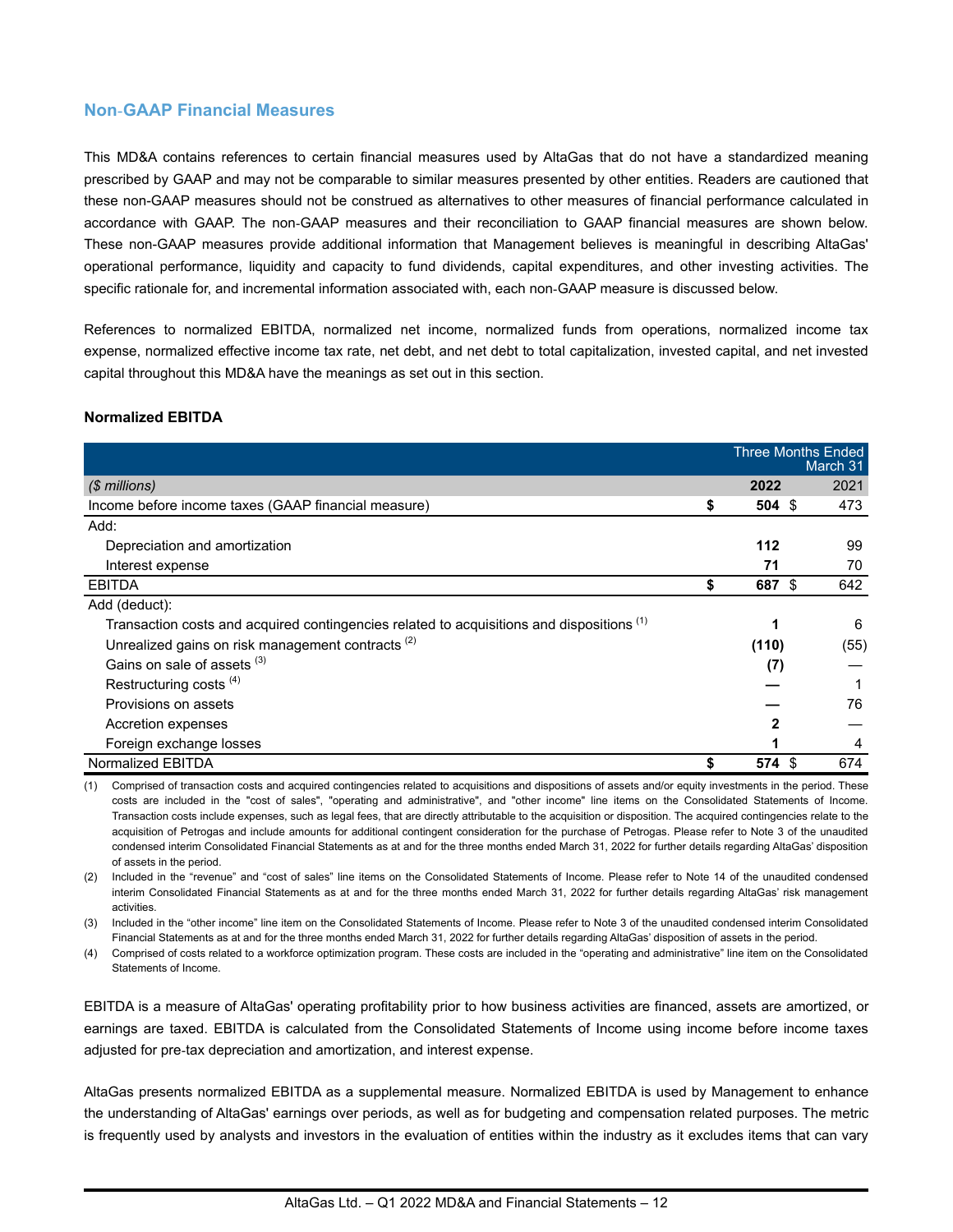substantially between entities depending on the accounting policies chosen, the book value of assets, and the capital structure.

#### **Normalized Net Income**

|                                                                                                      |   | <b>Three Months Ended</b> | March 31 |
|------------------------------------------------------------------------------------------------------|---|---------------------------|----------|
| $$$ millions)                                                                                        |   | 2022                      | 2021     |
| Net income applicable to common shares (GAAP financial measure)                                      | S | 357S                      | 337      |
| Add (deduct) after-tax:                                                                              |   |                           |          |
| Transaction costs and acquired contingencies related to acquisitions and dispositions <sup>(1)</sup> |   |                           | 4        |
| Unrealized gains on risk management contracts <sup>(2)</sup>                                         |   | (81)                      | (41)     |
| Non-controlling interest portion of non-GAAP adjustments <sup>(3)</sup>                              |   | 4                         |          |
| Gains on sale of assets (4)                                                                          |   | (5)                       |          |
| Provisions on assets                                                                                 |   |                           | 59       |
| Restructuring costs <sup>(5)</sup>                                                                   |   |                           |          |
| Loss on redemption of preferred shares                                                               |   | 10                        |          |
| Normalized net income                                                                                |   | 285 \$                    | 361      |

(1) Comprised of transaction costs and acquired contingencies related to acquisitions and dispositions of assets and/or equity investments in the period. The pre-tax costs and contingencies are included in the "cost of sales", "operating and administrative", and "other income" line items on the Consolidated Statements of Income. Transaction costs include expenses, such as legal fees, that are directly attributable to the acquisition or disposition. The acquired contingencies relate to the acquisition of Petrogas and include amounts for additional contingent consideration for the purchase of Petrogas. Please refer to Note 3 of the unaudited condensed interim Consolidated Financial Statements as at and for the three months ended March 31, 2022 for further details regarding AltaGas' disposition of assets in the period.

(2) The pre-tax amounts are included in the "revenue" and "cost of sales" line items on the Consolidated Statements of Income. Please refer to Note 14 of the unaudited condensed interim Consolidated Financial Statements as at and for the three months ended March 31, 2022 for further details regarding AltaGas' risk management activities.

(3) The portion of non-GAAP adjustments applicable to non-controlling interests are excluded in the computation of normalized net income to ensure consistency of normalizations applied to controlling and non-controlling interests. The amounts are included in the "net income applicable to non-controlling interests" line item on the Consolidated Statements of Income.

(4) The pre-tax amounts are included in the "other income" line item on the Consolidated Statements of Income. Please refer to Note 3 of the unaudited condensed interim Consolidated Financial Statements as at and for the three months ended March 31, 2022 for further details regarding AltaGas' disposition of assets in the period.

(5) Comprised of costs related to a workforce reduction program. The pre-tax costs are included in the "operating and administrative" line item on the Consolidated Statements of Income.

Normalized net income and normalized net income per share are used by Management to enhance the comparability of AltaGas' earnings, as these metrics reflect the underlying performance of AltaGas' business activities.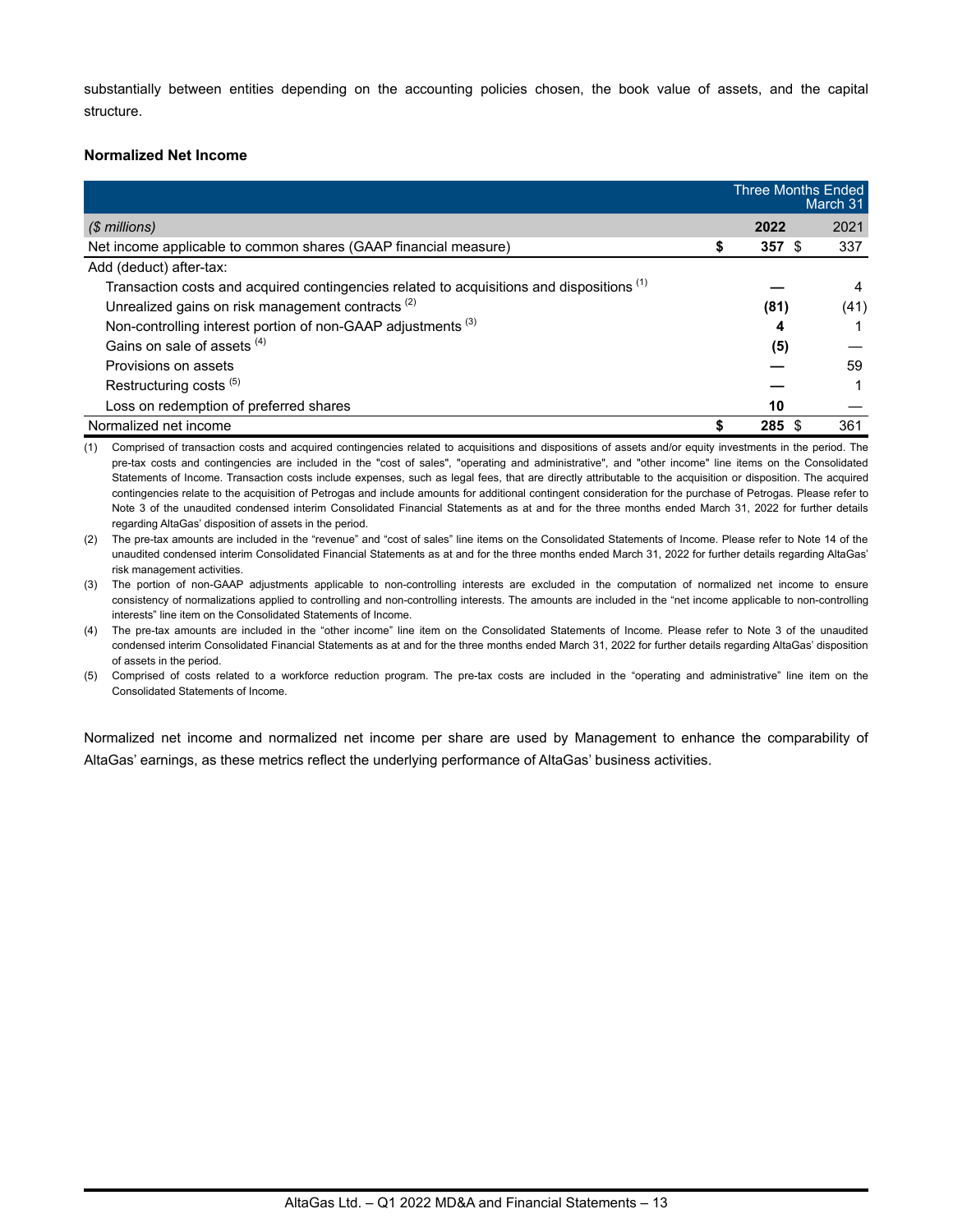### **Normalized Funds from Operations**

|                                                                                                      | <b>Three Months Ended</b> | March 31 |
|------------------------------------------------------------------------------------------------------|---------------------------|----------|
| (\$ millions)                                                                                        | 2022                      | 2021     |
| Cash from operations (GAAP financial measure)                                                        | 682 \$                    | 605      |
| Add (deduct):                                                                                        |                           |          |
| Net change in operating assets and liabilities                                                       | (225)                     | (30)     |
| Asset retirement obligations settled                                                                 |                           |          |
| Funds from operations                                                                                | 459 \$                    | 576      |
| Add (deduct):                                                                                        |                           |          |
| Transaction costs and acquired contingencies related to acquisitions and dispositions <sup>(1)</sup> | 1                         | 6        |
| Restructuring costs <sup>(2)</sup>                                                                   |                           |          |
| Current tax expense on asset sales (3)                                                               |                           |          |
| Normalized funds from operations                                                                     | 462                       | 583      |

(1) Comprised of costs and acquired contingencies related to acquisitions and dispositions of assets and/or equity investments in the period. These costs and contingencies exclude any non-cash amounts and are included in the "cost of sales", "operating and administrative", and "other income" line items on the Consolidated Statements of Income. Transaction costs include expenses, such as legal fees, that are directly attributable to the acquisition or disposition. The acquired contingencies relate to the acquisition of Petrogas and include amounts for additional contingent consideration for the purchase of Petrogas. Please refer to Note 3 of the unaudited condensed interim Consolidated Financial Statements as at and for the three months ended March 31, 2022 for further details regarding AltaGas' disposition of assets in the period.

(2) Comprised of costs related to a workforce optimization program. These costs are included in the "operating and administrative" line item on the Consolidated Statements of Income

(3) Included in the "current income tax expense" line item on the Consolidated Statements of Income.

Normalized funds from operations and funds from operations are used to assist Management and investors in analyzing the liquidity of the Corporation. Management uses these measures to understand the ability to generate funds for capital investments, debt repayment, dividend payments, and other investing activities.

Funds from operations and normalized funds from operations as presented should not be viewed as an alternative to cash from operations or other cash flow measures calculated in accordance with GAAP.

#### **Normalized Income Tax Expense**

|                                                                                       | Three Months Ended | March 31 |
|---------------------------------------------------------------------------------------|--------------------|----------|
| (\$ millions)                                                                         | 2022               | 2021     |
| Income tax expense (GAAP financial measure)                                           | 107                | 102      |
| Add (deduct) tax impact of:                                                           |                    |          |
| Transaction costs and acquired contingencies related to acquisitions and dispositions |                    | 2        |
| Unrealized gains on risk management contracts                                         | (29)               | (14)     |
| Gains on sale of assets                                                               | (2)                |          |
| Provisions on assets                                                                  |                    | 17       |
| Normalized income tax expense                                                         | 76.                | 107      |

The above table provides a reconciliation of normalized income tax expense from the GAAP financial measure, income tax expense. The reconciling items are comprised of the income tax impacts of normalizing items present in the calculation of normalized net income. For more information on the individual normalizing items, please refer to the normalized net income reconciliation above.

Normalized income tax expense is used by Management to enhance the comparability of the impact of income tax on AltaGas' earnings, as it reflects the underlying performance of AltaGas' business activities, and is presented to provide this perspective to analysts and investors.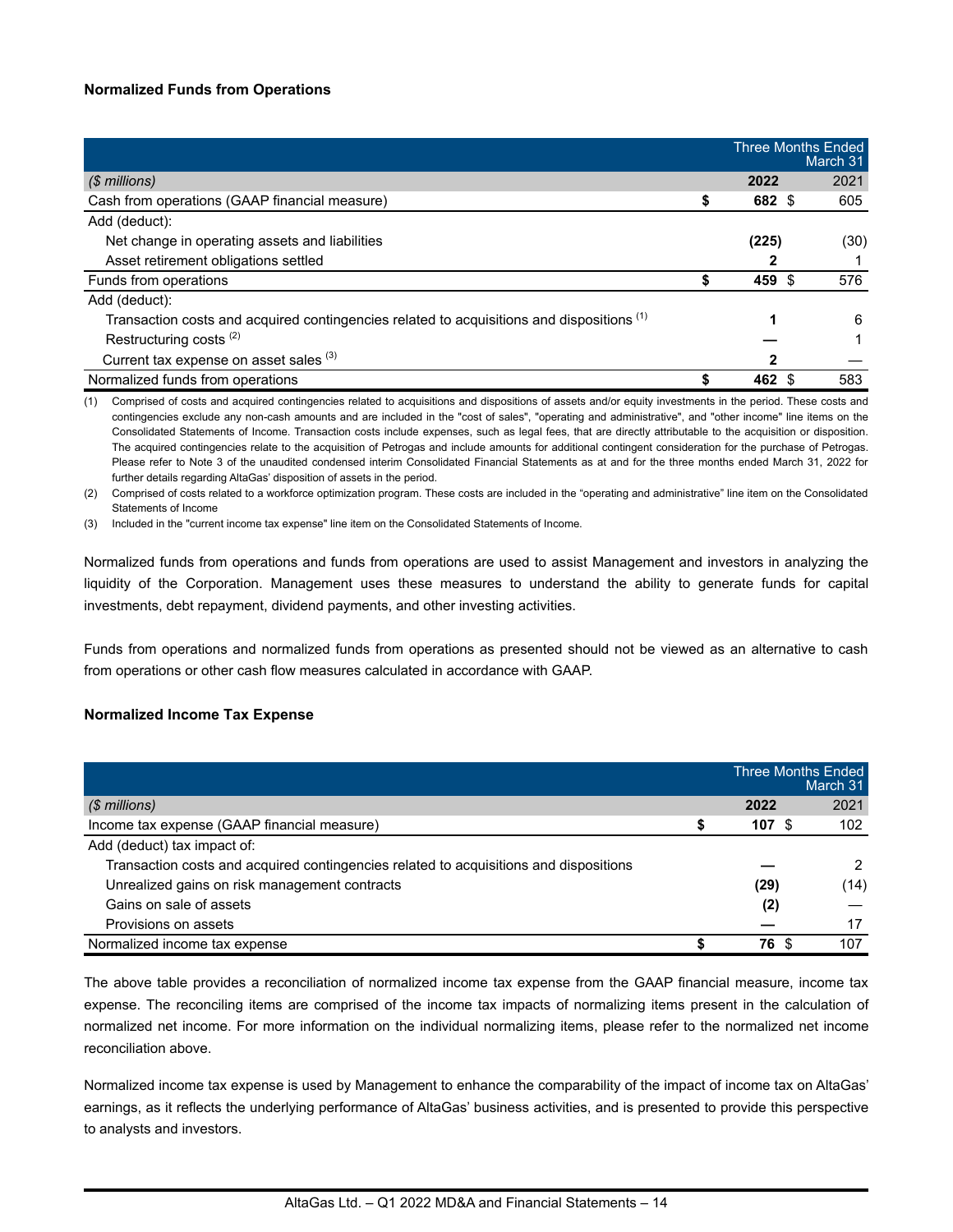#### **Net Debt and Net Debt to Total Capitalization**

Net debt and net debt to total capitalization are used by the Corporation to monitor its capital structure and financing requirements. It is also used as a measure of the Corporation's overall financial strength and is presented to provide this perspective to analysts and investors. Net debt is defined as short-term debt (excluding third-party project financing obtained for the construction of certain energy management services projects), plus current and long-term portions of long-term debt, less cash and cash equivalents. Total capitalization is defined as net debt plus shareholders' equity and non-controlling interests. Additional information regarding these non-GAAP measures can be found under the *Capital Resources* section of this MD&A.

#### **Net Invested Capital**

|                                                             |      | Three Months Ended<br>March 31 |
|-------------------------------------------------------------|------|--------------------------------|
| $$$ millions)                                               | 2022 | $2021^{(3)}$                   |
| Cash used in investing activities (GAAP financial measure)  | 159S | 191                            |
| Deduct:                                                     |      |                                |
| Net change in non-cash capital expenditures <sup>(1)</sup>  | (37) | (58)                           |
| Contributions from non-controlling interests <sup>(2)</sup> |      | (1)                            |
| Net invested capital                                        | 122  | 132                            |

(1) Comprised of non-cash capital expenditures included in the "accounts payable and accrued liabilities" line item on the Consolidated Balance Sheets. Please refer to Note 20 of the unaudited condensed interim Consolidated Financial Statements as at and for the three months ended March 31, 2022 for further details.

(2) Comprised of partner recoveries for capital expenditures incurred for the Ridley Island Propane Export Terminal. These recoveries are included in the "contributions from non-controlling interests" under financing activities in the Consolidated Statements of Cash Flows, however, as Management views this as part of AltaGas' invested capital, it has been included in the calculation of net invested capital.

(3) In prior periods, invested capital did not include adjustments for the cost of removal of utility assets; however, beginning in the fourth quarter of 2021, Management has adjusted for these costs to better align with the investing section of the Consolidated Statements of Cash Flows. As such, prior periods in 2021 have been restated to reflect this change.

Invested capital is a measure of AltaGas' use of funds for capital expenditure activities. It includes expenditures relating to property, plant, and equipment and intangible assets, capital contributed to long term investments, and contributions from noncontrolling interests. Net invested capital is invested capital presented net of any proceeds from disposals of assets and equity investments in the period. Net invested capital is calculated based on the investing activities section in the Consolidated Statements of Cash Flows, adjusted for items such as non-cash capital expenditures, cash acquired in business acquisitions, and contributions from non-controlling interests. Invested capital and net invested capital are used by Management, investors, and analysts to enhance the understanding of AltaGas' capital expenditures from period to period and provide additional detail on the Company's use of capital.

### **Supplemental Calculations**

### **Reconciliation of Normalized EBITDA to Normalized Net Income**

The below table provides a supplemental reconciliation of normalized EBITDA to normalized net income. Both of these non-GAAP measures have been previously reconciled to the relevant GAAP financial measures in the section above. This supplemental information is provided as additional information to assist analysts and investors in comparing normalized EBITDA to normalized net income and is not intended as a substitute for the reconciliations to the nearest comparable GAAP measures. Readers should not place undue reliance on this supplemental reconciliation.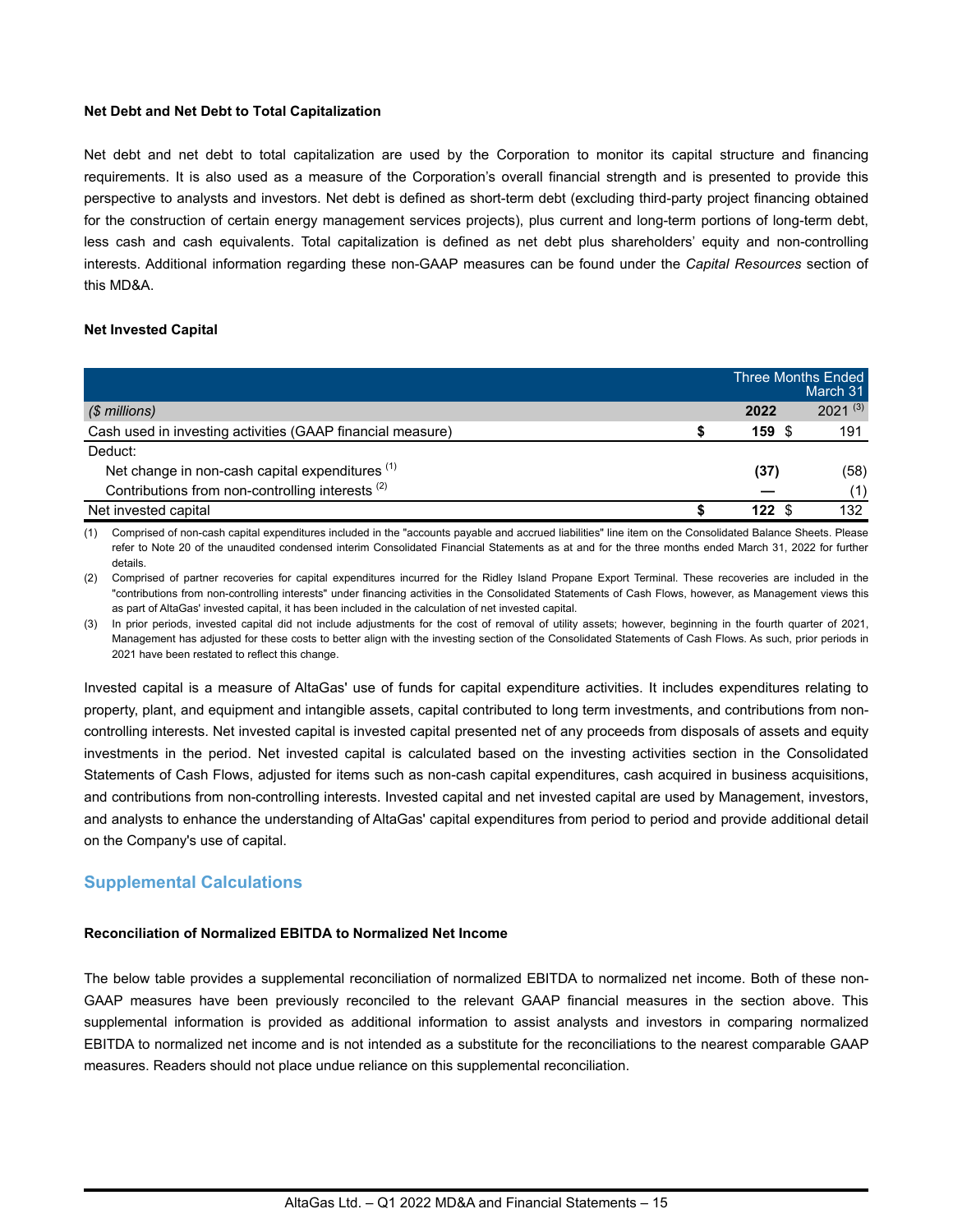|                                                                         |       | <b>Three Months Ended</b><br>March 31 |  |  |  |
|-------------------------------------------------------------------------|-------|---------------------------------------|--|--|--|
| $$$ millions)                                                           | 2022  | 2021                                  |  |  |  |
| Normalized EBITDA                                                       | \$    | $574$ \$<br>674                       |  |  |  |
| Add (deduct):                                                           |       |                                       |  |  |  |
| Depreciation and amortization                                           | (112) | (99)                                  |  |  |  |
| Interest expense                                                        |       | (71)<br>(70)                          |  |  |  |
| Income tax expense                                                      | (107) | (102)                                 |  |  |  |
| Normalizing items impacting income taxes <sup>(1)</sup>                 |       | (4)<br>30                             |  |  |  |
| Accretion expenses                                                      |       | (2)                                   |  |  |  |
| Foreign exchange losses                                                 |       | (4)<br>(1)                            |  |  |  |
| Non-controlling interest portion of non-GAAP adjustments <sup>(2)</sup> |       | 4                                     |  |  |  |
| Net income applicable to non-controlling interests                      |       | (17)<br>(21)                          |  |  |  |
| Preferred share dividends                                               |       | (13)<br>(13)                          |  |  |  |
| Normalized net income                                                   | \$    | $285$ \$<br>361                       |  |  |  |

(1) Represents the income tax impact related to the normalizing items included in the calculation of Normalized EBITDA.

(2) The portion of non-GAAP adjustments applicable to non-controlling interests are excluded in the computation of normalized net income to ensure consistency of normalizations applied to controlling and non-controlling interests. The amounts are included in the "net income applicable to non-controlling interests" line item on the Consolidated Statements of Income.

#### **Calculation of Normalized Effective Income Tax Rate**

The below table provides a calculation of normalized effective income tax rate from normalized net income and normalized income tax expense. Both of these non-GAAP measures have been previously reconciled to the relevant GAAP measures in the section above. This supplemental calculation is provided as additional information to assist analysts and investors in comparing normalized income tax expense to normalized net income and is not intended as a substitute for the reconciliations to the nearest comparable GAAP measures. Readers should not place undue reliance on this supplemental calculation.

|                                                                         |    |          | <b>Three Months Ended</b><br>March 31 |
|-------------------------------------------------------------------------|----|----------|---------------------------------------|
| (\$ millions, except normalized effective income tax rate)              |    | 2022     | 2021                                  |
| Normalized net income                                                   | \$ | $285$ \$ | 361                                   |
| Add (deduct):                                                           |    |          |                                       |
| Normalized income tax expense (1)                                       |    | 76       | 107                                   |
| Net income applicable to non-controlling interests                      |    | 17       | 21                                    |
| Non-controlling interest portion of non-GAAP adjustments <sup>(2)</sup> |    | (4)      |                                       |
| Preferred share dividends                                               |    | 13       | 13                                    |
| Normalized net income before taxes                                      | S  | 387S     | 502                                   |
| Normalized effective income tax rate $(\%)^{(3)}$                       |    | 19.6     | 21.3                                  |

(1) Calculated in the section above.

(2) The portion of non-GAAP adjustments applicable to non-controlling interests are excluded in the computation of normalized net income to ensure consistency of normalizations applied to controlling and non-controlling interests. The amounts are included in the "net income applicable to non-controlling interests" line item on the Consolidated Statements of Income.

(3) Calculated as normalized income tax expense divided by normalized net income before taxes.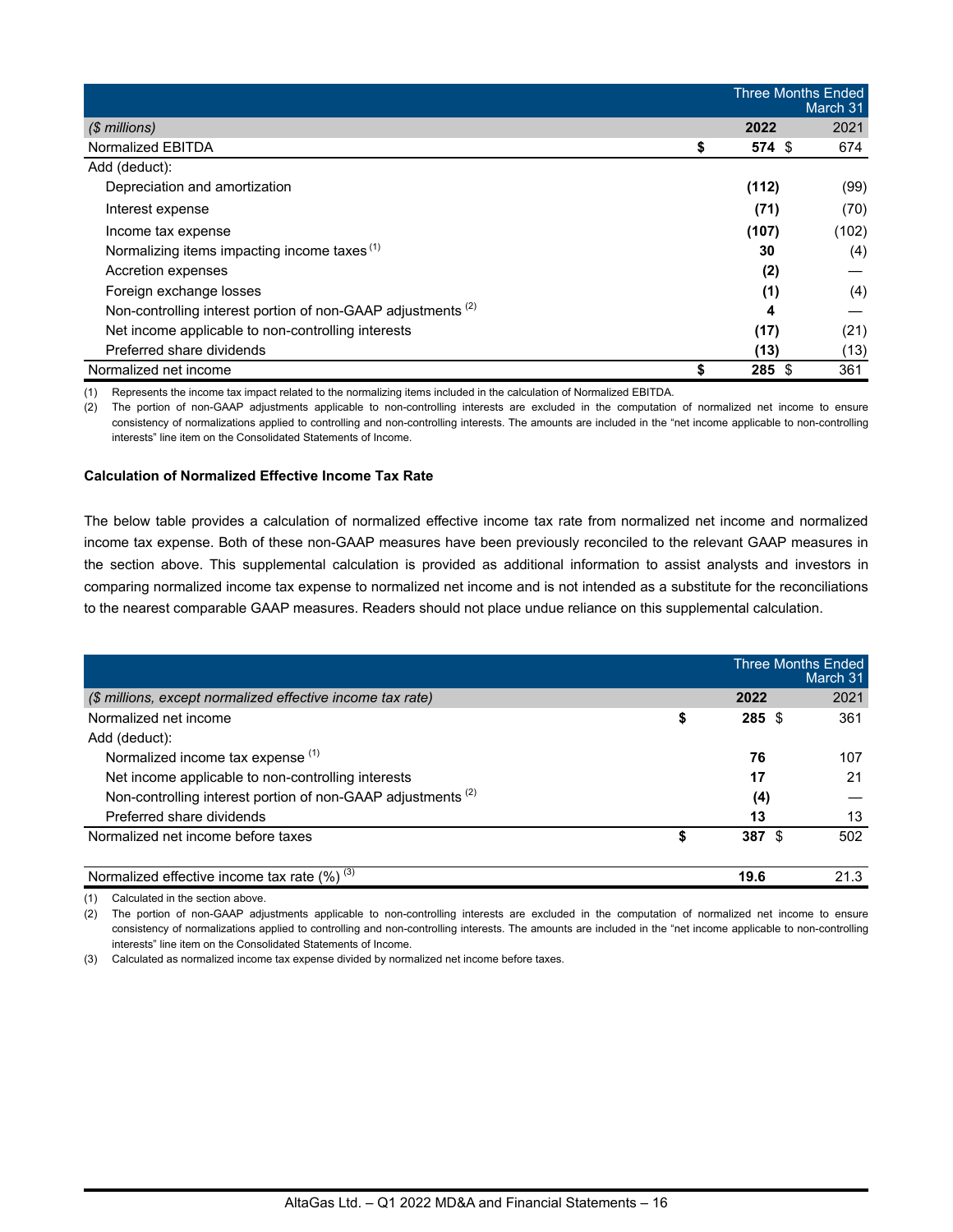# **Results of Operations by Reporting Segment**

| Normalized EBITDA <sup>(1)</sup> |             | <b>Three Months Ended</b><br>March 31 |
|----------------------------------|-------------|---------------------------------------|
| $$$ millions)                    | 2022        | 2021                                  |
| <b>Utilities</b>                 | 408<br>- \$ | 371                                   |
| Midstream                        | 174         | 304                                   |
| Sub-total: Operating Segments    | 582 \$      | 675                                   |
| Corporate/Other                  | (8)         | (1)                                   |
|                                  | 574<br>- \$ | 674                                   |

(1) Non-GAAP financial measure; see discussion in *Non*-*GAAP Financial Measures* section of this MD&A.

| Income (Loss) Before Income Taxes |                  | <b>Three Months Ended</b><br>March 31 |
|-----------------------------------|------------------|---------------------------------------|
| $$$ millions)                     | 2022             | 2021                                  |
| Utilities                         | $426 \text{ } $$ | 308                                   |
| Midstream                         | 159              | 237                                   |
| Sub-total: Operating Segments     | 585 \$           | 545                                   |
| Corporate/Other                   | (81)             | (72)                                  |
|                                   | 504S             | 473                                   |

| <b>Revenue</b>                |             | <b>Three Months Ended</b><br>March 31 |
|-------------------------------|-------------|---------------------------------------|
| $$$ millions)                 | 2022        | 2021                                  |
| <b>Utilities</b>              | \$<br>1,601 | 1,408<br>- \$                         |
| Midstream                     | 2,271       | 1,650                                 |
| Sub-total: Operating Segments | $3,872$ \$  | 3,058                                 |
| Corporate/Other               | 20          | 23                                    |
| Intersegment eliminations     |             | $\overline{4}$                        |
|                               | $3,892$ \$  | 3,085                                 |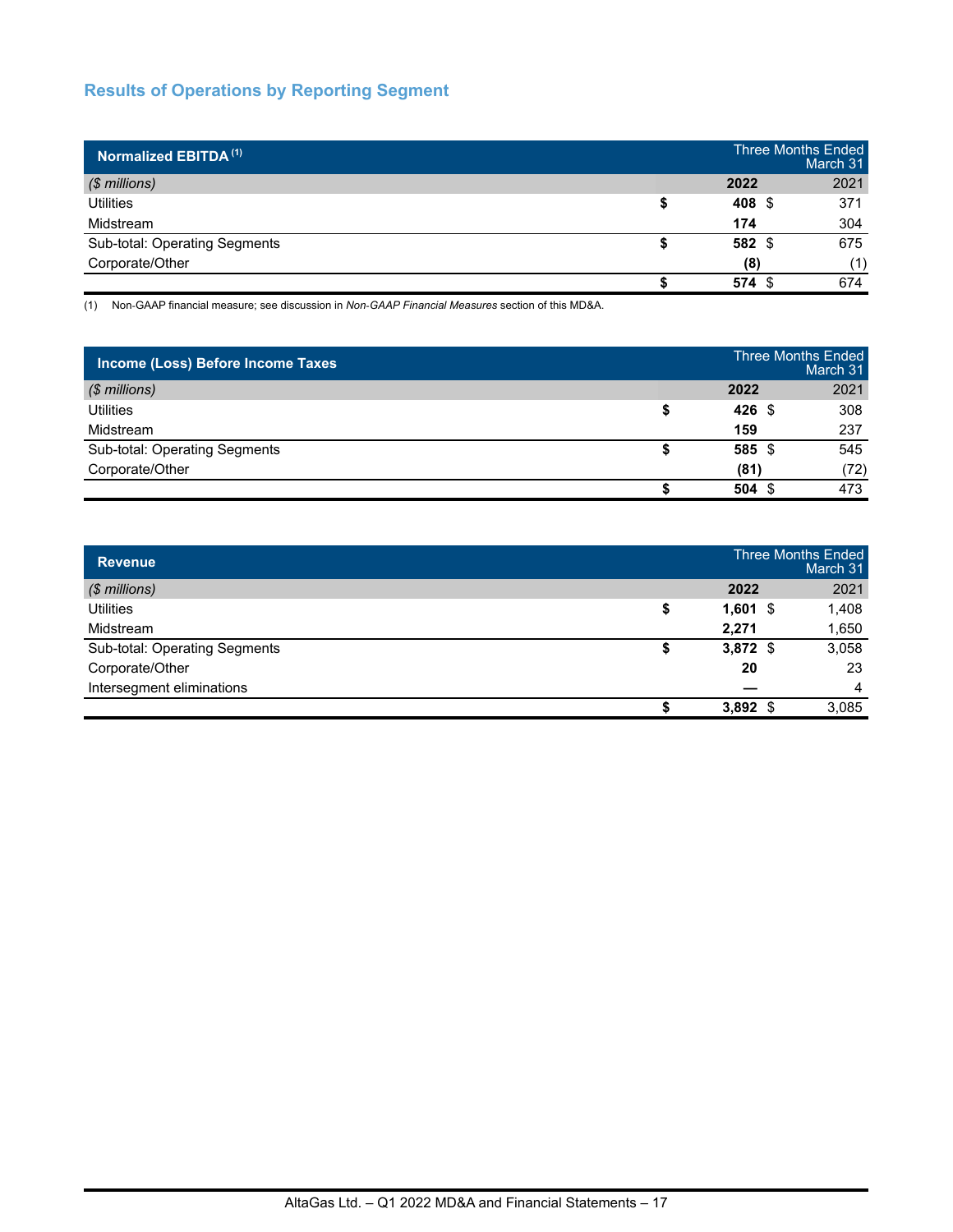### **Operating Statistics**

|                                                                  |        | <b>Three Months Ended</b><br>March 31 |
|------------------------------------------------------------------|--------|---------------------------------------|
|                                                                  | 2022   | 2021                                  |
| Natural gas deliveries - end-use (Bcf) <sup>(1)</sup>            | 74.7   | 72.6                                  |
| Natural gas deliveries - transportation (Bcf) $(1)$              | 43.7   | 43.1                                  |
| Service sites (thousands) <sup>(2)</sup>                         | 1.694  | 1,675                                 |
| Degree day variance from normal - SEMCO Gas $(\%)^{(3)}$         | 3.2    | (6.2)                                 |
| Degree day variance from normal - ENSTAR $(\%)^{(3)}$            | (11.7) | 9.7                                   |
| Degree day variance from normal - Washington Gas $(\%)^{(3)(4)}$ | (1.3)  | (7.1)                                 |
| Retail energy marketing - gas sales volumes (Mmcf)               | 23,637 | 24.696                                |
| Retail energy marketing - electricity sales volumes (GWh)        | 3.096  | 3,249                                 |

(1) Bcf is one billion cubic feet.

(2) Service sites reflect all of the service sites of the utilities, including transportation and non-regulated business lines.

(3) A degree day is a measure of coldness determined daily as the number of degrees the average temperature during the day in question is below 65 degrees Fahrenheit. Degree days for a particular period are determined by adding the degree days incurred during each day of the period. Normal degree days for a particular period are the average of degree days during the prior 15 years for SEMCO Gas, during the prior 10 years for ENSTAR, and during the prior 30 years for Washington Gas.

(4) In certain of Washington Gas' jurisdictions (Virginia and Maryland) there are billing mechanisms in place which are designed to eliminate the effects of variance in customer usage caused by weather and other factors such as conservation. In the District of Columbia, there is no weather normalization billing mechanism nor does Washington Gas hedge to offset the effects of weather. As a result, colder or warmer weather will result in variances to financial results.

During the first quarter of 2022, AltaGas' Utilities segment experienced colder weather at SEMCO and Washington Gas and warmer weather at ENSTAR compared to the same quarter of 2021.

Service sites at March 31, 2022 increased by approximately 19,000 sites compared to March 31, 2021 due to growth in customer base.

In the first quarter of 2022, U.S. retail gas sales volumes were 23,637 Mmcf, compared to 24,696 Mmcf in the same quarter of 2021. The decrease was primarily due to warmer weather compared to the same quarter of 2021. U.S. retail electricity sales volumes were 3,096 GWh in the first quarter of 2022, compared to 3,249 GWh in the same quarter of 2021. The decrease was primarily due to warmer weather and a decrease in customers, primarily residential accounts, served by the business the same quarter of 2021.

#### **Three Months Ended March 31**

Normalized EBITDA in the Utilities segment was \$408 million in the first quarter of 2022, compared to \$371 million in the same quarter of 2021. The increase in normalized EBITDA was mainly due to the impact of Washington Gas' 2020 Maryland and District of Columbia rate cases, an increase in asset optimization activities, increased customer growth, higher revenue from accelerated pipe replacement program spend, higher gas margins from WGL's retail marketing business, and favourable usage in certain jurisdictions, partially offset by higher general and administrative expenses, warmer weather in Alaska, and lower margins from WGL's retail power marketing business.

The Utilities segment income before income taxes was \$426 million in the first quarter of 2022, compared to \$308 million in the same quarter of 2021. The increase was mainly due to the same previously referenced factors impacting normalized EBITDA and higher gains on risk management contracts mainly within the retail marketing business.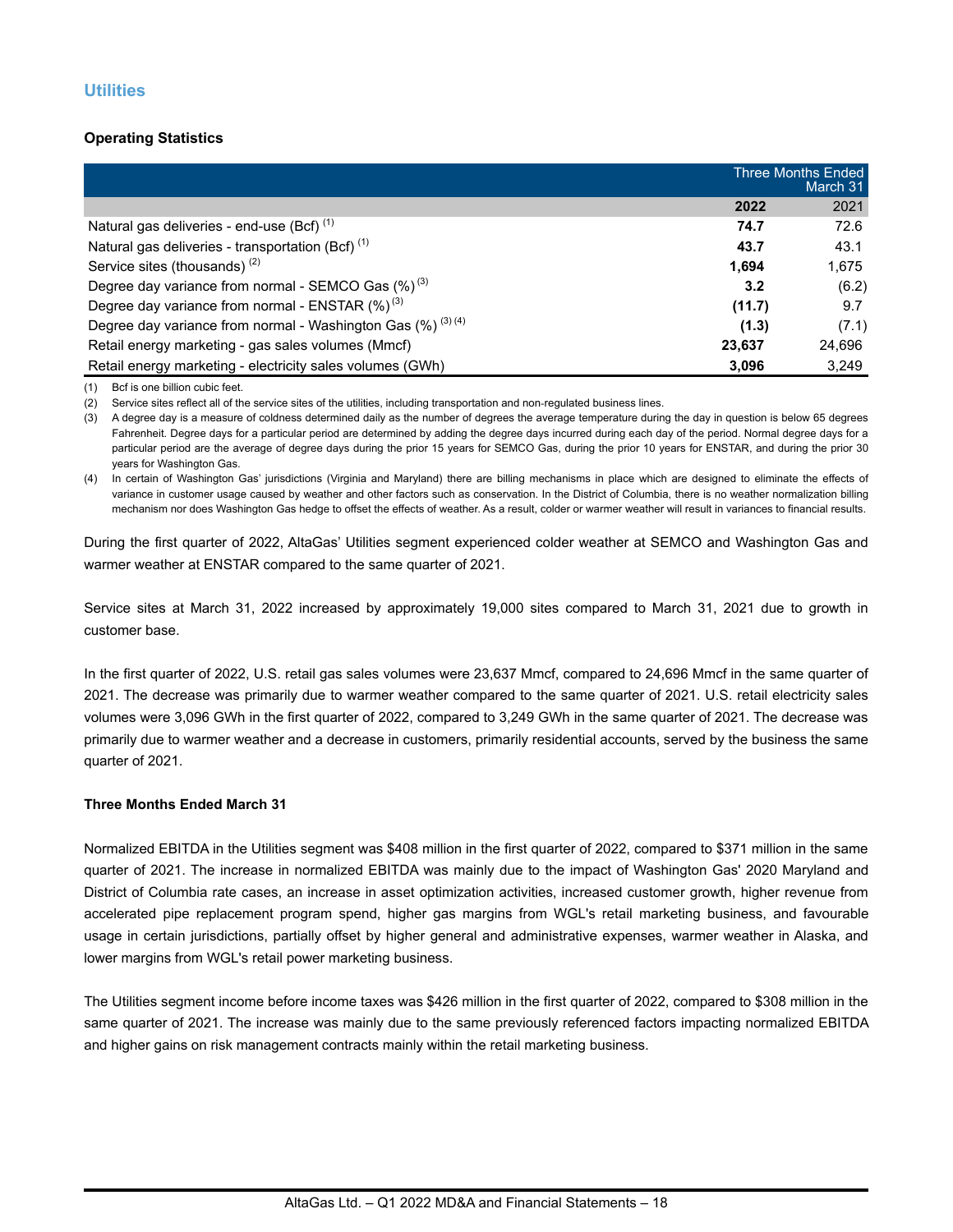| Utility/<br><b>Jurisdiction</b>                | <b>Date</b><br><b>Filed</b> | <b>Request</b>                                                                                                                                                                                                                                                                                                                                                  | <b>Status</b>                                                                                                                                                                                                                                                                                                                                                                                                                                                                                                                                                                                                                                                                                                                                                                                                                                                                                                                                                                                                                                                                                                                                                                                                                                                                                                                                         | <b>Expected</b><br><b>Timing of</b><br><b>Decision</b>                                                                                       |
|------------------------------------------------|-----------------------------|-----------------------------------------------------------------------------------------------------------------------------------------------------------------------------------------------------------------------------------------------------------------------------------------------------------------------------------------------------------------|-------------------------------------------------------------------------------------------------------------------------------------------------------------------------------------------------------------------------------------------------------------------------------------------------------------------------------------------------------------------------------------------------------------------------------------------------------------------------------------------------------------------------------------------------------------------------------------------------------------------------------------------------------------------------------------------------------------------------------------------------------------------------------------------------------------------------------------------------------------------------------------------------------------------------------------------------------------------------------------------------------------------------------------------------------------------------------------------------------------------------------------------------------------------------------------------------------------------------------------------------------------------------------------------------------------------------------------------------------|----------------------------------------------------------------------------------------------------------------------------------------------|
| Washington<br>Gas -<br>District of<br>Columbia | April<br>2022               | US\$53 million<br>increase in base<br>rates, including<br>US\$5 million<br>currently collected<br>through the<br><b>PROJECTpipes</b><br>surcharge.<br>Therefore, the<br>incremental amount<br>of the base rate<br>increase requested<br>was approximately<br>US\$48 million.                                                                                    | On April 4, 2022, Washington Gas filed an application for<br>authority to increase charges for gas service in the District of<br>Columbia. The requested rates are designed to collect<br>approximately US\$53 million in total annual revenues<br>requesting a 10.4 percent rate of return on equity. Of the<br>requested revenue increase, US\$5 million represents costs<br>currently collected through the PROJECTpipes surcharge;<br>therefore, the incremental amount of the base rate increase is<br>approximately US\$48 million. Washington Gas requests that<br>new rates be implemented in February 2023.                                                                                                                                                                                                                                                                                                                                                                                                                                                                                                                                                                                                                                                                                                                                  | Timing of<br>decision not<br>yet known.<br>Washington<br>Gas has<br>requested<br>that new<br>rates be<br>implemented<br>in February<br>2023. |
| Washington<br>Gas -<br>Maryland                | August<br>2020              | US\$27 million<br>increase in base<br>rates, including<br>US\$6 million<br>currently collected<br>through the Strategic<br>Infrastructure<br>Development<br><b>Enhancement Plan</b><br>(STRIDE)<br>surcharges for<br>system upgrades.<br>Therefore, the<br>incremental amount<br>of the base rate<br>increase requested<br>was approximately<br>US\$21 million. | On April 9, 2021, a final order was received from the Public<br>Service Commission of Maryland (PSC of MD) related to this<br>rate increase application, authorizing Washington Gas to<br>increase its Maryland natural gas distribution rates by<br>approximately US\$13 million (including US\$5 million currently<br>collected through the STRIDE surcharge), reflecting a return<br>on equity of 9.70 percent. The revenue increase became<br>effective on March 26, 2021. On May 14, 2021, the Maryland<br>Office of People's Counsel (MD OPC) filed a petition for re-<br>hearing of the PSC of MD's finding on merger synergy savings Final order<br>and certain rate base additions. The request was denied and issued April<br>on August 31, 2021, the MD OPC filed an appeal of the PSC 2021<br>of MD's denial of their petition for a re-hearing with the Circuit<br>Court of Baltimore City (Circuit Court). On February 25, 2022,<br>the Circuit Court reversed the July 29, 2021 order from the<br>PSC of MD and remanded two issues back to the PSC of MD.<br>On March 10, 2022, the PSC of MD filed a Motion to Alter or<br>Amend Judgement to the Circuit Court's ruling on the merger<br>synergy savings issue and the MD OPC has filed a response.<br>The Circuit Court has scheduled a conference of counsel for<br>May 18, 2022. |                                                                                                                                              |
| <b>CINGSA</b>                                  | July<br>2021                | US\$1.9 million<br>revenue increase.                                                                                                                                                                                                                                                                                                                            | On July 1, 2021, CINGSA filed a rate case with the Regulatory<br>Commission of Alaska (RCA) seeking approval for<br>approximately US\$1.9 million revenue increase based on<br>US\$105 million rate base, 11.9 percent return on equity (ROE)<br>and 59.99 percent equity thickness. The filing proposed an<br>across-the-board 2 percent interim rate increase to be<br>effective August 1, 2021, which the RCA approved on July 29,<br>2021. Discovery on CINGSA's direct testimony closed on<br>December 30, 2021, CINGSA filed supplemental testimony on<br>January 31, 2022, and interveners' testimony was due on<br>February 11, 2022. Evidentiary hearing is scheduled for June<br>2022, and a decision is expected around the end of the third<br>quarter of 2022.                                                                                                                                                                                                                                                                                                                                                                                                                                                                                                                                                                           | Around Q3<br>2022                                                                                                                            |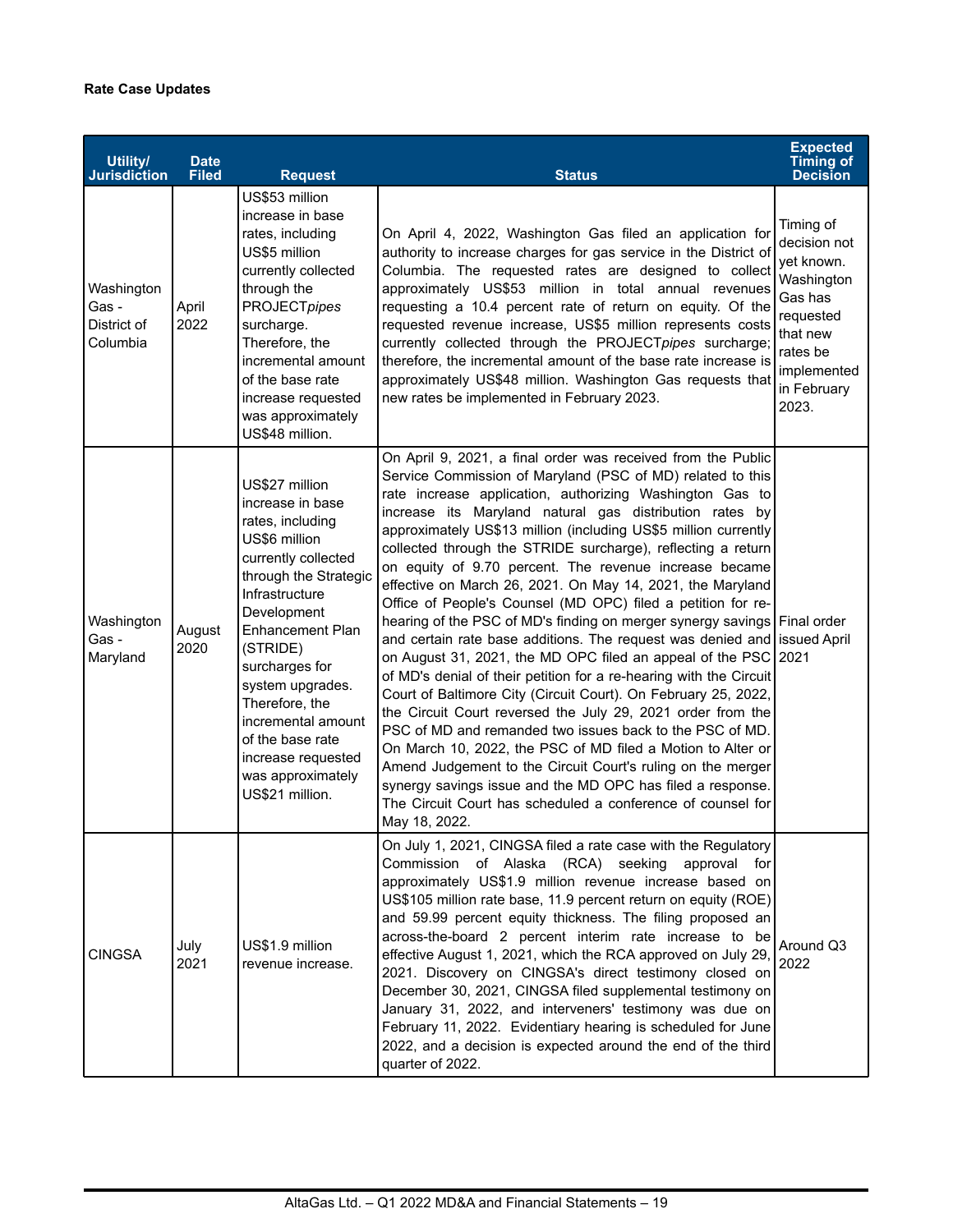#### **Other Regulatory Updates**

On July 1, 2021, SEMCO submitted its 2022-2023 EWR Plan, a form of energy efficiency program for its customers, for MPSC approval. SEMCO proposes to spend approximately US\$30 million on energy waste reduction over 2022 and 2023 to achieve a combined first year energy savings goal of approximately 10.1 million therms. SEMCO filed its Brief and Reply Brief on December 3, and December 22, 2021, respectively. On April 25, 2022, the MPSC approved the EWR Plan as filed.

On September 15, 2021, the PSC of DC issued an Order directing Washington Gas to submit a corrective action plan to bring Washington Gas into compliance with the Natural Gas Quality of Service Standards (NGQSS) regarding call response time standards. The Order also stated that Washington Gas shall not disconnect gas customers for non-payment until Washington Gas complies with NGQSS or such time as the PSC of DC otherwise determines. The PSC of DC also found that costs incurred by complying with this Order are not to be included in Washington Gas' COVID-19 regulatory asset. Washington Gas filed a corrective action plan with the PSC of DC on September 27, 2021 and continues to participate in status calls with the PSC of DC and the Office of People's Counsel on this filing. Washington Gas has complied with the additional filing requirements directed by the September 15, 2021 Order. Pursuant to an Order issued by the PSC of DC on February 10, 2022, Washington Gas will not resume disconnections until authorized by the PSC of DC. In March 2022, the PSC of DC issued an Order stating that Washington Gas may resume collection activities, but not disconnections, and shall not assess late fees for the 2020 or 2021 calendar years for all classes of customers. On April 1, 2022, Washington Gas filed a Motion requesting permission to resume non-payment disconnections, demonstrating it met the threshold for compliance with the NGQSS. On April 22, 2022, the PSC of DC granted Washington Gas' motion to resume disconnections.

On September 30, 2021, the Maryland Office of People's Counsel (MD OPC) filed a motion to establish a corrective action plan and impose civil penalties or, alternatively, to order Washington Gas to show cause why the Commission should not impose civil penalties. The MD OPC's request asserts that Washington Gas has violated Condition 11 of the PSC of MD Order in the Washington Gas Merger proceeding with AltaGas because it has not devoted the resources necessary to ensure continued compliance with all Commission regulations. In particular, the MD OPC asserts that Washington Gas' failure to devote enough resources to customer service has made it impossible for customers to successfully and promptly communicate complaints and disputes. Finally, MD OPC asserts that because Washington Gas cannot receive complaints and disputes, it is unable to satisfactorily resolve them or report them pursuant to its obligations under the Code of Maryland regulations. On October 15, 2021, the PSC of MD issued a show cause order directing Washington Gas to respond to the MD OPC motion and to show cause why the PSC of MD should not impose civil penalties. Additionally, the PSC of MD ordered Washington Gas to include a proposed corrective plan, which addresses the decline in customer service post-merger. On October 22, 2021, Washington Gas filed its reply to the MD OPC's motion. On November 12, 2021, the MD OPC, Montgomery County and Staff filed responses to Washington Gas' reply. On December 23, 2021, the PSC of MD found that, among other things: (1) Washington Gas violated the Maryland Code of Regulations from 2016 through June 22, 2021; (2) Washington Gas violated Conditions 11 and 11F of the AltaGas Merger Order from June 2018 through June 22, 2021; (3) the Commission will schedule a hearing to address whether and to what extent civil penalties are appropriate; and (4) Washington Gas' proposed Corrective Action Plan was accepted with modifications. The PSC of MD held a hearing on February 9, 2022 to address civil penalties as well as Washington Gas' rehearing request. On March 17, 2022, the PSC of MD issued an Order imposing a civil penalty of approximately US\$1.1 million on Washington Gas. The Order also addressed required customer service standards as well as the requirement to track certain costs related to Washington Gas' call center. The civil penalty was paid in full on March 31, 2022.

On December 17, 2021, Washington Gas filed a proposed amendment for its natural gas conservation and ratemaking efficiency plan (CARE Plan) for the period from May 2022 to April 2025, proposing to continue and expand its portfolio of energy efficiency programs to Virginia customers with a total three-year budget of approximately US\$12 million. On March 18, 2022, the Staff issued its report on this proceeding, agreeing that Washington Gas' programs are generally cost effective but recommending that the SCC of VA reject the proposed Commercial and Industrial programs. Washington Gas filed its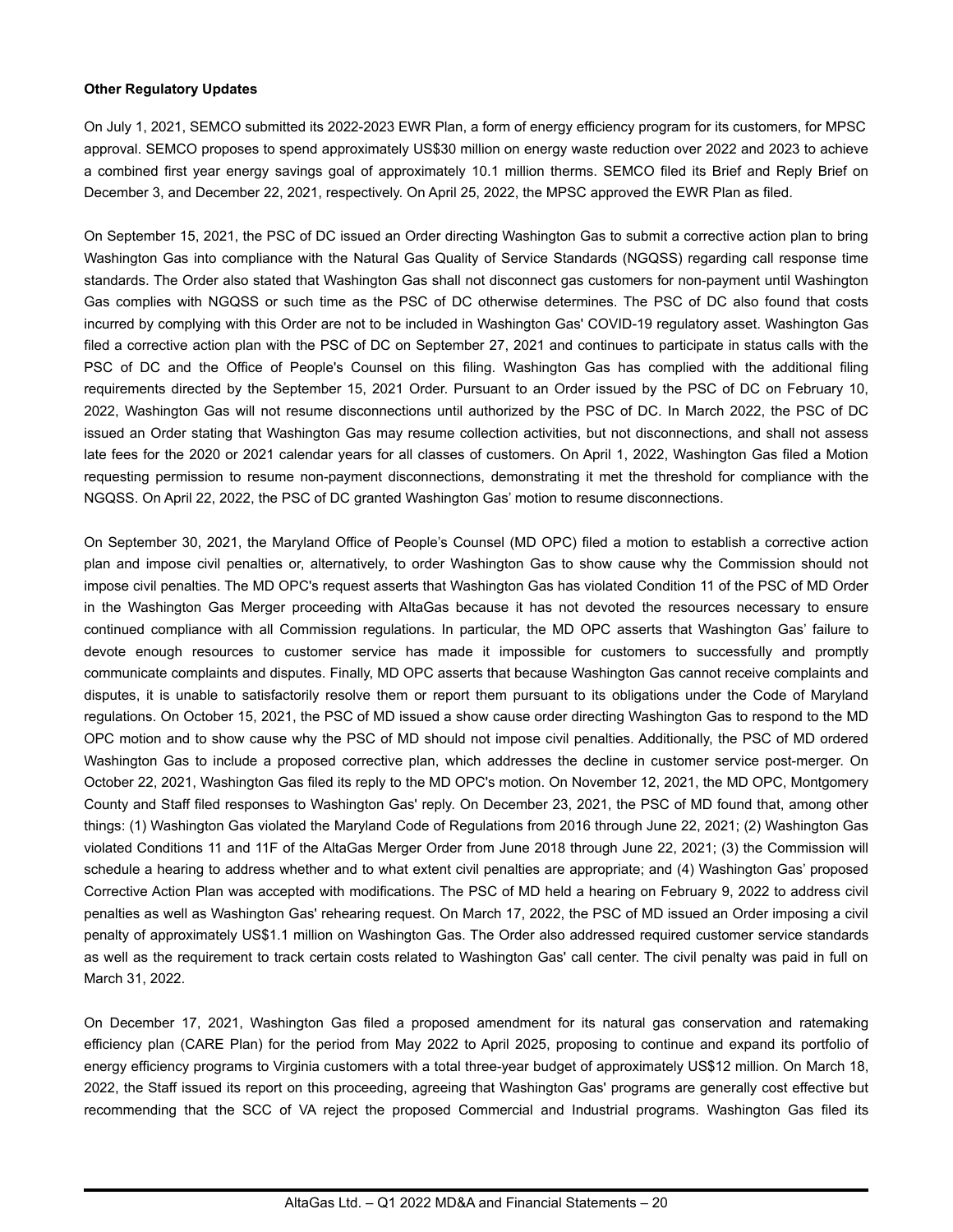response to the Staff Report on April 1, 2022. On April 13, 2022, the SCC of VA approved the proposed US\$12 million CARE plan for residential and commercial customers for the three year period beginning May 1, 2022.

### **Midstream**

### **Operating Statistics**

|                                                                                  |        | <b>Three Months Ended</b><br>March 31 |
|----------------------------------------------------------------------------------|--------|---------------------------------------|
|                                                                                  | 2022   | 2021                                  |
| LPG export volumes (Bbls/d) $(1)$                                                | 87.967 | 85.464                                |
| Total inlet gas processed (Mmcf/d) <sup>(1)</sup>                                | 1.472  | 1,526                                 |
| Extracted ethane volumes (Bbls/d) <sup>(1)</sup>                                 | 29.654 | 33,138                                |
| Extracted NGL volumes (Bbls/d) <sup>(1)(2)</sup>                                 | 35,770 | 38,026                                |
| Fractionation volumes (Bbls/d) <sup>(1)</sup>                                    | 33,090 | 28,591                                |
| Frac spread - realized $(\$/Bbl)$ <sup><math>(1)(3)</math></sup>                 | 23.92  | 14.69                                 |
| Frac spread - average spot price $(\frac{6}{2}I\text{Bbl})^{(1)(4)}$             | 36.98  | 24.35                                 |
| Propane Far East Index (FEI) to Mont Belvieu spread (US\$/BbI) <sup>(1)(5)</sup> | 12.91  | 10.14                                 |
| Butane FEI to Mont Belvieu spread (US\$/Bbl) <sup>(1)(6)</sup>                   | 10.95  | 12.74                                 |

(1) Average for the period.

(2) NGL volumes refer to propane, butane and condensate.

(3) Realized frac spread or NGL margin, expressed in dollars per barrel of NGL, is derived from sales recorded by the segment during the period for frac spread exposed volumes plus the settlement value of frac hedges settled in the period less extraction premiums, divided by the total frac exposed volumes produced during the period.

(4) Average spot frac spread or NGL margin, expressed in dollars per barrel of NGL, is indicative of the average sales price that AltaGas receives for propane, butane and condensate less extraction premiums, before accounting for hedges, divided by the respective frac spread exposed volumes for the period.

(5) Average propane price spread between FEI and Mont Belvieu TET commercial index.

(6) Average butane price spread between FEI and Mont Belvieu TET commercial index.

LPG volumes exported to Asia from RIPET and Ferndale for the three months ended March 31, 2022 averaged 87,967 Bbls/d compared to 85,464 Bbls/d for the same period in 2021. There were 14 full shipments and one partial shipment in the first quarter of 2022 compared to 14 full shipments in the same period of 2021. Higher export volumes were primarily the result of an additional partial cargo compared to the first quarter of 2021 and improved railcar logistics.

Inlet gas processing volumes for the first quarter of 2022 decreased by 54 Mmcf/d compared to the same quarter of 2021. Lower inlet gas processing volumes in the first quarter of 2022 were the result of lower volumes from the Townsend Deep Cut facility, partially offset by additional volumes from the Nig Creek expansion which was placed in-service in July 2021.

Average ethane volumes for the first quarter of 2022 decreased by 3,484 Bbls/d, while average extracted NGL volumes decreased by 2,256 Bbls/d compared to the same quarter of 2021. Lower ethane volumes were a result of reinjected ethane volumes at the extraction facilities due to lower customer demand. Lower extracted NGL volumes were due to lower raw gas inlet volumes at Townsend as a result of a customer diverting volumes to their own recently built facility, and lower inlet volumes at the extraction facilities.

Fractionation volumes for the first quarter of 2022 increased by 4,499 Bbls/d compared to the same quarter of 2021. Higher fractionation volumes were a result of higher trucked-in volumes at Harmattan and the impact of increasing volumes through the North Pine expansion.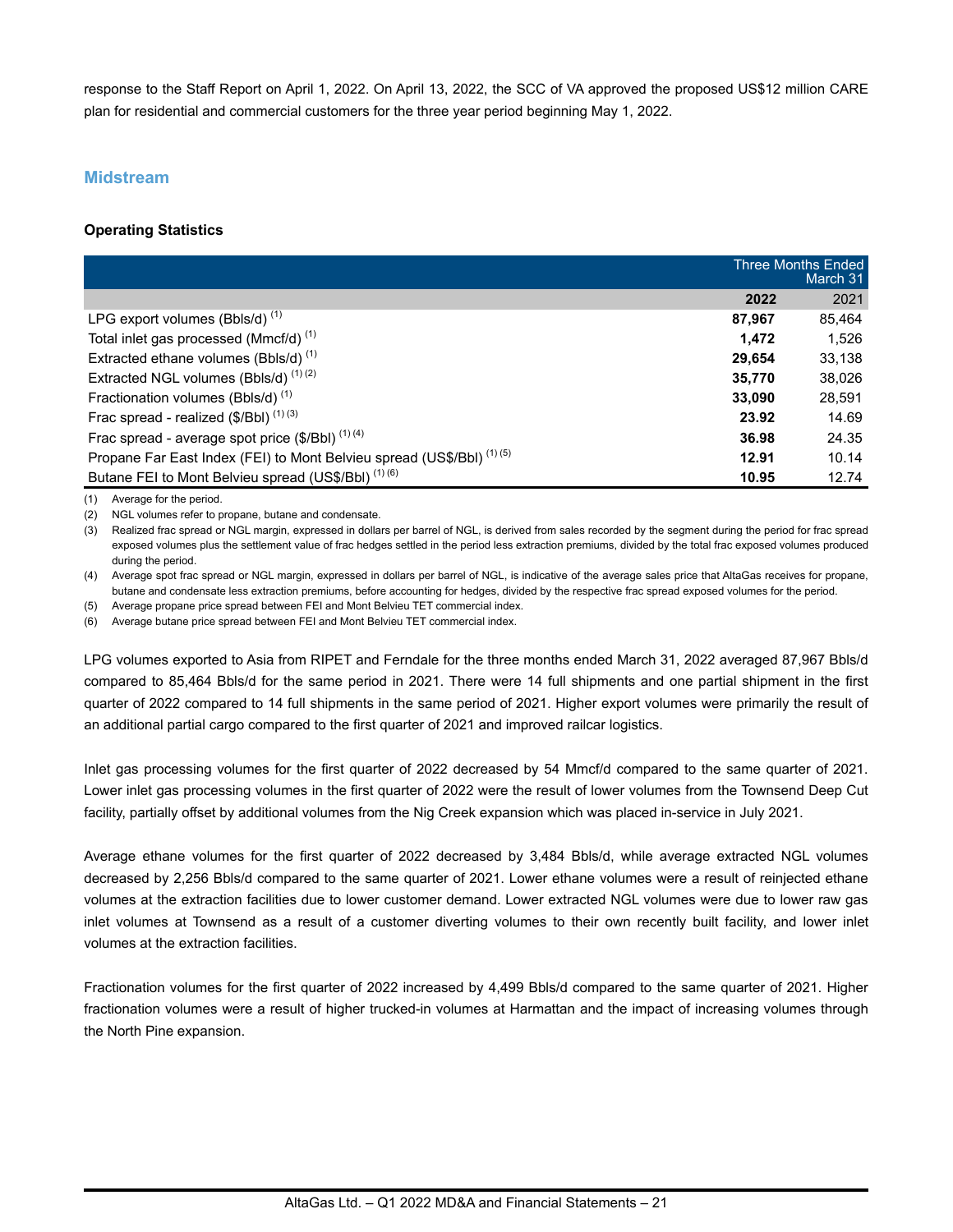#### **Three Months Ended March 31**

The Midstream segment reported normalized EBITDA of \$174 million in the first quarter of 2022, compared to \$304 million in the same quarter of 2021. The decrease in normalized EBITDA in the first quarter of 2022 was mainly due to the absence of strong contributions from WGL Midstream in the first quarter of 2021 as a result of the sale of the majority of WGL Midstream's commodity business in April 2021, lower NGL marketing margins, lower propane margins at Ferndale, higher logistics related costs at RIPET, and lower storage margins due to the polar vortex in the U.S. in the first quarter of 2021. Normalized EBITDA in the Midstream segment in the first quarter of 2022 was positively impacted by higher export volumes and higher realized merchant margins at RIPET, higher export volumes and higher realized butane margins at Ferndale, higher earnings at the extraction facilities driven by stronger commodity prices, and higher fractionation and liquids handling revenues and higher processed volumes at the NEBC facilities.

Income before income taxes in the Midstream segment was \$159 million in the first quarter of 2022, compared to \$237 million in the same quarter of 2021. The decrease was mainly due to the same previously referenced factors impacting normalized EBITDA and the absence of depreciation and amortization adjustments made in the first quarter of 2021 related to the Petrogas purchase price allocation and WGL Midstream, partially offset by higher unrealized gains on risk management contracts and the absence of the pre-tax provision related to the sale of the majority of WGL Midstream's commodity business in the first quarter of 2021.

In the first quarter of 2021, the Midstream segment recognized a pre-tax provision of approximately \$76 million related to the sale of the majority of WGL Midstream's commodity business.

### **Midstream Hedges**

|                                                                              |        | Three Months Ended<br>March 31 |
|------------------------------------------------------------------------------|--------|--------------------------------|
|                                                                              | 2022   | 2021                           |
| Frac spread exposed volumes (Bbls/d)                                         | 11.198 | 11.348                         |
| NGL volumes hedged (Bbls/d)                                                  | 8.828  | 11.035                         |
| Average price of NGL volumes hedged (\$/BbI) <sup>(1)</sup>                  | 33     | 26                             |
| Average export volumes hedged (Bbls/d)                                       | 60.287 | 35.714                         |
| Average FEI to North American NGL price spread for volumes hedged (US\$/BbI) | 20     | 10                             |

(1) Excludes basis differential.

## **Corporate/Other**

### **Three Months Ended March 31**

In the Corporate/Other segment, normalized EBITDA for the first quarter of 2022 was a loss of \$8 million, compared to a loss of \$1 million in the same quarter of 2021. The decrease in normalized EBITDA was mainly due to higher expenses related to employee incentive plans as a result of the increasing share price in 2022 and costs related to a planned spring outage at Blythe.

Loss before income taxes in the Corporate/Other segment was \$81 million in the first quarter of 2022, compared to a loss of \$72 million in the same quarter of 2021. The higher loss was mainly due to the same previously referenced factors impacting normalized EBITDA, partially offset by the gain on the disposition of an energy storage development project in Goleta, California in the first quarter of 2022.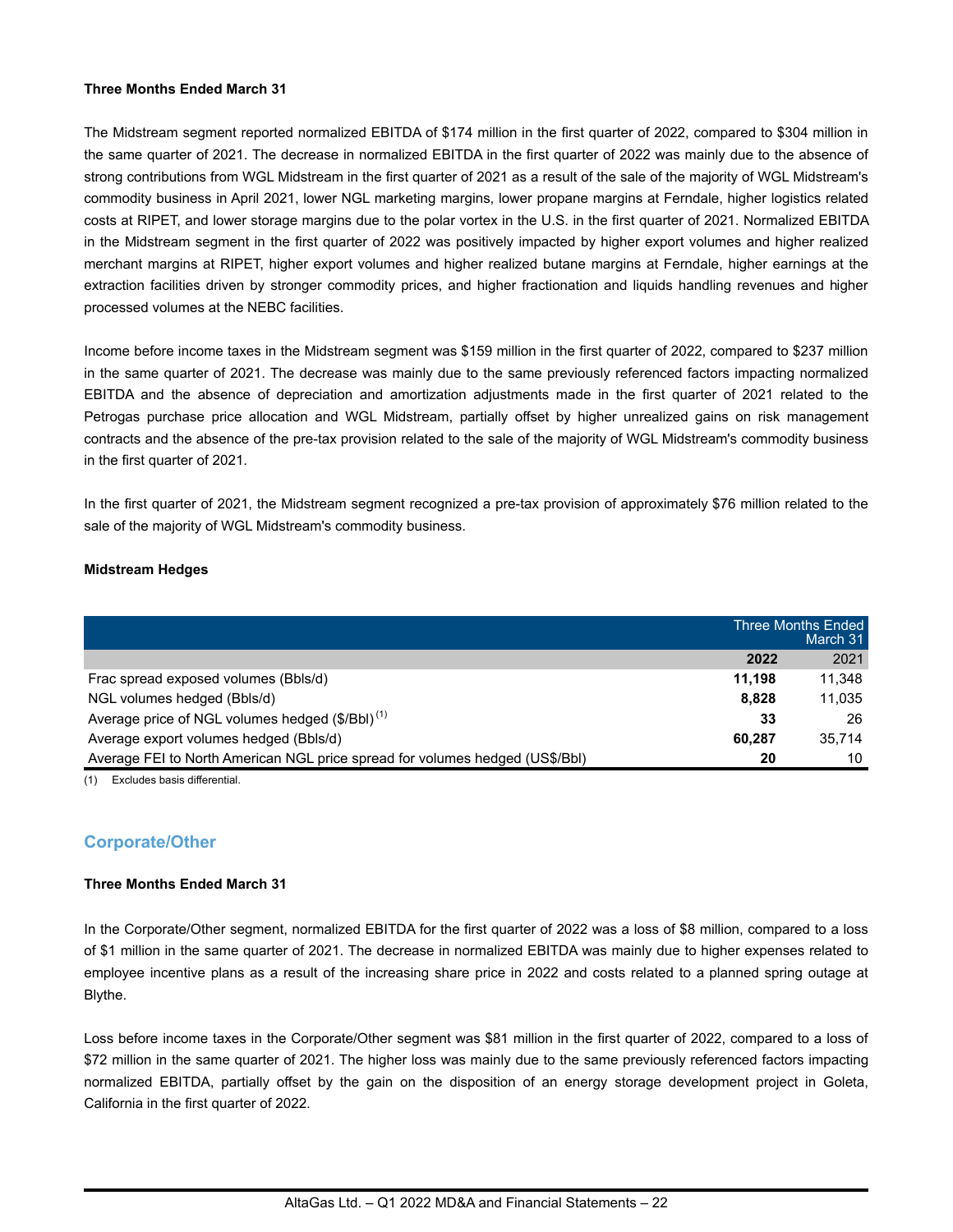## **Net Invested Capital**

Net invested capital is a non-GAAP financial measure. Please refer to the *Non-GAAP Financial Measures* section of this MD&A for further discussion.

|                               |                  |                  | Three Months Ended March 31, 2022 |              |
|-------------------------------|------------------|------------------|-----------------------------------|--------------|
| $(S$ millions)                | <b>Utilities</b> | <b>Midstream</b> | Corporate/<br><b>Other</b>        | <b>Total</b> |
| Invested capital:             |                  |                  |                                   |              |
| Property, plant and equipment | 128 <sup>5</sup> | 4\$              | 9<br>\$                           | 141          |
| Long-term investments         |                  |                  |                                   |              |
| Invested capital              | 128              | 5                | 9                                 | 142          |
| Disposals:                    |                  |                  |                                   |              |
| Asset dispositions            |                  | (1)              | (19)                              | (20)         |
| Net invested capital          | 128S             | £.<br>4          | $(10)$ \$                         | 122          |

|                                             |           |            | Three Months Ended March 31, 2021 |       |
|---------------------------------------------|-----------|------------|-----------------------------------|-------|
| (\$ millions)                               | Utilities | Midstream  | Corporate/<br>Other               | Total |
| Invested capital:                           |           |            |                                   |       |
| Property, plant and equipment (1)           | 102S      | 22S        | 5\$                               | 129   |
| Intangible assets                           |           |            |                                   |       |
| Long-term investments                       |           | 3          |                                   |       |
| Contributions from non-controlling interest |           |            |                                   | (1)   |
| Invested capital and net invested capital   | 102 \$    | 24<br>- \$ | 6<br>S                            | 132   |

(1) In prior periods, invested capital did not include adjustments for the cost of removal of utility assets; however, beginning in the fourth quarter of 2021, Management has adjusted for these costs to better align with the investing section of the Consolidated Statements of Cash Flows. Comparative periods have been restated to reflect this change.

During the first quarter of 2022, AltaGas' invested capital was \$142 million, compared to \$132 million in the same quarter of 2021. The increase in invested capital was primarily due to higher additions to property, plant and equipment due to higher spend on system betterment, new business, and accelerated pipe replacement programs at Washington Gas, partially offset by the absence of spend on the Nig Creek Expansion in the first quarter of 2021. The disposal of property, plant and equipment in the first quarter of 2022 primarily related to the sale of an energy storage development project in Goleta, California.

The invested capital in the first quarter of 2022 included maintenance capital of \$2 million (2021 - \$4 million) in the Midstream segment and \$8 million (2021 - \$5 million) related to remaining power assets in the Corporate/Other segment. Midstream maintenance capital in the first quarter of 2022 was primarily related to the annual capital program for various Midstream facilities, while the maintenance capital incurred in the Corporate/Other segment was primarily related to planned spring outage at Blythe.

During the first quarter of 2022, AltaGas' cash flow from investing activities was an outflow of \$159 million, compared to \$191 million in the same quarter of 2021. Please refer to the *Non-GAAP Financial Measures* and *Liquidity* sections of this MD&A for further information on AltaGas' cash flow from investing activities.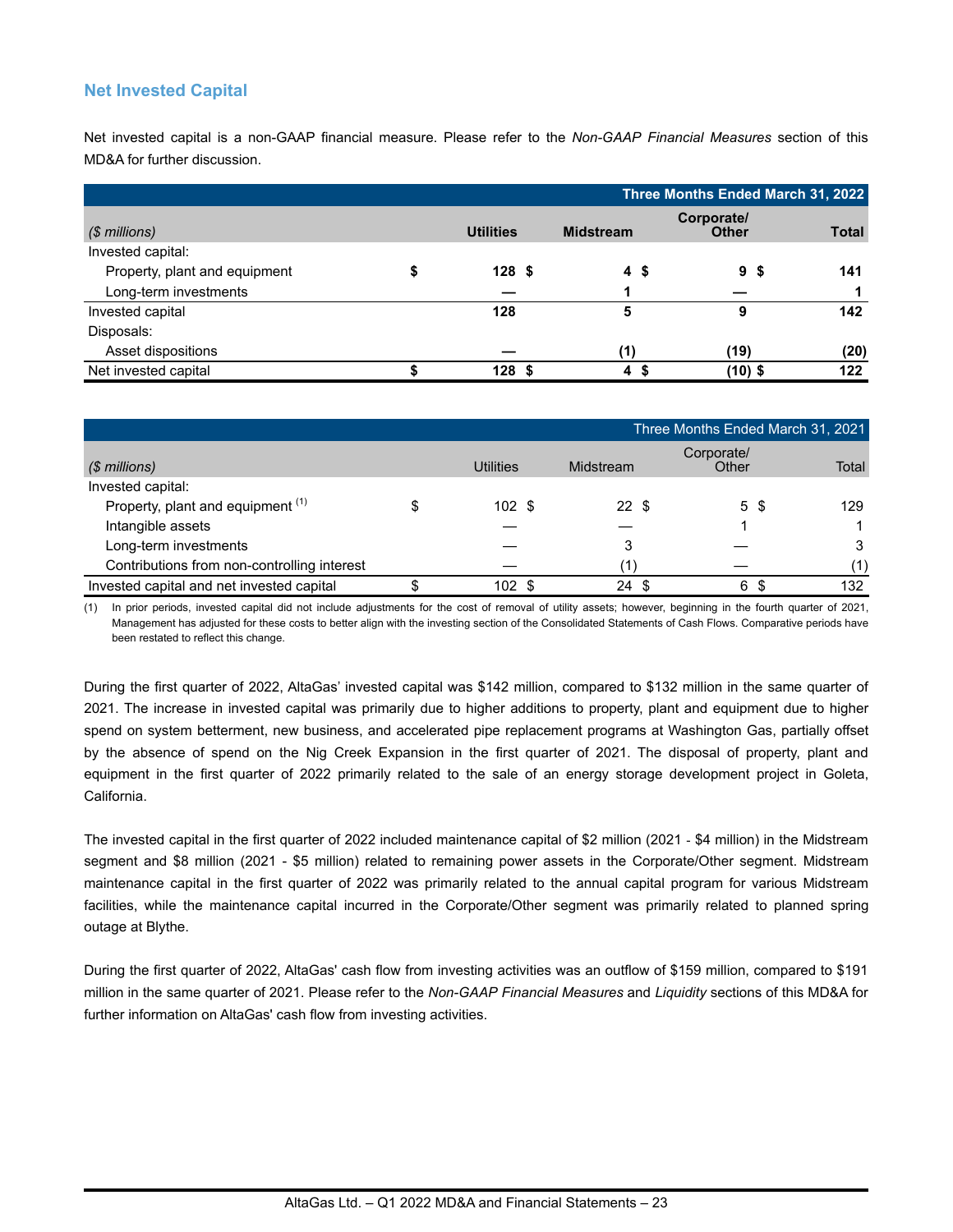# **Liquidity**

As a result of certain commitments made to the PSC of DC, the PSC of MD, and the SCC of VA in respect of the WGL Acquisition, Washington Gas is subject to certain restrictions when paying dividends to AltaGas. However, AltaGas does not expect that this will have an impact on AltaGas' ability to meet its obligations.

In addition, Wrangler SPE LLC and Washington Gas made certain ring fencing commitments to the PSC of DC, the PSC of MD, and the SCC of VA with the intention of removing Washington Gas from the bankruptcy estate of AltaGas and its affiliates, other than Washington Gas and Wrangler SPE LLC (together, the "Ring Fenced Entities"). Because of these ring fencing measures, none of the assets of the Ring Fenced Entities would be available to satisfy the debt or contractual obligations of AltaGas or any non-Ring Fenced Entity Affiliate, including any indebtedness or other contractual obligations of AltaGas, and the Ring Fenced Entities do not bear any liability for indebtedness or other contractual obligations of any non-Ring Fenced Entity, and vice versa.

|                                                         | <b>Three Months Ended</b> | March 31 |
|---------------------------------------------------------|---------------------------|----------|
| $$$ millions)                                           | 2022                      | 2021     |
| Cash from operations                                    | 682 \$                    | 605      |
| Investing activities                                    | (159)                     | (191)    |
| Financing activities                                    | (453)                     | (412)    |
| Increase in cash, cash equivalents, and restricted cash | 70 S                      | ◠        |

#### **Cash From Operations**

Cash from operations increased by \$77 million for the three months ended March 31, 2022 compared to the same period in 2021, primarily due to favorable variances in the net change in operating assets and liabilities, partially offset by lower net income after taxes (after adjusting for non-cash items). The majority of the variance in net change in operating assets and liabilities was due to higher cash flows from accounts payable and accrued liabilities driven by fluctuations in volumes and prices, and higher cash flows from inventory due to fluctuations in commodity prices and sales volumes, partially offset by lower cash flows from accounts receivable due to fluctuations in commodity prices and sales volumes.

#### **Working Capital**

| (\$ millions, except working capital ratio) | March 31,<br>2022 | December 31.<br>2021 |
|---------------------------------------------|-------------------|----------------------|
| Current assets                              | $3,222$ \$        | 2,624                |
| <b>Current liabilities</b>                  | 2.901             | 2,657                |
| Working capital (deficiency)                | $321 \text{ } $$  | (33)                 |
| Working capital ratio <sup>(1)</sup>        | 1.11              | 0.99                 |

(1) Calculated as current assets divided by current liabilities.

The increase in the working capital ratio was primarily due to the reclassification of assets held for sale related to the sale of AltaGas' interest in the Aitken Creek processing facilities, increases in cash and cash equivalents, increases in accounts receivable, and a decrease in short-term debt, partially offset by a decrease in inventory and an increase in accounts payable and accrued liabilities. AltaGas' working capital will fluctuate in the normal course of business.

#### **Investing Activities**

Cash used in investing activities for the three months ended March 31, 2022 was \$159 million, compared to cash used in investing activities of \$191 million in the same period in 2021. Investing activities for the three months ended March 31, 2022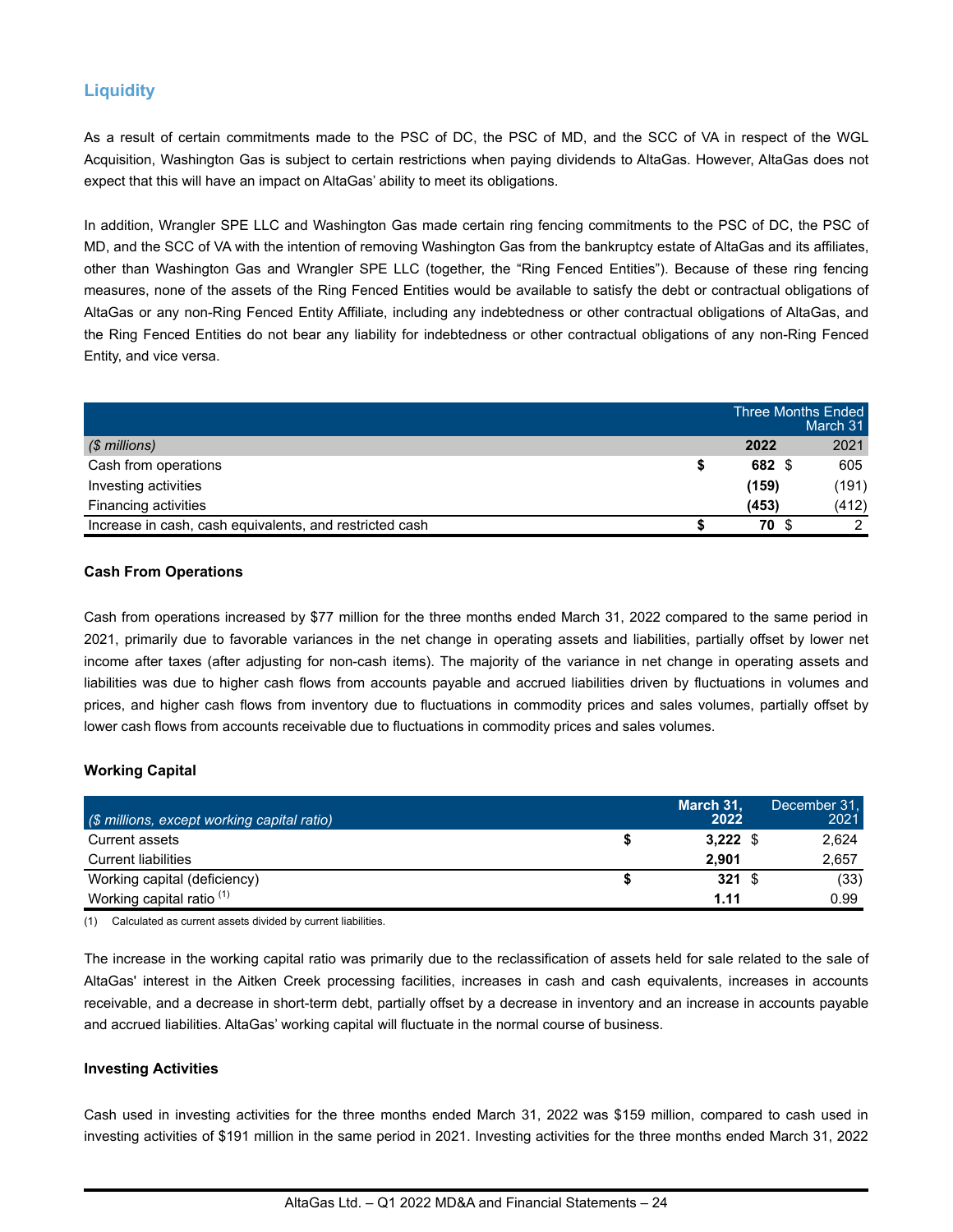included proceeds of approximately \$20 million primarily related to the disposition of a 60 MW stand-alone energy development project in Goleta, California, partially offset by expenditures of approximately \$178 million for property, plant and equipment and intangible assets, and approximately \$1 million of contributions to equity investments. Investing activities for the three months ended March 31, 2021 primarily included expenditures of approximately \$188 million for property, plant and equipment and intangible assets, and approximately \$3 million of contributions to equity investments.

#### **Financing Activities**

Cash used in financing activities for the three months ended March 31, 2022 was \$453 million, compared to \$412 million in the same period in 2021. Financing activities for the three months ended March 31, 2022 were primarily comprised of net repayments of short-term debt and long-term debt of \$165 million, net repayments under credit facilities of \$196 million, dividends of \$87 million, redemption of preferred shares of \$300 million, and distributions to non-controlling interests of \$5 million, partially offset by issuance of long-term debt of \$294 million and proceeds from shares issued on exercise of options of \$6 million. Financing activities for the three months ended March 31, 2021 were primarily comprised of net repayments of short-term debt and long-term debt of \$239 million, net repayments under credit facilities of \$632 million, dividends of \$84 million, and distributions to non-controlling interests of \$7 million, partially offset by long-term debt issuances of \$546 million, contributions from non-controlling interests of \$1 million, and proceeds from shares issued on exercise of options of \$3 million.

# **Capital Resources**

AltaGas' objective for managing capital is to maintain its investment grade credit ratings, ensure adequate liquidity, optimize the profitability of its existing assets and grow its energy infrastructure to create long-term value and enhance returns for its investors. AltaGas' capital structure is comprised of shareholders' equity (including non-controlling interests), short-term and long-term debt (including the current portion) less cash and cash equivalents.

The use of debt or equity funding is based on AltaGas' capital structure, which is determined by considering the norms and risks associated with operations and cash flow stability and sustainability.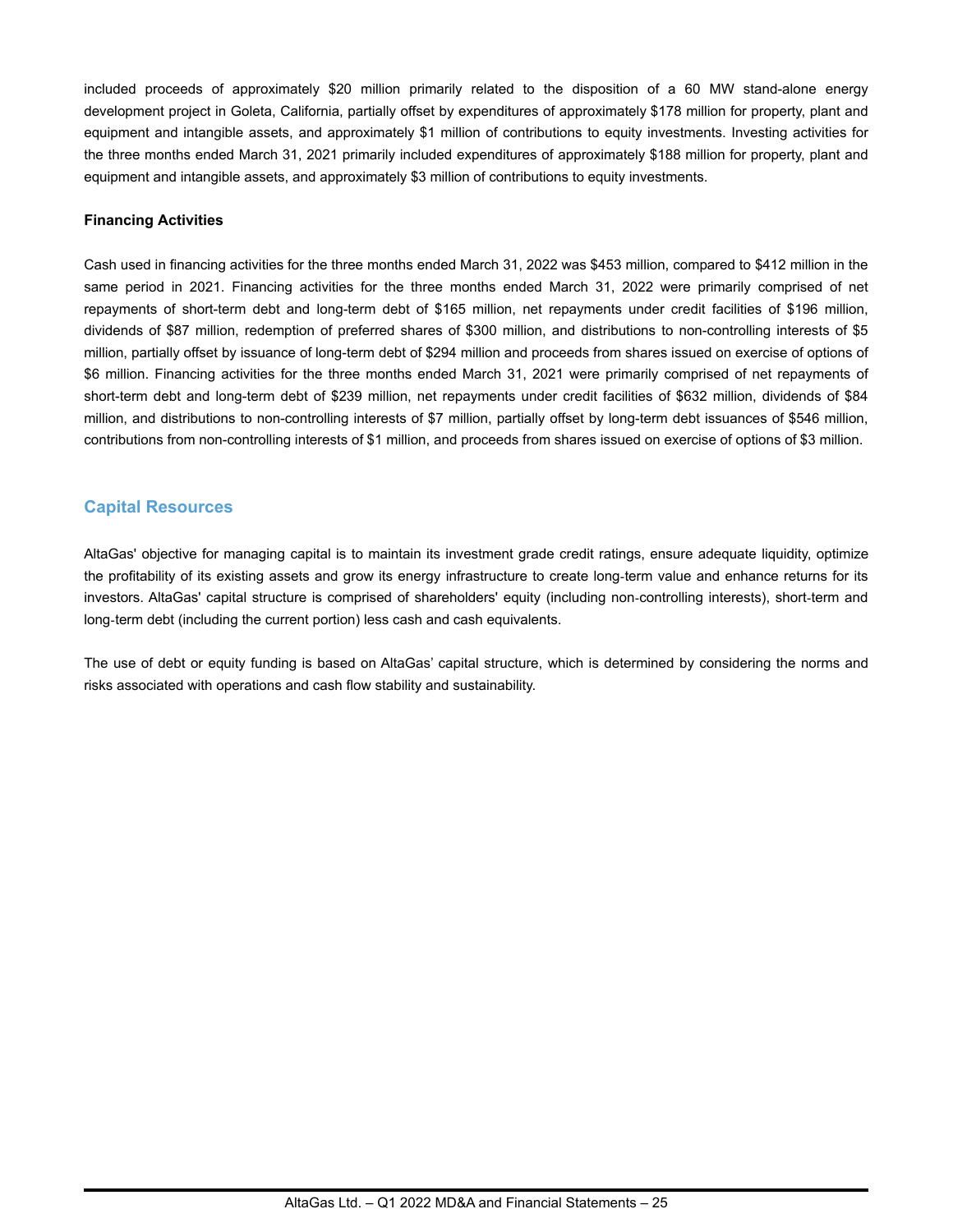| (\$ millions, except net debt-to-total capitalization) | March 31.<br>2022 | December 31.<br>2021 |
|--------------------------------------------------------|-------------------|----------------------|
| Short-term debt (1)                                    | \$<br>$-$ \$      | 161                  |
| Current portion of long-term debt <sup>(2)</sup>       | 536               | 511                  |
| Long-term debt $(3)$ $(4)$                             | 7,708             | 7,684                |
| Total debt                                             | 8,244             | 8,356                |
| Less: cash and cash equivalents                        | (135)             | (63)                 |
| Net debt                                               | $8,109$ \$        | 8,293                |
| Shareholders' equity                                   | 6,820             | 6.949                |
| Non-controlling interests                              | 659               | 652                  |
| Total capitalization                                   | 15,588 \$         | 15,894               |
|                                                        |                   |                      |

Net debt-to-total capitalization (%) **52** 52 (1) For the purposes of the net debt calculation, short-term debt excludes third-party project financing obtained on behalf of the United States federal government to provide funds for the construction of certain energy management services projects. As this debt was obtained on behalf of the U.S. government, AltaGas would only need to repay in the event that the project is not completed or accepted by the government. At March 31, 2022, the project

financing balance excluded from short-term debt in above table was \$nil (December 31, 2021 - \$8 million).

(2) Net of debt issuance costs of \$1 million as at March 31, 2022 (December 31, 2021 - \$1 million).

(3) Net of debt issuance costs of \$44 million as at March 31, 2022 (December 31, 2021 - \$43 million).

(4) Included in total long-term debt is \$300 million of subordinated hybrid notes with a coupon rate of 5.25 percent, due on January 11, 2082. The subordinated notes were offered under AltaGas' short form base shelf prospectus dated February 22, 2021, as supplemented by a prospectus supplement dated January 5, 2022.

As at March 31, 2022, AltaGas' total debt primarily consisted of outstanding medium term notes (MTNs) of \$4.3 billion (December 31, 2021 - \$4.3 billion), WGL and Washington Gas long-term debt of \$2.3 billion (December 31, 2021 - \$2.4 billion), reflecting fair value adjustments on acquisition, SEMCO long-term debt of \$620 million (December 31, 2021 - \$633 million), \$597 million drawn under the bank credit facilities (December 31, 2021 - \$495 million), \$300 million of subordinated hybrid notes (December 31, 2021 - \$nil) and short-term debt of \$nil (December 31, 2021 - \$169 million). In addition, AltaGas had \$269 million of letters of credit outstanding (December 31, 2021 - \$245 million).

As at March 31, 2022, AltaGas' total market capitalization was approximately \$7.9 billion based on approximately 281 million common shares outstanding and a closing trading price on March 31, 2022 of \$28.00 per common share.

AltaGas' earnings interest coverage for the rolling twelve months ended March 31, 2022 was 2.1 times (twelve months ended March 31, 2021 – 2.3 times).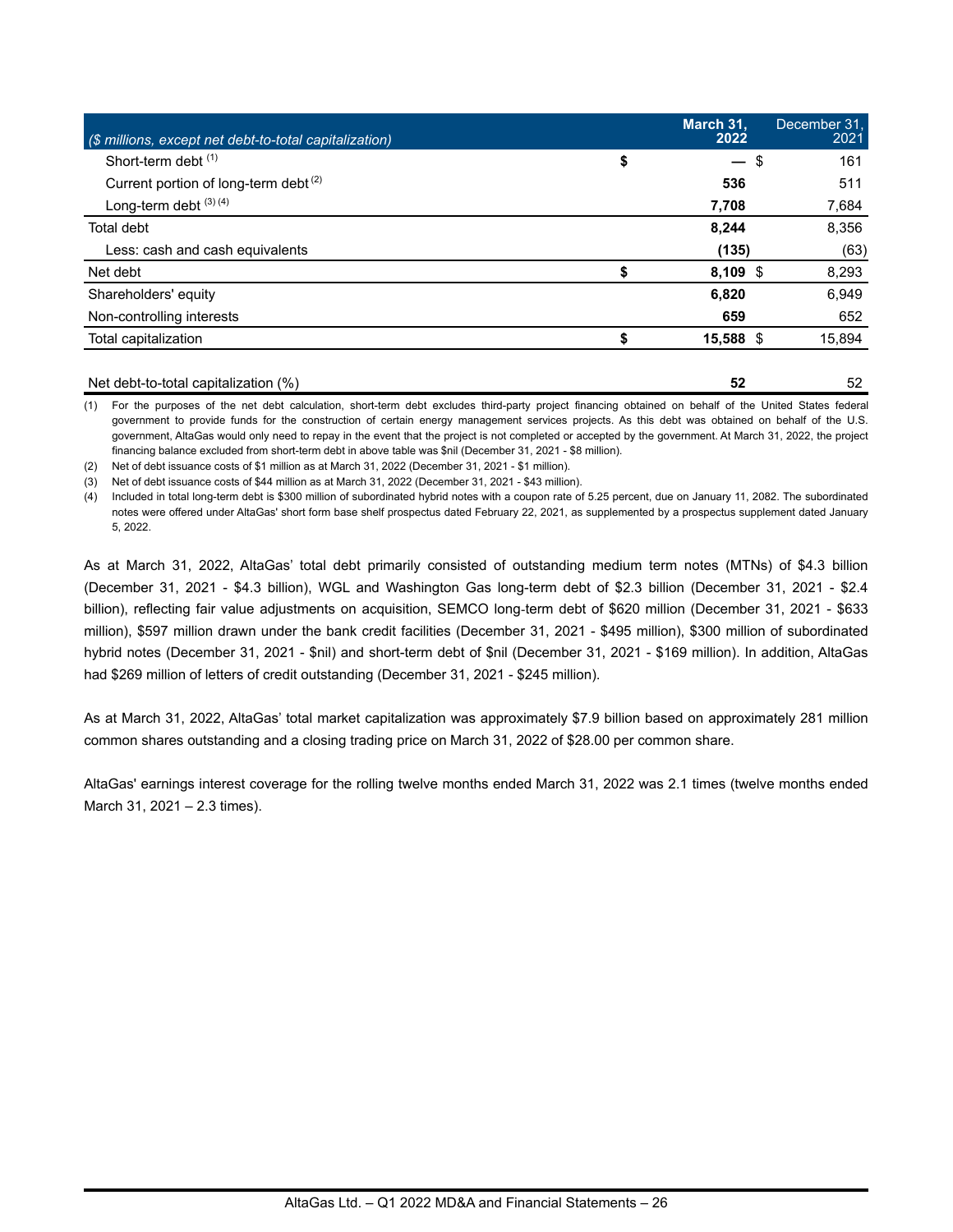| <b>Credit Facilities</b>                                                      | <b>Borrowing</b> | Drawn at<br>March 31, |      | Drawn at<br>December 31. |
|-------------------------------------------------------------------------------|------------------|-----------------------|------|--------------------------|
| $(S$ millions)                                                                | capacity         | 2022                  |      | 2021                     |
| AltaGas demand credit facilities (1) (2)                                      | \$<br>70 \$      |                       | 1 \$ | 34                       |
| AltaGas revolving credit facilities (1)(2)                                    | 2,300            | 527                   |      | 375                      |
| SEMCO Energy US\$150 million credit facilities (1)(2)                         | 187              | 70                    |      | 120                      |
| WGL US\$300 million revolving credit facility $(1)(2)(3)$                     | 375              | 61                    |      | 342                      |
| Washington Gas US\$450 million revolving credit facility <sup>(1)(2)(3)</sup> | 562              | 104                   |      | 288                      |
| Petrogas revolving credit facilities                                          | 200              |                       |      |                          |
| Petrogas demand credit facilities                                             | 25               |                       |      |                          |
|                                                                               | 3.719            | 763                   |      | 1.159                    |

(1) Amount drawn at March 31, 2022 converted at the month-end rate of 1 U.S. dollar = 1.2496 Canadian dollar (December 31, 2021 - 1 U.S. dollar = 1.2678 Canadian dollar).

(2) All US\$ borrowing capacity was converted at the March 31, 2022 Canadian/U.S. dollar month-end exchange rate.

(3) Amounts drawn include commercial paper that is supported by the long term facilities. WGL and Washington Gas have the right to request additional borrowings of up to US\$100 million with the bank's approval, for a total of US\$400 million and US\$550 million on their respective facilities.

In addition to the facilities listed above, AltaGas has demand letter of credit facilities of \$461 million (December 31, 2021 - \$467 million). At March 31, 2022, there were letters of credit for \$269 million (December 31, 2021 - \$245 million) issued on these facilities and less than \$1 million (December 31, 2021 - less than \$1 million) issued on the Company's revolving credit facilities.

WGL and Washington Gas use short-term debt in the form of commercial paper or unsecured short-term bank loans to fund seasonal cash requirements. Revolving committed credit facilities are maintained in an amount equal to or greater than the expected maximum commercial paper position. At March 31, 2022, commercial paper outstanding totaled \$165 million for WGL and Washington Gas (December 31, 2021 – \$630 million).

All of the borrowing facilities have covenants customary for these types of facilities, which must be met at each quarter end. AltaGas and its subsidiaries have been in compliance with all financial covenants each quarter since the establishment of the facilities. AltaGas and its subsidiaries are also in compliance with trust indenture requirements for its MTNs as at March 31, 2022 and December 31, 2021.

The following table summarizes the Corporation's primary financial covenants as defined by the credit facility agreements:

| <b>Ratios</b>                                                  | Debt covenant<br>requirements | As at March 31, 2022 |
|----------------------------------------------------------------|-------------------------------|----------------------|
| Bank debt-to-capitalization $(1)$ $(2)$                        | not greater than 65%          | less than 51%        |
| Bank EBITDA-to-interest expense (1)(2)                         | not less than 2.5x            | greater than 4.4x    |
| Bank debt-to-capitalization (SEMCO) <sup>(2)(3)</sup>          | not greater than 60%          | less than 43%        |
| Bank EBITDA-to-interest expense (SEMCO) <sup>(2)(3)</sup>      | not less than 2.25x           | greater than 10.5x   |
| Bank debt-to-capitalization (WGL) <sup>(2)(4)</sup>            | not greater than 65%          | less than 42%        |
| Bank debt-to-capitalization (Washington Gas) <sup>(2)(4)</sup> | not greater than 65%          | less than 46%        |
| Net debt-to-EBITDA (Petrogas) <sup>(2)(5)</sup>                | not greater than 4.00x        | less than 0.2x       |
| Net Senior debt-to-EBITDA (Petrogas) <sup>(2)(5)</sup>         | not greater than 3.00x        | less than 0.1x       |
| Interest Coverage (Petrogas) <sup>(2)(5)</sup>                 | not less than 3.00x           | greater than 19.0x   |

(1) Calculated in accordance with the Corporation's \$2.3 billion credit facility agreement, which is available on SEDAR at www.sedar.com. The covenants are equivalent and applicable to all the Corporation's committed credit facilities.

(2) Estimated, subject to final adjustments.

(3) Bank EBITDA-to-interest expense (SEMCO) and Bank debt-to-capitalization (SEMCO) are calculated based on SEMCO's consolidated financial statements and are calculated similarly to Bank debt-to-capitalization and Bank EBITDA-to-interest expense.

(4) WGL's bank debt-to-capitalization ratio is calculated based on WGL's consolidated financial statements.

(5) Calculated in accordance with the Petrogas credit facility agreement.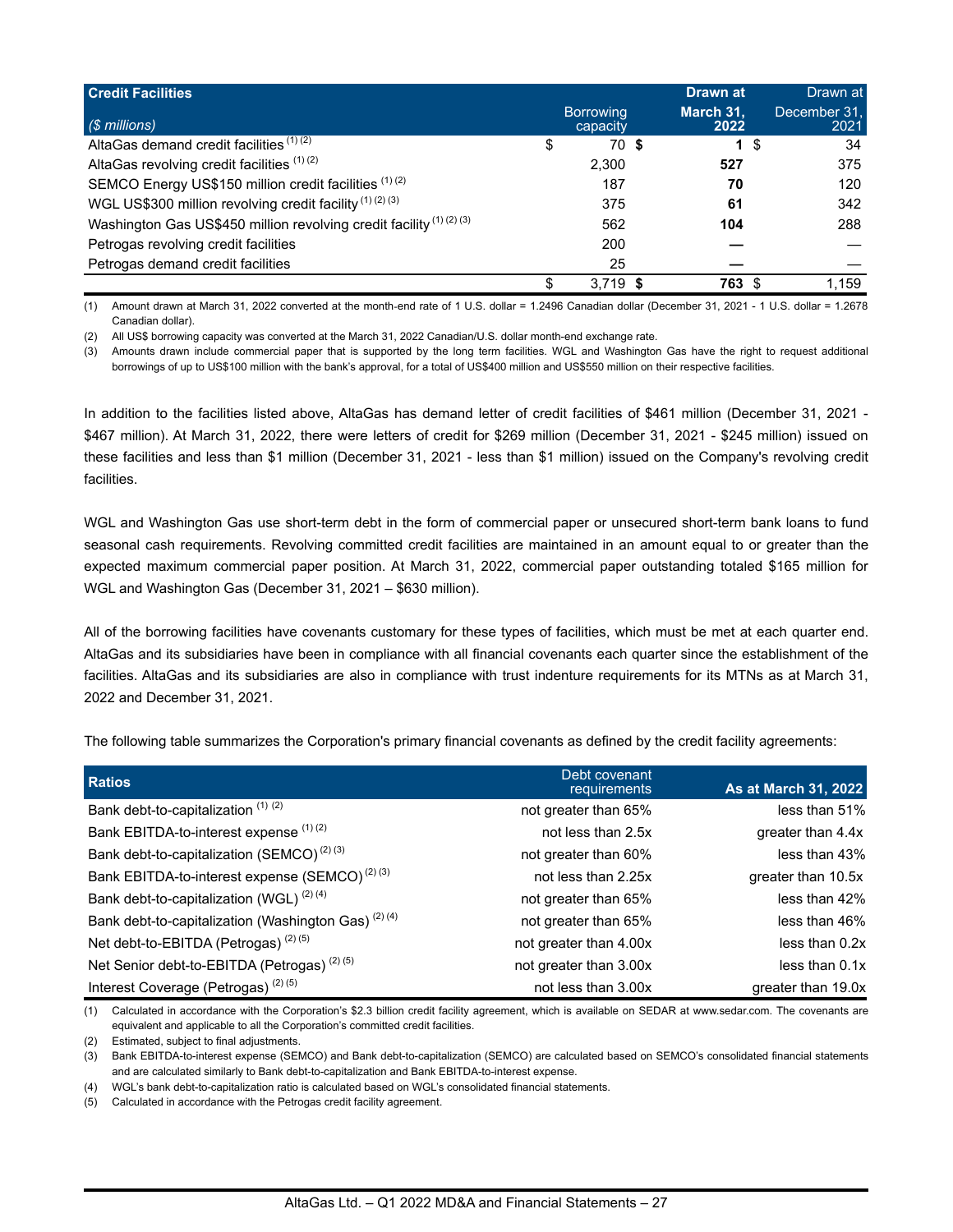On February 22, 2021, a \$2.5 billion base shelf prospectus for the issuance of certain types of future public debt and/or equity issuances was filed to replace the base shelf prospectus dated September 25, 2019. This enables AltaGas to access the Canadian capital markets on a timely basis during the 25-month period that the base shelf prospectus remains effective. As at March 31, 2022, approximately \$1.7 billion was available under the base shelf prospectus.

On February 22, 2021, AltaGas filed a US\$2.0 billion short form base shelf prospectus in both Alberta and the U.S. to replace the US\$2.0 billion short form base shelf prospectus filed on January 21, 2020. This will enable AltaGas to access the U.S. capital markets during the 25-month period that the base shelf prospectus remains effective. As at March 31, 2022, US\$2.0 billion was available under the base shelf prospectus.

## **Related Party Transactions**

In the normal course of business, AltaGas transacts with its subsidiaries, affiliates, and joint ventures. There were no significant changes in the nature of the related party transactions described in Note 30 of the 2021 Annual Consolidated Financial Statements.

## **Risk Management**

#### **Risks Related to COVID-19**

To date, AltaGas has been able to respond to the COVID-19 related challenges without materially disrupting its operations and business. Given the ongoing and dynamic nature of the COVID-19 pandemic, further impacts will depend on future developments and factors outside of AltaGas' control, which are uncertain, evolving, and cannot be predicted. This includes new information which may emerge concerning the severity or duration of the pandemic, including new COVID-19 variants and the efficacy of vaccines, as well as actions taken by governments and others to contain or mitigate the impacts of COVID-19. Such developments could include disruptions which may have an adverse effect on our customers, suppliers, regulators, business, operations, or financial results. AltaGas continues to take proactive steps to effectively prepare for and address the evolution of risks and regulatory mandates in the jurisdictions in which it operates. There can be no assurance that AltaGas' strategies to address potential disruptions will mitigate these risks or the adverse impacts to its business, operations, and financial results. While the Company has begun the reintegration of its workplaces, AltaGas' approach has been, and will continue to be, risk-based and guided by its core values. The health and safety of AltaGas' employees, customers, contractors, and the communities in which it operates is the top priority and is integrated into each aspect of AltaGas' response efforts.

AltaGas has identified the following as potential direct or indirect impacts to its business and operations from the pandemic:

- COVID-19 variants: Widespread inability of AltaGas' workforce or contractors to perform their duties as a result of pervasive incidence of a COVID-19 variant or inability to comply with any applicable mandates on a timely basis would have an adverse impact on AltaGas' ability to continue normal operations; and
- Return to work: Although AltaGas has begun reintegrating its personnel to its workplace, the occurrence of additional waves of the virus or its variants may require AltaGas to reassess integration plans.

To the extent these risks materialize, the Corporation's ability to carry out its business plans for the remainder of 2022 may be adversely impacted.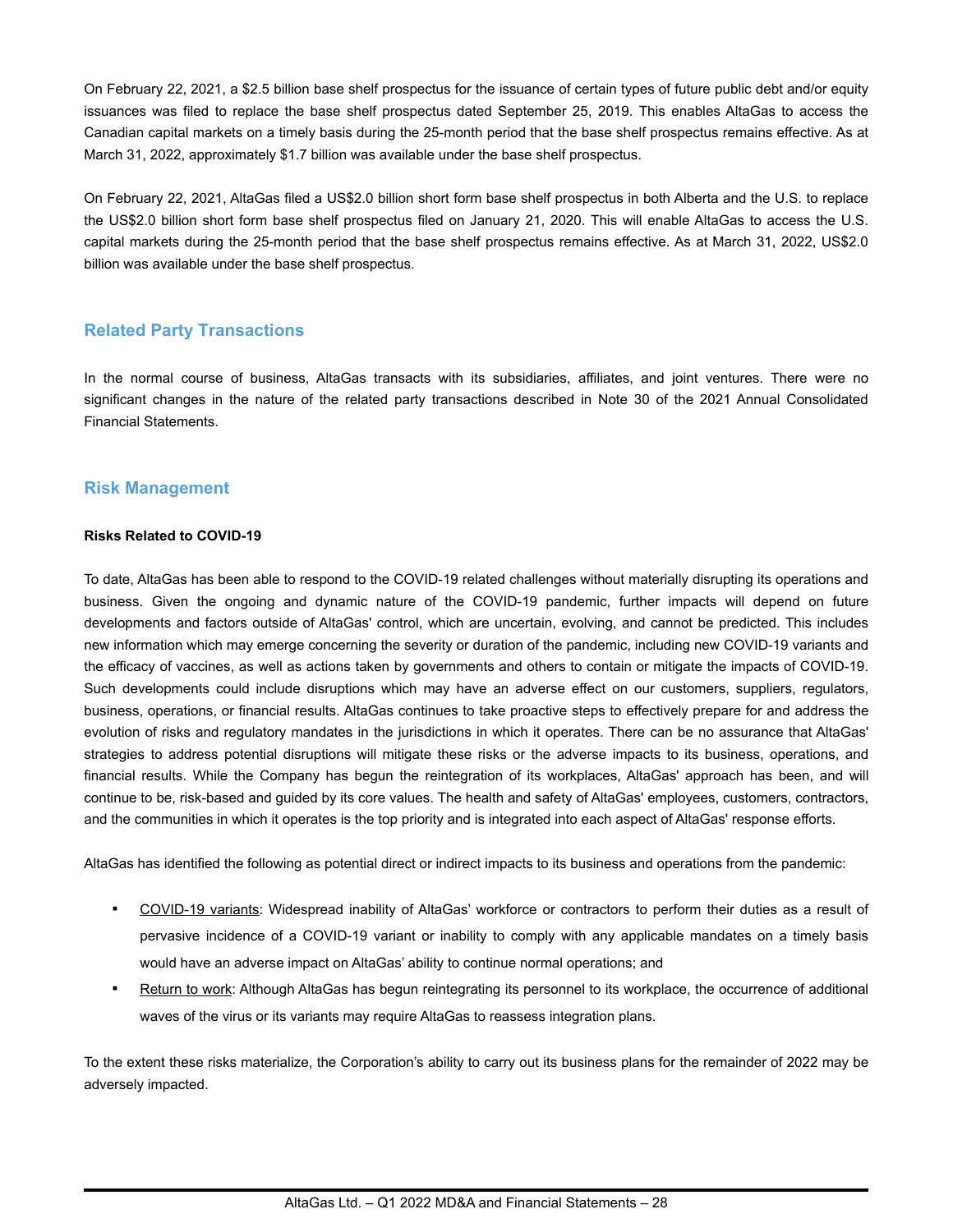#### **Political Uncertainty, Terrorism and Activism**

Uncertainty exists with regard to the political climate globally and in the jurisdictions where AltaGas operates. Changes in social, political, regulatory, or economic conditions, or in laws and policies governing health and safety, environment, development, tax, foreign trade, investment or energy could materially adversely affect AltaGas' business and operations. Terrorist attacks and threats (including cyber-attacks), escalation of military activity or acts of war, or other civil unrest or activism may have significant effects on general economic conditions and could adversely affect AltaGas' business. Future terrorist attacks, rumors or threats of war, actual conflicts involving the U.S. or Canada, or military or trade disruptions may significantly affect AltaGas' operations. Strategic targets, such as energy related assets, may be at greater risk of future attacks than other targets in the U.S. and Canada. In addition, Canadian and American government agencies have increased their warnings of potential cyberattacks by Russia against critical North American infrastructure. Further, increased environmental activism against pipeline construction and operation could potentially result in work delays, reduced demand for AltaGas' products and services, increased legislation or denial or delay of permits and rights-of-way. It is possible that any of these occurrences, or a combination of them, could adversely affect AltaGas' business, operations or financial results.

#### **Other**

AltaGas is exposed to various market risks in the normal course of operations that could impact earnings and cash flows. AltaGas enters into physical and financial derivative contracts to manage exposure to fluctuations in commodity prices and foreign exchange rates, as well as to optimize certain owned and managed natural gas assets. The Board of Directors of AltaGas has established a risk management policy for the Corporation establishing AltaGas' risk management control framework. Derivative instruments are governed under, and subject to, this policy. As at March 31, 2022 and December 31, 2021, the fair values of the Corporation's derivatives were as follows:

| $(S$ millions)           | March 31,<br>2022 | December 31.<br>2021 |
|--------------------------|-------------------|----------------------|
| Natural gas              | $(124)$ \$        | (91)                 |
| Energy exports           | 17                | 15                   |
| NGL frac spread          | (24)              | (19)                 |
| Power                    | (18)              | (26)                 |
| Crude oil and NGLs       | (2)               | (8)                  |
| Net derivative liability | $(151)$ \$        | (129)                |

#### **Summary of Risk Management Contracts**

#### Commodity Price Contracts

- The average indicative spot NGL frac spread for the three months ended March 31, 2022 was approximately \$37/Bbl (2021 - \$24/Bbl), inclusive of basis differentials. The average NGL frac spread realized by AltaGas (based on average spot price and realized hedge price inclusive of basis differentials) for the three months ended March 31, 2022 was approximately \$24/Bbl inclusive of basis differentials (2021 - \$15/Bbl).
- At RIPET and Ferndale, NGL price margins are protected through AltaGas' comprehensive hedging programs. AltaGas is well hedged for the remainder of 2022 with approximately 77 percent of its expected 2022 frac exposed volumes hedged at approximately \$35/Bbl, prior to transportation costs. In addition, approximately 41 percent of AltaGas' expected export volumes for the remainder of 2022 are either tolled or financially hedged with an average FEI to North American financial hedge price of approximately US\$10/Bbl for non-tolled propane and butane volumes.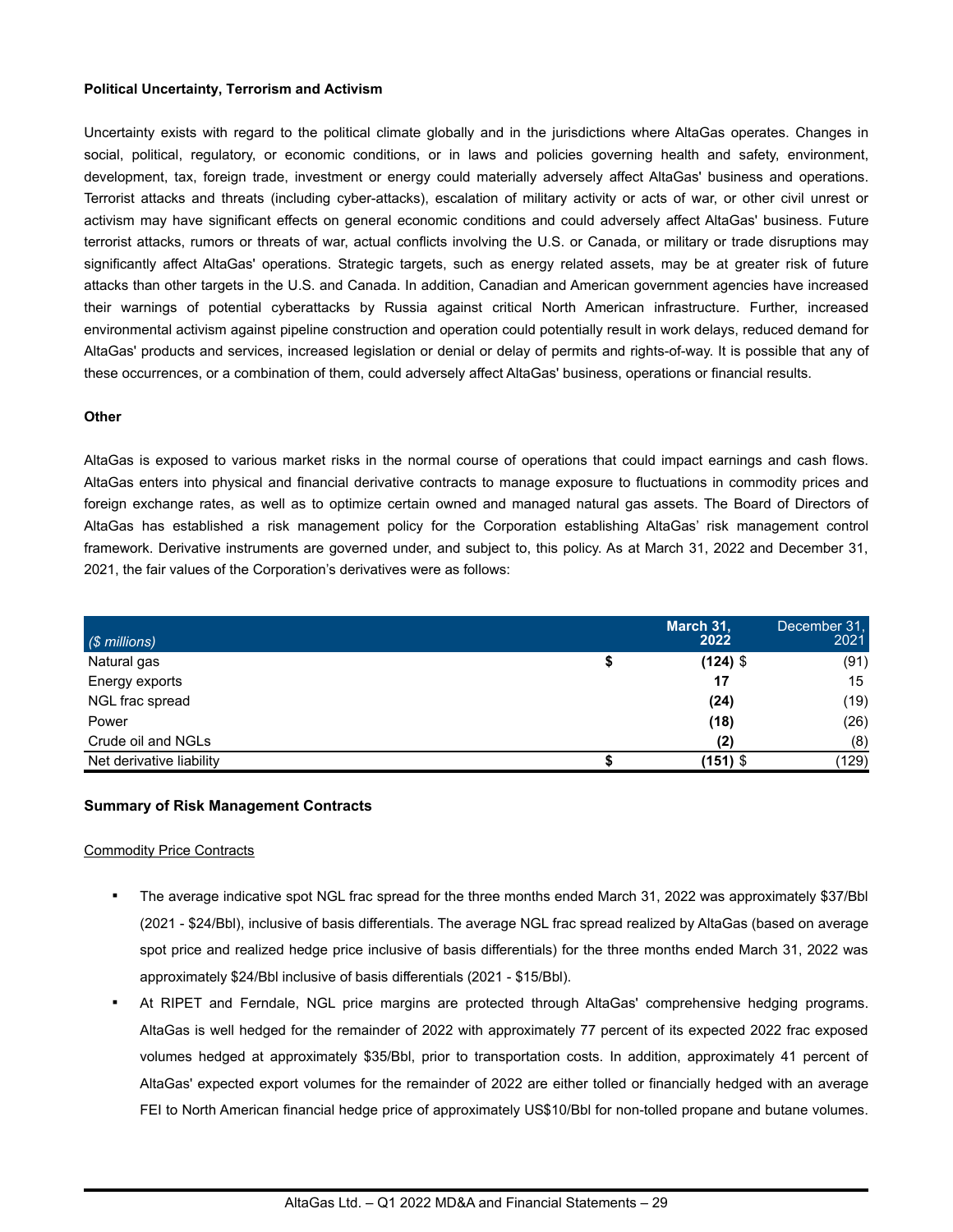AltaGas plans to manage the export facilities such that a growing portion of annual capacity will be underpinned by tolling arrangements, and expects to reach this objective over the next several years.

#### Foreign Exchange Contracts

As at March 31, 2022, AltaGas did not have any outstanding foreign exchange forward contracts. The following foreign exchange forward contracts were outstanding as at December 31, 2021:

| Foreign exchange forward<br>contract  | Notional Amount (US\$<br><i>millions</i> ) | Duration                  | Weighted average foreign<br>exchange rate | <b>Fair Value</b>            |
|---------------------------------------|--------------------------------------------|---------------------------|-------------------------------------------|------------------------------|
| Foreign exchange swaps<br>(purchases) |                                            | US\$10 Less than one year |                                           | 1.2640 Less than \$1 million |

For the three months ended March 31, 2022, AltaGas recorded no realized gain or loss on all foreign exchange forward contracts (three months ended March 31, 2021 - after-tax realized gain of \$7 million).

#### Weather Instruments

▪ For the three months ended March 31, 2022, pre-tax losses of less than \$1 million (three months ended March 31, 2021 - \$nil) were recorded related to heating degree day (HDD) and cooling degree day (CDD) instruments.

#### **The Effects of Derivative Instruments on the Consolidated Statements of Income**

The following table presents the unrealized gains (losses) on derivative instruments as recorded in the Corporation's Consolidated Statements of Income:

|                    | Three Months Ended | March 31 |
|--------------------|--------------------|----------|
| (\$ millions)      | 2022               | 2021     |
| Natural gas        | 68 \$              | (7)      |
| Energy exports     | 16                 | 78       |
| Crude oil and NGLs | 6                  | 6        |
| NGL frac spread    | (5)                | (16)     |
| Power              | 25                 | 2        |
| Foreign exchange   |                    | (8)      |
|                    | <b>110 \$</b>      | 55       |

Please refer to Note 23 of the 2021 Annual Consolidated Financial Statements and Note 14 of the unaudited condensed interim Consolidated Financial Statements as at and for the three months ended March 31, 2022 for further details regarding AltaGas' risk management activities.

## **Dividends**

Effective March 31, 2022, common share dividends are declared and paid on a quarterly basis. Dividends on preferred shares are paid quarterly. Dividends are at the discretion of the Board of Directors and dividend levels are reviewed periodically, giving consideration to the ongoing sustainable cash flow from operating activities, maintenance and growth capital expenditures, and debt repayment requirements of AltaGas.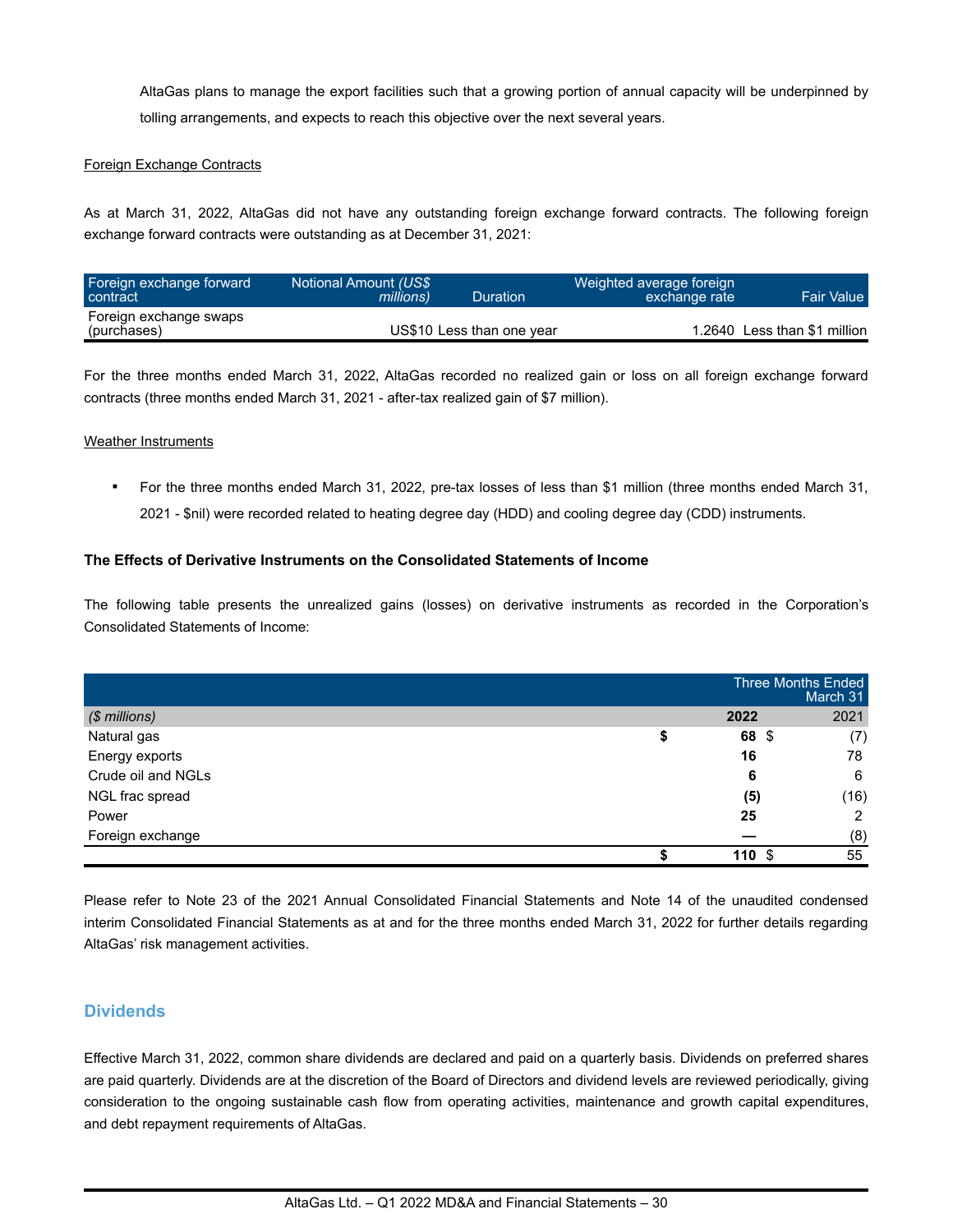The following tables summarize AltaGas' dividend declaration history:

#### **Common Share Dividends**

| Year ended December 31 |          |               |
|------------------------|----------|---------------|
| (\$ per common share)  | 2022     | 2021          |
| First quarter          | 0.265000 | 0.249900<br>S |
| Second quarter         |          | 0.249900      |
| Third quarter          |          | 0.249900      |
| Fourth quarter         |          | 0.249900      |
| <b>Total</b>           | 0.265000 | 0.999600<br>S |

#### **Series A Preferred Share Dividends**

| Year ended December 31   |               |          |
|--------------------------|---------------|----------|
| (\$ per preferred share) | 2022          | 2021     |
| First quarter            | $0.191250$ \$ | 0.191250 |
| Second quarter           |               | 0.191250 |
| Third quarter            |               | 0.191250 |
| Fourth quarter           |               | 0.191250 |
| <b>Total</b>             | $0.191250$ \$ | 0.765000 |

### **Series B Preferred Share Dividends**

| Year ended December 31   |               |          |
|--------------------------|---------------|----------|
| (\$ per preferred share) | 2022          | 2021     |
| First quarter            | $0.171920$ \$ | 0.170690 |
| Second quarter           |               | 0.170360 |
| Third quarter            |               | 0.174480 |
| Fourth quarter           |               | 0.178830 |
| Total                    | 0.171920      | 0.694360 |

### **Series C Preferred Share Dividends**

| Year ended December 31     |               |          |
|----------------------------|---------------|----------|
| (US\$ per preferred share) | 2022          | 2021     |
| First quarter              | $0.330625$ \$ | 0.330625 |
| Second quarter             |               | 0.330625 |
| Third quarter              |               | 0.330625 |
| Fourth quarter             |               | 0.330625 |
| <b>Total</b>               | 0.330625      | 1.322500 |

# **Series E Preferred Share Dividends**

| Year ended December 31   |               |          |
|--------------------------|---------------|----------|
| (\$ per preferred share) | 2022          | 2021     |
| First quarter            | $0.337063$ \$ | 0.337063 |
| Second quarter           |               | 0.337063 |
| Third quarter            |               | 0.337063 |
| Fourth quarter           |               | 0.337063 |
| <b>Total</b>             | 0.337063      | 1.348252 |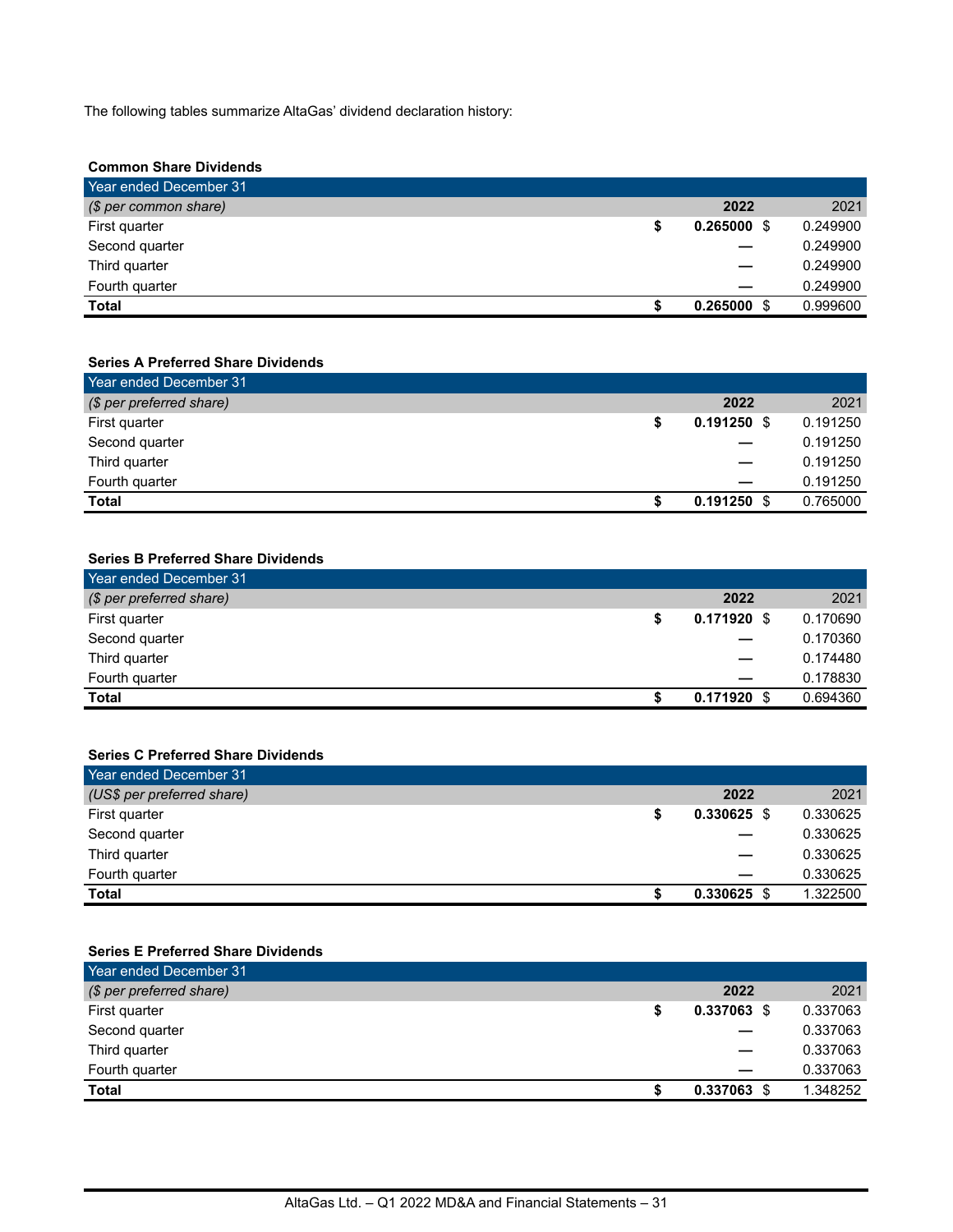#### **Series G Preferred Share Dividends**

| Year ended December 31   |               |          |
|--------------------------|---------------|----------|
| (\$ per preferred share) | 2022          | 2021     |
| First quarter            | $0.265125$ \$ | 0.265125 |
| Second quarter           |               | 0.265125 |
| Third quarter            |               | 0.265125 |
| Fourth quarter           |               | 0.265125 |
| Total                    | 0.265125      | 1.060500 |

#### **Series H Preferred Share Dividends**

| Year ended December 31   |               |          |
|--------------------------|---------------|----------|
| (\$ per preferred share) | 2022          | 2021     |
| First quarter            | $0.196582$ \$ | 0.195349 |
| Second quarter           |               | 0.195295 |
| Third quarter            |               | 0.199690 |
| Fourth quarter           |               | 0.204038 |
| Total                    | $0.196582$ \$ | 0.794372 |

#### **Series K Preferred Share Dividends (1)**

| Year ended December 31   |               |          |
|--------------------------|---------------|----------|
| (\$ per preferred share) | 2022          | 2021     |
| First quarter            | $0.312500$ \$ | 0.312500 |
| Second quarter           |               | 0.312500 |
| Third quarter            |               | 0.312500 |
| Fourth quarter           |               | 0.312500 |
| <b>Total</b>             | $0.312500$ \$ | 1.250000 |

(1) On March 31, 2022, AltaGas redeemed all of its outstanding Series K preferred shares.

## **Critical Accounting Estimates**

Since a determination of the value of many assets, liabilities, revenues and expenses is dependent upon future events, the preparation of AltaGas' Consolidated Financial Statements requires the use of estimates and assumptions that have been made using careful judgment. AltaGas' significant accounting policies have remained unchanged and are contained in the notes to the 2021 Annual Consolidated Financial Statements. Certain of these policies involve critical accounting estimates as a result of the requirement to make particularly subjective or complex judgments about matters that are inherently uncertain, and because of the likelihood that materially different amounts could be reported under different conditions or using different assumptions.

AltaGas' critical accounting estimates relate to revenue recognition, financial instruments, depreciation and amortization expense, accounting for leases, asset retirement obligations and other environmental costs, impairment assessments, inventory valuation, income taxes, pension plans and post-retirement benefits, regulatory assets and liabilities, and contingencies. For a full discussion of these accounting estimates, refer to the 2021 Annual Consolidated Financial Statements and MD&A and Note 2 of the unaudited condensed interim Consolidated Financial Statements as at and for the three months ended March 31, 2022.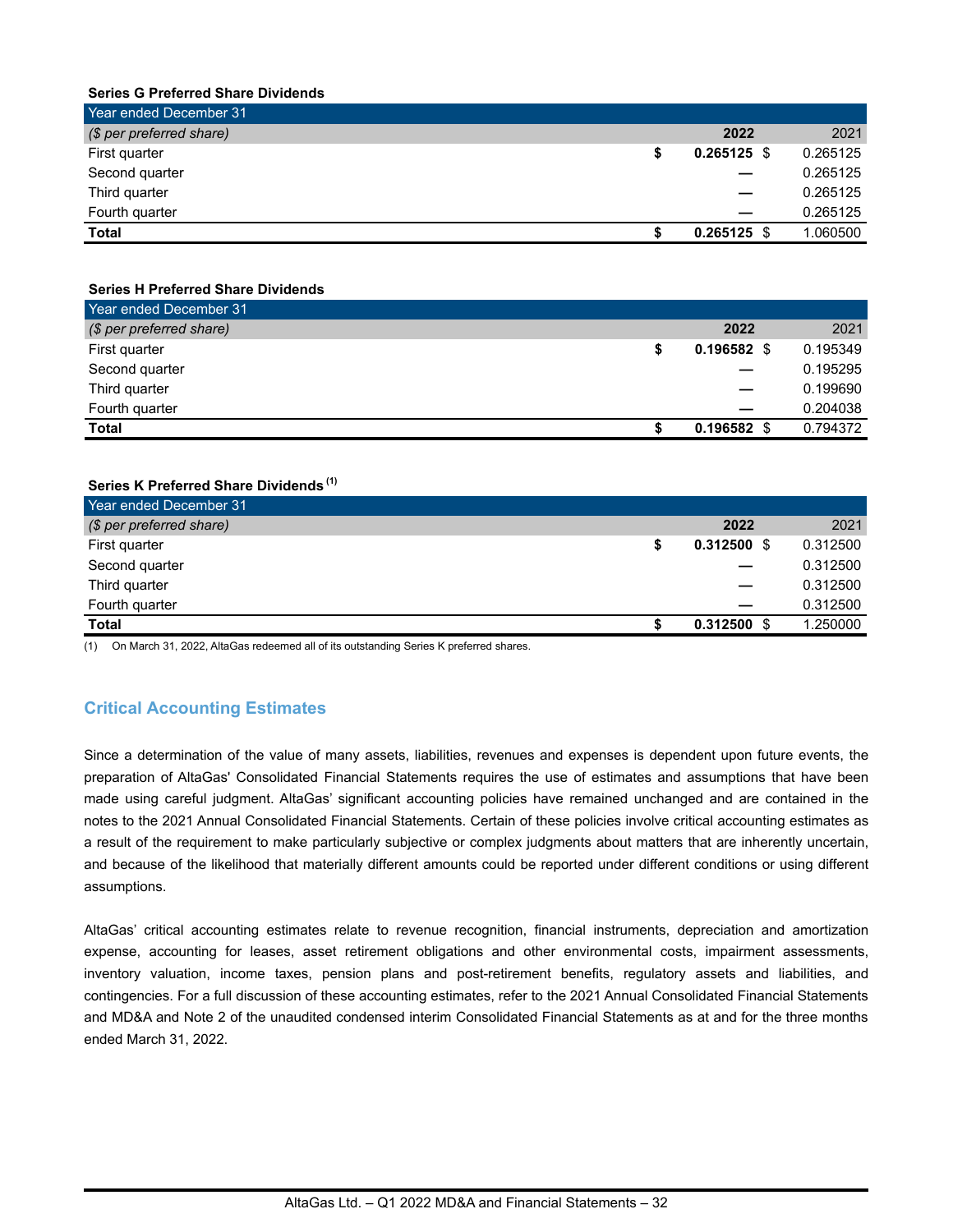# **Adoption of New Accounting Standards**

Effective January 1, 2022, AltaGas adopted the following Financial Accounting Standards Board (FASB) issued Accounting Standards Updates (ASU):

- In August 2020, FASB issued ASU No. 2020-06 "Debt with Conversion and Other Options and Topic 815-40 -Derivatives and Hedging - Contracts in Entity's Own Equity: Accounting for Convertible Instruments and Contract in an Entity's Own Equity". The amendments in this ASU simplify the accounting for certain financial instruments with characteristics of liabilities and equity, including convertible instruments and contracts in an entity's own equity. The adoption of this ASU did not have a material impact on AltaGas' consolidated financial statements; and
- In July 2021, FASB issued ASU No. 2021-05 "Leases (Topic 842): Lessors Certain Leases with Variable Lease Payments". The amendments in this ASU affect lessors with lease contracts that have variable lease payments that do not depend on a reference index or a rate as an operating lease that and would have resulted in the recognition of a selling loss at lease commencement if classified as sales-type or direct financing. The adoption of this ASU did not have a material impact on AltaGas' consolidated financial statements.

# **Future Changes in Accounting Principles**

In October 2021, FASB issued ASU 2021-08 "Business Combinations (Topic 805): Accounting for Contract Assets and Contract Liabilities from Contracts with Customers". The amendments in this ASU require an entity to recognize and measure contract assets and liabilities acquired in a business combination in accordance with Topic 606. The amendments in this ASU are effective for fiscal years beginning after December 15, 2022 and should be applied prospectively to business combinations occurring on or after the effective date of the amendment. The adoption of this ASU is not expected to have a material impact on AltaGas' consolidated financial statements.

In November 2021, FASB issued ASU No. 2021-10 "Government Assistance (Topic 832): Disclosures by Business Entities about Government Assistance". The amendments in this ASU require annual disclosure about transactions with a government entity, including the nature of the transactions, the method applied to account for the government assistance, impacted line items on the financial statements, and significant terms and conditions of the agreement. The amendments in this ASU are effective for fiscal years beginning after December 15, 2021 and could either be applied prospectively to all new transactions with a government that are entered into after the date of initial application or retrospectively to those transactions. The adoption of this ASU is not expected to have a material impact on AltaGas' consolidated financial statements.

In March 2022, FASB issued ASU No. 2022-01 "Derivatives and Hedging (Topic 815): Fair Value Hedging - Portfolio Layer Method". The amendments in this ASU will allow non-prepayable financial assets to be included in a closed portfolio hedged using the portfolio layer method and promote consistency in single and multiple hedged layers. The amendments in this ASU are effective for fiscal years beginning after December 15, 2022 and should be applied on a modified retrospective basis. Early adoption is permitted. The adoption of this ASU is not expected to have a material impact on AltaGas' consolidated financial statements.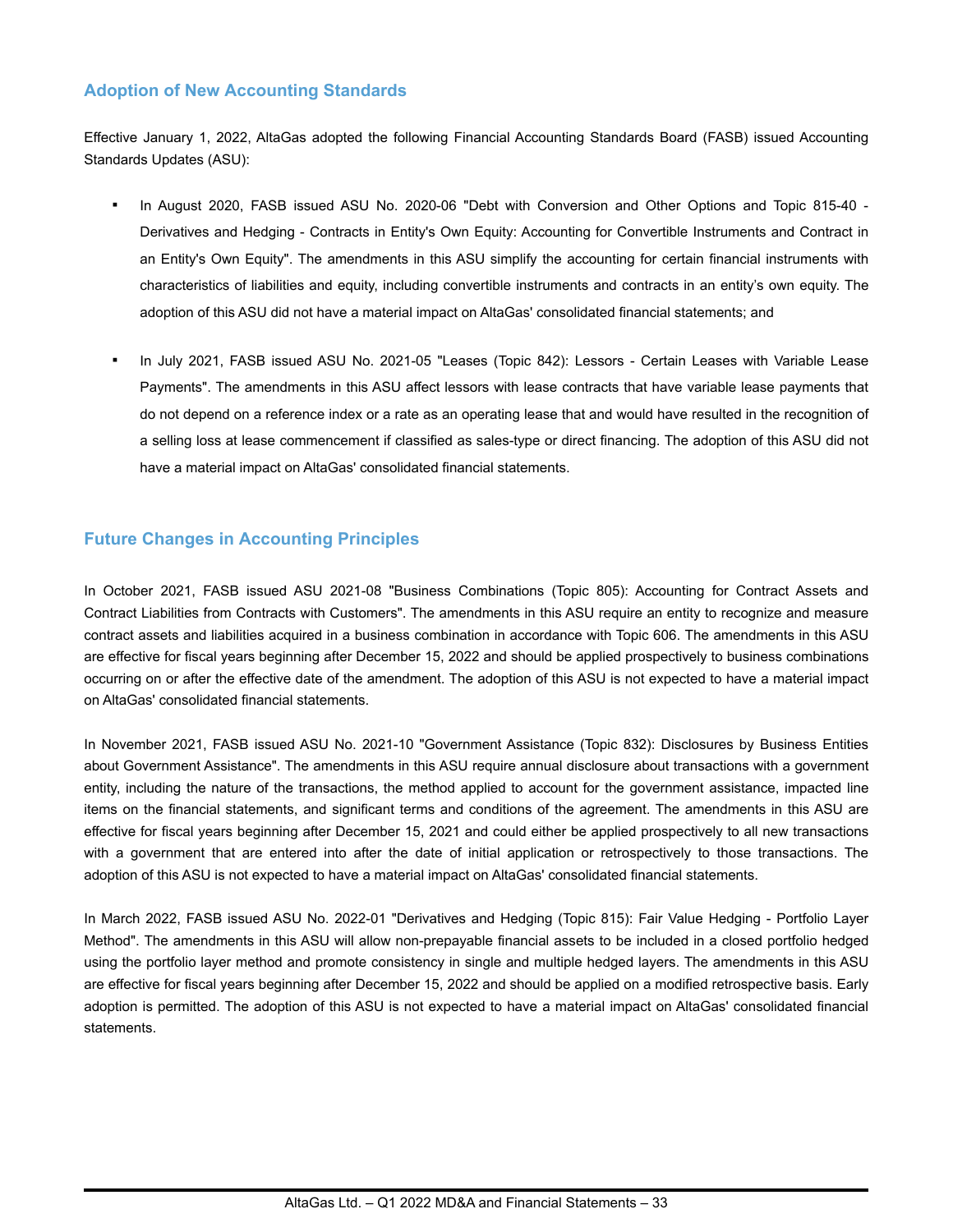# **Off-Balance Sheet Arrangements**

AltaGas did not enter into any material off-balance sheet arrangements during the three months ended March 31, 2022. Reference should be made to the audited Consolidated Financial Statements and MD&A as at and for the year ended December 31, 2021 for further information on off-balance sheet arrangements.

# **Disclosure Controls and Procedures (DCP) and Internal Control Over Financial Reporting (ICFR)**

Management, including the Chief Executive Officer and Chief Financial Officer, is responsible for establishing and maintaining DCP and ICFR, as those terms are defined in National Instrument 52-109 "Certification of Disclosure in Issuers' Annual and Interim Filings". The objective of this instrument is to improve the quality, reliability, and transparency of information that is filed or submitted under securities legislation.

Management, including the Chief Executive Officer and the Chief Financial Officer, have designed, or caused to be designed under their supervision, DCP and ICFR to provide reasonable assurance that information required to be disclosed by AltaGas in its annual filings, interim filings, or other reports to be filed or submitted by it under securities legislation is made known to them, is reported on a timely basis, financial reporting is reliable, and financial statements prepared for external purposes are in accordance with U.S. GAAP.

The ICFR has been designed based on the framework established in the 2013 Internal Control - Integrated Framework issued by the Committee of Sponsoring Organizations of the Treadway Commission (COSO).

Management has designed the existing framework to result in both a complete and accurate consolidation of related information. During the period covered by this MD&A, there were no changes made to AltaGas' ICFR that materially affected, or are reasonably likely to materially affect, its ICFR.

It should be noted that a control system, no matter how well conceived and operated, can provide only reasonable, not absolute, assurance that the objectives of the control system are met. Because of the inherent limitations in all control systems, no evaluation of controls can provide absolute assurance that all control issues, including instances of fraud, if any, have been detected. The design of any system of controls is also based in part on certain assumptions about the likelihood of future events, and there can be no assurances that any design will succeed in achieving its stated goals under all potential conditions.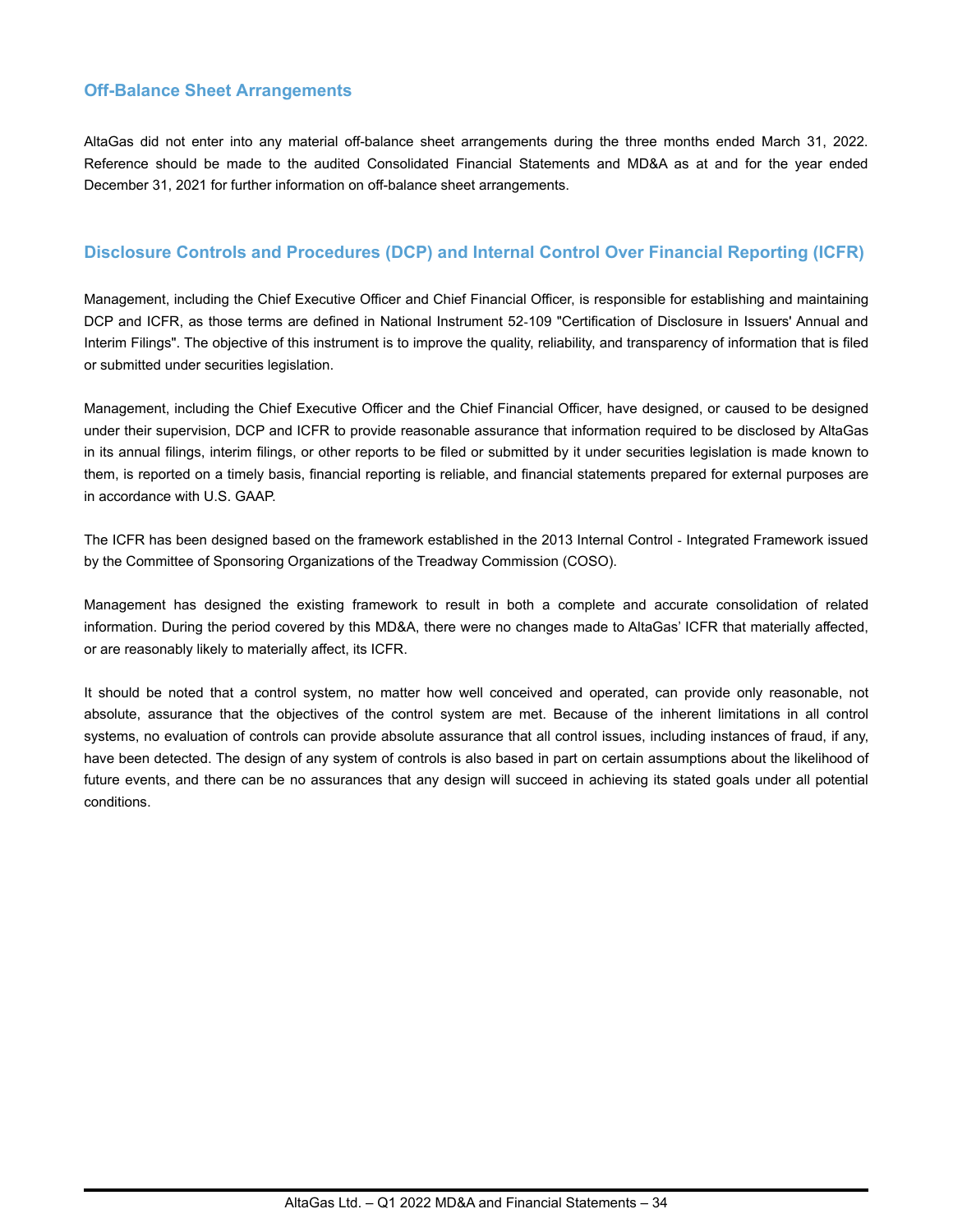# **Share Information**

|                               | As at April 22, 2022 |
|-------------------------------|----------------------|
| <b>Issued and outstanding</b> |                      |
| Common shares                 | 280,637,618          |
| <b>Preferred Shares</b>       |                      |
| Series A                      | 6,746,679            |
| Series B                      | 1,253,321            |
| Series C                      | 8,000,000            |
| Series E                      | 8,000,000            |
| Series G                      | 6,885,823            |
| Series H                      | 1,114,177            |
| <b>Issued</b>                 |                      |
| Share options                 | 8,294,734            |
| Share options exercisable     | 5,628,841            |

# **Summary of Consolidated Results for the Eight Most Recent Quarters (1)**

| $\sqrt{\$$ millions)                          | $Q1 - 22$ | Q4-21   | $Q3-21$ | $Q2 - 21$ | $Q1 - 21$ | Q4-20 | $Q3-20$ | $Q2-20$ |
|-----------------------------------------------|-----------|---------|---------|-----------|-----------|-------|---------|---------|
| Total revenue                                 | 3.892     | 3.140   | 2,339   | 2,009     | 3,085     | 1,689 | 969     | 1,059   |
| Normalized EBITDA <sup>(2)</sup>              | 574       | 341     | 244     | 230       | 674       | 392   | 213     | 206     |
| Net income (loss) applicable to common shares | 357       | (156)   | 25      | 24        | 337       | 48    | (47)    | 21      |
| (S per share)                                 | $Q1-22$   | $Q4-21$ | $Q3-21$ | $Q2-21$   | $Q1 - 21$ | Q4-20 | $Q3-20$ | $Q2-20$ |
| Net income (loss) per common share            |           |         |         |           |           |       |         |         |
| Basic                                         | 1.27      | (0.56)  | 0.09    | 0.09      | 1.21      | 0.17  | (0.17)  | 0.08    |
| <b>Diluted</b>                                | 1.26      | (0.56)  | 0.09    | 0.09      | 1.20      | 0.17  | (0.17)  | 0.08    |
| Dividends declared                            | 0.27      | 0.25    | 0.25    | 0.25      | 0.25      | 0.24  | 0.24    | 0.24    |

(1) Amounts may not add due to rounding.

(2) Non-GAAP financial measure. See discussion in the *Non*-*GAAP Financial Measures* section of this MD&A.

AltaGas' quarter-over-quarter financial results are impacted by seasonality, fluctuations in commodity prices, weather, the Canadian/U.S. dollar exchange rate, planned and unplanned plant outages, timing of in-service dates of new projects, and acquisition and divestiture activities.

Revenue for the Utilities is generally the highest in the first and fourth quarters of any given year as the majority of natural gas demand occurs during the winter heating season, which typically extends from November to March.

Other significant items that impacted quarter-over-quarter revenue during the periods noted include:

- The seasonally colder weather experienced at several of the utilities in the second and third quarters of 2020;
- **•** The impact of the sale of Pomona and Ripon in the third quarter of 2020;
- The impact of the acquisition of additional equity interest in Petrogas in the fourth quarter of 2020; and
- The impact of the sale of the majority of WGL Midstream's commodity business in the second quarter of 2021.

Net income (loss) applicable to common shares is also affected by non-cash items such as deferred income tax, depreciation and amortization expense, accretion expense, provisions on assets, gains or losses on long-term investments, and gains or losses on the sale of assets. In addition, net income (loss) applicable to common shares is also impacted by preferred share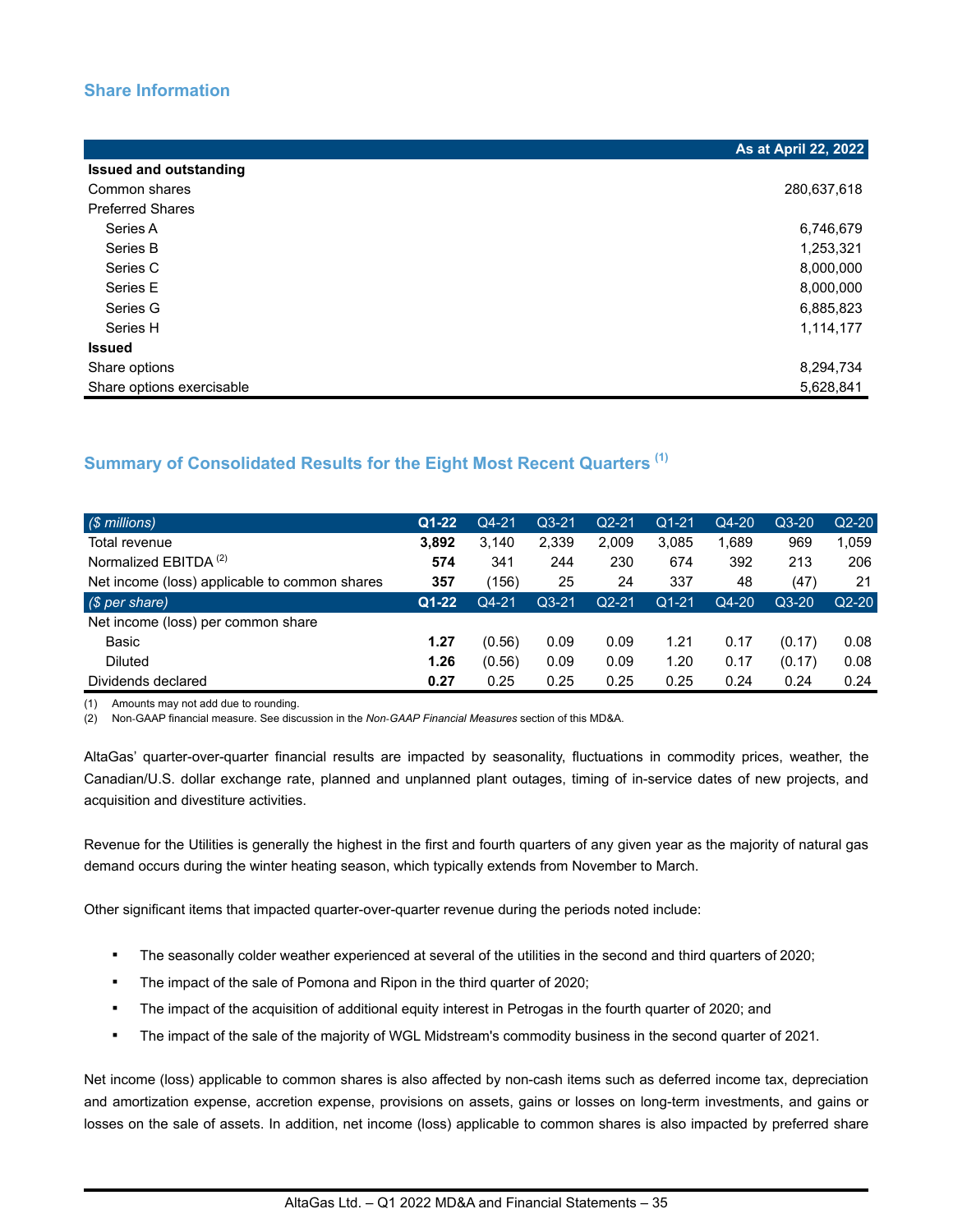dividends. For these reasons, the net income (loss) may not necessarily reflect the same trends as revenue. Net income (loss) applicable to common shares during the periods noted was impacted by:

- After-tax transaction costs and acquired contingencies of approximately \$28 million and \$18 million incurred throughout 2021 and 2020, respectively, due to the acquisition of Petrogas and other asset sales;
- The impact of the sale of Pomona and Ripon in the third quarter of 2020;
- The after-tax provision of approximately \$79 million recognized in the fourth quarter of 2020 related to the Alton Natural Gas Storage Project;
- The impact of the change in accounting principle relating to Washington Gas' net periodic pension and other postretirement benefit plan costs in the third quarter of 2020;
- The impact of the acquisition of additional equity interest in Petrogas in the fourth quarter of 2020;
- The impact of the sale of the majority of WGL Midstream's commodity business in the second quarter of 2021;
- The after-tax provision of approximately \$43 million recognized in 2021 related to the sale of the majority of WGL Midstream's commodity business;
- The after-tax provision on equity investments of approximately \$209 million recognized in the fourth quarter of 2021 related to AltaGas' investments in MVP, which includes the Mountain Valley Pipeline and MVP Southgate projects;
- **▪** The gain on sale of the energy storage development project in Goleta, California in the first quarter of 2022; and
- The loss on the Series K Preferred Shares that were redeemed on March 31, 2022.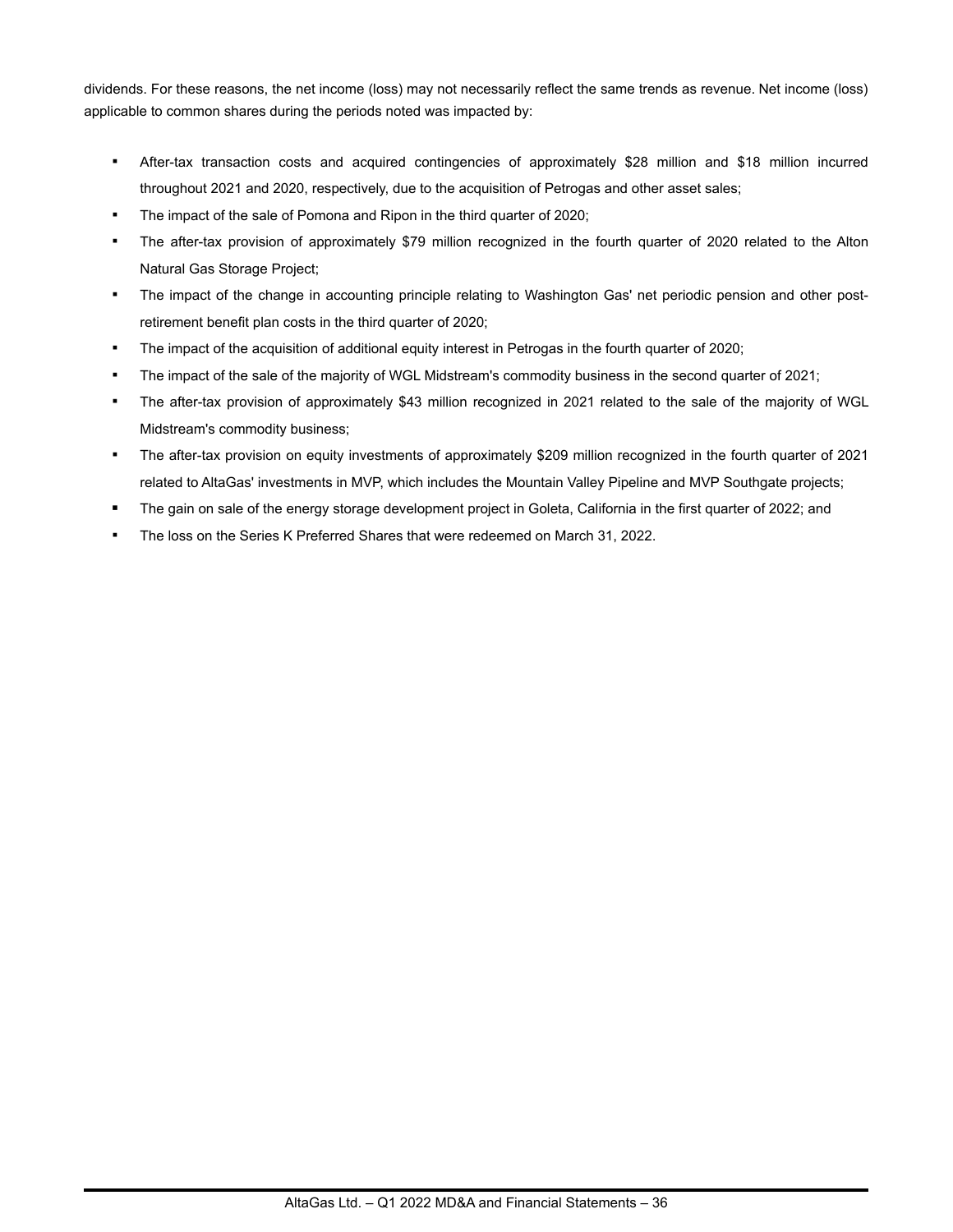# **CONSOLIDATED BALANCE SHEETS**

(condensed and unaudited)

| As at (\$ millions)                                                          | March 31,<br>2022 | December 31,<br>2021 |
|------------------------------------------------------------------------------|-------------------|----------------------|
| <b>ASSETS</b>                                                                |                   |                      |
| <b>Current assets</b>                                                        |                   |                      |
| Cash and cash equivalents (note 20)                                          | \$<br>135S        | 63                   |
| Accounts receivable (net of credit losses of \$45 million) (note 14)         | 1,848             | 1,427                |
| Inventory (note 6)                                                           | 630               | 782                  |
| Restricted cash holdings from customers (note 20)                            | 1                 | 3                    |
| Regulatory assets                                                            | 41                | 48                   |
| Risk management assets (note 14)                                             | 183               | 113                  |
| Prepaid expenses and other current assets (note 20)                          | 166               | 188                  |
| Assets held for sale (note 4)                                                | 218               |                      |
|                                                                              | 3,222             | 2,624                |
| <b>Property, plant and equipment</b>                                         | 11,038            | 11,323               |
| Intangible assets                                                            | 154               | 171                  |
| <b>Operating right of use assets</b>                                         | 316               | 311                  |
| Goodwill (note 7)                                                            | 5,085             | 5,153                |
| <b>Regulatory assets</b>                                                     | 386               | 436                  |
| Risk management assets (note 14)                                             | 53                | 51                   |
| <b>Prepaid post-retirement benefits</b>                                      | 667               | 674                  |
| Long-term investments and other assets (net of credit losses of \$1 million) |                   |                      |
| (notes 8, 14, and 20)                                                        | 230               | 227                  |
| Investments accounted for by the equity method (note 10)                     | 615               | 623                  |
|                                                                              | \$<br>21,766 \$   | 21,593               |
| <b>LIABILITIES AND SHAREHOLDERS' EQUITY</b>                                  |                   |                      |
| <b>Current liabilities</b>                                                   |                   |                      |
| Accounts payable and accrued liabilities                                     | \$<br>$1,862$ \$  | 1,544                |
| Short-term debt                                                              |                   | 169                  |
| Current portion of long-term debt (notes 11 and 14)                          | 536               | 511                  |
| Customer deposits                                                            | 56                | 74                   |
| Regulatory liabilities                                                       | 110               | 79                   |
| Risk management liabilities (note 14)                                        | 208               | 128                  |
| Operating lease liabilities                                                  | 98                | 91                   |
| Other current liabilities (note 14)                                          | 30                | 61                   |
| Liabilities associated with assets held for sale (note 4)                    | 1                 |                      |
|                                                                              | 2,901             | 2,657                |
| Long-term debt (notes 11 and 14)                                             | 7,708             | 7,684                |
| <b>Asset retirement obligations</b>                                          | 426               | 429                  |
| Unamortized investment tax credits                                           | $\mathbf{2}$      | 2                    |
| Deferred income taxes                                                        | 1,215             | 1,158                |
| <b>Regulatory liabilities</b>                                                | 1,397             | 1,424                |
| Risk management liabilities (note 14)                                        | 179               | 165                  |
| <b>Operating lease liabilities</b>                                           | 245               | 253                  |
| <b>Other long-term liabilities</b>                                           | 132               | 134                  |
| <b>Future employee obligations</b>                                           | 82                | 86                   |
|                                                                              | \$<br>14,287 \$   | 13,992               |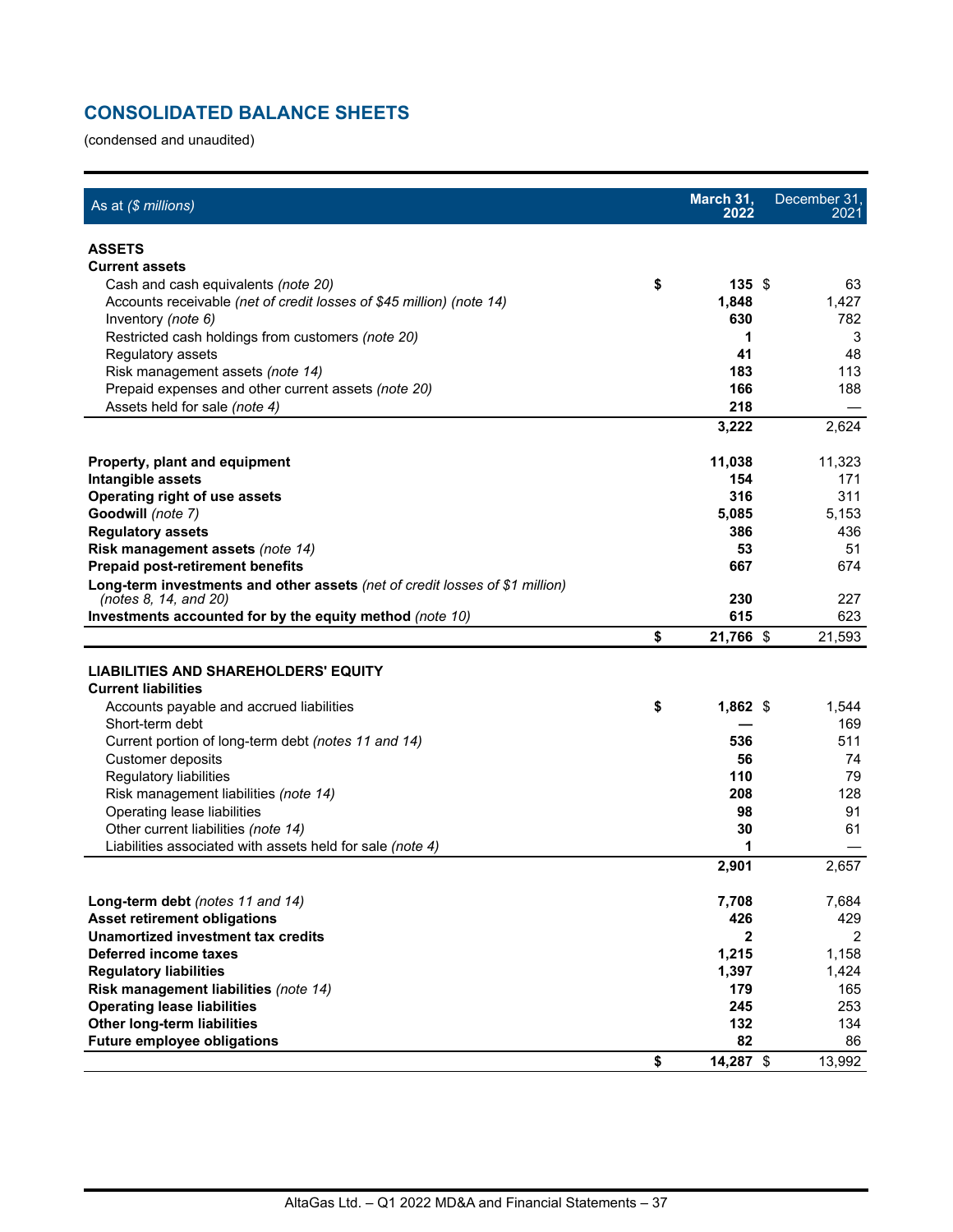| As at $($ millions)$                                                                                                                         | March 31,<br>2022 | December 31,<br>2021 |
|----------------------------------------------------------------------------------------------------------------------------------------------|-------------------|----------------------|
|                                                                                                                                              |                   |                      |
| Shareholders' equity                                                                                                                         |                   |                      |
| Common shares, no par values, unlimited shares authorized;<br>2022 - 280.5 million and 2021 - 280.3 million issued and outstanding (note 16) | \$<br>$6,740$ \$  | 6.735                |
| Preferred shares (note 16)                                                                                                                   | 786               | 1.076                |
| Contributed surplus                                                                                                                          | 389               | 388                  |
| Accumulated deficit                                                                                                                          | (960)             | (1,243)              |
| Accumulated other comprehensive income (AOCI) (note 12)                                                                                      | (135)             | (7)                  |
| <b>Total shareholders' equity</b>                                                                                                            | 6,820             | 6,949                |
| Non-controlling interests                                                                                                                    | 659               | 652                  |
| <b>Total equity</b>                                                                                                                          | \$<br>7,479 \$    | 7,601                |
|                                                                                                                                              | 21.766 \$         | 21.593               |

*Variable interest entities (note 9)*

*Commitments, guarantees, and contingencies (note 18)*

*Seasonality (note 21)*

*Segmented information (note 22)*

*Subsequent events (note 23)*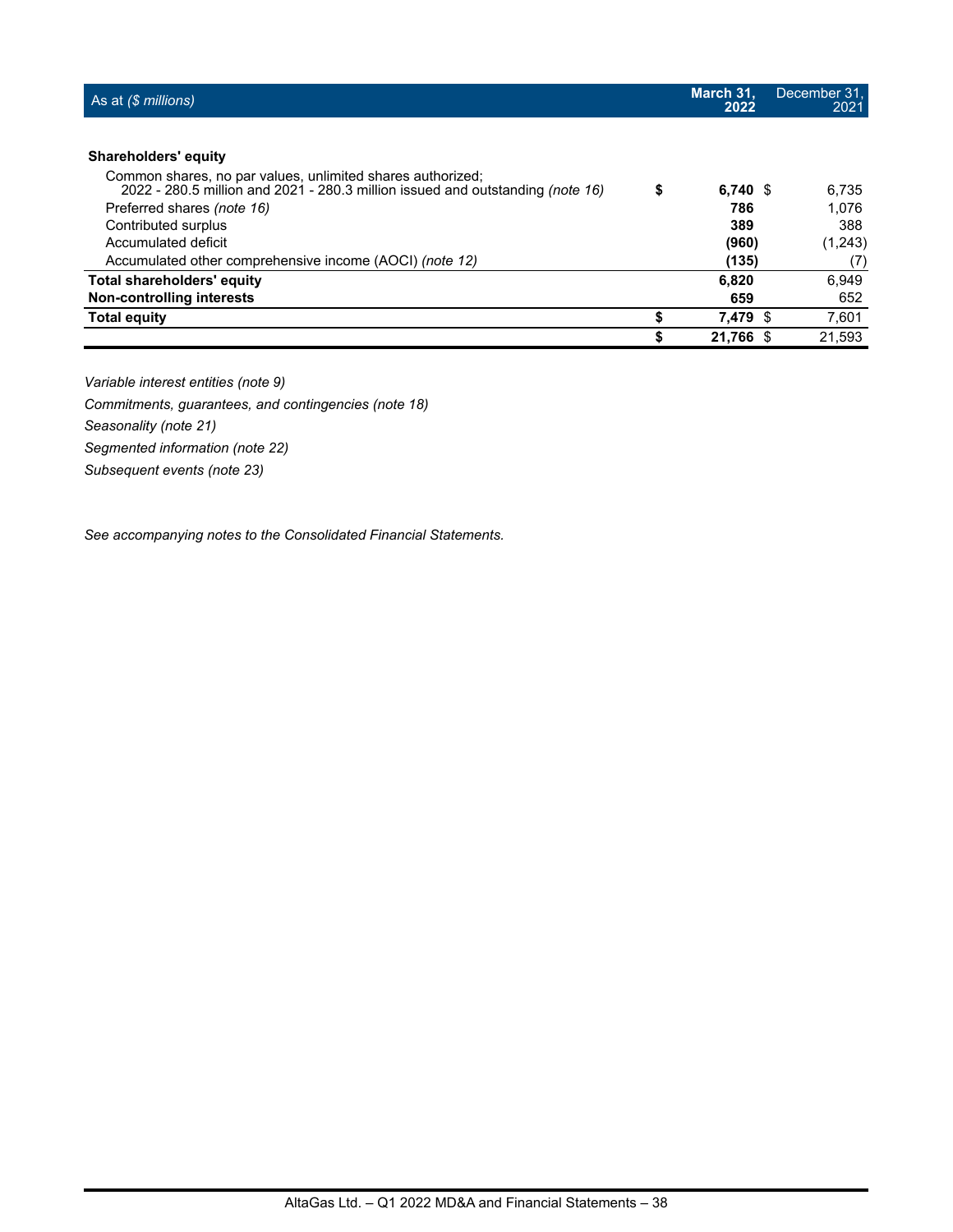# **CONSOLIDATED STATEMENTS OF INCOME**

(condensed and unaudited)

| Three months ended March 31<br>(\$ millions except per share amounts)        | 2022             | 2021  |
|------------------------------------------------------------------------------|------------------|-------|
| <b>REVENUE</b> (note 13)                                                     | \$<br>$3,892$ \$ | 3,085 |
| <b>EXPENSES</b>                                                              |                  |       |
| Cost of sales, exclusive of items shown separately                           | 2,831            | 2.016 |
| Operating and administrative                                                 | 400              | 366   |
| Accretion expenses                                                           | 2                |       |
| Depreciation and amortization                                                | 112              | 99    |
| Provisions on assets (note 5)                                                |                  | 76    |
|                                                                              | 3,345            | 2,557 |
| Income from equity investments (note 10)                                     | 3                | 3     |
| <b>Other income</b>                                                          | 26               | 16    |
| Foreign exchange losses                                                      | (1)              | (4)   |
| Interest expense                                                             | (71)             | (70)  |
| Income before income taxes                                                   | 504              | 473   |
| Income tax expense                                                           |                  |       |
| Current                                                                      | 45               | 30    |
| Deferred                                                                     | 62               | 72    |
| Net income after taxes                                                       | 397              | 371   |
| Net income applicable to non-controlling interests                           | 17               | 21    |
| Net income applicable to controlling interests                               | 380              | 350   |
| <b>Preferred share dividends</b>                                             | (13)             | (13)  |
| Loss on redemption of preferred shares (note 16)                             | (10)             |       |
| Net income applicable to common shares                                       | \$<br>357 \$     | 337   |
|                                                                              |                  |       |
| Net income per common share (note 17)                                        |                  |       |
| Basic                                                                        | \$<br>$1.27$ \$  | 1.21  |
| <b>Diluted</b>                                                               | \$<br>$1.26$ \$  | 1.20  |
| Weighted average number of common shares<br>outstanding (millions) (note 17) |                  |       |
| <b>Basic</b>                                                                 | 280.4            | 279.5 |
| <b>Diluted</b>                                                               | 282.8            | 280.2 |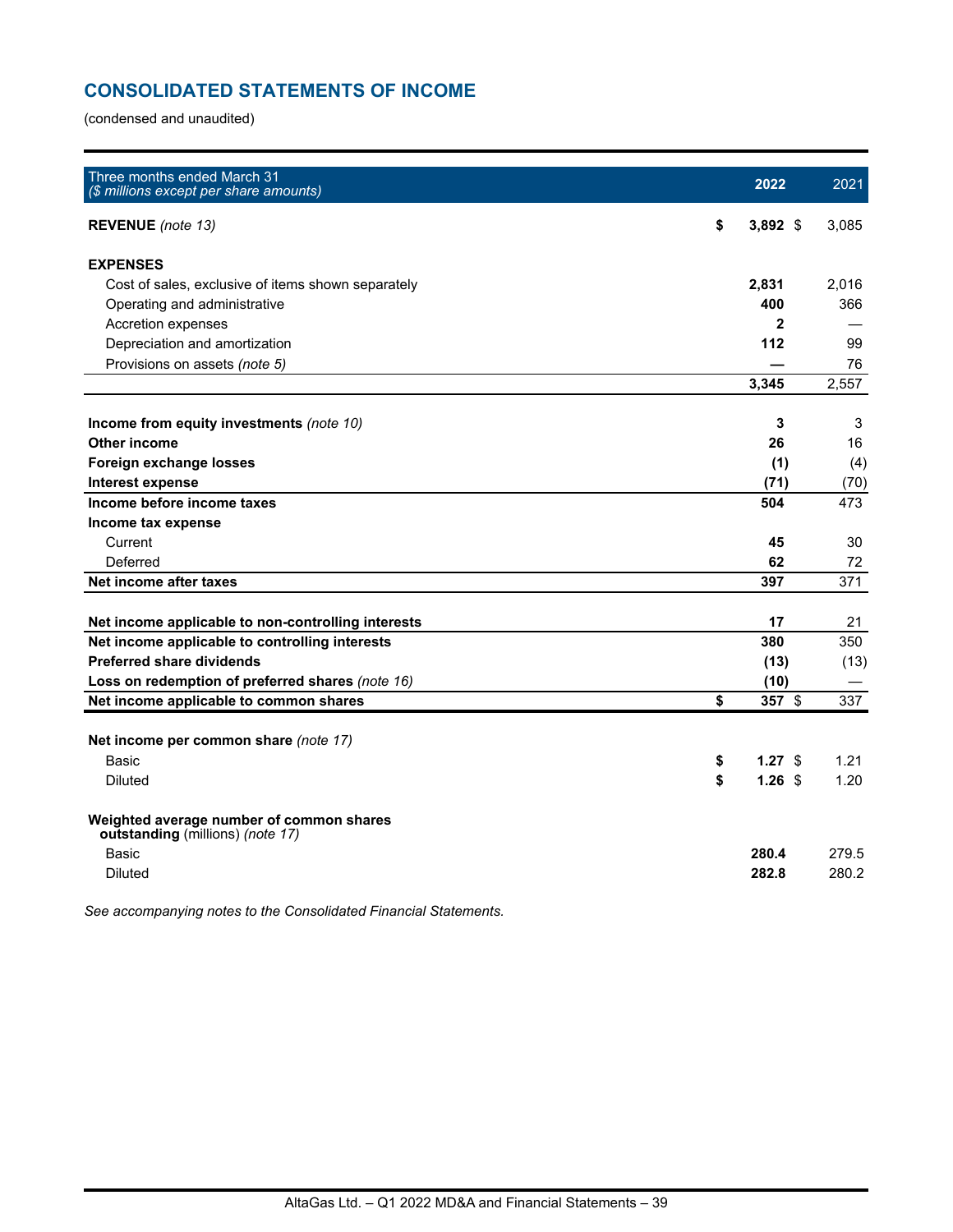# **CONSOLIDATED STATEMENTS OF COMPREHENSIVE INCOME**

(condensed and unaudited)

| Three months ended March 31 (\$ millions)                                                                                                                         | 2022           | 2021  |
|-------------------------------------------------------------------------------------------------------------------------------------------------------------------|----------------|-------|
| Net income after taxes                                                                                                                                            | \$<br>397S     | 371   |
| Other comprehensive loss, net of taxes                                                                                                                            |                |       |
| Loss on foreign currency translation                                                                                                                              | (129)          | (119) |
| Unrealized gain on net investment hedge                                                                                                                           |                |       |
| Reclassification of actuarial gains and prior service credits on defined benefit (DB) and post-<br>retirement benefit plans (PRB) to net income (notes 12 and 19) |                | 2     |
| Total other comprehensive loss (OCI), net of taxes (note 12)                                                                                                      | (128)          | (117) |
| Comprehensive income attributable to controlling interests<br>and non-controlling interests, net of taxes                                                         | \$<br>$269$ \$ | 254   |
|                                                                                                                                                                   |                |       |
| Comprehensive income attributable to:                                                                                                                             |                |       |
| Non-controlling interests                                                                                                                                         | \$<br>12S      | 21    |
| Controlling interests                                                                                                                                             | 257            | 233   |
|                                                                                                                                                                   | \$<br>269S     | 254   |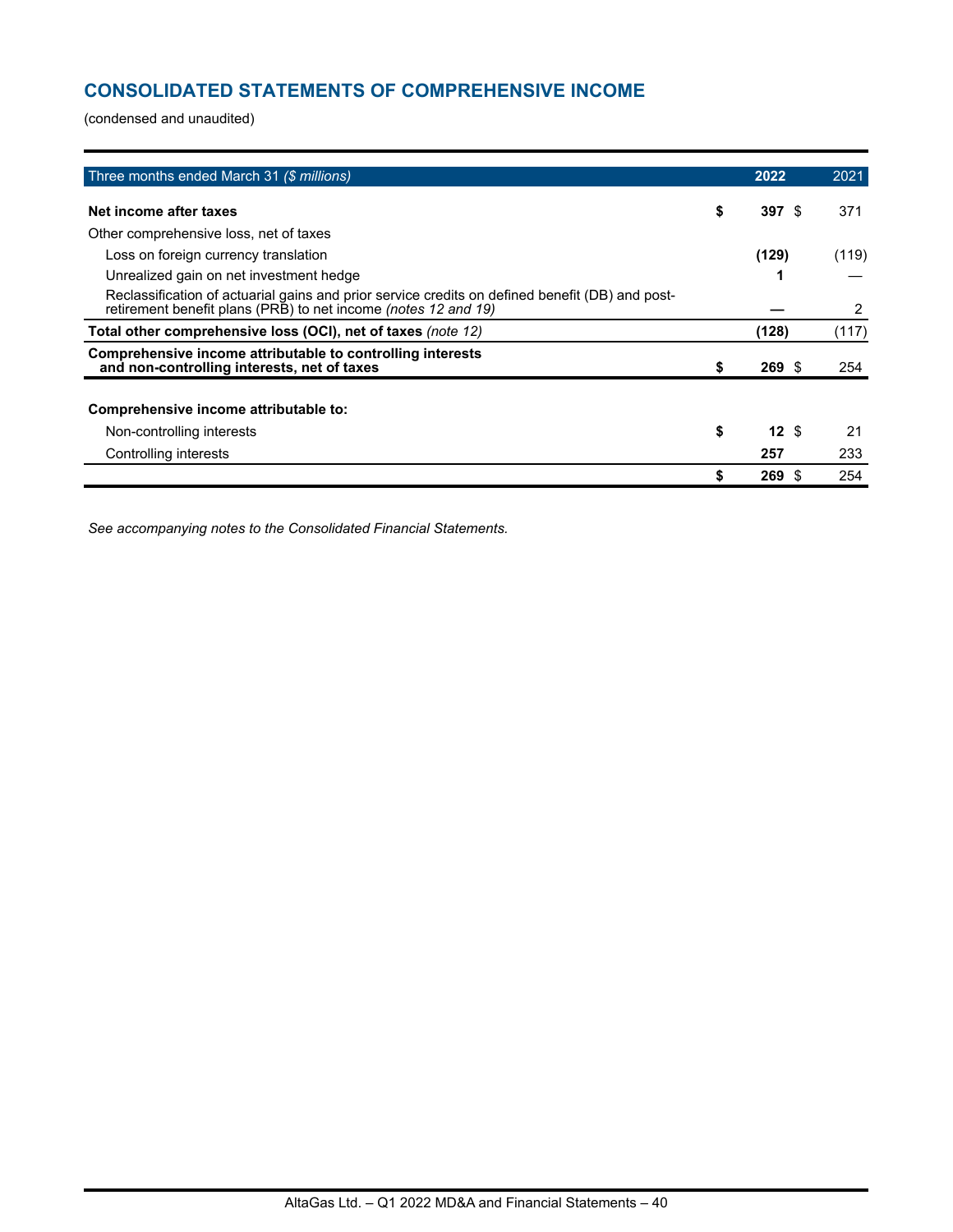# **CONSOLIDATED STATEMENTS OF EQUITY**

(condensed and unaudited)

| Three months ended March 31 (\$ millions)                    |                 | 2022         | 2021        |
|--------------------------------------------------------------|-----------------|--------------|-------------|
| Common shares (note 16)                                      |                 |              |             |
| Balance, beginning of period                                 | \$              | $6,735$ \$   | 6,723       |
| Shares issued for cash on exercise of options                |                 | 6            | 3           |
| Deferred taxes on share issuance costs                       |                 | (1)          | (1)         |
| Balance, end of period                                       | \$              | 6,740 \$     | 6,725       |
| Preferred shares (note 16)                                   |                 |              |             |
| Balance, beginning of period                                 | \$              | 1,076 \$     | 1,077       |
| Redemption of preferred shares                               |                 | (290)        |             |
| Balance, end of period                                       | \$              | 786 \$       | 1,077       |
| <b>Contributed surplus</b>                                   |                 |              |             |
| Balance, beginning of period                                 | \$              | 388<br>- \$  | 383         |
| Share options expense                                        |                 | 1            | 1           |
| Balance, end of period                                       | \$              | 389 \$       | 384         |
| <b>Accumulated deficit</b>                                   |                 |              |             |
| Balance, beginning of period                                 | \$              | $(1,243)$ \$ | (1, 192)    |
| Net income applicable to controlling interests               |                 | 380          | 350         |
| Common share dividends                                       |                 | (74)         | (71)        |
| Preferred share dividends                                    |                 | (13)         | (13)        |
| Loss on redemption of preferred shares (note 16)             |                 | (10)         |             |
| Balance, end of period                                       | \$              | $(960)$ \$   | (926)       |
| AOCI (note 12)                                               |                 |              |             |
| Balance, beginning of period                                 | \$              | $(7)$ \$     | 50          |
| Other comprehensive loss                                     |                 | (128)        | (117)       |
| Balance, end of period                                       | \$              | $(135)$ \$   | (67)        |
| <b>Total shareholders' equity</b>                            | $\overline{\$}$ | 6,820 \$     | 7,193       |
|                                                              |                 |              |             |
| <b>Non-controlling interests</b>                             |                 |              |             |
| Balance, beginning of period                                 | \$              | 652 \$       | 620         |
| Net income applicable to non-controlling interests           |                 | 17           | 21          |
| Foreign currency translation adjustments                     |                 | (5)          |             |
| Contributions from non-controlling interests to subsidiaries |                 |              | $\mathbf 1$ |
| Distributions by subsidiaries to non-controlling interests   |                 | (5)          | (7)         |
| Balance, end of period                                       | \$              | 659<br>\$    | 635         |
| <b>Total equity</b>                                          | \$              | 7,479 \$     | 7,828       |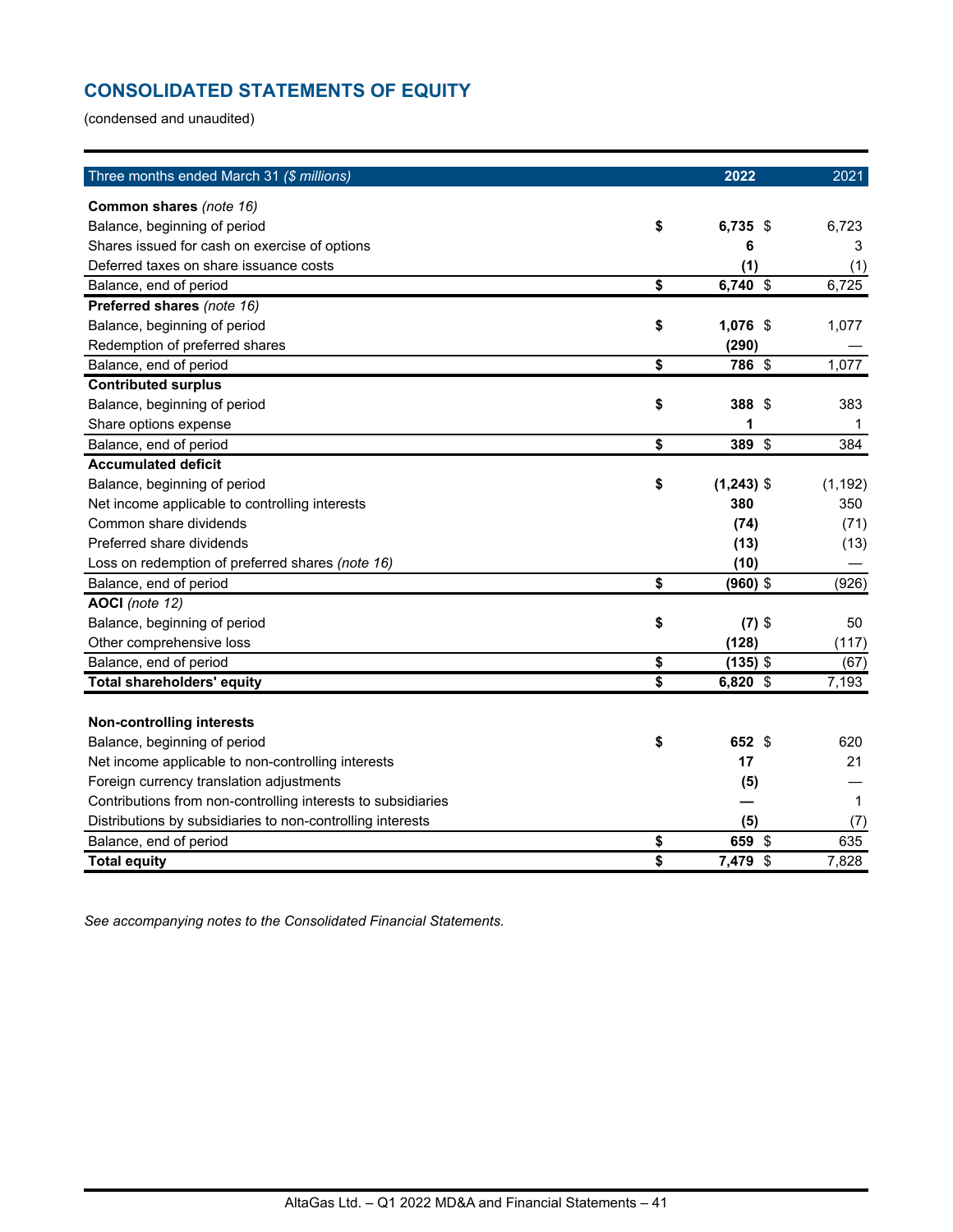# **CONSOLIDATED STATEMENTS OF CASH FLOWS**

(condensed and unaudited)

| Three months ended March 31 (\$ millions)                              | 2022             | 2021           |
|------------------------------------------------------------------------|------------------|----------------|
| <b>Cash from operations</b>                                            |                  |                |
| Net income after taxes                                                 | \$<br>397 \$     | 371            |
| Items not involving cash:                                              |                  |                |
| Depreciation and amortization                                          | 112              | 99             |
| Provisions on assets (note 5)                                          |                  | 76             |
| Accretion expenses                                                     | $\mathbf{2}$     |                |
| Share-based compensation (note 16)                                     | 1                | $\overline{2}$ |
| Deferred income tax expense                                            | 62               | 72             |
| Gains on sale of assets (note 3)                                       | (7)              |                |
| Income from equity investments (note 10)                               | (3)              | (3)            |
| Unrealized gains on risk management contracts (note 14)                | (110)            | (55)           |
| Amortization of deferred financing costs                               | $\mathbf{2}$     | $\mathbf 1$    |
| Provision for doubtful accounts                                        | 10               | 8              |
| Change in pension and other post-retirement benefits                   | (11)             | (6)            |
| Other                                                                  |                  | $\overline{7}$ |
| Asset retirement obligations settled                                   | (2)              | (1)            |
| Distributions from equity investments                                  | 4                | 4              |
| Changes in operating assets and liabilities (note 20)                  | 225              | 30             |
|                                                                        | \$<br>682 \$     | 605            |
| <b>Investing activities</b>                                            |                  |                |
| Capital expenditures - property, plant and equipment                   | (174)            | (184)          |
| Capital expenditures - intangible assets                               | (4)              | (4)            |
| Contributions to equity investments                                    | (1)              | (3)            |
| Proceeds from disposition of assets, net of transaction costs (note 3) | 20               |                |
|                                                                        | \$<br>$(159)$ \$ | (191)          |
| <b>Financing activities</b>                                            |                  |                |
| Net repayment of short-term debt                                       | (161)            | (235)          |
| Issuance of long-term debt, net of debt issuance costs                 | 294              | 546            |
| Repayment of long-term debt                                            | (4)              | (4)            |
| Net repayment under credit facilities                                  | (196)            | (632)          |
| Dividends - common shares                                              | (74)             | (71)           |
| Dividends - preferred shares                                           | (13)             | (13)           |
| Distributions to non-controlling interests                             | (5)              | (7)            |
| Contributions from non-controlling interests                           |                  | $\mathbf 1$    |
| Net proceeds from shares issued on exercise of options (note 16)       | 6                | 3              |
| Redemption of preferred shares (note 16)                               | (300)            |                |
|                                                                        | \$<br>$(453)$ \$ | (412)          |
| Change in cash, cash equivalents, and restricted cash                  | 70               | 2              |
| Effect of exchange rate changes on cash, cash equivalents, and         |                  |                |
| restricted cash                                                        | (1)              | (1)            |
| Cash, cash equivalents, and restricted cash, beginning of period       | 84               | 74             |
| Cash, cash equivalents, and restricted cash, end of period (note 20)   | \$<br>$153$ \$   | 75             |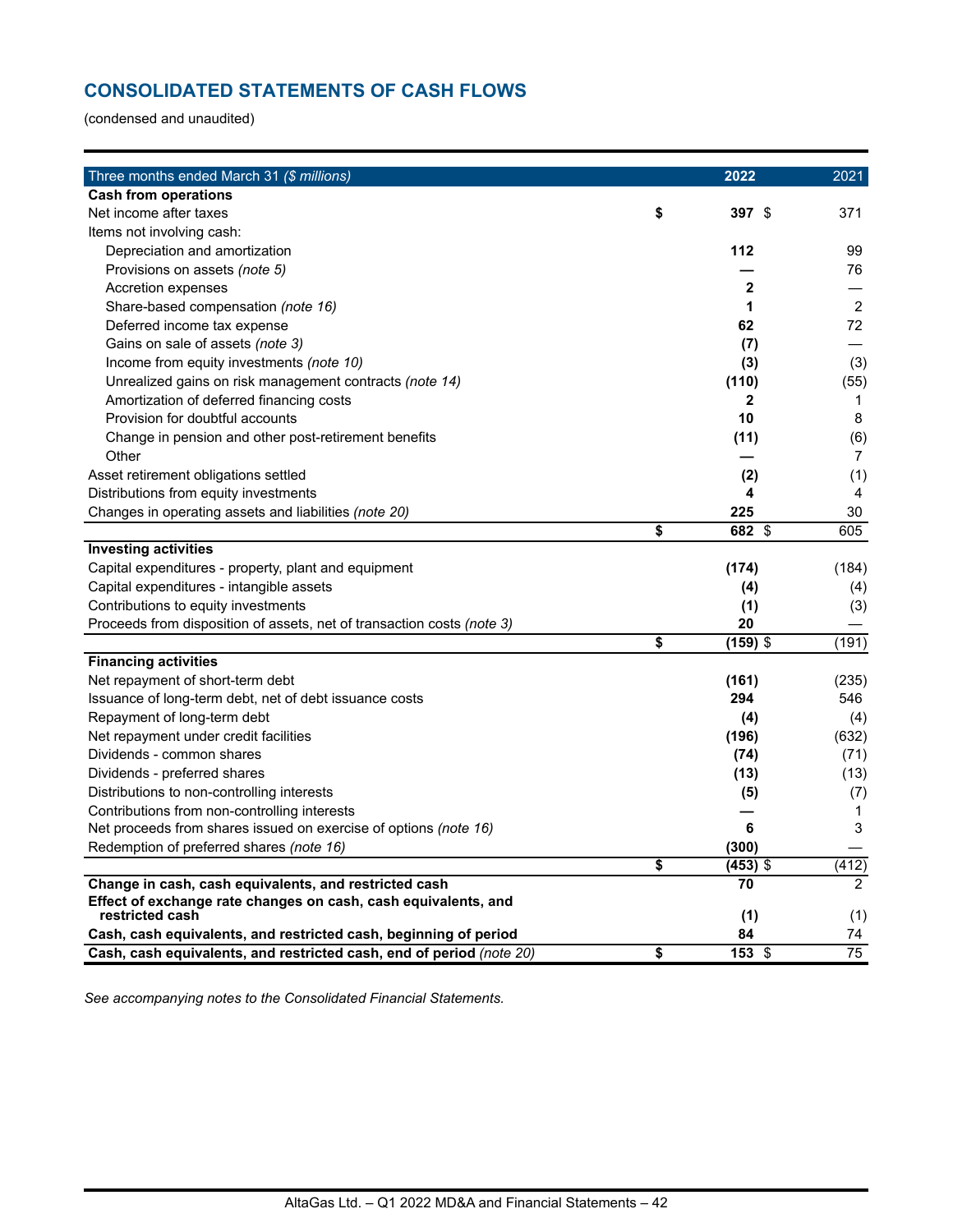# **NOTES TO THE CONDENSED INTERIM CONSOLIDATED FINANCIAL STATEMENTS**

(unaudited)

*(Tabular amounts and amounts in footnotes to tables are in millions of Canadian dollars unless otherwise indicated.)*

### **1. Organization and Overview of the Business**

The businesses of AltaGas are operated by the Company and a number of its subsidiaries including, without limitation, AltaGas Services (U.S.) Inc., AltaGas Utility Holdings (U.S.) Inc., WGL Holdings, Inc. (WGL), Wrangler 1 LLC, Wrangler SPE LLC, Washington Gas Resources Corporation, WGL Energy Services, Inc. (WGL Energy Services), and SEMCO Holding Corporation; in regard to the Utilities business, Washington Gas Light Company (Washington Gas), Hampshire Gas Company, and SEMCO Energy, Inc. (SEMCO); and in regard to the Midstream business, AltaGas Extraction and Transmission Limited Partnership, AltaGas Pipeline Partnership, AltaGas Processing Partnership, AltaGas Northwest Processing Limited Partnership, Harmattan Gas Processing Limited Partnership, Ridley Island LPG Export Limited Partnership, AltaGas Pacific Partnership, AltaGas LPG Limited Partnership, Petrogas Energy Corporation (Petrogas), Petrogas Holdings Partnership, and Petrogas Inc. In the Corporate/Other segment, subsidiaries include AltaGas Power Holdings (U.S.) Inc., WGL Energy Systems, Inc. (WGL Energy Systems), and Blythe Energy Inc. (Blythe). SEMCO conducts its Michigan natural gas distribution business under the name SEMCO Energy Gas Company (SEMCO Gas), its Alaska natural gas distribution business under the name ENSTAR Natural Gas Company (ENSTAR) and its 65 percent interest in an Alaska regulated gas storage utility under the name Cook Inlet Natural Gas Storage Alaska LLC (CINGSA).

AltaGas is a leading energy infrastructure company that connects natural gas and NGLs to domestic and global markets. The Company operates a diversified, lower-risk, high-growth energy infrastructure business that is focused on delivering resilient and durable value for its stakeholders.

AltaGas' operating segments include the following:

- Utilities, which owns and operates franchised, cost-of-service, rate regulated natural gas distribution and storage utilities that provide safe, reliable, affordable energy to approximately 1.7 million residential and commercial customers. This includes operating four utilities that operate across five major U.S. jurisdictions with a rate base of approximately US\$4.8 billion. The Utilities business also includes storage facilities and contracts for interstate natural gas transportation and storage services, as well as the affiliated retail energy marketing business, which sells natural gas and electricity directly to residential, commercial, and industrial customers located in Maryland, Virginia, Delaware, Pennsylvania, Ohio, and the District of Columbia; and
- § Midstream, which is a leading North American platform that connects customers and markets from wellhead to tidewater and beyond. The three pillars of the Midstream business include: 1) global exports, which includes AltaGas' two LPG export terminals; 2) natural gas gathering and extraction; and 3) fractionation and liquids handling. AltaGas' Midstream segment also its natural gas and NGL marketing business, domestic logistics, trucking and rail terminals, and liquid storage capability.

The Corporate/Other segment consists of AltaGas' corporate activities and a small portfolio of gas-fired power generation and distribution assets capable of generating 578 MW of power in California and Colorado, certain of which are pending sale.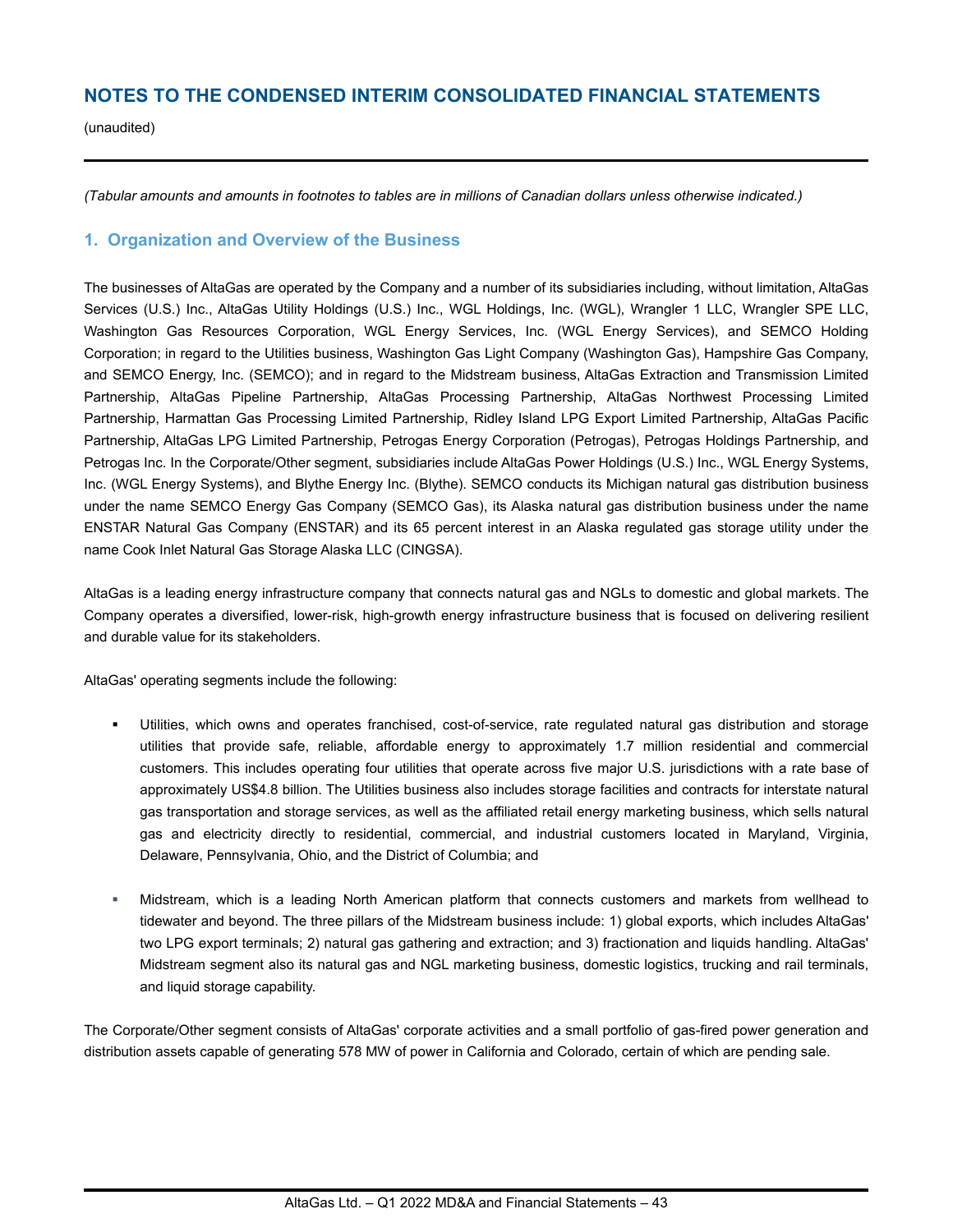# **2. Summary of Significant Accounting Policies**

#### *BASIS OF PRESENTATION*

These unaudited condensed interim Consolidated Financial Statements have been prepared by Management in accordance with United States Generally Accepted Accounting Principles (U.S. GAAP). As a result, these unaudited condensed interim Consolidated Financial Statements do not include all of the information and disclosures required in the annual Consolidated Financial Statements and should be read in conjunction with the Corporation's 2021 annual audited Consolidated Financial Statements prepared in accordance with U.S. GAAP. In Management's opinion, these unaudited condensed interim Consolidated Financial Statements include all adjustments that are of a recurring nature and necessary to present fairly the financial position of the Corporation.

Pursuant to National Instrument 52-107, "Acceptable Accounting Principles and Auditing Standards" (NI 52-107), financial statements of an "SEC issuer" may be prepared in accordance with U.S. GAAP. On February 22, 2021, AltaGas filed a final short form base shelf prospectus in Alberta and a corresponding registration statement on Form F-10 in the United States, by virtue of which AltaGas is required to file reports under section 15(d) of the *Securities Exchange Act of 1934* with the United States Securities and Exchange Commission. As a result, AltaGas is an SEC issuer and is entitled to prepare its financial statements in accordance with U.S. GAAP.

#### *PRINCIPLES OF CONSOLIDATION*

These unaudited condensed interim Consolidated Financial Statements of AltaGas include the accounts of the Corporation, its subsidiaries, variable interest entities (VIEs) for which the Corporation is the primary beneficiary, and its interest in various partnerships and joint ventures where AltaGas has an undivided interest in the assets and liabilities. Investments in unconsolidated companies that AltaGas has significant influence, but not control over are accounted for using the equity method.

All intercompany balances and transactions are eliminated on consolidation. Where there is a party with a non-controlling interest in a subsidiary that AltaGas controls, that non-controlling interest is reflected as "non-controlling interests" in the Consolidated Financial Statements. The non-controlling interests in net income (or loss) of consolidated subsidiaries are shown as an allocation of the consolidated net income and are presented separately in "net income applicable to noncontrolling interests".

#### *USE OF ESTIMATES AND MEASUREMENT UNCERTAINTY*

The preparation of Consolidated Financial Statements in accordance with U.S. GAAP requires Management to make estimates and assumptions that affect the reported amounts of assets and liabilities and the reported amounts of revenue and expenses during the period. Key areas where Management has made complex or subjective judgments, when matters are inherently uncertain, include but are not limited to: determining the nature and timing of satisfaction of performance obligations and determining the transaction price and amounts allocated to performance obligations for revenue recognition; depreciation and amortization rates; determination as to whether a contract is or contains a lease; determination of the classification, term, and discount rate for leases; fair value of asset retirement obligations; valuation of inventory at the lower of cost or net realizable value; fair value of property, plant and equipment, investments accounted for by the equity method, and goodwill for impairment assessments; fair value of financial instruments; measurement of credit losses; provisions for income taxes; assumptions used to measure employee future benefits; provisions for contingencies; purchase price allocations; and carrying value of regulatory assets and liabilities. Certain estimates are necessary for the regulatory environment in which AltaGas' subsidiaries or affiliates operate, which often require amounts to be recorded at estimated values until these amounts are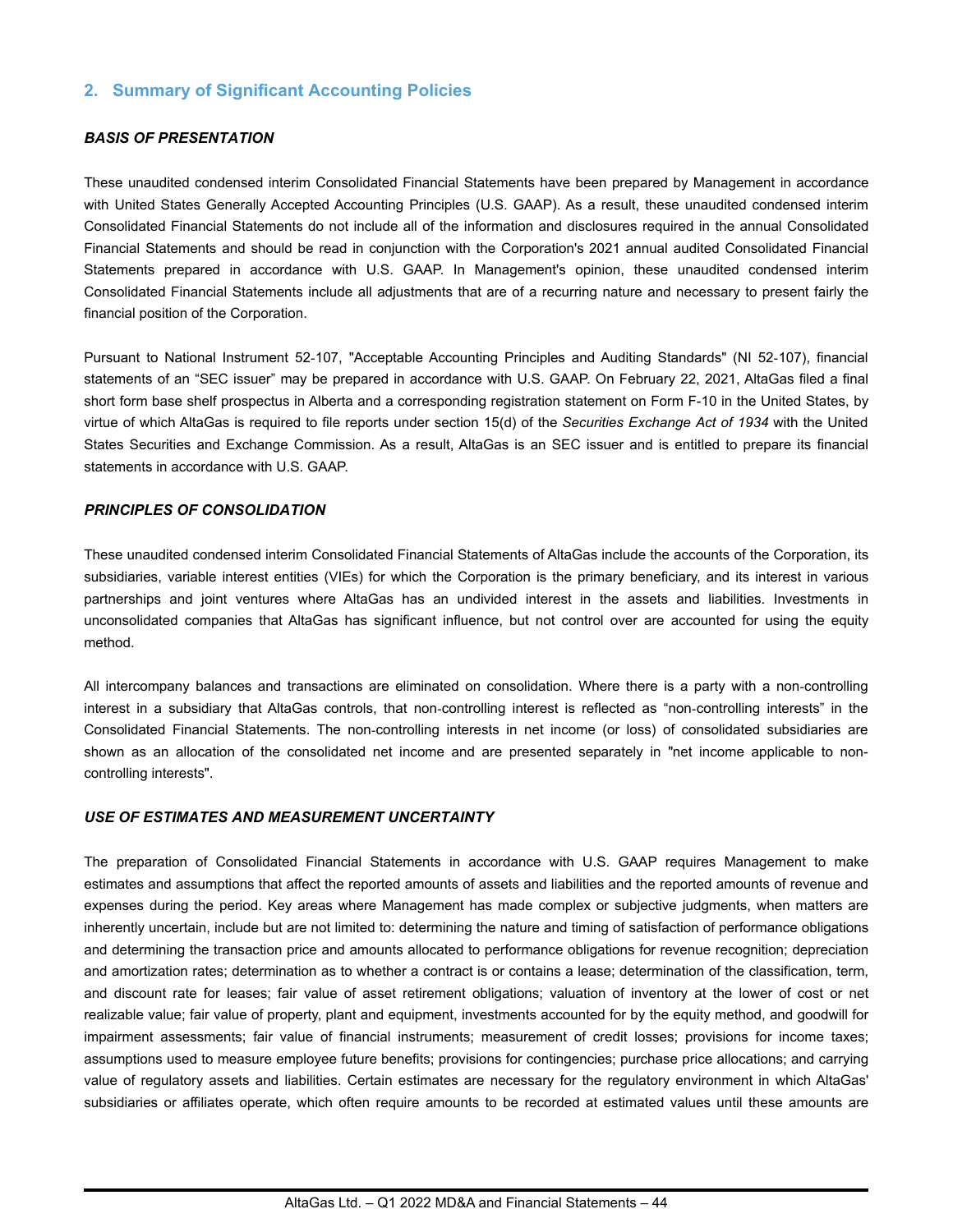finalized pursuant to regulatory decisions or other regulatory proceedings. By their nature, these estimates are subject to measurement uncertainty and may impact the Consolidated Financial Statements of future periods.

#### *SIGNIFICANT ACCOUNTING POLICIES*

Except as noted below, these unaudited condensed interim Consolidated Financial Statements have been prepared following the same accounting policies and methods as those used in preparing the Corporation's 2021 annual audited Consolidated Financial Statements.

#### *ADOPTION OF NEW ACCOUNTING STANDARDS*

Effective January 1, 2022, AltaGas adopted the following Financial Accounting Standards Board (FASB) issued Accounting Standards Updates (ASU):

- In August 2020, FASB issued ASU No. 2020-06 "Debt with Conversion and Other Options and Topic 815-40 -Derivatives and Hedging - Contracts in Entity's Own Equity: Accounting for Convertible Instruments and Contract in an Entity's Own Equity". The amendments in this ASU simplify the accounting for certain financial instruments with characteristics of liabilities and equity, including convertible instruments and contracts in an entity's own equity. The adoption of this ASU did not have a material impact on AltaGas' consolidated financial statements; and
- In July 2021, FASB issued ASU No. 2021-05 "Leases (Topic 842): Lessors Certain Leases with Variable Lease Payments". The amendments in this ASU affect lessors with lease contracts that have variable lease payments that do not depend on a reference index or a rate as an operating lease that and would have resulted in the recognition of a selling loss at lease commencement if classified as sales-type or direct financing. The adoption of this ASU did not have a material impact on AltaGas' consolidated financial statements.

#### *FUTURE CHANGES IN ACCOUNTING PRINCIPLES*

In October 2021, FASB issued ASU 2021-08 "Business Combinations (Topic 805): Accounting for Contract Assets and Contract Liabilities from Contracts with Customers". The amendments in this ASU require an entity to recognize and measure contract assets and liabilities acquired in a business combination in accordance with Topic 606. The amendments in this ASU are effective for fiscal years beginning after December 15, 2022 and should be applied prospectively to business combinations occurring on or after the effective date of the amendment. The adoption of this ASU is not expected to have a material impact on AltaGas' consolidated financial statements.

In November 2021, FASB issued ASU No. 2021-10 "Government Assistance (Topic 832): Disclosures by Business Entities about Government Assistance". The amendments in this ASU require annual disclosure about transactions with a government entity, including the nature of the transactions, the method applied to account for the government assistance, impacted line items on the financial statements, and significant terms and conditions of the agreement. The amendments in this ASU are effective for fiscal years beginning after December 15, 2021 and could either be applied prospectively to all new transactions with a government that are entered into after the date of initial application or retrospectively to those transactions. The adoption of this ASU is not expected to have a material impact on AltaGas' consolidated financial statements.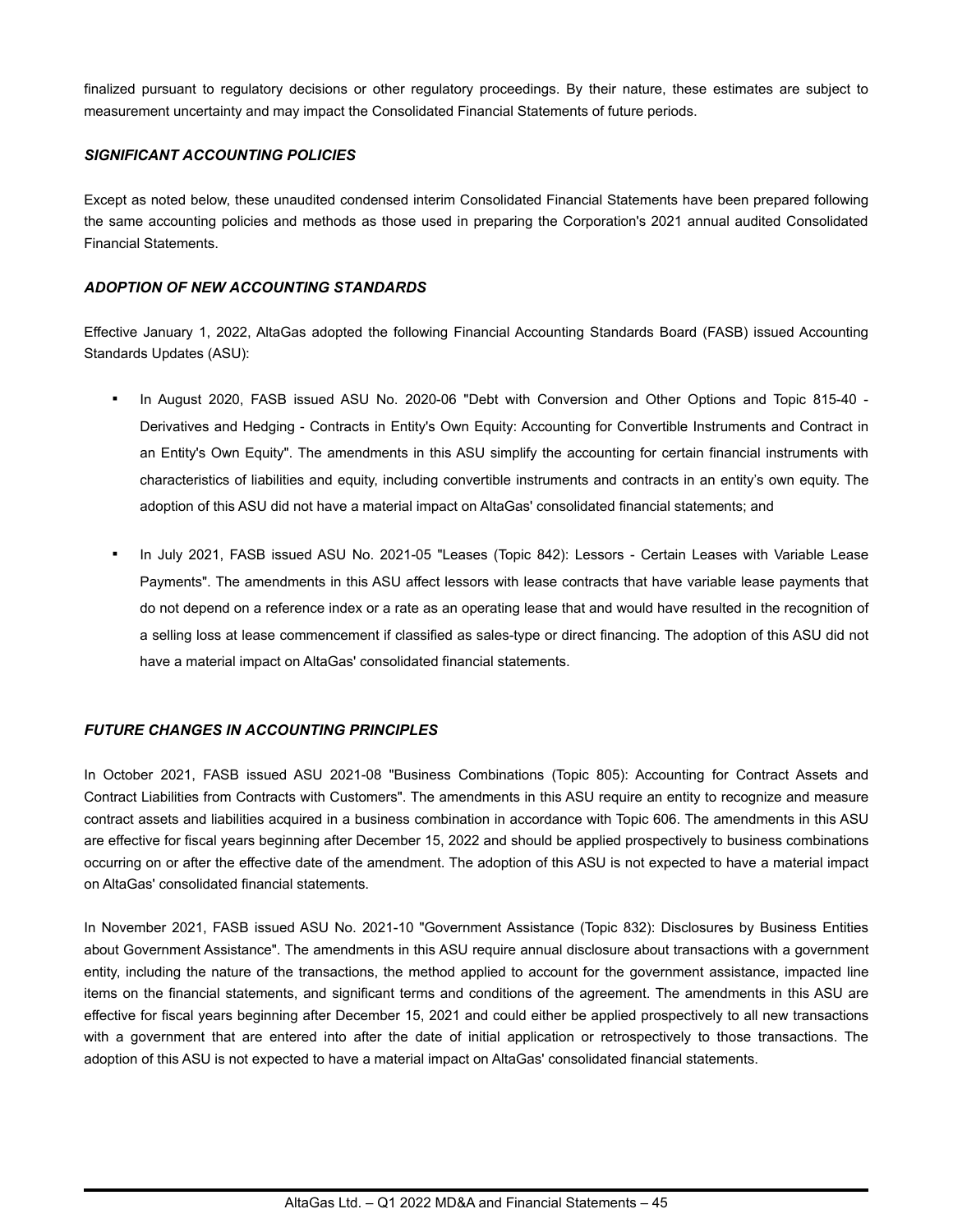In March 2022, FASB issued ASU No. 2022-01 "Derivatives and Hedging (Topic 815): Fair Value Hedging - Portfolio Layer Method". The amendments in this ASU will allow non-prepayable financial assets to be included in a closed portfolio hedged using the portfolio layer method and promote consistency in single and multiple hedged layers. The amendments in this ASU are effective for fiscal years beginning after December 15, 2022 and should be applied on a modified retrospective basis. Early adoption is permitted. The adoption of this ASU is not expected to have a material impact on AltaGas' consolidated financial statements.

# **3. Dispositions**

#### **Energy Storage Development Project**

In the first quarter of 2022, AltaGas completed the sale of a 60 MW stand-alone energy storage development project in Goleta, California for total proceeds of approximately \$19 million (US\$15 million), subject to certain contingencies. As a result, AltaGas recognized a pre-tax gain on disposition of approximately \$7 million in the Consolidated Statements of Income under the line item "other income" for the three months ended March 31, 2022.

# **4. Assets Held for Sale**

| As at                                            | March 31,<br>2022 | December 31.<br>2021 |
|--------------------------------------------------|-------------------|----------------------|
| Assets held for sale                             |                   |                      |
| Accounts receivable                              | \$<br>1 \$        |                      |
| Property, plant and equipment                    | 214               |                      |
| Deferred income taxes                            |                   |                      |
|                                                  | $218$ \$          |                      |
| Liabilities associated with assets held for sale |                   |                      |
| Asset retirement obligations                     | \$<br>$\mathbf 1$ |                      |
|                                                  | 1                 | S                    |

#### **Midstream Processing Facilities**

In January 2022, AltaGas agreed to sell one of its customers its interest in the Aitken Creek processing facilities for cash consideration of approximately \$224 million, net of closing adjustments. As such, the carrying value of the assets and liabilities related to these processing facilities were classified as held for sale at March 31, 2022, which resulted in the reclassification of \$214 million of assets to assets held for sale and \$1 million of liabilities to liabilities associated with assets held for sale on the Consolidated Balance Sheets. The transaction closed on April 12, 2022.

#### **Brush II**

On February 11, 2022, AltaGas entered into a stock purchase agreement to sell a 70MW combined cycle power plant in Brush, Colorado. As such, the carrying value of the assets and liabilities related to AltaGas Brush Energy Inc. were classified as held for sale at March 31, 2022, which resulted in the reclassification of \$4 million of assets to assets held for sale and less than \$1 million of liabilities to liabilities associated with assets held for sale on the Consolidated Balance Sheets. The transaction is expected to close in the second quarter of 2022.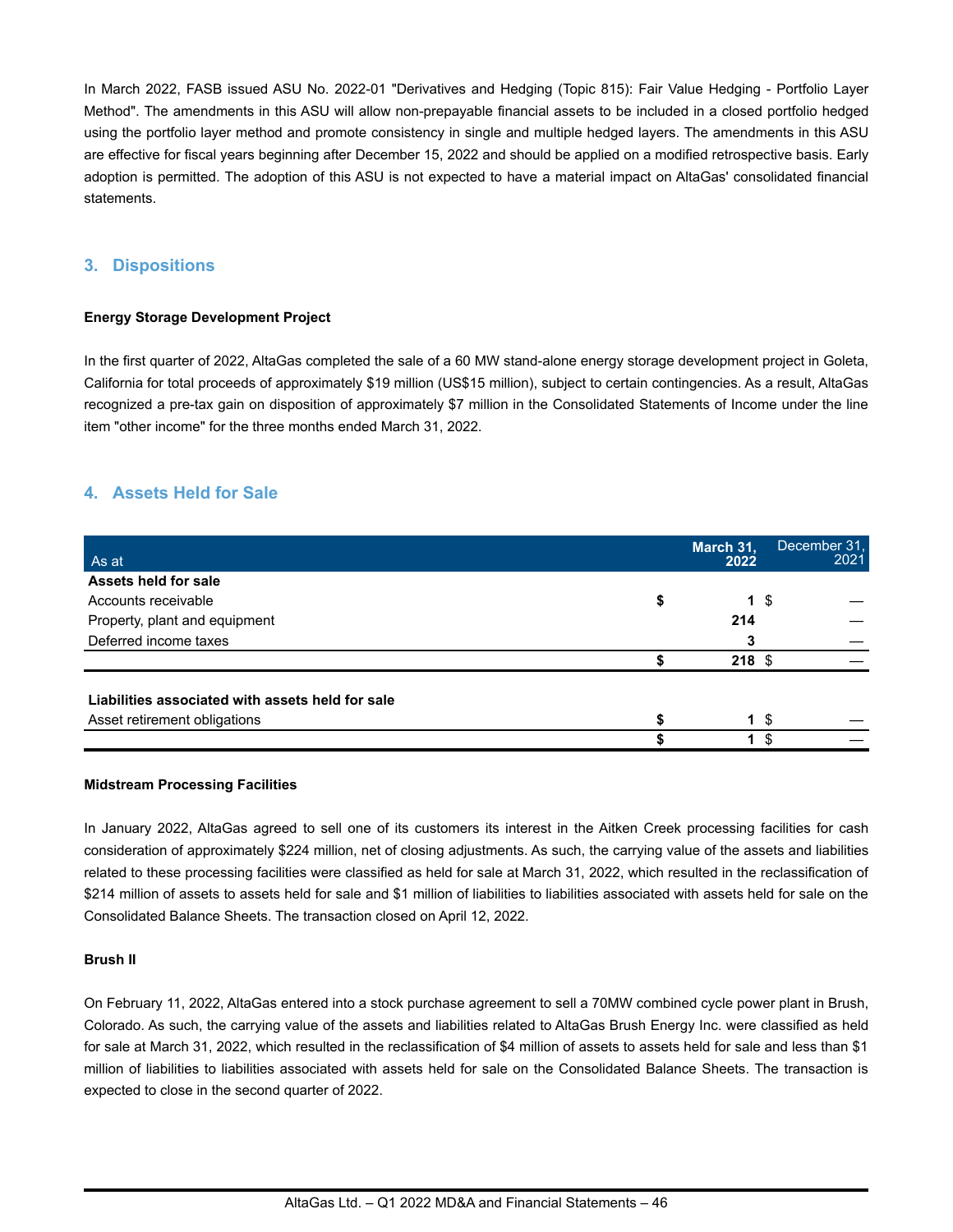# **5. Provisions on Assets**

| Three Months Ended March 31 | 2022 | 2021 |
|-----------------------------|------|------|
| Midstream                   | . п  | 76.  |
|                             |      | 76.  |

#### **Midstream**

For the three months ended March 31, 2021, AltaGas recorded a pre-tax provision of \$76 million related to the sale of the majority of WGL Midstream's commodity business. Of this, \$57 million related to intangible assets and the remaining \$19 million related to a reduction of the carrying value of the assets to fair value less costs to sell, which was subsequently reversed in the second quarter of 2021 due to an increase in the fair value of the net assets held for sale upon close of the transaction in April 2021.

### **6. Inventory**

| As at                                                        | March 31,<br>2022 | December 31,<br>2021 |
|--------------------------------------------------------------|-------------------|----------------------|
| Natural gas liquids                                          | 178 <sup>°</sup>  | 175                  |
| Natural gas held in storage (a)                              | 147               | 341                  |
| Crude oil and condensate                                     | 160               | 109                  |
| Renewable energy credits and emission compliance instruments | 70                | 82                   |
| Materials and supplies                                       | 70                | 70                   |
| Processed finished products                                  | 5                 | 5                    |
|                                                              | 630               | 782                  |

(a) As at March 31, 2022, \$142 million of the natural gas held in storage was held by rate-regulated utilities (December 31, 2021 - \$304 million).

## **7. Goodwill**

| As at                                          | March 31,<br>2022 | December 31.<br>2021 |
|------------------------------------------------|-------------------|----------------------|
| Balance, beginning of period                   | $5,153$ \$        | 5.039                |
| Adjustment to goodwill on business acquisition |                   | 147                  |
| Goodwill included in dispositions              |                   | (13)                 |
| Foreign exchange translation                   | (68)              | (20)                 |
| Balance, end of period                         | $5.085$ \$        | 5.153                |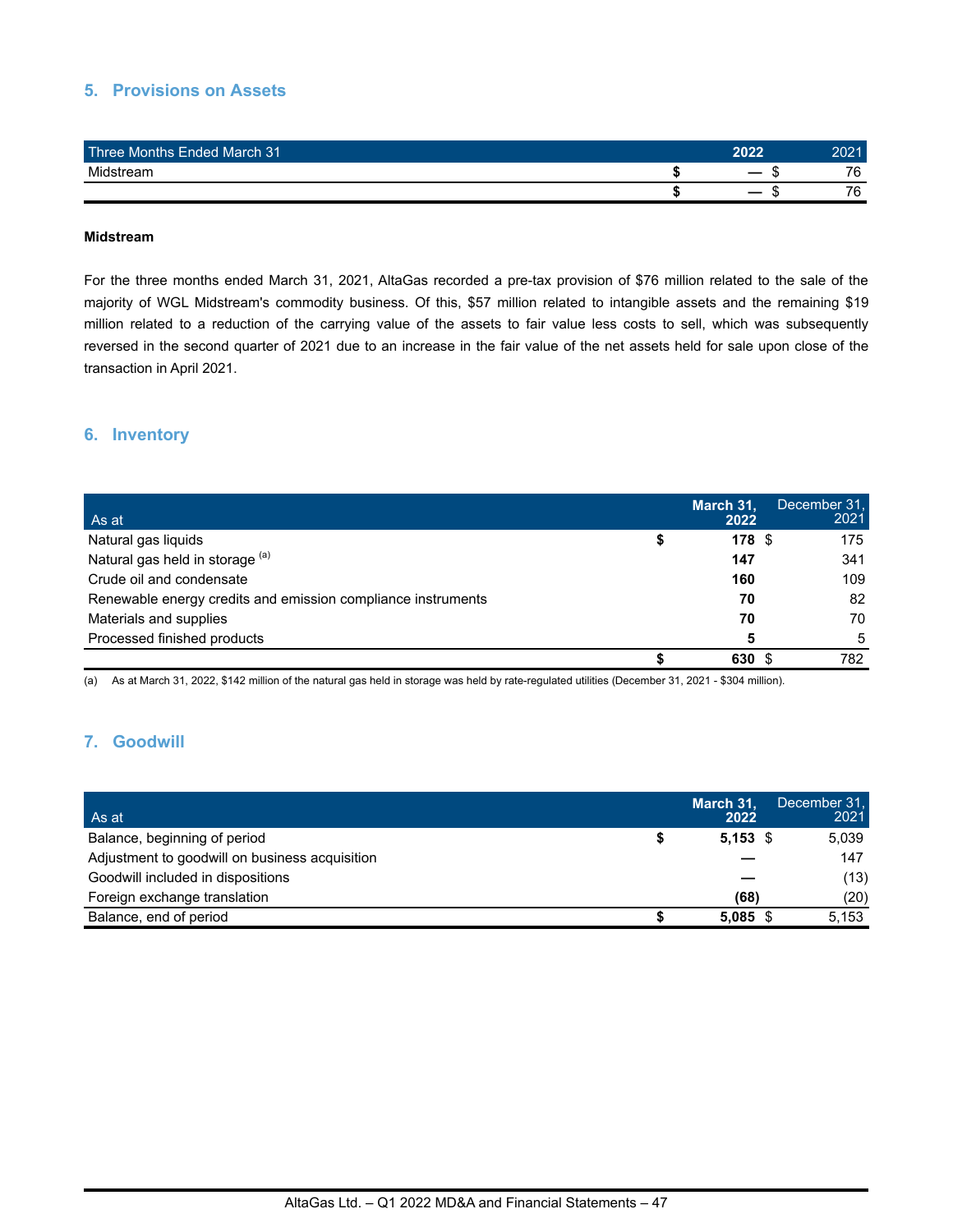# **8. Long-Term Investments and Other Assets**

| As at                                                                  | March 31,<br>2022 | December 31,<br>2021 |
|------------------------------------------------------------------------|-------------------|----------------------|
| Deferred lease receivable                                              | $22 \text{ }$ \$  | 15                   |
| Debt issuance costs associated with credit facilities                  | 8                 | 8                    |
| Refundable deposits                                                    | 9                 | 9                    |
| Prepayment on long-term service agreements                             | 72                | 72                   |
| Deferred information technology costs                                  | 6                 | 6                    |
| Cash calls from joint venture partners (a)                             | 23                | 23                   |
| Contract asset (net of credit losses of \$1 million) (notes 13 and 14) | 40                | 41                   |
| Rabbi trust (notes 19 and 20)                                          | 9                 | 10                   |
| Capitalized contract costs                                             | 5                 | 5                    |
| Financial transmission rights                                          | 16                | 17                   |
| Other                                                                  | 20                | 21                   |
|                                                                        | 230               | 227                  |

(a) Represents a cash advance to a joint venture partner as part of a construction, ownership and operation (CO&O) agreement.

# **9. Variable Interest Entities**

#### **Consolidated VIEs**

AltaGas consolidates a variable interest entity (VIE) where the Corporation is deemed the primary beneficiary. The primary beneficiary of a VIE has the power to direct the activities of the entity that most significantly impact its economic performance such as being the provider of construction, operating, and marketing services to the entity. In addition, the primary beneficiary of a VIE also has the obligation to absorb losses of the entity or the right to receive benefits that could potentially be significant to the VIE. AltaGas determined that it is the primary beneficiary of the following VIEs:

#### *Ridley Island LPG Export Limited Partnership*

On May 5, 2017, AltaGas LPG Limited Partnership (AltaGas LPG), a wholly-owned subsidiary of AltaGas, and Vopak Development Canada Inc. (Vopak), a wholly-owned subsidiary of Koninklijke Vopak N.V. (Royal Vopak), a public company incorporated under the laws of the Netherlands, formed the Ridley Island LPG Export Limited Partnership (RILE LP) to develop, own, and operate the Ridley Island Propane Export Terminal (RIPET). AltaGas' subsidiaries hold a 70 percent interest while Vopak holds a 30 percent interest in RILE LP. The construction cost of RIPET was funded by AltaGas LPG and Vopak in proportion to their respective interests in RILE LP. As part of the arrangements, AltaGas entered into a long-term agreement for the capacity of RIPET with RILE LP, and AltaGas and certain of its subsidiaries provide operating services to RILE LP.

AltaGas has determined that RILE LP is a VIE in which it holds variable interests and is the primary beneficiary. In the determination that AltaGas is the primary beneficiary of the VIE, AltaGas noted that it has the power to direct the activities that most significantly impact the VIE's economic performance through the operating and marketing services provided to RILE LP. In addition, AltaGas has the obligation to absorb the losses and the right to receive the benefits that could potentially be significant to RILE LP through the long-term agreement for the capacity of RIPET. As such, AltaGas has consolidated RILE LP.

The assets of RILE LP are the property of RILE LP and are not available to AltaGas for any other purpose. RILE LP's asset balances can only be used to settle its own obligations. The liabilities of RILE LP do not represent additional claims against AltaGas' general assets. AltaGas' exposure to loss as a result of its interest as a limited partner is its net investment. AltaGas and Royal Vopak have provided limited guarantees for the obligations of their respective subsidiaries for the construction cost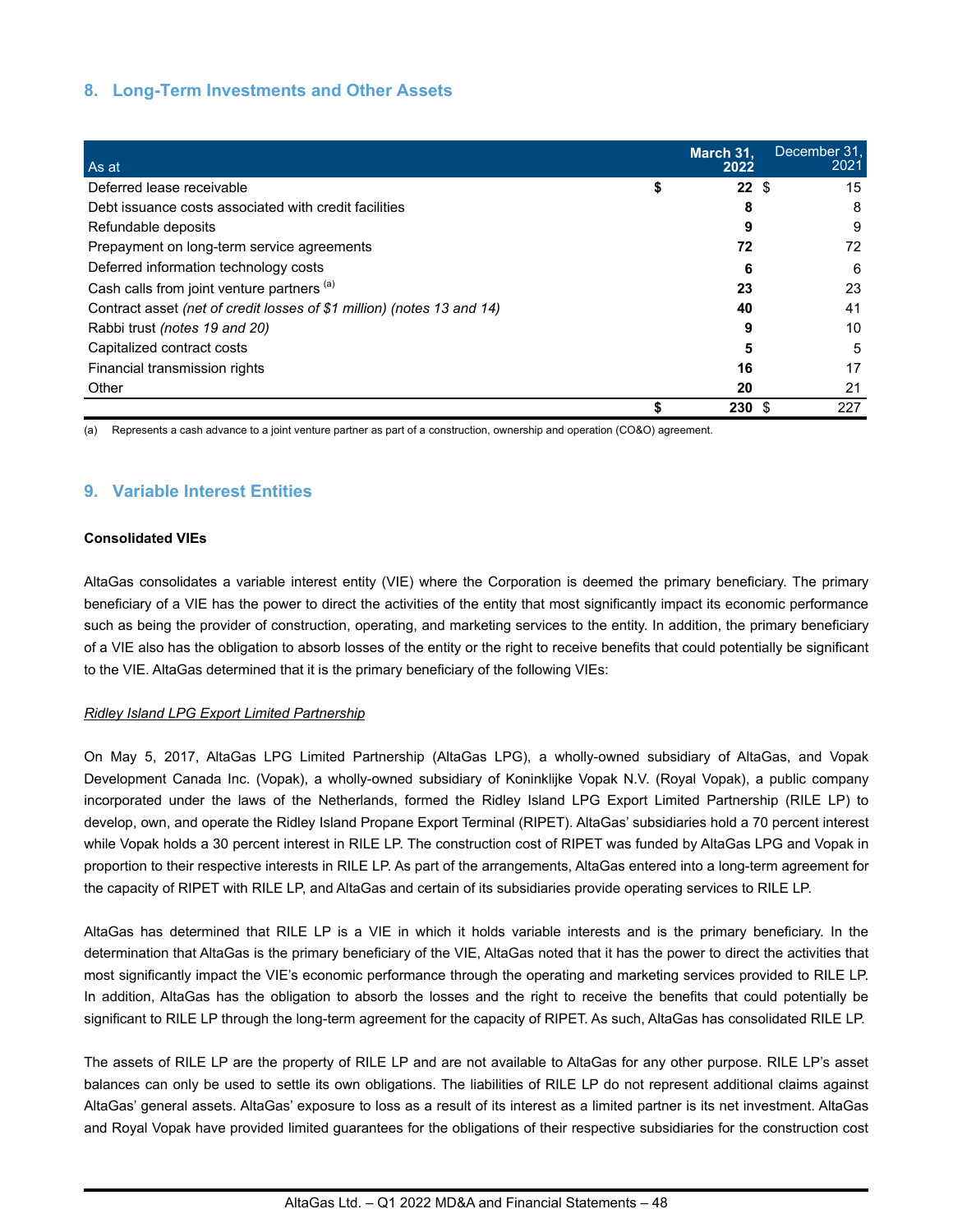of RIPET. With the commencement of commercial operations at RIPET, the terms of the long-term capacity agreement between AltaGas LPG and RILE LP provide for a return on and of capital and reimbursement of RIPET's operating costs by AltaGas LPG in accordance with the terms set out in the agreement.

The following table represents amounts included in the Consolidated Balance Sheets attributable to RILE LP:

| As at                                  | March 31,<br>2022 | December 31.<br>2021 |
|----------------------------------------|-------------------|----------------------|
| Current assets                         | 16 <sup>5</sup>   | 6                    |
| Property, plant and equipment          | 356               | 357                  |
| Long-term investments and other assets | 47                | 47                   |
| <b>Current liabilities</b>             | (13)              | (8)                  |
| Asset retirement obligations           | (3)               | (3)                  |
| Net assets                             | 403 \$            | 399                  |

#### *AltaGas Hybrid Trust*

On January 11, 2022, AltaGas closed its offering of \$300 million of 5.25 percent Fixed-to-Fixed Rate Subordinated Notes, Series 1 (Note 11). In conjunction with the debt offering, AltaGas issued \$300 million in Preferred Shares, Series 2022-A, to be held in the AltaGas Hybrid Trust with Computershare Trust Company of Canada acting as trustee. The Preferred Shares were issued to satisfy the obligations under the indenture governing the associated Series 1 Subordinated Notes. Following the occurrence of certain bankruptcy or insolvency events in respect of AltaGas, subject to certain exceptions, the Series 2022-A Preferred Shares would be delivered to the holders of the Series 1 Subordinated Notes. Upon delivery of the Series 2022-A Preferred Shares, the Series 1 Subordinated Notes would be immediately and automatically surrendered and cancelled and all rights of any Series 1 Subordinated Notes will automatically cease. The only asset held by the holding trust are the Series 2022-A Preferred Shares.

AltaGas has determined that AltaGas Hybrid Trust is a VIE in which it holds variable interests and is the primary beneficiary. In the determination that AltaGas is the primary beneficiary of the VIE, AltaGas noted that it has the power to direct the activities that most significantly impact the VIE's economic performance through its role as the sole administrative agent. In addition, AltaGas has the obligation to absorb the administrative expenses that are significant to the trust through the associated administrative agreement. As such, AltaGas has consolidated the AltaGas Hybrid Trust.

#### **Unconsolidated VIE**

#### *Strathcona Storage Limited Partnership (SSLP)*

Upon the acquisition of Petrogas on December 15, 2020, AltaGas acquired an indirect interest in SSLP, a partnership formed with ATCO Energy Solutions Ltd. to construct, operate, and maintain underground NGL storage caverns at Fort Saskatchewan, Alberta. The facility currently has four underground NGL storage salt caverns in service, with a fifth cavern under development.

As at March 31, 2022, AltaGas held an indirect 30 percent equity investment in SSLP with a carrying value of \$131 million (December 31, 2021 - \$131 million). SSLP is not consolidated by Petrogas and instead is accounted for by the equity method of accounting. Petrogas is not the primary beneficiary of SSLP and it does not have the power to direct the activities most significant to the economic performance of SSLP. The maximum financial exposure to loss as a result of the involvement with this VIE is equal to AltaGas' net investment in SSLP.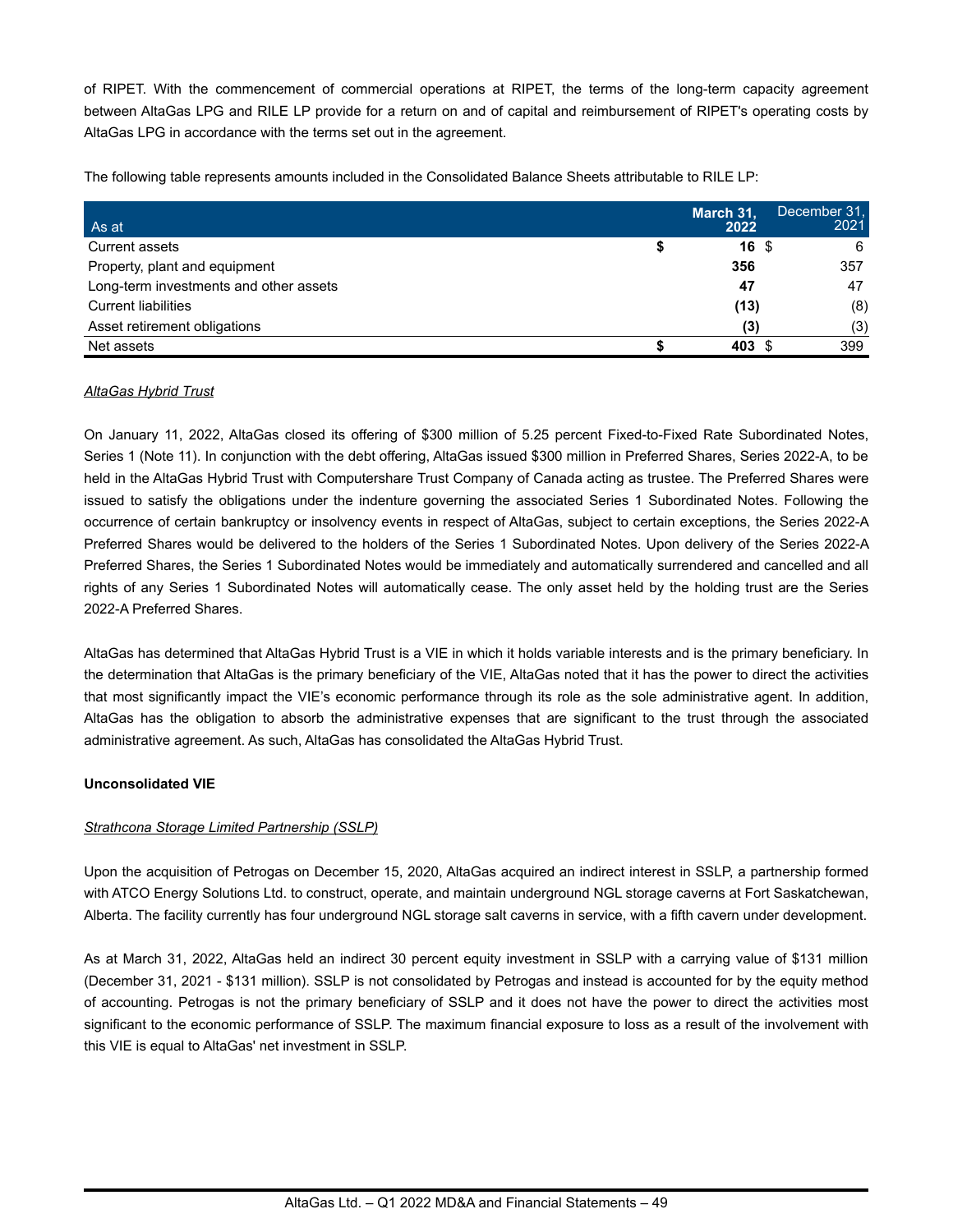# **10. Investments Accounted for by the Equity Method**

|                                                    |                      |                         |                   | Carrying value as at |
|----------------------------------------------------|----------------------|-------------------------|-------------------|----------------------|
|                                                    | Location             | Ownership<br>Percentage | March 31.<br>2022 | December 31,<br>2021 |
| Eaton Rapids Gas Storage System                    | <b>United States</b> | 50 <sup>5</sup>         | $26 \text{ }$ \$  | 27                   |
| Mountain Valley Pipeline, LLC (MVP) <sup>(a)</sup> | <b>United States</b> | 10                      | 440               | 447                  |
| Sarnia Airport Storage Pool LP                     | Canada               | 50                      | 17                | 17                   |
| Petrogas Terminals Penn LLC                        | <b>United States</b> | 37                      |                   |                      |
| Strathcona Storage LP                              | Canada               | 30                      | 131               | 131                  |
|                                                    |                      |                         | 615               | 623<br>S             |

(a) The equity method is considered appropriate because MVP is an LLC with specific ownership accounts and ownership between five and fifty percent, resulting in WGL Midstream exercising a more than minor influence over the investee's operating and financing policies. In the fourth quarter of 2021, a provision was recorded against the equity investment in MVP due to ongoing legal and regulatory issues.

|                                 |                      |                         |      | <b>Equity income</b><br>for the three months<br>ended March 31 |
|---------------------------------|----------------------|-------------------------|------|----------------------------------------------------------------|
|                                 | Location             | Ownership<br>Percentage | 2022 | 2021                                                           |
| Eaton Rapids Gas Storage System | <b>United States</b> | 50 <sup>5</sup>         | 2 \$ |                                                                |
| Strathcona Storage LP           | Canada               | 30                      |      | 2                                                              |
|                                 |                      |                         | 3 S  | 3                                                              |

The carrying amount of certain equity investments differs from the amount of the underlying equity in net assets. These basis differences include amounts related to purchase accounting adjustments, capitalized interest, and a contractual cap on contributions to MVP.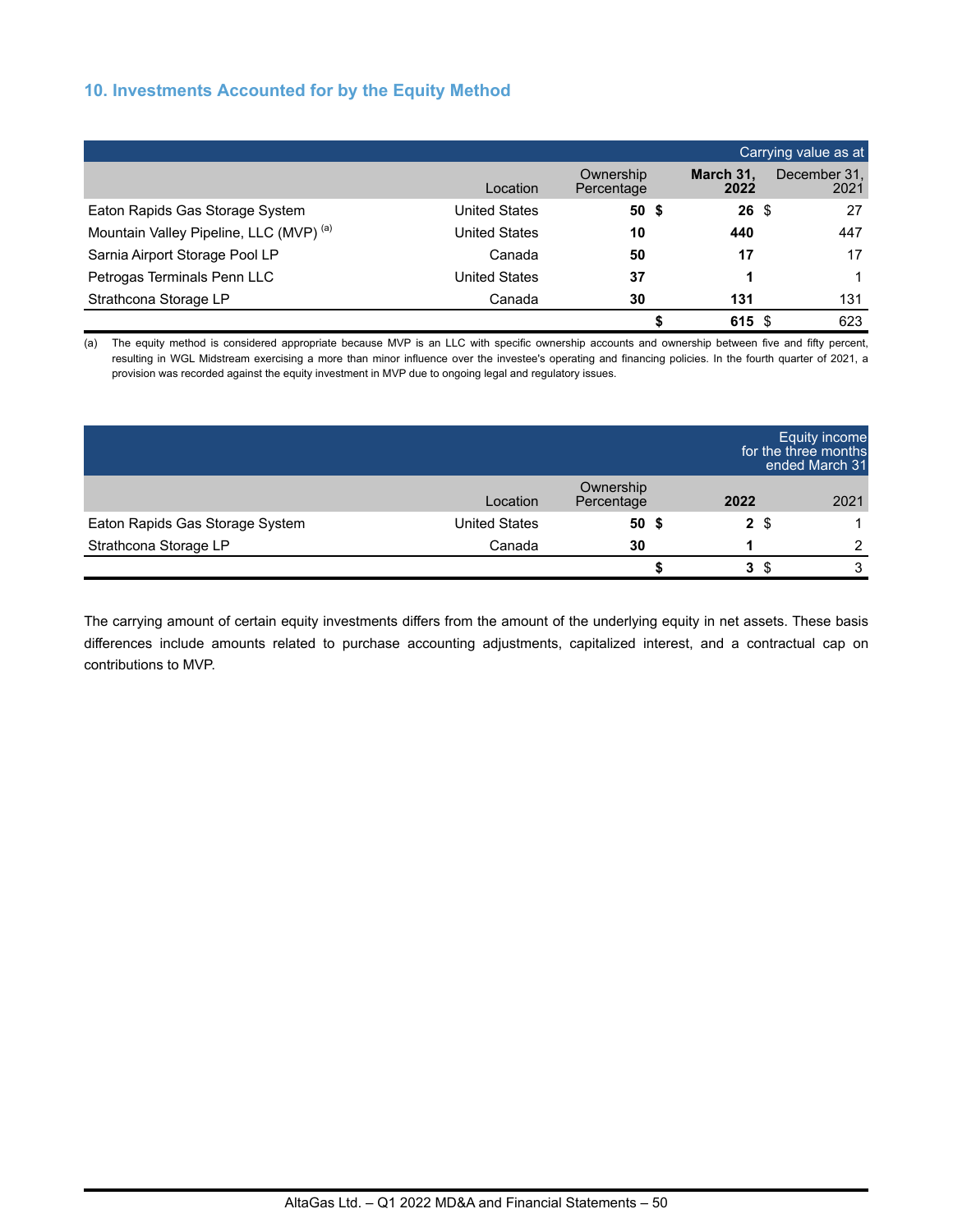## **11. Long-Term Debt**

| As at                                                     | Maturity date  | March 31,<br>2022 | December 31,<br>2021 |
|-----------------------------------------------------------|----------------|-------------------|----------------------|
| <b>Credit facilities</b>                                  |                |                   |                      |
| \$2 billion unsecured extendible revolving facility (a)   | 4-May-2026     | \$<br>527 \$      | 375                  |
| US\$150 million unsecured extendible revolving facility   | 20-Dec-2026    | 70                | 120                  |
| Commercial paper <sup>(b)</sup>                           | Various        | 165               | 469                  |
| AltaGas Ltd. medium-term notes (MTNs)                     |                |                   |                      |
| \$500 million Senior unsecured - 2.61 percent             | 16-Dec-2022    | 500               | 500                  |
| \$300 million Senior unsecured - 3.57 percent             | 12-Jun-2023    | 300               | 300                  |
| \$200 million Senior unsecured - 4.40 percent             | 15-Mar-2024    | 200               | 200                  |
| \$350 million Senior unsecured - 1.23 percent             | 18-Mar-2024    | 350               | 350                  |
| \$300 million Senior unsecured - 3.84 percent             | 15-Jan-2025    | 300               | 300                  |
| \$500 million Senior unsecured - 2.16 percent             | 10-Jun-2025    | 500               | 500                  |
| \$350 million Senior unsecured - 4.12 percent             | 7-Apr-2026     | 350               | 350                  |
| \$200 million Senior unsecured - 2.17 percent             | 16-Mar-2027    | 200               | 200                  |
| \$200 million Senior unsecured - 3.98 percent             | 4-Oct-2027     | 200               | 200                  |
| \$500 million Senior unsecured - 2.08 percent             | 30-May-2028    | 500               | 500                  |
| \$200 million Senior unsecured - 2.48 percent             | 30-Nov-2030    | 200               | 200                  |
| \$100 million Senior unsecured - 5.16 percent             | 13-Jan-2044    | 100               | 100                  |
| \$300 million Senior unsecured - 4.50 percent             | 15-Aug-2044    | 300               | 300                  |
| \$250 million Senior unsecured - 4.99 percent             | 4-Oct-2047     | 250               | 250                  |
| WGL and Washington Gas MTNs and private placement notes   |                |                   |                      |
| US\$20 million Senior unsecured - 6.65 percent            | 20-Mar-2023    | 25                | 25                   |
| US\$41 million Senior unsecured - 5.44 percent            | 11-Aug-2025    | 51                | 51                   |
| US\$53 million Senior unsecured - 6.62 to 6.82 percent    | Oct 2026       | 66                | 67                   |
| US\$72 million Senior unsecured - 6.40 to 6.57 percent    | Feb - Sep 2027 | 90                | 91                   |
| US\$52 million Senior unsecured - 6.57 to 6.85 percent    | Jan - Mar 2028 | 65                | 66                   |
| US\$9 million Senior unsecured - 7.50 percent             | 1-Apr-2030     | 11                | 11                   |
| US\$50 million Senior unsecured - 5.70 to 5.78 percent    | Jan - Mar 2036 | 62                | 63                   |
| US\$75 million Senior unsecured - 5.21 percent            | 3-Dec-2040     | 94                | 95                   |
| US\$75 million Senior unsecured - 5.00 percent            | 15-Dec-2043    | 94                | 95                   |
| US\$300 million Senior unsecured - 4.22 to 4.60 percent   | Sep - Nov 2044 | 375               | 380                  |
| US\$450 million Senior unsecured - 3.80 percent           | 15-Sep-2046    | 562               | 572                  |
| US\$400 million Senior unsecured - 3.65 percent (c)       | 15-Sep-2049    | 520               | 528                  |
| US\$200 million Senior unsecured - 2.98 percent           | 15-Dec-2051    | 250               | 254                  |
| SEMCO long-term debt                                      |                |                   |                      |
| US\$82 million CINGSA Senior Secured - 4.48 percent (d)   | 2-Mar-2032     | 58                | 63                   |
| US\$225 million First Mortgage Bonds - 2.45 percent       | 21-Apr-2030    | 281               | 285                  |
| US\$225 million First Mortgage Bonds - 3.15 percent       | 21-Apr-2050    | 281               | 285                  |
| Subordinated hybrid notes                                 |                |                   |                      |
| \$300 million subordinated notes, series 1 <sup>(e)</sup> | 11-Jan-2082    | 300               |                      |
| Fair value adjustment on WGL Acquisition                  |                | 75                | 77                   |
| Finance lease liabilities                                 |                | 17                | 17                   |
|                                                           |                | \$<br>8,289 \$    | 8,239                |
| Less debt issuance costs                                  |                | (45)              | (44)                 |
|                                                           |                | \$<br>8,244 \$    | 8,195                |
| Less current portion                                      |                | (536)             | (511)                |
|                                                           |                | \$<br>7.708 \$    | 7,684                |

(a) Borrowings on the facility can be by way of prime loans, U.S. base-rate loans, LIBOR loans, bankers' acceptances, or letters of credit. Borrowings on the facility have fees and interest at rates relevant to the nature of the draw made. This facility has a \$2 billion five-year extendable committed revolving tranche and a \$300 million two-year extendable side car liquidity revolving facility.

(b) Commercial paper is supported by the availability of long-term committed credit facilities maturing in 2024. Commercial paper intended to be repaid within the next year is recorded as short-term debt.

(c) The outstanding balance includes a US\$16 million premium which is amortized as a reduction to interest expense over the term of the note.

(d) Collateral for the CINGSA senior secured loan is certain CINGSA assets. Alaska Storage Holding Company, LLC, a subsidiary in which AltaGas has a controlling interest, is the non-recourse guarantor of this loan.

(e) On January 11, 2022, AltaGas closed its offering of \$300 million of 5.25 percent Fixed-to-Fixed Rate Subordinated Notes, Series 1, due January 11, 2082. The subordinated notes were offered under AltaGas' short form base shelf prospectus dated February 22, 2021, as supplemented by a prospectus supplement dated January 5, 2022.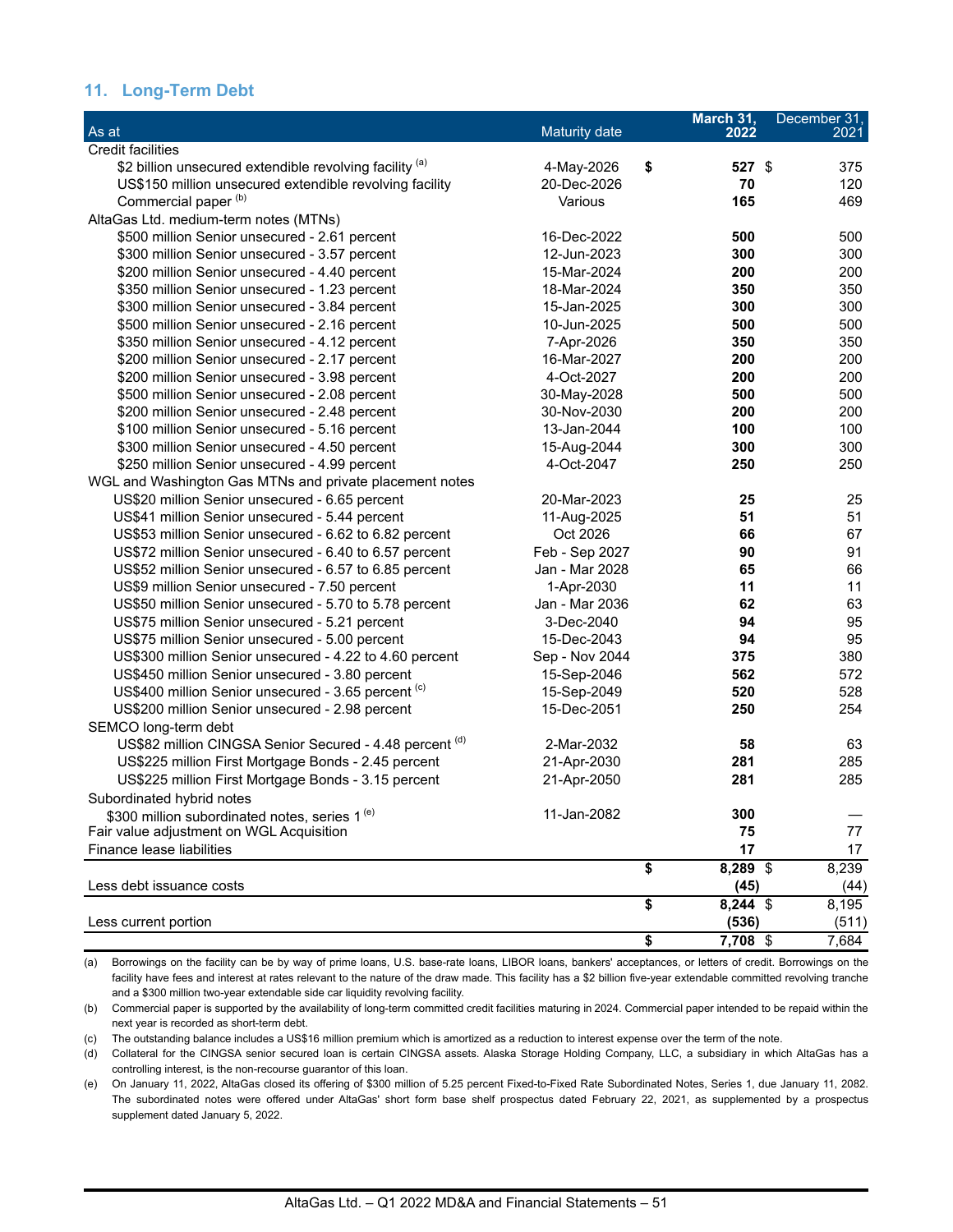# **12. Accumulated Other Comprehensive Income (Loss)**

|                                  |    | Defined benefit<br>pension and<br>PRB plans | Hedge net<br>investments | Translation<br>foreign<br>operations | <b>Total</b> |
|----------------------------------|----|---------------------------------------------|--------------------------|--------------------------------------|--------------|
| Opening balance, January 1, 2022 | S  | $(8)$ \$                                    | $(158)$ \$               | 159 \$                               | (7)          |
| OCI before reclassification      |    |                                             |                          | (129)                                | (128)        |
| Current period OCI (pre-tax)     |    |                                             |                          | (129)                                | (128)        |
| Net current period OCI           |    |                                             |                          | (129)                                | (128)        |
| Ending balance, March 31, 2022   |    | $(8)$ \$                                    | $(157)$ \$               | 30 <sup>5</sup>                      | (135)        |
| Opening balance, January 1, 2021 | \$ | $(12)$ \$                                   | $(158)$ \$               | 220S                                 | 50           |
| OCI before reclassification      |    |                                             |                          | (119)                                | (119)        |
| Amounts reclassified from AOCI   |    | 2                                           |                          |                                      |              |
| Current period OCI (pre-tax)     |    | 2                                           |                          | (119)                                | (117)        |
| Net current period OCI           |    | 2                                           |                          | (119)                                | (117)        |
| Ending balance, March 31, 2021   | \$ | $(10)$ \$                                   | (158) \$                 | 101                                  | \$.<br>(67)  |

### **Reclassification From Accumulated Other Comprehensive Income (Loss)**

| AOCI components reclassified                       | Income statement line item | Three Months Ended <b>\</b><br>March 31, 2022 | <b>Three Months Ended</b><br>March 31, 2021 |
|----------------------------------------------------|----------------------------|-----------------------------------------------|---------------------------------------------|
| Defined benefit pension and PRB plans Other income |                            | $ \ast$                                       |                                             |
|                                                    |                            | $\overline{\phantom{m}}$                      |                                             |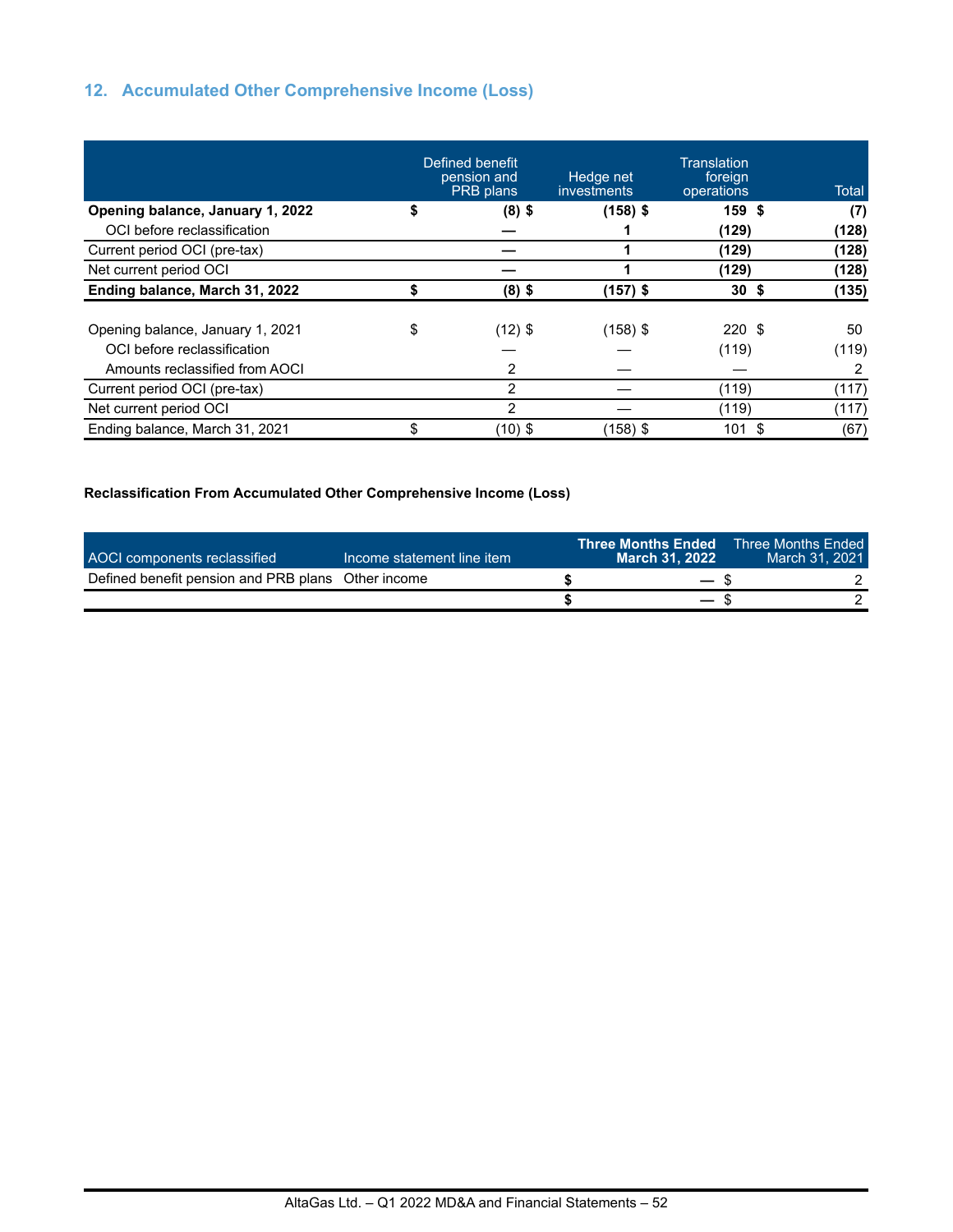# **13. Revenue**

The following tables disaggregate revenue by major sources for the period:

|                                                          | <b>Three Months Ended March 31, 2022</b> |                  |   |                  |    |                            |    |       |
|----------------------------------------------------------|------------------------------------------|------------------|---|------------------|----|----------------------------|----|-------|
|                                                          |                                          | <b>Utilities</b> |   | <b>Midstream</b> |    | Corporate/<br><b>Other</b> |    | Total |
| Revenue from contracts with customers                    |                                          |                  |   |                  |    |                            |    |       |
| Commodity sales contracts                                | \$                                       | 438 \$           |   | $1,720$ \$       |    |                            | S  | 2,158 |
| Midstream service contracts                              |                                          |                  |   | 530              |    |                            |    | 530   |
| Gas sales and transportation services                    |                                          | 1,209            |   |                  |    |                            |    | 1,209 |
| Storage services                                         |                                          | 6                |   |                  |    |                            |    | 6     |
| Other                                                    |                                          | $\mathbf{2}$     |   |                  |    |                            |    | 3     |
| Total revenue from contracts with customers              |                                          | $1,655$ \$       |   | $2,250$ \$       |    | 1                          | \$ | 3,906 |
| Other sources of revenue                                 |                                          |                  |   |                  |    |                            |    |       |
| Revenue from alternative revenue programs <sup>(a)</sup> | \$                                       | 31S              |   |                  | S  | — S                        |    | 31    |
| Leasing revenue <sup>(b)</sup>                           |                                          |                  |   | 39               |    | 19                         |    | 58    |
| Risk management and trading activities (c)               |                                          | (77)             |   | (22)             |    |                            |    | (99)  |
| Other                                                    |                                          | (8)              |   | 4                |    |                            |    | (4)   |
| <b>Total revenue from other sources</b>                  |                                          | (54) \$          |   | 21               | \$ | 19S                        |    | (14)  |
| <b>Total revenue</b>                                     |                                          | 1,601            | 5 | 2,271            | S  | 20                         | S  | 3,892 |

(a) A large portion of revenue generated from the Utilities segment is subject to rate regulation and accordingly there are circumstances where the revenue recognized is mandated by the applicable regulators in accordance with ASC 980.

(b) Revenue generated from certain of AltaGas' gas facilities is accounted for as operating leases. For the Corporate/Other segment, a significant amount of revenue earned is through power purchase agreements which are accounted for as operating leases.

(c) Risk management activities involve the use of derivative instruments such as physical and financial swaps, forward contracts, and options. These derivatives are accounted for under ASC 815 and ASC 825. A portion of revenue generated by the Utilities segment is from the physical sale and delivery of natural gas and power to end users.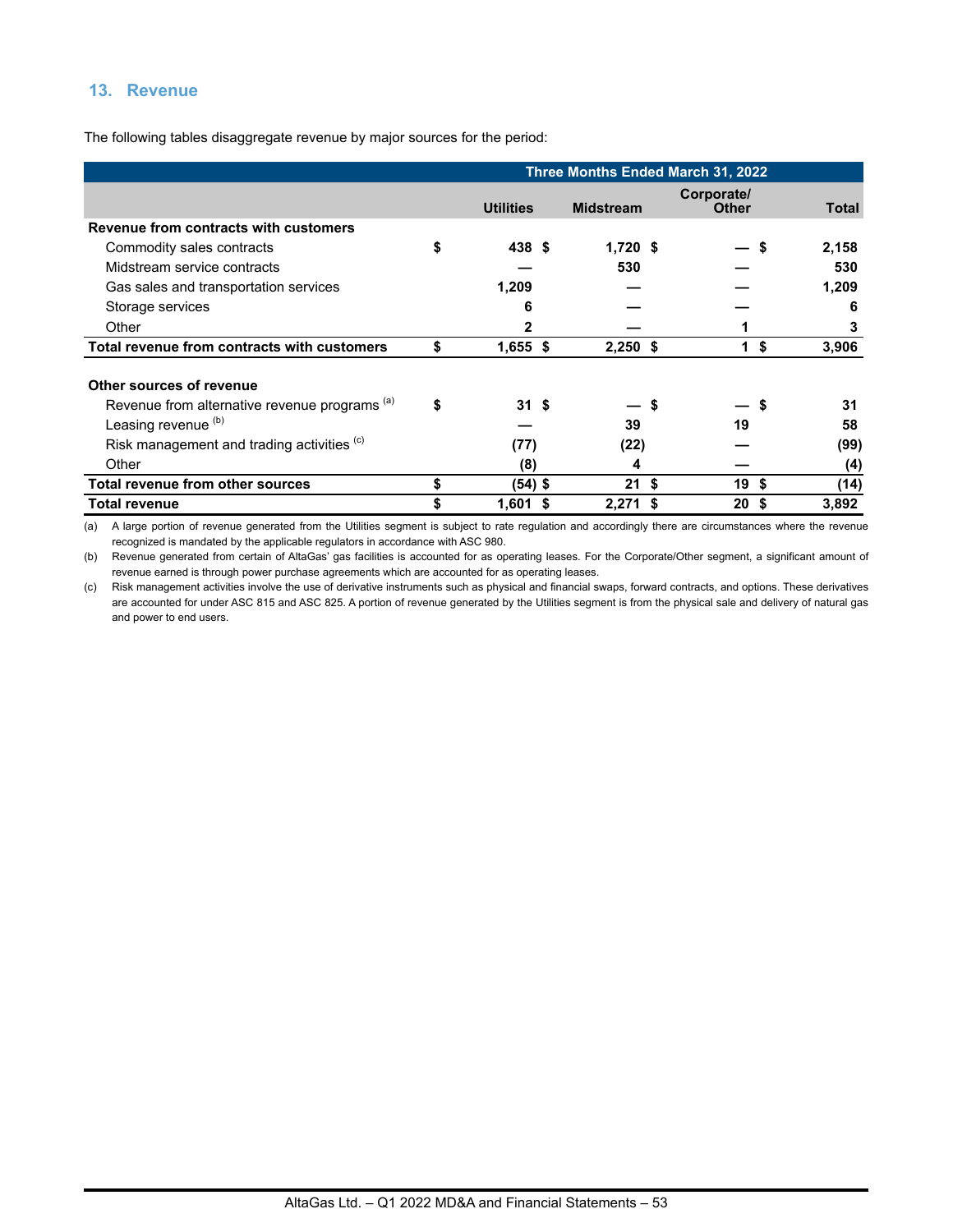|                                                          | Three Months Ended March 31, 2021 |            |                     |       |  |  |  |  |
|----------------------------------------------------------|-----------------------------------|------------|---------------------|-------|--|--|--|--|
|                                                          | <b>Utilities</b>                  | Midstream  | Corporate/<br>Other | Total |  |  |  |  |
| Revenue from contracts with customers                    |                                   |            |                     |       |  |  |  |  |
| Commodity sales contracts                                | \$<br>368 \$                      | $1,039$ \$ | S                   | 1,407 |  |  |  |  |
| Midstream service contracts                              |                                   | 601        |                     | 601   |  |  |  |  |
| Gas sales and transportation services                    | 1,015                             |            |                     | 1,015 |  |  |  |  |
| Storage services                                         | 6                                 |            |                     | 6     |  |  |  |  |
| Other                                                    | 2                                 |            | 2                   | 4     |  |  |  |  |
| Total revenue from contracts with customers              | \$<br>$1,391$ \$                  | $1,640$ \$ | $2 \sqrt{3}$        | 3,033 |  |  |  |  |
| Other sources of revenue                                 |                                   |            |                     |       |  |  |  |  |
| Revenue from alternative revenue programs <sup>(a)</sup> | \$<br>27S                         | \$         | S                   | 27    |  |  |  |  |
| Leasing revenue <sup>(b)</sup>                           |                                   | 42         | 20                  | 62    |  |  |  |  |
| Risk management and trading activities (c) (d)           | (3)                               | (36)       | (1)                 | (40)  |  |  |  |  |
| Other                                                    | (7)                               | 8          | 2                   | 3     |  |  |  |  |
| <b>Total revenue from other sources</b>                  | \$<br>$17 \text{ }$ \$            | 14S        | -\$<br>21           | 52    |  |  |  |  |
| <b>Total revenue</b>                                     | \$<br>$1,408$ \$                  | $1,654$ \$ | \$<br>23            | 3,085 |  |  |  |  |

(a) A large portion of revenue generated from the Utilities segment is subject to rate regulation and accordingly there are circumstances where the revenue recognized is mandated by the applicable regulators in accordance with ASC 980.

(b) Revenue generated from certain of AltaGas' gas facilities is accounted for as operating leases. For the Corporate/Other segment, a significant amount of revenue earned is through power purchase agreements which are accounted for as operating leases.

(c) Risk management activities involve the use of derivative instruments such as physical and financial swaps, forward contracts, and options. These derivatives are accounted for under ASC 815 and ASC 825. A portion of revenue generated by the Utilities segment is from the physical sale and delivery of natural gas and power to end users.

(d) Trading margins in the Midstream segment are reported in risk management and trading activities. Prior to the sale of the majority of WGL Midstream's commodity business in the second quarter of 2021, WGL entered into derivative contracts for the purpose of optimizing its storage and transportation capacity as well as managing the transportation and storage assets on behalf of third parties. The trading margins, including unrealized gains and losses on derivative instruments, are netted within revenues. Gross revenues for the three months ended March 31, 2021 of \$142 million associated with the GAIL Global (USA) LNG LLC (GAIL) contract and an Asset Management Agreement (AMA), which were in scope of ASC 606, were reported within risk management and trading activities. While the GAIL contract and AMA were individually not accounted for as derivatives, they were inseparable from the overall trading portfolio. Revenue from the GAIL contract was recognized at a point in time based on the actual volumes of the commodity sold at the delivery point, which corresponds to the customer's monthly invoice amount. The GAIL contract had a term of 20 years and began on March 31, 2018. Revenue from the AMA was recognized based on the amount WGL Midstream had the right to invoice the customer in accordance with ASC 606. WGL executed the AMA in April 2020. AltaGas completed the sale of the majority of WGL Midstream's commodity business, including the GAIL contract and the AMA, in April 2021.

#### **Revenue Recognition**

The following is a description of the Corporation's revenue recognition policy by segment and by major source of revenue from contracts with customers.

#### **Utilities Segment**

#### *Gas Sales and Transportation Services*

Customers are billed monthly based on regular meter readings. Customer billings are based on two main components: (i) a fixed service fee and (ii) a variable fee based on usage. Revenue is recognized over time when the gas has been delivered or as the service has been performed. As meter readings are performed on a cycle basis, AltaGas recognizes accrued revenue for any services rendered to its customers but not billed at month-end. The vast majority of these contracts are "at-will" as customers may cancel their service at any time, however, there are certain contracts that have terms of one year or longer. For these long-term contracts, there is generally a contract demand specified in the contract whereby the customer has to pay regardless of whether or not gas has been delivered. These contracts generally do not contain any make up rights and revenue is recognized on a monthly basis as service has been performed.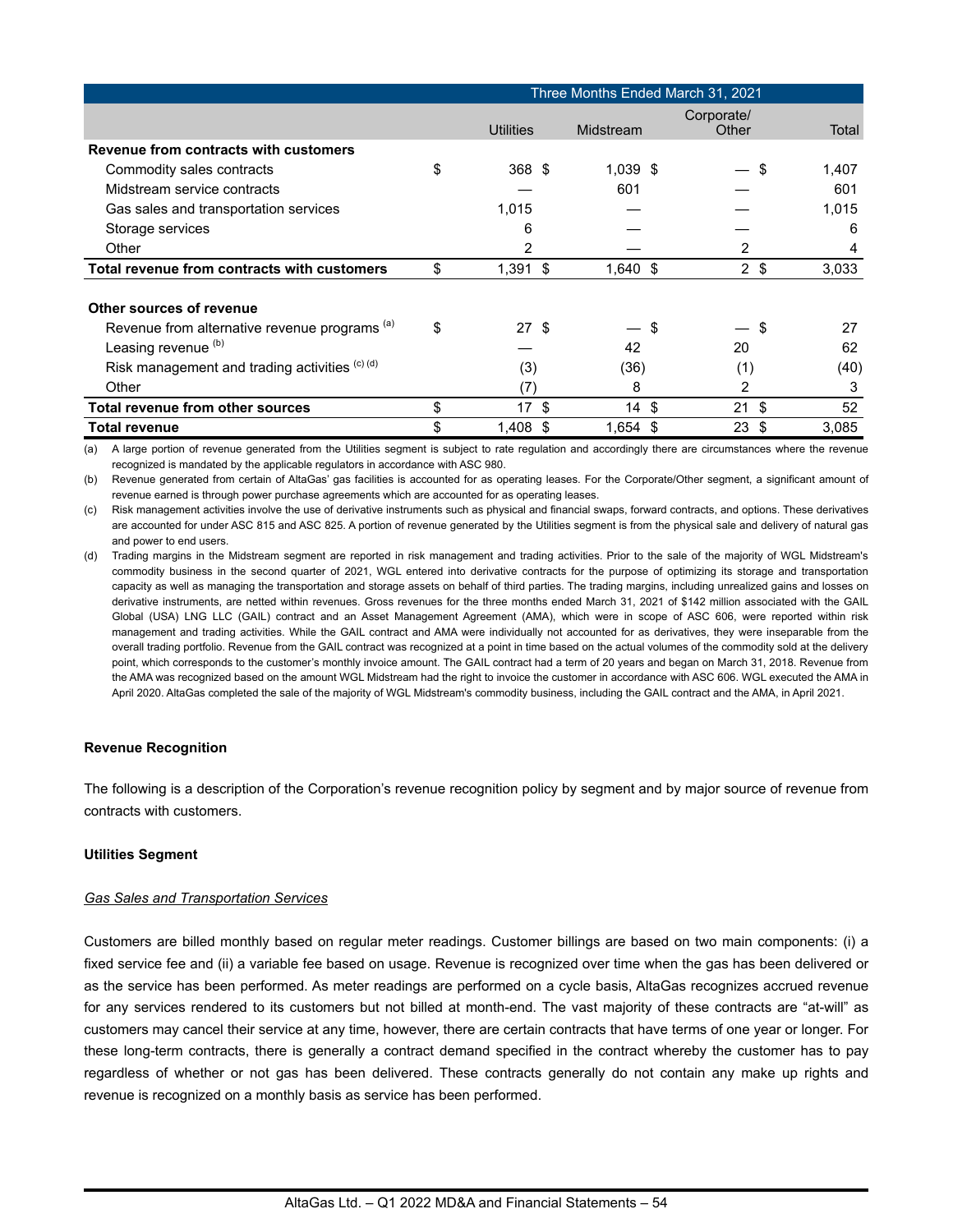#### *Gas Storage Services*

Gas storage customers are billed monthly for services provided. Customer billings are based on four components: (i) reservation charges; (ii) capacity charges; (iii) injection/withdrawal charges; and (iv) excess charges. Reservation charges are based on the customer's contract withdrawal quantity, capacity charges are based on the customer's total contract quantity, and injection/withdrawal charges are based on the volume of gas delivered to or from the customer. Excess charges are applied to each day that the storage quantity exceeds 100 percent of the customer's maximum storage quantity. Revenue is recognized as the service has been performed over time on a monthly basis, which corresponds to the invoice amount. The majority of these contracts have terms extending beyond one year.

#### *Commodity Sales*

Commodity sales include gas and electricity sales to residential, commercial, and industrial customers in certain states where WGL Energy Services is authorized as a competitive service provider. These commodity sales contracts have varying terms that generally range from one to five years. Customers are billed monthly based on the amount of energy delivered to the customer. Revenue is recognized based on the amount the Corporation is entitled to invoice the customer.

#### **Midstream Segment**

#### *Commodity Sales*

A portion of the NGL production from AltaGas' extraction facilities is subject to frac spread between NGLs extracted and the natural gas purchased to make up the heating value of the NGLs extracted. For commodity sales contracts that do not meet the definition of a derivative or for contracts whereby AltaGas has elected to apply the normal purchase and normal sales scope exception, the sales contract is accounted for under ASC 606. These commodity sales contracts have varying terms, but the majority of the contracts have a one-year term which coincides with the NGL year. AltaGas recognizes revenue for commodity sales contracts at a point in time based on the actual volumes of the commodity sold at the delivery point, which corresponds to the customer's monthly invoice amount.

Commodity sales contracts at RIPET and Ferndale generate revenue from the sale and delivery of LPGs to customers in Asia shipped from offshore export terminals. Revenue is recognized when LPGs are loaded onto transport vessels, which is the delivery point. AltaGas has the right to consideration in an amount that directly corresponds to the volumes of LPGs loaded on a vessel. Petrogas' commodity sales also include the sale of upgraded crude oil, processed finished products, and various fuels. Delivery takes place when there is a sales contract in place, specifying delivery volumes and sales prices. The consideration received under these contracts is variable based on commodity prices.

#### *Midstream Service Contracts*

AltaGas earns revenue from its field gathering and processing facilities, extraction facilities, storage facilities, truck hauling services, rail and truck loading and unloading terminalling, and transmission systems through a variety of contractual arrangements. For arrangements that do not contain a lease, the revenue is accounted for under ASC 606 as follows:

Fee-for-service – The customer is charged a fee for the service provided on a per unit volume basis. Contract terms generally range from one month to up to the life of the reserves. Revenue under this type of arrangement is recognized over time as the service is provided, which corresponds to the customer's monthly invoice amount.

Take-or-pay – The customer has agreed to a minimum volume commitment whereby the customer must have AltaGas process or deliver a specified volume at a rate per unit that is specified in the contract. Quantities that the customer is unable to deliver are considered deficiency quantities. Certain of AltaGas' take-or-pay contracts contain provisions whereby the customer can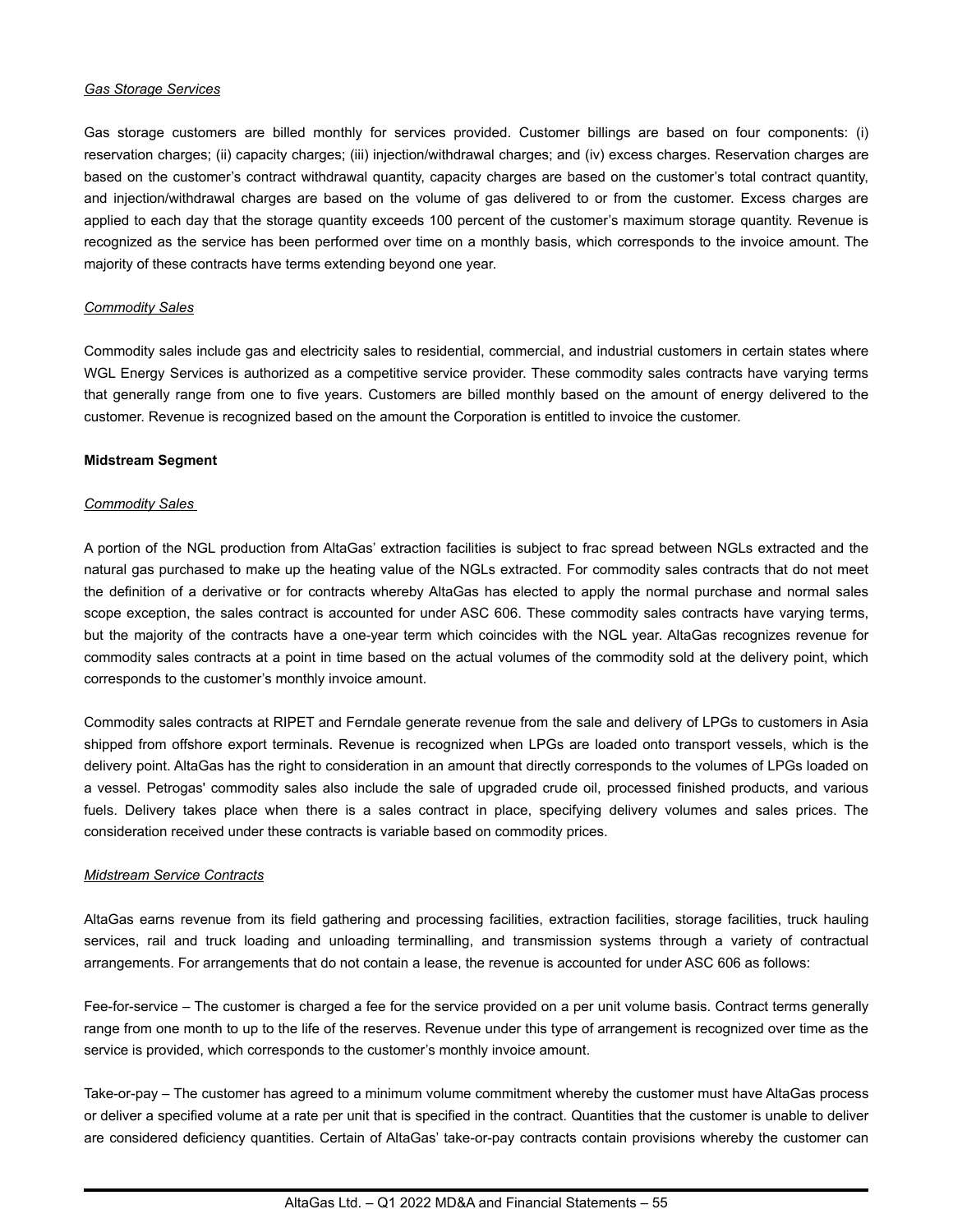make up deficiency quantities in subsequent periods. Under this type of arrangement, any consideration received relating to the deficiency quantities that will be made up in a future period will be deferred until either: (i) the customer makes up the volumes or (ii) the likelihood that the customer will make up the volumes before the make up period expires becomes remote. If AltaGas does not expect the customer to make up the deficiency quantities (also referred to as breakage amount), AltaGas may recognize the expected breakage amount as revenue before the make up period expires. Significant judgment is required in estimating the breakage amount. For contracts where the customer has no make up rights, revenue is recognized on a monthly basis based on the higher of (i) the actual quantity delivered times the per unit rate or (ii) the contracted minimum amount.

Petrogas' storage fees are typically recognized in revenue ratably over the term of the contract and rail and truck loading and unloading fees are recognized when the volumes are delivered or received.

#### **Corporate/Other Segment**

For the Corporate/Other segment, the majority of revenue relates to remaining power assets, from which revenue is primarily earned through power purchase agreements which are accounted for as operating leases. In instances where power generation is not sold under a power purchase agreement, the commodity is sold via a merchant market, or via commodity sales agreements which are accounted for as financial instruments. For commodity sales contracts that do not meet the definition of a lease, derivative or for contracts whereby AltaGas has elected to apply the normal purchase and normal sales scope exception, the sales contract is accounted for under ASC 606.

#### **Contract Balances**

As at March 31, 2022, a contract asset of \$41 million (\$40 million net of credit losses) has been recorded within long-term investments and other assets on the Consolidated Balance Sheets (December 31, 2021 – \$41 million net of credit losses). This contract asset represents the difference in revenue recognized under a new rate in a blend-and-extend contract modification with a customer. Revenue from this contract modification was recognized at the pre-modification rate until December 31, 2020, with the excess revenue recorded as a contract asset. The contract asset is now being drawn down over the remaining term of the modified contract.

In addition, at March 31, 2022, there is a contract asset of \$4 million (December 31, 2021 - \$13 million) recorded within prepaid expenses and other current assets on the Consolidated Balance Sheets for WGL Energy Systems' unbilled revenue relating to design-build construction contracts. The contract asset represents unbilled amounts typically resulting from sales under contracts when the cost-to-cost method of revenue recognition is utilized, and revenue recognized exceeds the amount billed to the customer. Right to payment is achieved when the projects are formally "accepted" by the federal government. At March 31, 2022, contract liabilities of \$nil (December 31, 2021 - \$1 million) have been recorded within other current liabilities on the Consolidated Balance Sheets. Contract assets and liabilities are reported in a net position on a contract-by-contract basis at the end of each reporting period.

#### *Contract Assets*

| As at                                | March 31,<br>2022 | December 31.<br>2021 |
|--------------------------------------|-------------------|----------------------|
| Balance, beginning of period         | 54 S              |                      |
| Amortization <sup>(a)</sup>          |                   | (4)                  |
| Transfers to accounts receivable (b) | (9)               | (13)                 |
| Balance, end of period               | 44 S              | 54                   |

(a) Represents the drawdown of a contract asset under a blend-and-extend contract modification.

(b) Amounts included in contract assets are transferred to accounts receivable when AltaGas' right to consideration becomes unconditional.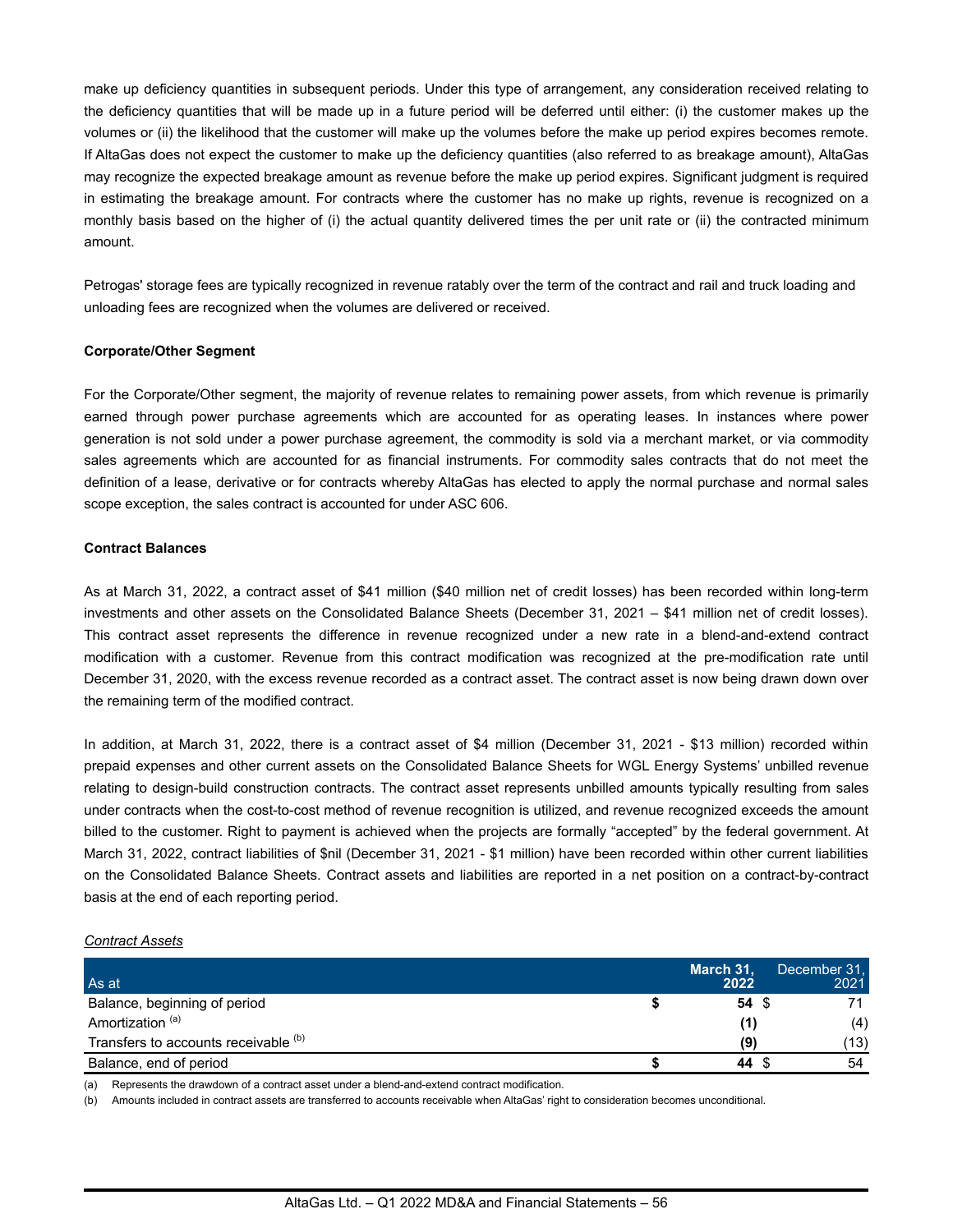#### *Contract Liabilities*

| As at                                            | March 31,<br>2022 | December 31,<br>2021 |
|--------------------------------------------------|-------------------|----------------------|
| Balance, beginning of period                     |                   |                      |
| Additions                                        |                   |                      |
| Revenue recognized from contract liabilities (a) |                   |                      |
| Balance, end of period                           | $\hspace{0.05cm}$ |                      |

(a) Recognition of revenue related to performance obligations satisfied in the current period for amounts that were previously included in contract liabilities.

#### **Transaction price allocated to the remaining obligations**

The following table includes estimated revenue expected to be recognized in the future related to performance obligations that are unsatisfied as of March 31, 2022:

|                             | Remainder<br>of 2022 | 2023   | 2024   | 2025 | 2026 | > 2026 | Total |
|-----------------------------|----------------------|--------|--------|------|------|--------|-------|
| Midstream service contracts | \$<br>88 \$          | 106 \$ | 106 \$ | 103S | 100S | 769    | 1.272 |
| Storage services            | 18                   | 24     | 24     | 24   | 24   | 125    | 239   |
| Other                       |                      |        |        |      |      |        | 16    |
|                             | \$<br>107            | 132 \$ | 132 \$ | 129  | 126  | 901    | 1.527 |

AltaGas applies the practical expedient available under ASC 606 and does not disclose information about the remaining performance obligations for (i) contracts with an original expected length of one year or less, (ii) contracts for which revenue is recognized at the amount to which AltaGas has the right to invoice for performance completed, and (iii) contracts with variable consideration that is allocated entirely to a wholly unsatisfied performance obligation or to a wholly unsatisfied promise to transfer a distinct good or service that forms part of a single performance obligation. In addition, the table above does not include any estimated amounts of variable consideration that are constrained. The majority of midstream service contracts, gas sales and transportation service contracts, and storage service contracts contain variable consideration whereby uncertainty related to the associated variable consideration will be resolved (usually on a daily basis) as volumes are processed, gas is delivered or as service is provided.

## **14. Financial Instruments and Financial Risk Management**

The Corporation's financial instruments consist of cash and cash equivalents, accounts receivable, risk management contracts, certain long-term investments and other assets, accounts payable and accrued liabilities, dividends payable, shortterm and long-term debt, and certain other current and long-term liabilities.

#### **Fair Value Hierarchy**

AltaGas categorizes its financial assets and financial liabilities into one of three levels based on fair value measurements and inputs used to determine the fair value.

*Level 1* - fair values are based on unadjusted quoted prices in active markets for identical assets or liabilities. Fair values are based on direct observations of transactions involving the same assets or liabilities and no assumptions are used. Included in this category are publicly traded shares valued at the closing price as at the balance sheet date.

*Level 2* - fair values are determined based on valuation models and techniques where inputs other than quoted prices included within Level 1 are observable for the asset or liability either directly or indirectly. AltaGas enters into derivative instruments in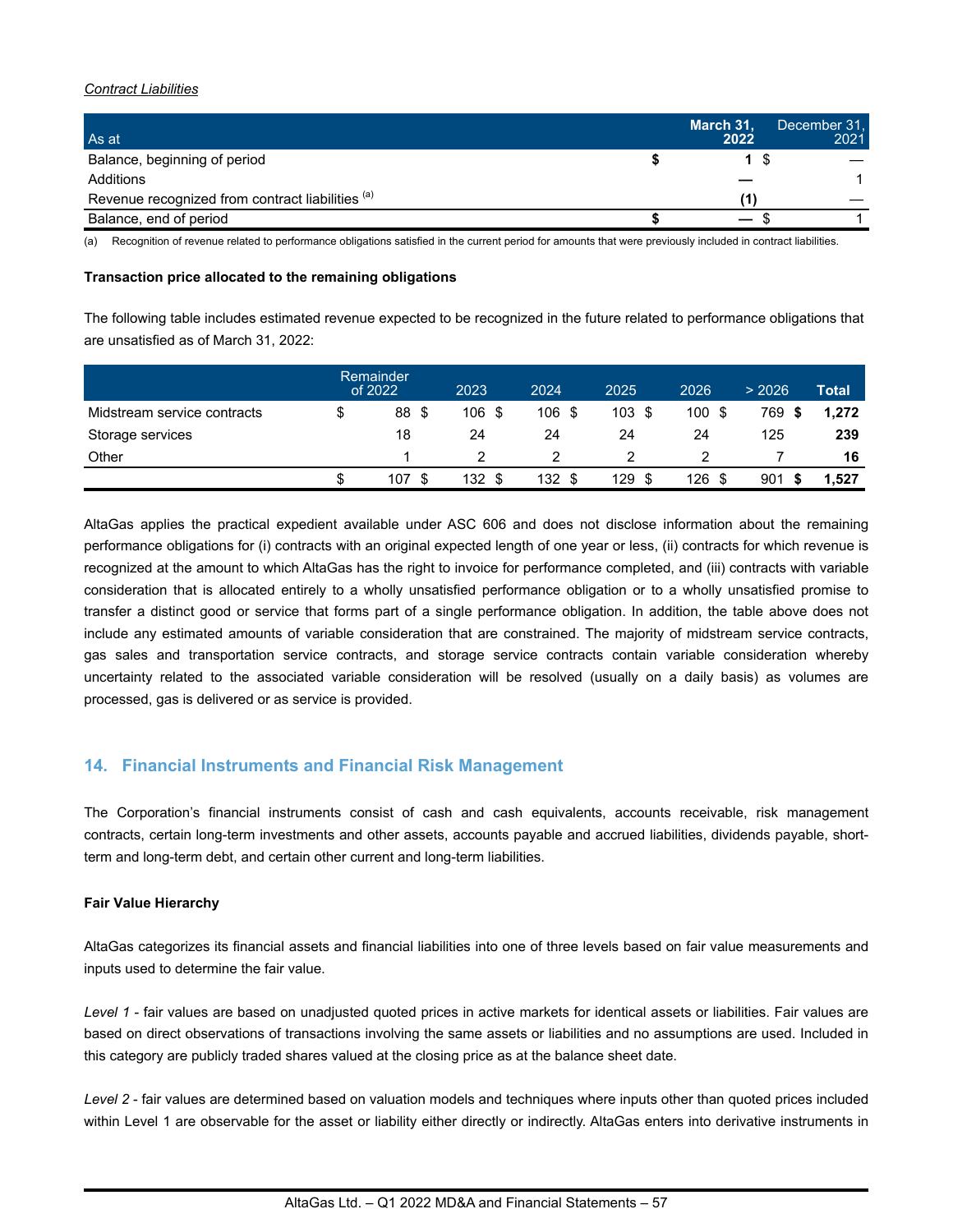the futures, over-the-counter, and retail markets to manage fluctuations in commodity prices and foreign exchange rates. The fair values of power, natural gas, NGL, LPG, ocean freight, and crude oil derivative contracts were calculated using forward prices based on published sources for the relevant period, adjusted for factors specific to the asset or liability, including basis and location differentials, discount rates, and currency exchange. The fair value of foreign exchange derivative contracts was calculated using quoted market rates.

*Level 3* - fair values are based on inputs for the asset or liability that are not based on observable market data. AltaGas uses valuation techniques when observable market data is not available. Level 3 derivatives include physical contracts at illiquid market locations with no observable market data, long-dated positions where observable pricing is not available over the life of the contract, contracts valued using historical spot price volatility assumptions, and valuations using indicative broker quotes for inactive market locations. A significant change to any one of these inputs in isolation could result in a significant upward or downward fluctuation in the fair value measurement.

The following methods and assumptions were used to estimate the fair value of each significant class of financial instruments:

*Other current liabilities* - the carrying amounts approximate fair value because of the short maturity of these instruments.

*Current portion of long-term debt, Long-term debt and Other long-term liabilities* - the fair value of these liabilities was estimated based on discounted future interest and principal payments using the current market interest rates of instruments with similar terms.

*Risk management assets and liabilities* - the fair values of power, natural gas, NGL, and crude oil derivative contracts were calculated using forward prices from published sources for the relevant period. The fair value of foreign exchange derivative contracts was calculated using quoted market rates. The fair value of Level 3 derivative contracts was calculated using internally developed valuation inputs and pricing models.

*Loans and receivables* – the fair value of these assets was estimated based on discounted future interest and principal payments using the current market interest rates of instruments with similar terms.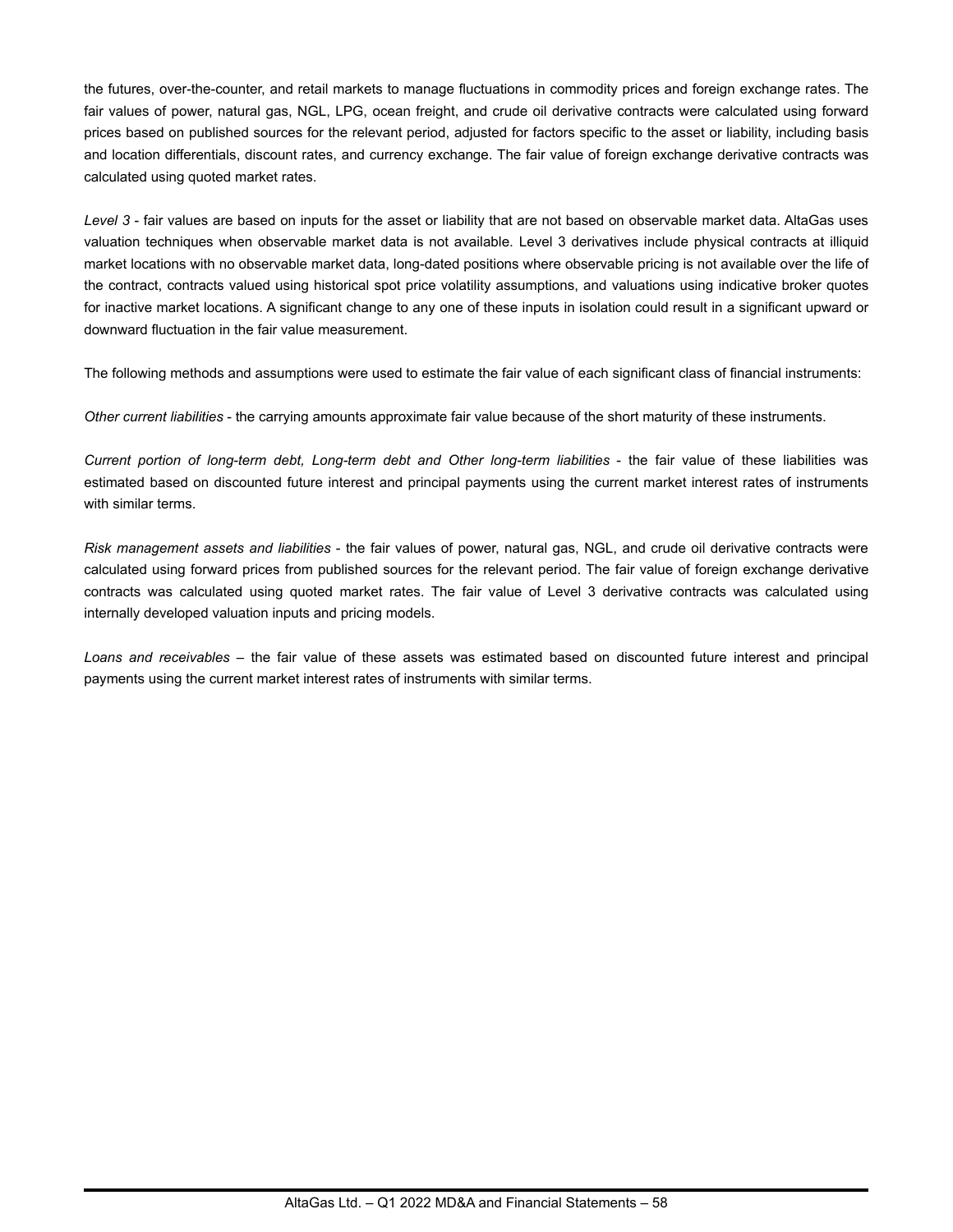| As at                                                | <b>March 31, 2022</b> |                           |      |         |    |          |                 |                                   |
|------------------------------------------------------|-----------------------|---------------------------|------|---------|----|----------|-----------------|-----------------------------------|
|                                                      |                       | <b>Carrying</b><br>Amount |      | Level 1 |    | Level 2  | Level 3         | <b>Total Fair</b><br><b>Value</b> |
| <b>Financial assets</b>                              |                       |                           |      |         |    |          |                 |                                   |
| Fair value through net income (a)                    |                       |                           |      |         |    |          |                 |                                   |
| Risk management assets - current                     | \$                    | 179 \$                    |      |         | \$ | 113S     | 66 \$           | 179                               |
| Risk management assets - non-current                 |                       | 52                        |      |         |    | 30       | 22              | 52                                |
| Fair value through regulatory assets/liabilities (a) |                       |                           |      |         |    |          |                 |                                   |
| Risk management assets - current                     |                       | 4                         |      |         |    | 3        |                 |                                   |
| Risk management assets - non-current                 |                       |                           |      |         |    |          |                 |                                   |
|                                                      | \$                    | 236                       | - \$ |         | \$ | 146 \$   | 90 <sup>5</sup> | 236                               |
| <b>Financial liabilities</b>                         |                       |                           |      |         |    |          |                 |                                   |
| Fair value through net income (a)                    |                       |                           |      |         |    |          |                 |                                   |
| Risk management liabilities - current                | \$                    | 188 \$                    |      |         |    | 54 \$    | 134S            | 188                               |
| Risk management liabilities - non-current            |                       | 87                        |      |         |    | 6        | 81              | 87                                |
| Fair value through regulatory assets/liabilities (a) |                       |                           |      |         |    |          |                 |                                   |
| Risk management liabilities - current                |                       | 20                        |      |         |    |          | 20              | 20                                |
| Risk management liabilities - non-current            |                       | 92                        |      |         |    |          | 92              | 92                                |
| Amortized cost                                       |                       |                           |      |         |    |          |                 |                                   |
| Current portion of long-term debt                    |                       | 536                       |      |         |    | 536      |                 | 536                               |
| Long-term debt                                       |                       | 7,708                     |      |         |    | 7,490    |                 | 7,490                             |
| Other current liabilities <sup>(b)</sup>             |                       | 9                         |      |         |    | 9        |                 | 9                                 |
|                                                      | \$                    | $8,640$ \$                |      |         | \$ | 8,095 \$ | 327             | \$<br>8,422                       |

(a) To manage price risk associated with acquiring natural gas supply for Maryland, Virginia, and District of Columbia utility customers, Washington Gas, a subsidiary of the Corporation, enters into physical and financial derivative transactions. Any gains and losses associated with these derivatives are recorded as regulatory liabilities or assets, respectively, to reflect the rate treatment for these economic hedging activities. Additionally, as part of its asset optimization program, Washington Gas enters into derivatives with the primary objective of securing operating margins that Washington Gas will ultimately realize. Regulatory sharing mechanisms provide for the annual realized profit from these transactions to be shared between Washington Gas' shareholder and customers; therefore, changes in fair value are recorded through earnings, or as regulatory assets or liabilities to the extent that it is probable that realized gains and losses associated with these derivative transactions will be included in the rates charged to customers when they are realized.

(b) Excludes non-financial liabilities.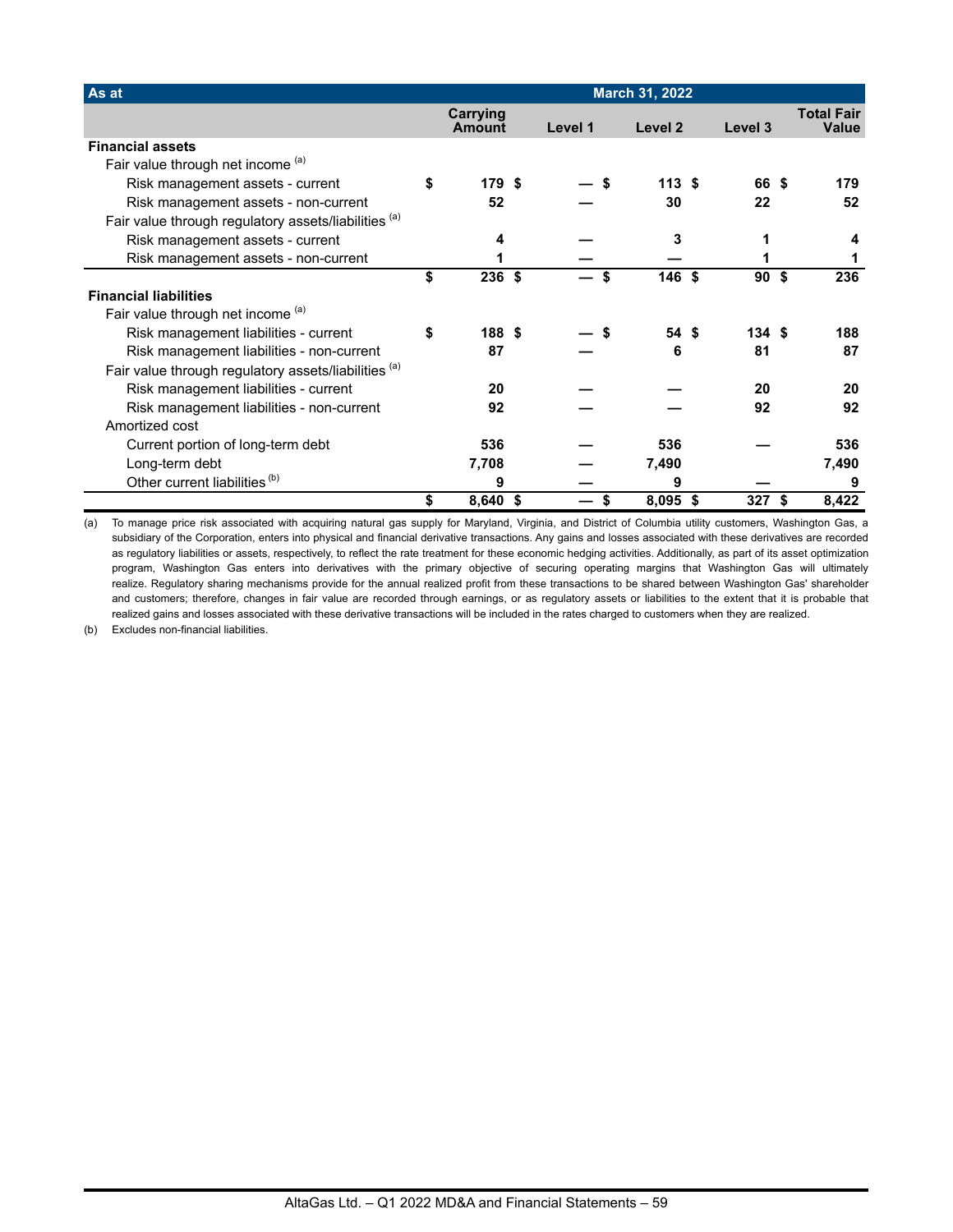| As at                                                |                    |     |         | December 31, 2021 |                 |                            |
|------------------------------------------------------|--------------------|-----|---------|-------------------|-----------------|----------------------------|
|                                                      | Carrying<br>Amount |     | Level 1 | Level 2           | Level 3         | <b>Total Fair</b><br>Value |
| <b>Financial assets</b>                              |                    |     |         |                   |                 |                            |
| Fair value through net income (a)                    |                    |     |         |                   |                 |                            |
| Risk management assets - current                     | \$<br>112S         |     |         | \$<br>73 \$       | 39S             | 112                        |
| Risk management assets - non-current                 | 50                 |     |         | 22                | 28              | 50                         |
| Fair value through regulatory assets/liabilities (a) |                    |     |         |                   |                 |                            |
| Risk management assets - current                     |                    |     |         |                   |                 |                            |
| Risk management assets - non-current                 |                    |     |         |                   |                 |                            |
|                                                      | \$<br>164          | -\$ |         | \$<br>95 \$       | 69              | \$<br>164                  |
| <b>Financial liabilities</b>                         |                    |     |         |                   |                 |                            |
| Fair value through net income (a)                    |                    |     |         |                   |                 |                            |
| Risk management liabilities - current                | \$<br>113S         |     |         | \$<br>58 \$       | $55 \text{ } $$ | 113                        |
| Risk management liabilities - non-current            | 90                 |     |         | 11                | 79              | 90                         |
| Fair value through regulatory assets/liabilities (a) |                    |     |         |                   |                 |                            |
| Risk management liabilities - current                | 15                 |     |         |                   | 15              | 15                         |
| Risk management liabilities - non-current            | 75                 |     |         |                   | 75              | 75                         |
| Amortized cost                                       |                    |     |         |                   |                 |                            |
| Current portion of long-term debt                    | 511                |     |         | 511               |                 | 511                        |
| Long-term debt                                       | 7,684              |     |         | 7,898             |                 | 7,898                      |
| Other current liabilities <sup>(b)</sup>             | 43                 |     |         | 43                |                 | 43                         |
|                                                      | \$<br>8,531        | \$  |         | \$<br>8,521       | \$<br>224       | \$<br>8,745                |

(a) To manage price risk associated with acquiring natural gas supply for Maryland, Virginia, and District of Columbia utility customers, Washington Gas, a subsidiary of the Corporation, enters into physical and financial derivative transactions. Any gains and losses associated with these derivatives are recorded as regulatory liabilities or assets, respectively, to reflect the rate treatment for these economic hedging activities. Additionally, as part of its asset optimization program, Washington Gas enters into derivatives with the primary objective of securing operating margins that Washington Gas will ultimately realize. Regulatory sharing mechanisms provide for the annual realized profit from these transactions to be shared between Washington Gas' shareholder and customers; therefore, changes in fair value are recorded through earnings, or as regulatory assets or liabilities to the extent that it is probable that realized gains and losses associated with these derivative transactions will be included in the rates charged to customers when they are realized.

(b) Excludes non-financial liabilities.

Financial assets and liabilities not included in the fair value hierarchy table include money market funds, short-term debt, and commercial paper. The carrying value of these financial instruments approximate their fair value, which reflects the short-term maturity and/or normal credit terms of these financial instruments.

The following table includes quantitative information about the significant unobservable inputs used in the fair value measurement of Level 3 financial instruments at March 31, 2022:

|                | <b>Net Fair</b><br>Valuation<br>Value<br>Techniaue |  | <b>Unobservable Inputs</b>   |                                                     | Range |           |      |          |     | Weighted<br>Average <sup>(a)</sup> |  |
|----------------|----------------------------------------------------|--|------------------------------|-----------------------------------------------------|-------|-----------|------|----------|-----|------------------------------------|--|
| Natural gas \$ |                                                    |  | Discounted<br>135) Cash Flow | Natural Gas Basis Price (per Dth)                   | \$    | (2.09)    | - \$ | 8.02     | \$. | (0.67)                             |  |
| Natural gas \$ |                                                    |  | Option<br>(2) Model          | Natural Gas Basis Price (per Dth)                   |       | (2.42)    | - \$ | 6.74     | S   | 0.65                               |  |
|                |                                                    |  |                              | Annualized Volatility of Spot Market<br>Natural Gas |       | $16 \% -$ |      | $306 \%$ |     | 42 %                               |  |
| Electricity    | S                                                  |  | Discounted<br>100) Cash Flow | Electricity Congestion Price (per MWh)              | S     | (9.02)    | - \$ | 144.20   | S   | 21.91                              |  |

(a) Unobservable inputs were weighted by transaction volume.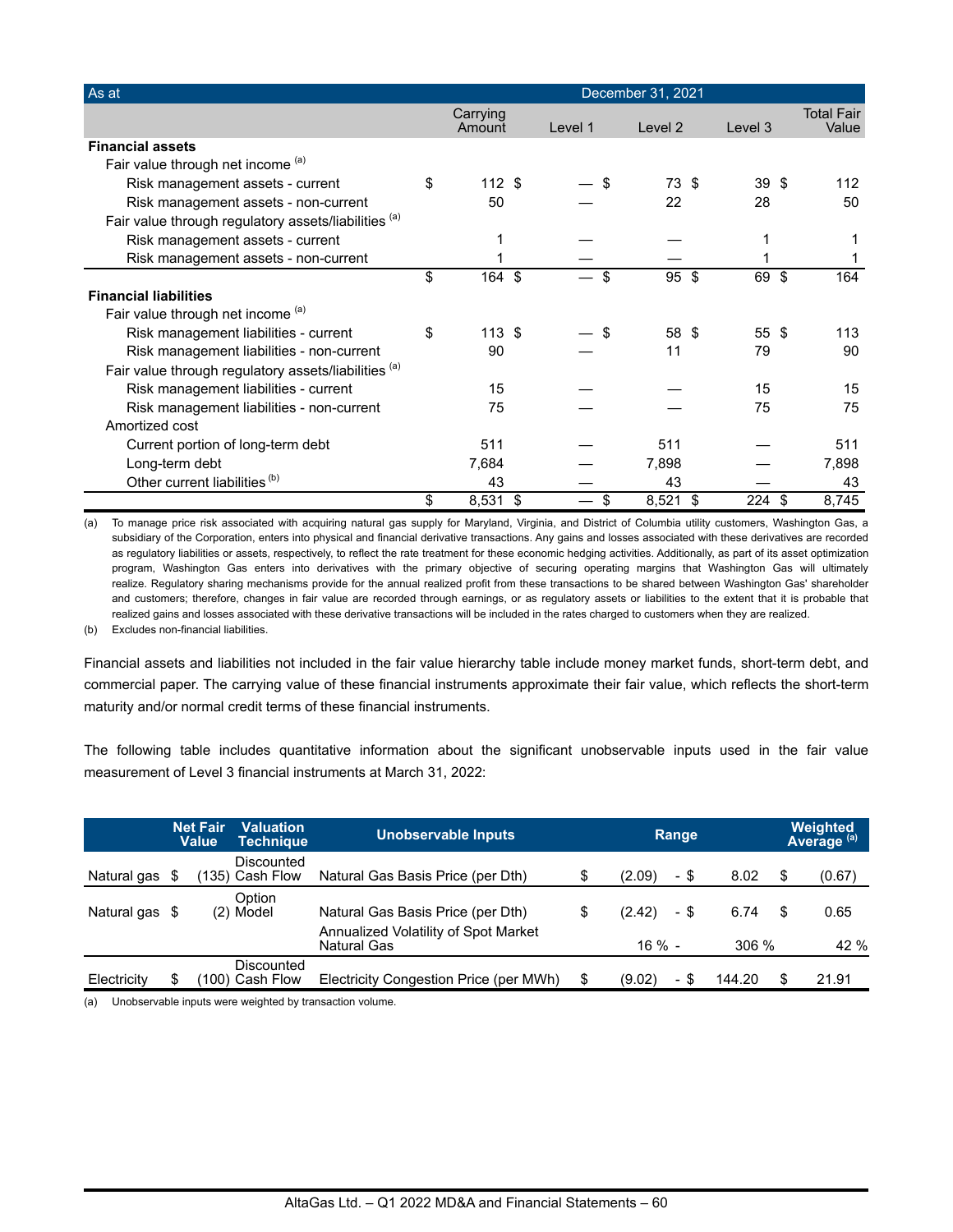The following tables provide a reconciliation of changes in net fair value of derivative assets and liabilities classified as Level 3 in the fair value hierarchy:

| Three Months Ended March 31               | 2022                  |                    |              | 2021                  |             |       |  |
|-------------------------------------------|-----------------------|--------------------|--------------|-----------------------|-------------|-------|--|
|                                           | <b>Natural</b><br>Gas | <b>Electricity</b> | <b>Total</b> | <b>Natural</b><br>Gas | Electricity | Total |  |
| Balance, beginning of period              | \$<br>$(107)$ \$      | $(48)$ \$          | $(155)$ \$   | $(74)$ \$             | $(19)$ \$   | (93)  |  |
| Realized and unrealized gains (losses):   |                       |                    |              |                       |             |       |  |
| Recorded in income                        | (11)                  | (59)               | (70)         | 6                     | (3)         | 3     |  |
| Recorded in regulatory assets             | (33)                  |                    | (33)         | (6)                   |             | (6)   |  |
| Reclassified to liabilities held for sale |                       |                    |              | (28)                  |             | (28)  |  |
| Transfers out of Level 3                  | 3                     |                    | 3            |                       |             |       |  |
| Purchases                                 |                       | 4                  | 4            |                       |             |       |  |
| Settlements                               | 10                    | 4                  | 14           | 5                     |             | 5     |  |
| Foreign exchange translation              |                       | (1)                |              |                       |             | 2     |  |
| Balance, end of period                    | (137) \$              | $(100)$ \$         | $(237)$ \$   | $(96)$ \$             | $(21)$ \$   | (117) |  |

Transfers out of Level 3 financial instruments are due to an increase in valuations using observable market inputs.

### **Summary of Unrealized Gains (Losses) on Risk Management Contracts Recognized in Net Income**

| Three Months Ended March 31 | 2022  | 2021 |
|-----------------------------|-------|------|
| Natural gas                 | 68 \$ | (7)  |
| Energy exports              | 16    | 78   |
| Crude oil and NGLs          | 6     | 6    |
| NGL frac spread             | (5)   | (16) |
| Power                       | 25    | 2    |
| Foreign exchange            |       | (8)  |
|                             | 110   | 55   |

#### **Offsetting of Derivative Assets and Derivative Liabilities**

Certain of AltaGas' risk management contracts are subject to master netting arrangements that create a legally enforceable right for a counterparty to offset the related financial assets and financial liabilities. As part of these master netting agreements, cash, letters of credit, and parental guarantees may be required to be posted or obtained from counterparties in order to mitigate credit risk related to both derivative and non-derivative positions. Collateral balances are also offset against the related counterparties' derivative positions to the extent the application would not result in the over-collateralization of those derivative positions on the balance sheet.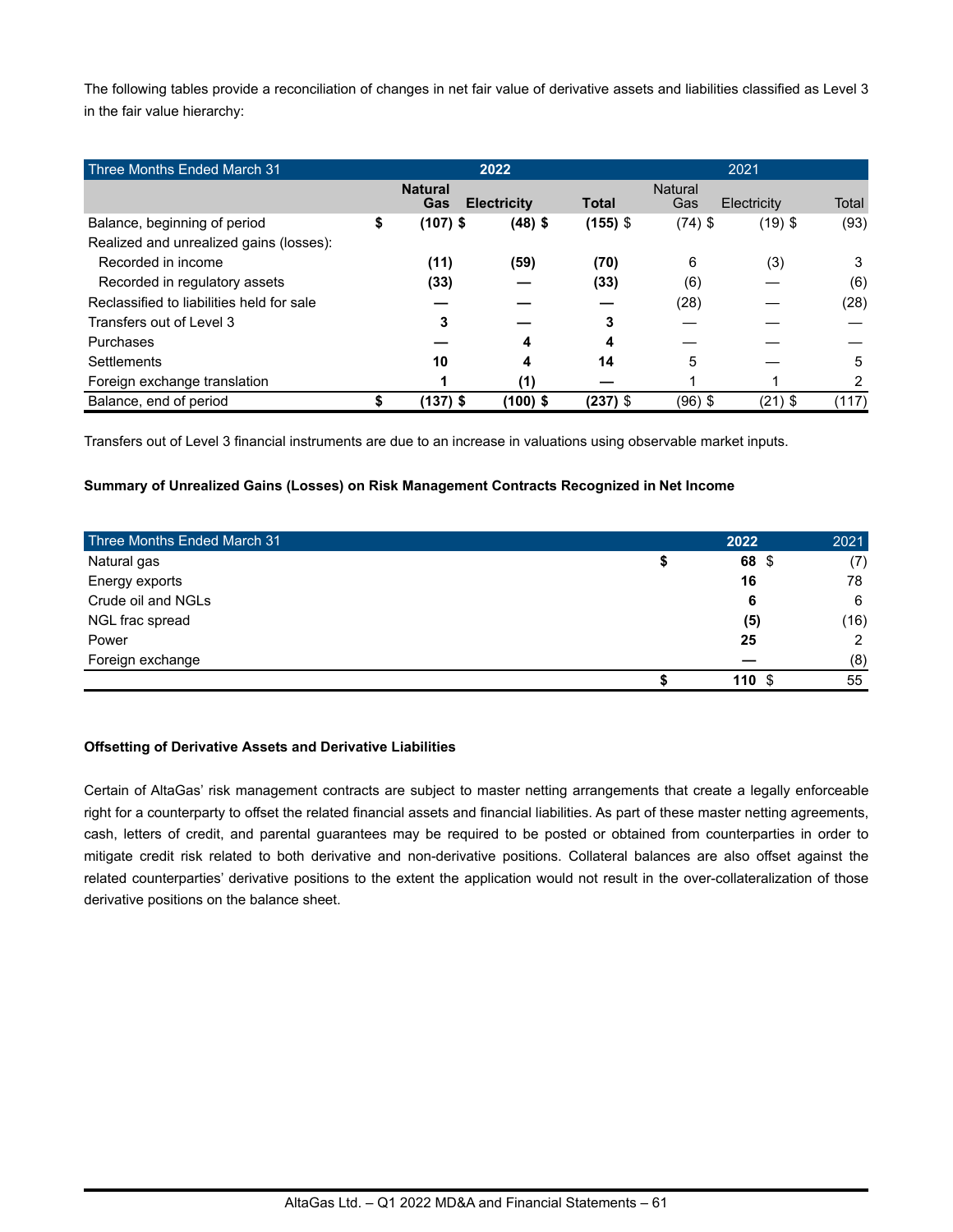| As at                                 |                                                      | <b>March 31, 2022</b>                       |                                 |                                              |
|---------------------------------------|------------------------------------------------------|---------------------------------------------|---------------------------------|----------------------------------------------|
|                                       | Gross amounts of<br>recognized<br>assets/liabilities | Gross amounts<br>offset in<br>balance sheet | <b>Netting</b><br>of collateral | Net amounts<br>presented in<br>balance sheet |
| Risk management assets <sup>(a)</sup> |                                                      |                                             |                                 |                                              |
| Natural gas                           | \$<br>$213$ \$                                       | $(68)$ \$                                   | $(105)$ \$                      | 40                                           |
| Energy exports                        | 147                                                  | (143)                                       | 23                              | 27                                           |
| Crude oil and NGLs                    | 13                                                   | (2)                                         | (3)                             | 8                                            |
| NGL frac spread                       | 17                                                   | (17)                                        |                                 |                                              |
| Power                                 | 195                                                  | (19)                                        | (15)                            | 161                                          |
|                                       | \$<br>585 \$                                         | $(249)$ \$                                  | $(100)$ \$                      | 236                                          |
| Risk management liabilities (b)       |                                                      |                                             |                                 |                                              |
| Natural gas                           | \$<br>$233$ \$                                       | $(68)$ \$                                   | $(1)$ \$                        | 164                                          |
| Energy exports                        | 153                                                  | (143)                                       |                                 | 10                                           |
| Crude oil and NGLs                    | 12                                                   | (2)                                         |                                 | 10                                           |
| NGL frac spread                       | 41                                                   | (17)                                        |                                 | 24                                           |
| Power                                 | 198                                                  | (19)                                        |                                 | 179                                          |
|                                       | \$<br>637 \$                                         | $(249)$ \$                                  | $(1)$ \$                        | 387                                          |

(a) Net amount of risk management assets on the Balance Sheet is comprised of risk management assets (current) balance of \$183 million and risk management assets (non-current) balance of \$53 million.

(b) Net amount of risk management liabilities on the Balance Sheet is comprised of risk management liabilities (current) balance of \$208 million and risk management liabilities (non-current) balance of \$179 million.

| As at                                 | December 31, 2021 |                                                      |     |                                             |                                 |                                              |  |  |
|---------------------------------------|-------------------|------------------------------------------------------|-----|---------------------------------------------|---------------------------------|----------------------------------------------|--|--|
|                                       |                   | Gross amounts of<br>recognized<br>assets/liabilities |     | Gross amounts<br>offset in<br>balance sheet | <b>Netting</b><br>of collateral | Net amounts<br>presented in<br>balance sheet |  |  |
| Risk management assets <sup>(a)</sup> |                   |                                                      |     |                                             |                                 |                                              |  |  |
| Natural gas                           | \$                | 94 \$                                                |     | $(22)$ \$                                   | $(25)$ \$                       | 47                                           |  |  |
| Energy exports                        |                   | 61                                                   |     | (60)                                        | 37                              | 38                                           |  |  |
| NGL frac spread                       |                   | 4                                                    |     |                                             |                                 | 4                                            |  |  |
| Power                                 |                   | 101                                                  |     | (25)                                        | (1)                             | 75                                           |  |  |
|                                       | \$                | 260 \$                                               |     | $(107)$ \$                                  | $11 \text{ } $$                 | 164                                          |  |  |
| Risk management liabilities (b)       |                   |                                                      |     |                                             |                                 |                                              |  |  |
| Natural gas                           | \$                | 164 \$                                               |     | $(22)$ \$                                   | $(4)$ \$                        | 138                                          |  |  |
| Energy exports                        |                   | 81                                                   |     | (60)                                        | 2                               | 23                                           |  |  |
| Crude oil and condensates             |                   | 6                                                    |     |                                             | 2                               | 8                                            |  |  |
| NGL frac spread                       |                   | 23                                                   |     |                                             |                                 | 23                                           |  |  |
| Power                                 |                   | 126                                                  |     | (25)                                        |                                 | 101                                          |  |  |
|                                       | \$                | 400                                                  | -\$ | $(107)$ \$                                  | \$                              | 293                                          |  |  |

(a) Net amount of risk management assets on the Balance Sheet is comprised of risk management assets (current) balance of \$113 million and risk management assets (non-current) balance of \$51 million.

(b) Net amount of risk management liabilities on the Balance Sheet is comprised of risk management liabilities (current) balance of \$128 million and risk management liabilities (non-current) balance of \$165 million.

### **Cash Collateral**

The following table presents collateral not offset against risk management assets and liabilities:

| As at                                           | March 31, 2022 | December 31, 2021 |
|-------------------------------------------------|----------------|-------------------|
| Collateral posted with counterparties           |                |                   |
| Cash collateral held representing an obligation |                |                   |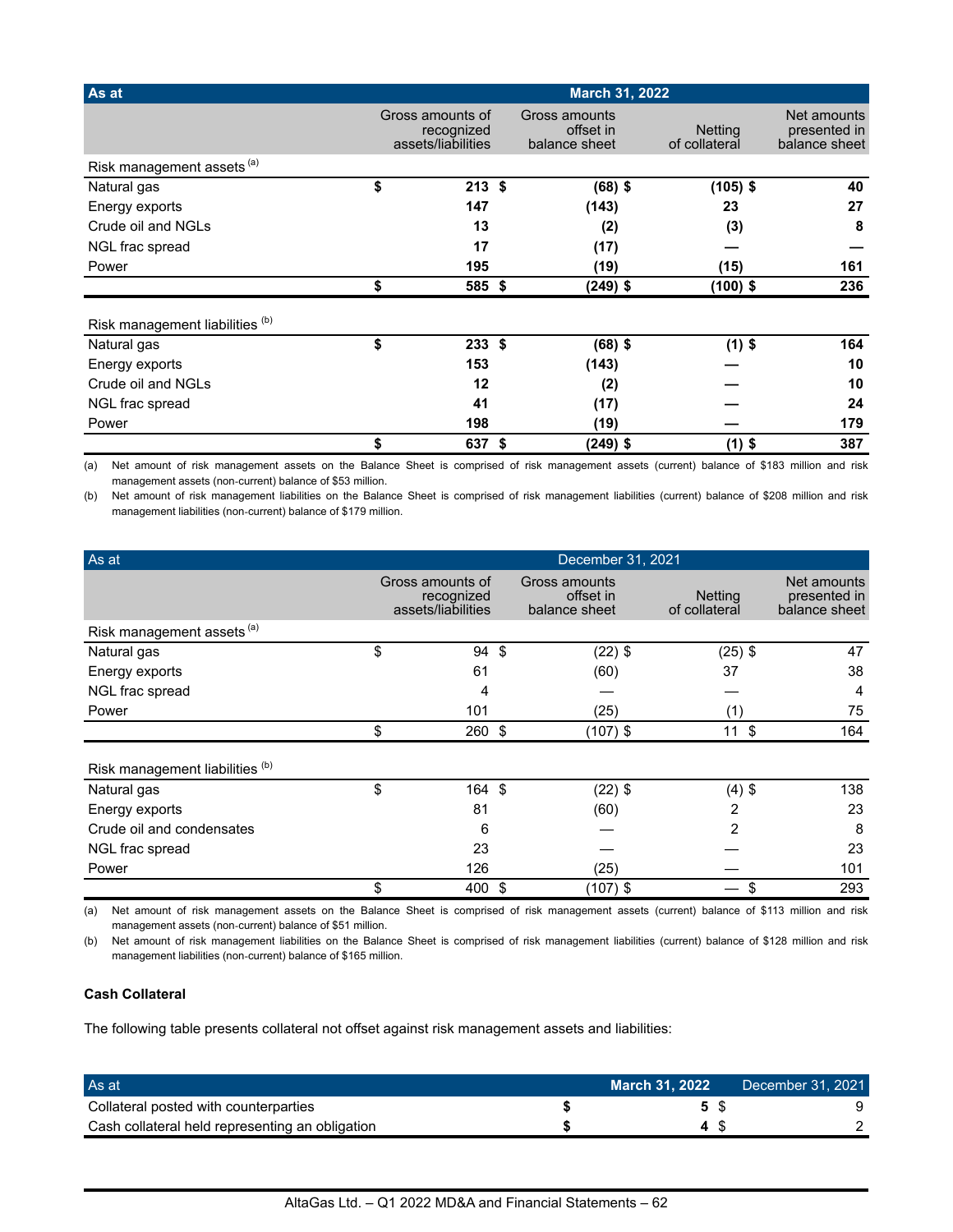Any collateral posted that is not offset against risk management assets and liabilities is included in line item "prepaid expenses and other current assets" in the Consolidated Balance Sheets. Collateral received and not offset against risk management assets and liabilities is included in line item "customer deposits" in the Consolidated Balance Sheets.

Certain derivative instruments contain contract provisions that require collateral to be posted if the credit rating of AltaGas or certain of its subsidiaries falls below certain levels. At March 31, 2022 and December 31, 2021, AltaGas has not posted any collateral related to its derivative liabilities that contained credit-related contingent features. The following table shows the aggregate fair value of all derivative instruments with credit-related contingent features that are in a liability position, as well as the maximum amount of collateral that would be required if specific credit-risk-related contingent features underlying these agreements were triggered:

| As at                                                            | March 31. 2022 | December 31, 2021 |
|------------------------------------------------------------------|----------------|-------------------|
| Risk management liabilities with credit-risk-contingent features | 84 S           |                   |
| Maximum potential collateral requirements                        | 14 S           |                   |

### **Notional Summary**

The following table presents the notional quantity outstanding related to the Corporation's commodity contracts:

| As at                     | March 31, 2022 |            | December 31, 2021 |
|---------------------------|----------------|------------|-------------------|
| <b>Natural Gas</b>        |                |            |                   |
| Sales                     | 274,294,495    | GJ         | 259,750,059 GJ    |
| Purchases                 | 580,147,629    | GJ         | 606,923,548 GJ    |
| Swaps                     | 173,635,151    | GJ         | 201,266,412 GJ    |
| <b>Crude Oil and NGLs</b> |                |            |                   |
| Swaps                     | 9,520,260      | <b>Bbl</b> | 864,000 Bbl       |
| <b>Energy Exports</b>     |                |            |                   |
| Propane and butane swaps  | 28,562,505     | <b>Bbl</b> | 38,860,780 Bbl    |
| <b>NGL Frac Spread</b>    |                |            |                   |
| Propane swaps             | 1,565,843      | <b>Bbl</b> | 2,099,243 Bbl     |
| <b>Butane swaps</b>       |                | <b>Bbl</b> | 18,967 Bbl        |
| Crude oil swaps           | 280,549        | <b>Bbl</b> | 369,495 Bbl       |
| Natural gas swaps         | 8,851,218      | GJ         | 11,873,390 GJ     |
| <b>Power</b>              |                |            |                   |
| Sales                     | 4,252,192 MWh  |            | 4,938,045 MWh     |
| Purchases                 | 5,387,187 MWh  |            | 6,393,003 MWh     |
| Swaps                     | 20,324,579 MWh |            | 22,845,569 MWh    |

### **Foreign Exchange Risk**

AltaGas is exposed to foreign exchange risk as changes in foreign exchange rates may affect the fair value or future cash flows of the Corporation's financial instruments. AltaGas has foreign operations whereby the functional currency is the U.S. dollar. As a result, the Corporation's earnings, cash flows, and OCI are exposed to fluctuations resulting from changes in foreign exchange rates. This risk is partially mitigated to the extent that AltaGas has U.S. dollar-denominated debt and/or preferred shares outstanding. AltaGas may also enter into foreign exchange forward derivatives to manage the risk of fluctuating cash flows due to variations in foreign exchange rates.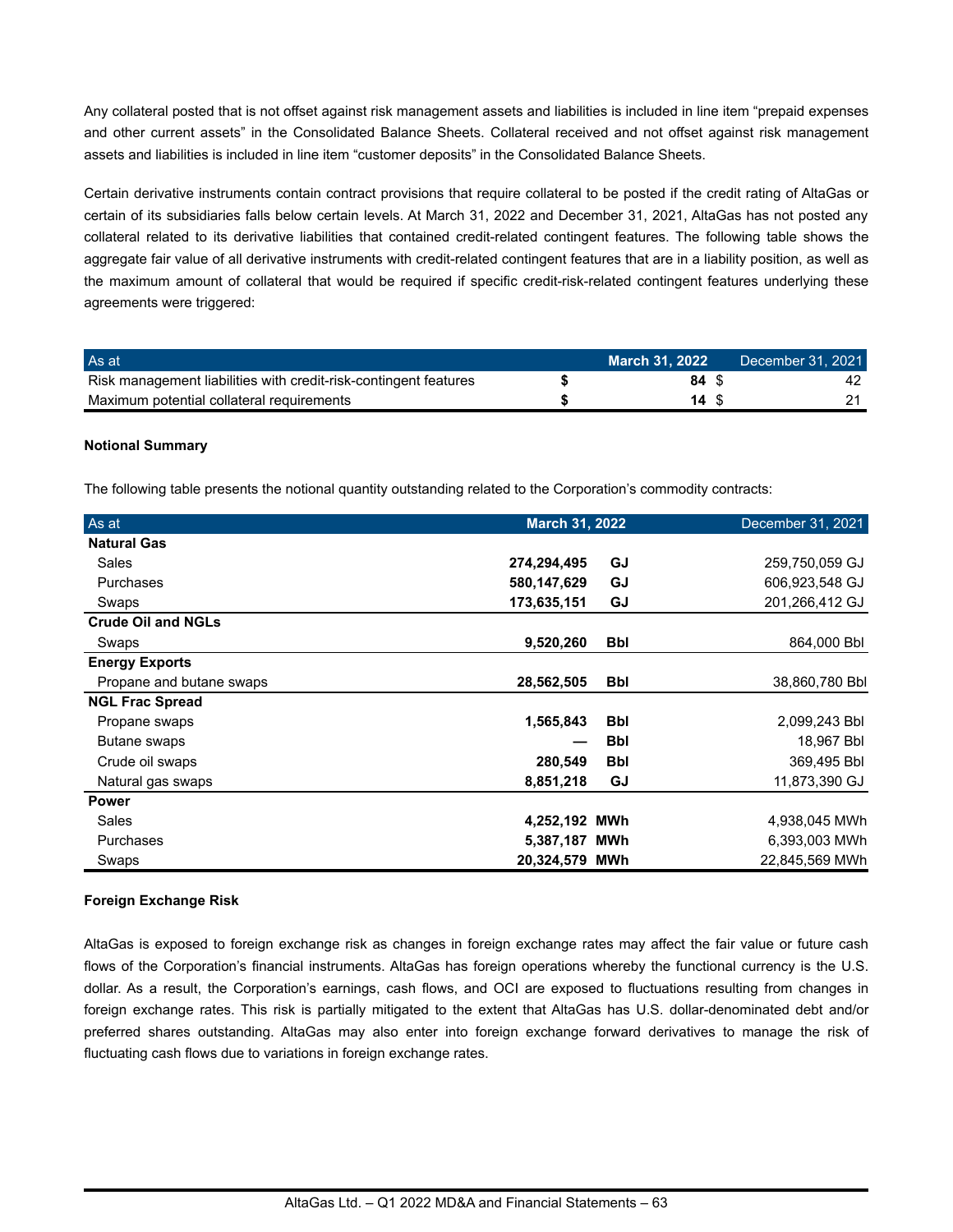AltaGas may designate its U.S. dollar-denominated debt or certain U.S. dollar-denominated loans that may give rise to a foreign currency translation gain or loss as a net investment hedge of its U.S. subsidiaries. As at March 31, 2022, AltaGas has not designated any outstanding loans as a net investment hedge (December 31, 2021 - US\$122 million).

As at March 31, 2022, AltaGas did not have any outstanding foreign exchange forward contracts. The following foreign exchange forward contracts were outstanding as at December 31, 2021:

| Foreign exchange forward<br><b>contract</b> | <b>Notional Amount</b><br>(US\$ millions) | <b>Duration</b>    | <b>Weighted average</b><br>foreign exchange rate | <b>Fair Value</b>        |
|---------------------------------------------|-------------------------------------------|--------------------|--------------------------------------------------|--------------------------|
| Foreign exchange swaps<br>(purchases)       | US\$10                                    | Less than one vear | 1.2640                                           | Less than \$1<br>million |

For the three months ended March 31, 2022, AltaGas recorded no realized gain or loss on all foreign exchange forward contracts (three months ended March 31, 2021 - gain of \$7 million).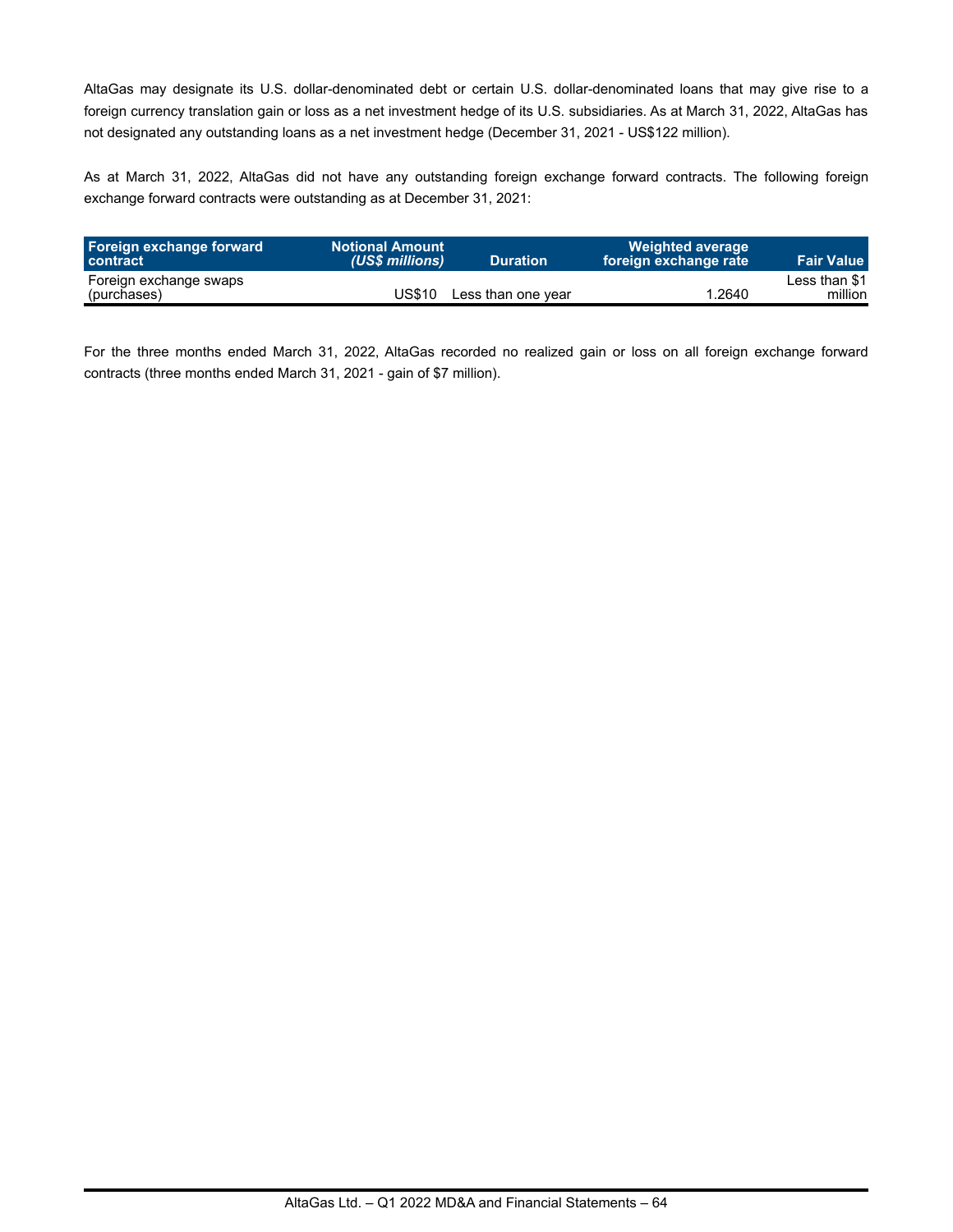#### **Allowance for Credit Losses**

The following table presents changes to the allowance for credit losses by segment and major type:

|                              |                            |    | Three Months Ended March 31, 2022 |     |              |
|------------------------------|----------------------------|----|-----------------------------------|-----|--------------|
|                              | <b>Accounts Receivable</b> |    | <b>Contract Assets (a)</b>        |     | <b>Total</b> |
| <b>Utilities</b>             |                            |    |                                   |     |              |
| Balance, beginning of period | 38 <sup>5</sup>            |    |                                   |     | 38           |
| Foreign exchange translation | (1)                        |    |                                   |     | (1)          |
| Adjustments to allowance (b) | 10                         |    |                                   |     | 10           |
| Written off                  | (4)                        |    |                                   |     | (4)          |
| Recoveries collected         |                            |    |                                   |     |              |
| Balance, end of period       | \$<br>44 \$                |    |                                   |     | 44           |
| <b>Midstream</b>             |                            |    |                                   |     |              |
| Balance, beginning of period | 1\$                        |    |                                   | 1\$ |              |
| Balance, end of period       |                            | \$ |                                   | \$  | 2            |
| <b>Total</b>                 | $45$ \$                    |    |                                   | \$  | 46           |

(a) An allowance for credit loss is assessed quarterly and is recorded based on historical default rates published by external credit rating agencies and a rate associated with the estimated time frame that the contract asset will be billed to the customer.

(b) Includes \$4 million recorded to a regulatory asset relating to the impact of COVID-19 on uncollectible accounts.

|                                         | Three Months Ended March 31, 2021 |                                |                                                    |                |  |  |  |  |  |
|-----------------------------------------|-----------------------------------|--------------------------------|----------------------------------------------------|----------------|--|--|--|--|--|
|                                         | Accounts<br>Receivable            | Contract Assets <sup>(a)</sup> | Other long-term<br>investments and<br>other assets | Total          |  |  |  |  |  |
| <b>Utilities</b>                        |                                   |                                |                                                    |                |  |  |  |  |  |
| Balance, beginning of period            | \$<br>40 \$                       |                                | S                                                  | 40<br>S        |  |  |  |  |  |
| Adjustments to allowance <sup>(b)</sup> | 10                                |                                |                                                    | 10             |  |  |  |  |  |
| Written off                             | (4)                               |                                |                                                    | (4)            |  |  |  |  |  |
| Recoveries collected                    |                                   |                                |                                                    |                |  |  |  |  |  |
| Balance, end of period                  | \$<br>47 \$                       |                                | S                                                  | 47<br>S        |  |  |  |  |  |
| <b>Midstream</b>                        |                                   |                                |                                                    |                |  |  |  |  |  |
| Balance, beginning of period            | \$<br>$1 \text{ } $$              | $\mathbf{1}$                   | 2 <sup>5</sup><br>\$                               | 4              |  |  |  |  |  |
| Written off                             |                                   |                                | (2)                                                | (2)            |  |  |  |  |  |
| Balance, end of period                  | \$                                | \$<br>1                        | \$                                                 | $\overline{2}$ |  |  |  |  |  |
| Total                                   | \$<br>48                          | \$                             | \$                                                 | 49             |  |  |  |  |  |

(a) An allowance for credit loss is assessed quarterly and is recorded based on historical default rates published by external credit rating agencies and a rate associated with the estimated time frame that the contract asset will be billed to the customer.

(b) Includes \$8 million recorded to a regulatory asset relating to the impact of COVID-19 on uncollectible accounts.

With the exception of accounts receivable which are due in one year or less, AltaGas does not have any past due receivables as at March 31, 2022.

### **Weather Related Instruments**

WGL Energy Services utilizes heating degree day (HDD) instruments from time to time to manage weather and price risks related to its natural gas and electricity sales during the winter heating season. WGL Energy Services also utilizes cooling degree day (CDD) instruments and other instruments to manage weather and price risks related to its electricity sales during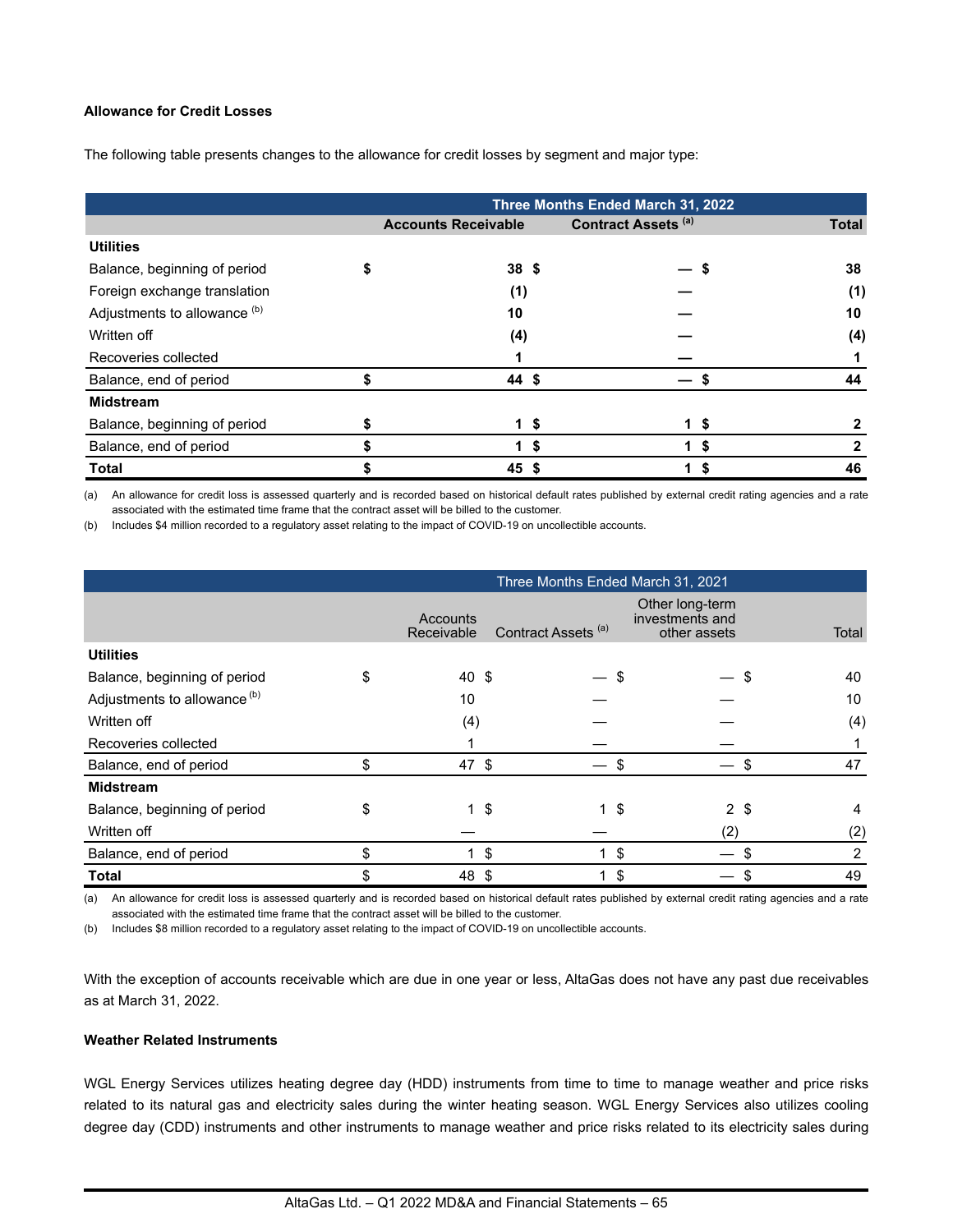the summer cooling season. These instruments cover a portion of estimated revenue or energy-related cost exposure to variations in HDDs or CDDs. For the three months ended March 31, 2022, pre-tax losses of less than \$1 million were recorded related to these instruments (three months ended March 31, 2021 - \$nil).

### **15. Leases**

#### **Lessor**

Certain of AltaGas' revenues are obtained through power purchase agreements or take-or-pay contracts whereby AltaGas is the lessor in these operating lease arrangements. Minimum lease payments received are amortized over the term of the lease. Contingent rentals are recorded when the condition that created the present obligation to make such payments occurs such as when actual electricity is generated and delivered. Revenue from these arrangements have been disclosed in Note 13.

## **16. Shareholders' Equity**

### **Authorization**

AltaGas is authorized to issue an unlimited number of voting common shares. AltaGas is also authorized to issue such number of Preferred Shares in series at any time as have aggregate voting rights either directly or on conversion or exchange that in the aggregate represent less than 50 percent of the voting rights attaching to the then issued and outstanding Common Shares.

| <b>Common Shares Issued and Outstanding</b>   | Number of<br>shares | Amount |
|-----------------------------------------------|---------------------|--------|
| January 1, 2021                               | 279,494,299 \$      | 6.723  |
| Shares issued for cash on exercise of options | 774.739             | 15     |
| Deferred taxes on share issuance cost         |                     | (3)    |
| December 31, 2021                             | 280,269,038 \$      | 6.735  |
| Shares issued for cash on exercise of options | 266.256             | 6      |
| Deferred taxes on share issuance cost         |                     | (1)    |
| Issued and outstanding at March 31, 2022      | 280,535,294 \$      | 6.740  |

#### **Preferred Shares**

| As at                              | March 31, 2022          |        | December 31, 2021 |        |  |
|------------------------------------|-------------------------|--------|-------------------|--------|--|
| <b>Issued and Outstanding</b>      | <b>Number of shares</b> | Amount | Number of shares  | Amount |  |
| Series A                           | 6,746,679 \$            | 169    | 6,746,679 \$      | 169    |  |
| Series B                           | 1,253,321               | 31     | 1,253,321         | 31     |  |
| Series C                           | 8,000,000               | 206    | 8,000,000         | 206    |  |
| Series E                           | 8,000,000               | 200    | 8,000,000         | 200    |  |
| Series G                           | 6,885,823               | 172    | 6,885,823         | 172    |  |
| Series H                           | 1,114,177               | 28     | 1,114,177         | 28     |  |
| Series K <sup>(a)</sup>            |                         |        | 12,000,000        | 300    |  |
| Share issuance costs, net of taxes |                         | (20)   |                   | (30)   |  |
|                                    | 32,000,000 \$           | 786    | 44,000,000 \$     | 1,076  |  |

(a) On March 31, 2022, AltaGas redeemed all of its outstanding Series K preferred shares. A loss of \$10 million was recognized related to share issuance costs for the preferred shares that were redeemed.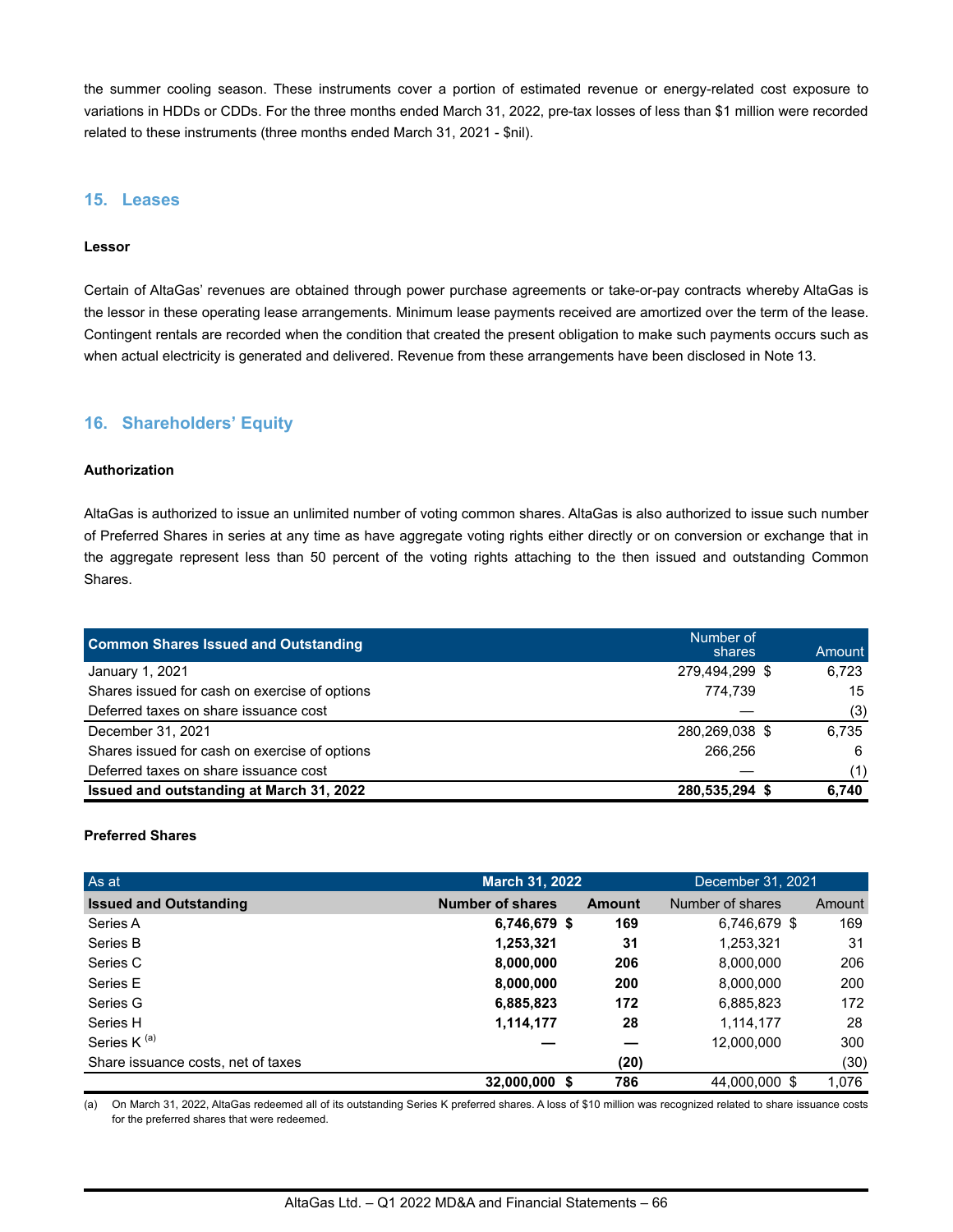### **Share Option Plan**

AltaGas has an employee share option plan under which officers, employees, and service providers (as defined by the TSX) are eligible to receive grants. As at March 31, 2022, 12,709,906 shares were listed and reserved for issuance under the plan.

As at March 31, 2022, share options granted under the plan have a term between six and ten years until expiry and vest no longer than over a four-year period.

As at March 31, 2022, the unexpensed fair value of share option compensation cost associated with future periods was \$3 million (December 31, 2021 - \$3 million).

The following table summarizes information about the Corporation's share options:

| As at                                          | <b>March 31, 2022</b> | December 31, 2021                       |                      |                                  |
|------------------------------------------------|-----------------------|-----------------------------------------|----------------------|----------------------------------|
|                                                | Number of<br>options  | <b>Exercise</b><br>price <sup>(a)</sup> | Number of<br>options | Exercise<br>price <sup>(a)</sup> |
| Share options outstanding, beginning of period | 8,679,508 \$          | 19.98                                   | 8,362,211 \$         | 21.06                            |
| Granted                                        |                       |                                         | 1,878,670            | 18.77                            |
| Exercised                                      | (266,256)             | 18.51                                   | (774, 739)           | 17.44                            |
| Forfeited                                      | (12, 192)             | 22.64                                   | (214, 259)           | 25.24                            |
| Expired                                        | (4,000)               | 30.90                                   | (572, 375)           | 33.26                            |
| Share options outstanding, end of period       | 8,397,060 \$          | 20.02                                   | 8.679.508 \$         | 19.98                            |
| Share options exercisable, end of period       | 5,572,343 \$          | 20.43                                   | 4,435,287 \$         | 20.72                            |

(a) Weighted average.

As at March 31, 2022, the aggregate intrinsic value of the total share options exercisable was \$46 million (December 31, 2021 - \$33 million), the total intrinsic value of share options outstanding was \$70 million (December 31, 2021 - \$68 million) and the total intrinsic value of share options exercised was \$2 million (December 31, 2021 - \$5 million).

The following table summarizes the employee share option plan as at March 31, 2022:

|                    |                              | <b>Options outstanding</b>            | <b>Options exercisable</b>                        |                              |                                       |                                                   |  |
|--------------------|------------------------------|---------------------------------------|---------------------------------------------------|------------------------------|---------------------------------------|---------------------------------------------------|--|
| Price range        | <b>Number</b><br>outstanding | Weighted<br>average<br>exercise price | Weighted average<br>remaining<br>contractual life | <b>Number</b><br>exercisable | Weighted<br>average<br>exercise price | Weighted average<br>remaining<br>contractual life |  |
| \$14.52 to \$18.00 | 1,978,049 \$                 | 15.35                                 | 2.84                                              | 1.759.388 \$                 | 15.12                                 | 2.78                                              |  |
| \$18.01 to \$25.08 | 5.156.648                    | 19.30                                 | 3.96                                              | 2,629,626                    | 19.42                                 | 3.79                                              |  |
| \$25.09 to \$37.86 | .262,363                     | 30.30                                 | 1.09                                              | 1.183.329                    | 30.57                                 | 1.00                                              |  |
|                    | 8,397,060 \$                 | 20.02                                 | 3.27                                              | 5,572,343 \$                 | 20.43                                 | 2.88                                              |  |

### **Phantom Unit Plan (Phantom Plan) and Deferred Share Unit Plan (DSUP)**

AltaGas has a Phantom Plan for employees, executive officers, and directors, which includes restricted units (RUs) and performance units (PUs) with vesting periods of up to 36 months from the grant date. In addition, AltaGas has a DSUP, which allows granting of deferred share units (DSUs) to directors. DSUs granted under the DSUP vest immediately but settlement of the DSUs occur when the individual ceases to be a director.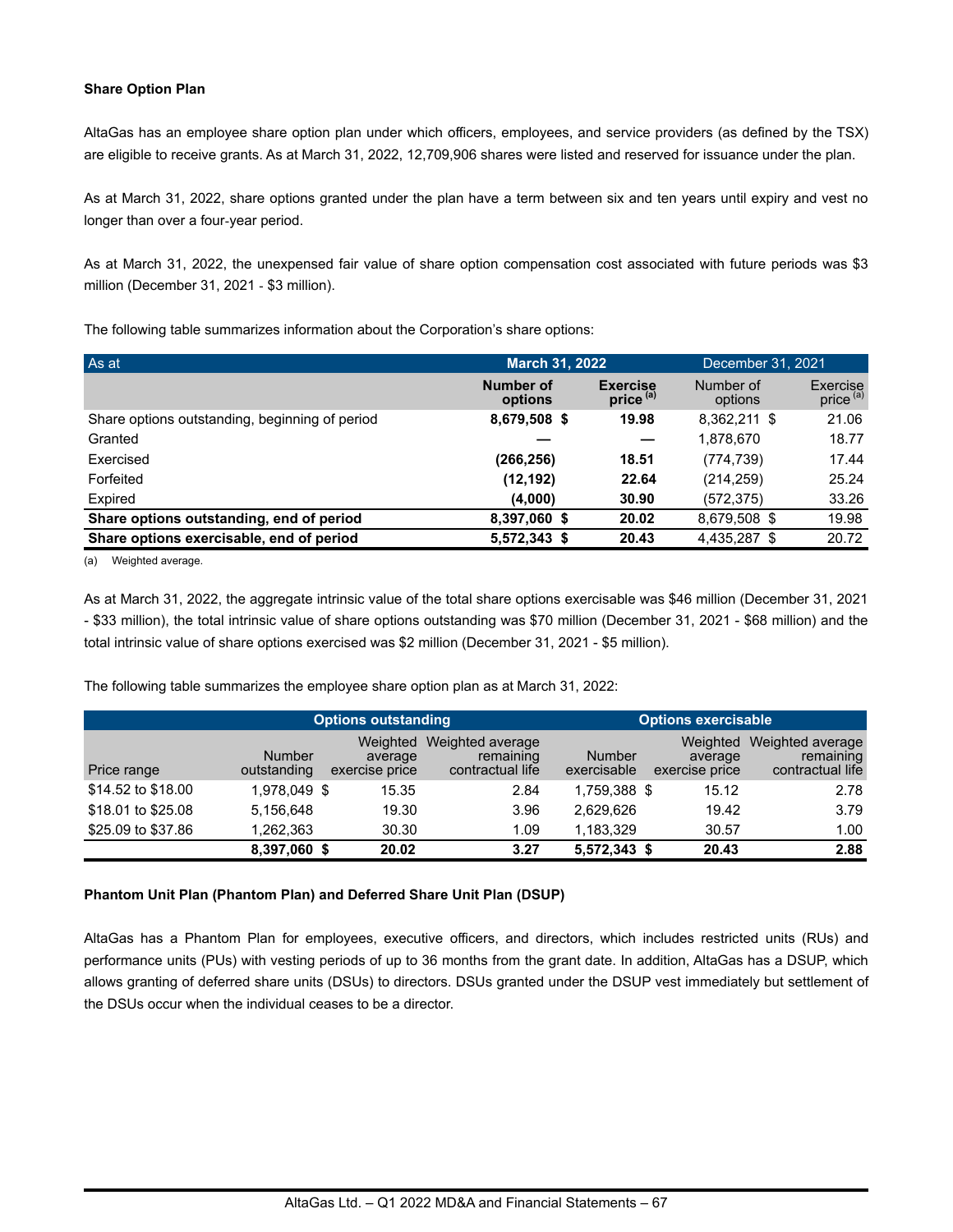| PUs, RUs, and DSUs (number of units)         | <b>March 31, 2022</b> | December 31, 2021 |
|----------------------------------------------|-----------------------|-------------------|
| Balance, beginning of year                   | 3,802,082             | 5,920,300         |
| Granted                                      | 1,265,405             | 1,535,966         |
| Vested and paid out                          | (691, 482)            | (3,495,702)       |
| Forfeited                                    | (30, 829)             | (313, 621)        |
| Units in lieu of dividends                   | 42.750                | 126,250           |
| Additional units added by performance factor | 342.340               | 28,889            |
| Outstanding, end of period                   | 4,730,266             | 3,802,082         |

For the three months ended March 31, 2022, the compensation expense recorded for the Phantom Plan and DSUP was \$13 million (three months ended March 31, 2021 – \$11 million). As at March 31, 2022, the unrecognized compensation expense relating to the remaining vesting period for the Phantom Plan was \$64 million (December 31, 2021 - \$16 million) and is expected to be recognized over the vesting period.

# **17. Net Income Per Common Share**

The following table summarizes the computation of net income per common share:

| Three Months Ended March 31                                    |    | 2022              | 2021  |
|----------------------------------------------------------------|----|-------------------|-------|
| Numerator:                                                     |    |                   |       |
| Net income applicable to controlling interests                 | \$ | 380 \$            | 350   |
| Less: Preferred share dividends                                |    | (13)              | (13)  |
| Loss on redemption of preferred shares                         |    | (10)              |       |
| Net income applicable to common shares                         | S  | 357S              | 337   |
| Denominator:                                                   |    |                   |       |
| (millions of shares)                                           |    |                   |       |
| Weighted average number of common shares outstanding           |    | 280.4             | 279.5 |
| Dilutive equity instruments (a)                                |    | 2.4               | 0.7   |
| Weighted average number of common shares outstanding - diluted |    | 282.8             | 280.2 |
| Basic net income per common share                              | \$ | $1.27 \text{ } $$ | 1.21  |
| Diluted net income per common share                            |    | 1.26 <sup>5</sup> | 1.20  |

(a) Determined using the treasury stock method.

For the three months ended March 31, 2022, 1.0 million share options (three months ended March 31, 2021 – 2.0 million share options) were excluded from the diluted net income per common share calculation as their effects were anti-dilutive.

# **18. Commitments, Guarantees, and Contingencies**

#### **Commitments**

AltaGas has long-term natural gas purchase and transportation arrangements, LPG purchase agreements, crude oil and condensate purchase agreements, electricity purchase arrangements, service agreements, pipeline and storage service contracts, capital commitments, environmental commitments, merger commitments, and operating leases for office space, office equipment, vehicles, rail cars, land, storage, aquatic surface use, and other equipment, all of which are transacted at market prices and in the normal course of business.

AltaGas' utilities have contracts to purchase natural gas, natural gas transportation and storage services from various suppliers to ensure that there is an adequate supply of natural gas to meet the needs of customers and to minimize exposure to market price fluctuations. These contracts have expiration dates that range from 2022 to 2044. In addition, WGL Energy Services also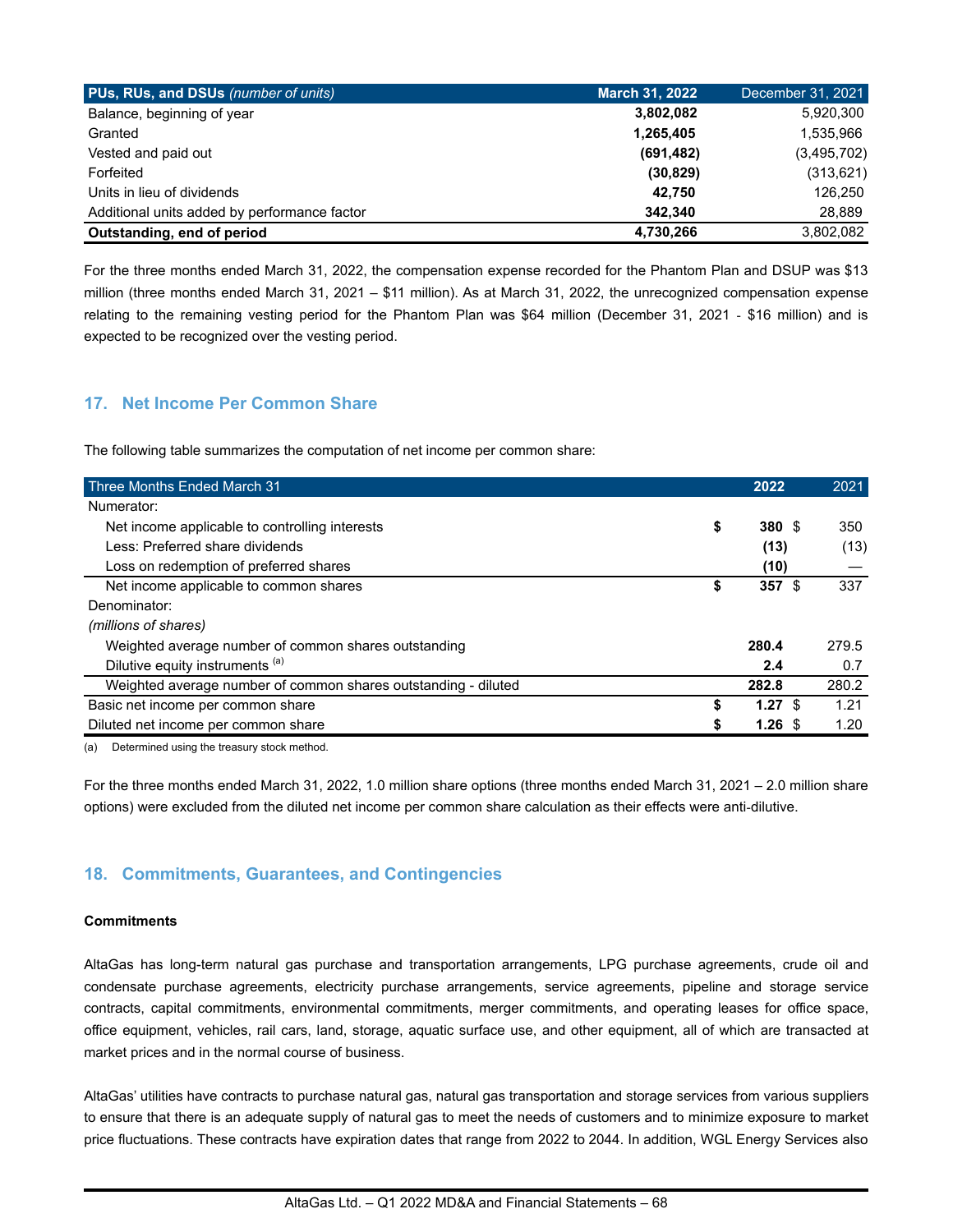enters into contracts to purchase natural gas and electricity designed to match the duration of its sales commitments, and to secure a margin on estimated sales over the terms of existing sales contracts.

In connection with the acquisition of WGL in 2018, AltaGas and WGL have made commitments related to the terms of the Public Service Commission of the District of Columbia (PSC of DC) settlement agreement and the conditions of approval from the Maryland Public Service Commission (PSC of MD) and the Commonwealth of Virginia State Corporation Commission (SCC of VA). Among other things, these commitments include rate credits distributable to both residential and non-residential customers, gas expansion and other programs, various public interest commitments, and safety programs. As at March 31, 2022, the remaining unpaid amount for the previously accrued merger commitments was approximately US\$7 million. Additionally, there are a number of operational commitments, including the funding of leak mitigation and reducing leak backlogs, the funding of damage prevention efforts, developing projects to extend natural gas service, maintaining pre-merger quality of service standards including odor call response times, increasing supplier diversity, achieving synergy savings benefits, as well as reporting and tracking related to all the commitments, and developing 15 megawatts of either electric grid energy storage or Tier 1 renewable resources within five years after the merger closed.

In 2020, as part of the Petrogas Acquisition, AltaGas acquired a commitment to pay post-acquisition contingent payments of up to \$16 million, which may be paid no later than 2022 based on certain criteria, including earnings targets being met. As at March 31, 2022, no post-acquisition contingent payments have been made.

In 2017, AltaGas entered into a 12-year service agreement for tug services to support the marine operations of RIPET. As at March 31, 2022, AltaGas is obligated to pay fixed fees of approximately \$19 million over the remainder of the contract.

In 2019, AltaGas entered into propane supply contracts with various counterparties to secure physical volumes required for RIPET's export capacity commitments. The contract terms range from 1-15 years, for an aggregate commitment amount of approximately \$859 million.

In 2014, AltaGas' Blythe facility entered into a Long-Term Service Agreement with Siemens to complete various upgrade and maintenance services on the Combustion Turbines (CT) at Blythe. The term of the agreement is over 124,000 equivalent operating hours per CT, or 25 years, whichever comes first. As at March 31, 2022, approximately \$143 million is expected to be paid over the next 14 years, of which \$48 million is expected to be paid over the next five years.

In 2021, AltaGas entered into a time charter agreement for the lease of a Very Large Gas Carrier (VLGC) over a two-year term. The vessel will be used by AltaGas to transport LPGs from AltaGas' export terminals to Asian markets. At March 31, 2022, AltaGas has approximately US\$19 million remaining in future undiscounted cash flows associated with the lease.

At March 31, 2022, AltaGas has US\$150 million in future undiscounted cash flows associated with operating leases not yet commenced. The leases are for the use of two VLGCs that are anticipated to commence in the fourth quarter of 2023 and first quarter of 2024. The lessor is primarily involved in the design and construction of both VLGCs.

#### **Guarantees**

AltaGas has guaranteed payments primarily for certain commitments on behalf of some of its subsidiaries. AltaGas has also guaranteed payments for certain of its external partners. With the sale of WGL Midstream in the second quarter of 2021, as at March 31, 2022, a US\$25 million WGL performance guarantee to a former WGL Midstream wholesale counterparty remains in effect until the purchaser can transfer the credit support. In return, the purchaser provided a US\$25 million third-party bank letter of credit in which WGL is the beneficiary. AltaGas had no guarantees issued on behalf of external parties.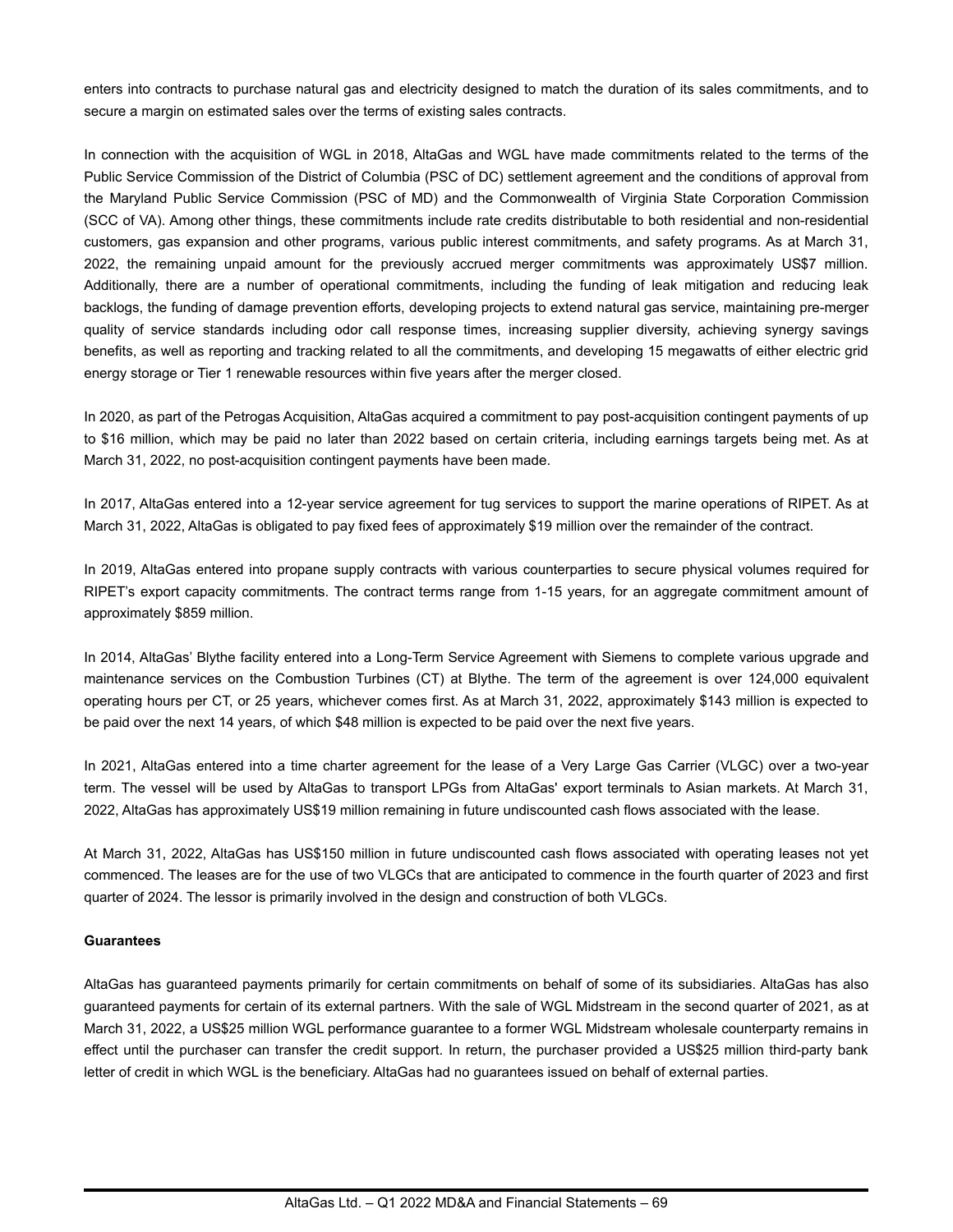### **Contingencies**

AltaGas and its subsidiaries are subject to various legal claims and actions arising in the normal course of business. While the final outcome of such legal claims and actions cannot be predicted with certainty, the Corporation does not believe that the resolution of such claims and actions will have a material impact on the Corporation's consolidated financial position or results of operations.

## **19. Pension Plans and Retiree Benefits**

The costs of the defined benefit and post-retirement benefit plans are based on Management's estimate of the future rate of return on the fair value of pension plan assets, salary escalations, mortality rates, and other factors affecting the payment of future benefits.

In 2021, AltaGas made the decision to wind-up the Canadian defined benefit pension plan effective March 31, 2022. The final settlement of the plan will occur when approval of the wind-up is received from the Alberta Superintendent of Pensions.

Rabbi trusts of \$17 million as at March 31, 2022 have been funded to satisfy the employee benefit obligations associated with WGL's various pension plans (December 31, 2021 - \$18 million). These balances are included in "prepaid expenses and other current assets" and "long-term investments and other assets" in the Consolidated Balance Sheets.

The net pension expense by plan for the period was as follows:

|                                                    | Three Months Ended March 31, 2022 |                                  |  |                                        |                                  |                                        |                |                                  |                                        |  |
|----------------------------------------------------|-----------------------------------|----------------------------------|--|----------------------------------------|----------------------------------|----------------------------------------|----------------|----------------------------------|----------------------------------------|--|
|                                                    |                                   | Canada                           |  |                                        | <b>United States</b>             |                                        |                | <b>Total</b>                     |                                        |  |
|                                                    |                                   | <b>Defined</b><br><b>Benefit</b> |  | Post-<br>retirement<br><b>Benefits</b> | <b>Defined</b><br><b>Benefit</b> | Post-<br>retirement<br><b>Benefits</b> |                | <b>Defined</b><br><b>Benefit</b> | Post-<br>retirement<br><b>Benefits</b> |  |
| Current service cost <sup>(a)</sup>                | 5                                 | 15                               |  | $\overline{\phantom{0}}$               | 5\$                              |                                        | 2 <sup>5</sup> | 6                                | - \$                                   |  |
| Interest cost <sup>(b)</sup>                       |                                   |                                  |  |                                        | 13                               | 3                                      |                | 13                               |                                        |  |
| Expected return on plan assets (b)                 |                                   |                                  |  |                                        | (19)                             | (9)                                    |                | (19)                             | (9)                                    |  |
| Amortization of past service credit <sup>(b)</sup> |                                   |                                  |  |                                        |                                  | (4)                                    |                |                                  | (4)                                    |  |
| Amortization of net actuarial gain (b)             |                                   |                                  |  |                                        |                                  | (2)                                    |                |                                  | (2)                                    |  |
| Net benefit cost (income) recognized               |                                   |                                  |  |                                        | (1)                              | (10) \$                                |                |                                  | (10)                                   |  |

(a) Recorded under the line item "operating and administrative" expenses on the Consolidated Statements of Income.

(b) Recorded under the line item "other income" on the Consolidated Statements of Income.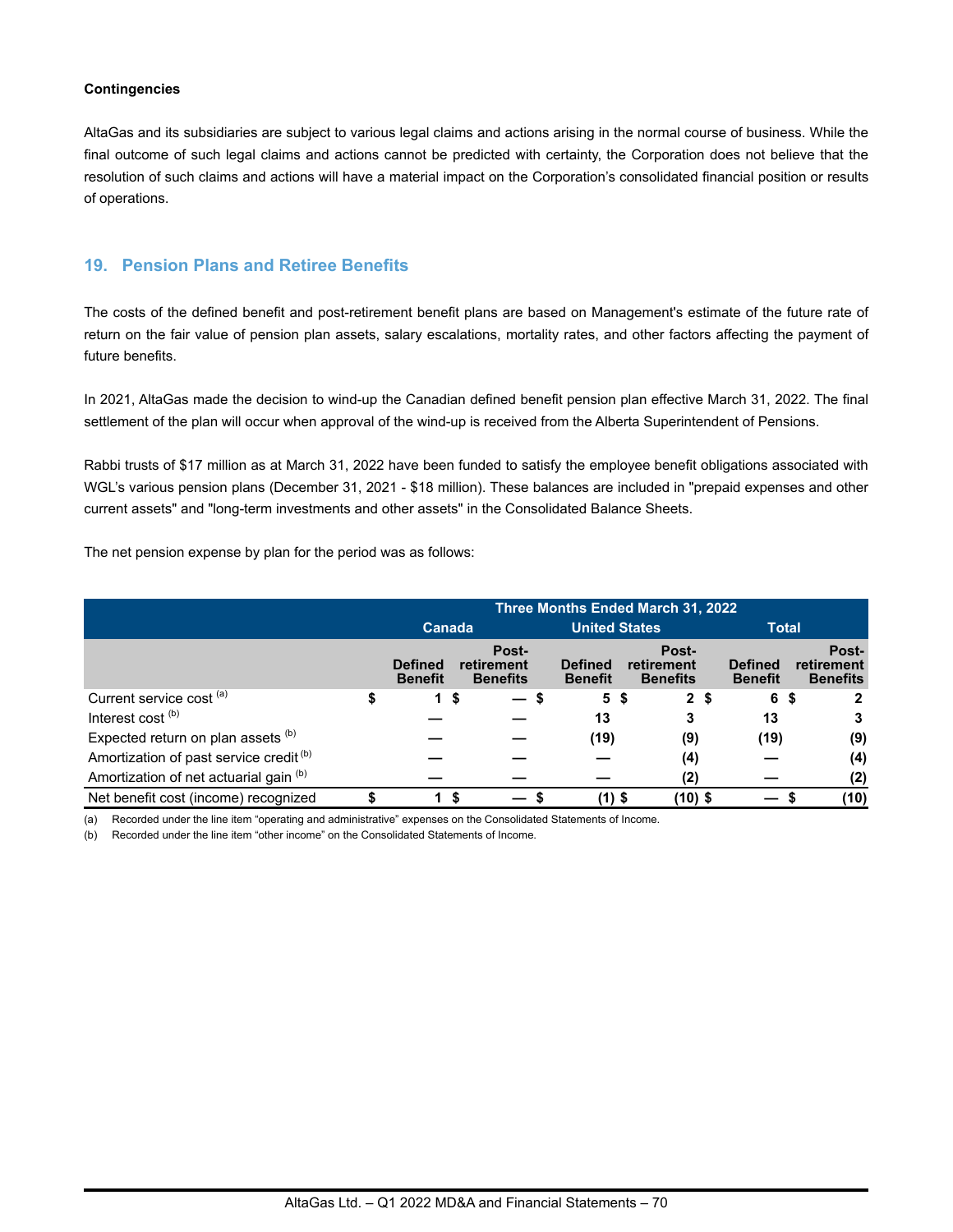|                                                          | Three Months Ended March 31, 2021 |                           |                                        |  |                           |     |                                        |    |                           |    |                                        |
|----------------------------------------------------------|-----------------------------------|---------------------------|----------------------------------------|--|---------------------------|-----|----------------------------------------|----|---------------------------|----|----------------------------------------|
|                                                          |                                   | Canada                    |                                        |  | <b>United States</b>      |     |                                        |    | Total                     |    |                                        |
|                                                          |                                   | Defined<br><b>Benefit</b> | Post-<br>retirement<br><b>Benefits</b> |  | Defined<br><b>Benefit</b> |     | Post-<br>retirement<br><b>Benefits</b> |    | Defined<br><b>Benefit</b> |    | Post-<br>retirement<br><b>Benefits</b> |
| Current service cost (a)                                 | \$                                |                           | - \$                                   |  | 6                         | \$  | 3                                      | \$ | 7\$                       |    | 3                                      |
| Interest cost <sup>(b)</sup>                             |                                   |                           |                                        |  | 12                        |     | 3                                      |    | 12                        |    | 3                                      |
| Expected return on plan assets (b)                       |                                   |                           |                                        |  | (19)                      |     | (8)                                    |    | (19)                      |    | (8)                                    |
| Amortization of past service credit <sup>(b)</sup>       |                                   |                           |                                        |  |                           |     | (4)                                    |    |                           |    | (4)                                    |
| Amortization of net actuarial loss (gain) <sup>(b)</sup> |                                   |                           |                                        |  |                           |     | (2)                                    |    |                           |    | (2)                                    |
| Plan settlements <sup>(b)</sup>                          |                                   |                           |                                        |  |                           |     |                                        |    |                           |    |                                        |
| Net benefit cost (income) recognized                     |                                   |                           |                                        |  |                           | \$. | $(8)$ \$                               |    | $\overline{2}$            | \$ | (8)                                    |

(a) Recorded under the line item "operating and administrative" expenses on the Consolidated Statements of Income.

(b) Recorded under the line item "other income" on the Consolidated Statements of Income.

# **20. Supplemental Cash Flow Information**

The following table details the changes in operating assets and liabilities from operating activities:

| Three Months Ended March 31                 | 2022             | 2021 |
|---------------------------------------------|------------------|------|
| Source (use) of cash:                       |                  |      |
| Accounts receivable                         | \$<br>$(459)$ \$ |      |
| Inventory                                   | 152              | 77   |
| Risk management assets - current            | 3                | 2    |
| Other current assets                        | 18               | 37   |
| Regulatory assets - current                 |                  | 20   |
| Accounts payable and accrued liabilities    | 375              | (77) |
| Customer deposits                           | 78               | (25) |
| Regulatory liabilities - current            | 32               | (8)  |
| Risk management liabilities - current       | 11               | 2    |
| Other current liabilities                   | (31)             | (30) |
| Other operating assets and liabilities      | 39               | 32   |
| Changes in operating assets and liabilities | $225$ \$         | 30   |

The following table details the changes in non-cash investing and financing activities:

| Three Months Ended March 31                                                      | 2022      | 2021 |
|----------------------------------------------------------------------------------|-----------|------|
| Decrease (increase) of balance:                                                  |           |      |
| Exercise of stock options                                                        | 1 S       |      |
| Net right-of-use assets obtained in exchange for new operating lease liabilities | $(28)$ \$ | (4)  |
| Net right-of-use assets obtained in exchange for new finance lease liabilities   | $(2)$ \$  | (1)  |
| Capital expenditures included in accounts payable and accrued liabilities        | 37 S      | 58   |

The following cash payments have been included in the determination of earnings:

| Three Months Ended March 31                 | 2022 | 2021 |
|---------------------------------------------|------|------|
| Interest paid (net of capitalized interest) |      | 78   |
| Income taxes paid                           |      |      |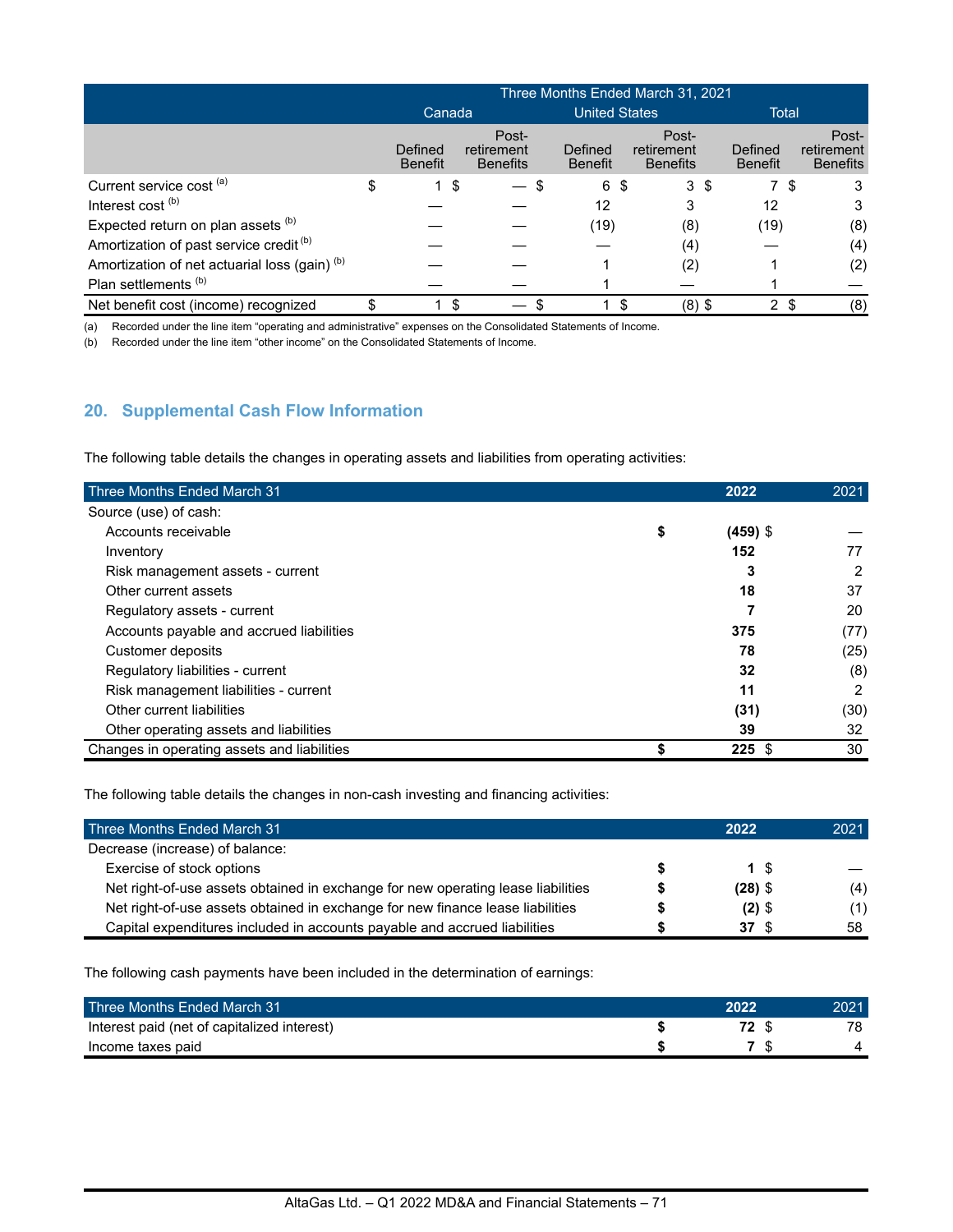The following table is a reconciliation of cash and cash equivalents and restricted cash balances:

| As at March 31                                                                        | 2022              | 2021          |
|---------------------------------------------------------------------------------------|-------------------|---------------|
| Cash and cash equivalents                                                             | 135S              | 52            |
| Restricted cash holdings from customers - current                                     |                   | $\mathcal{B}$ |
| Restricted cash included in prepaid expenses and other current assets (a)             |                   | $\mathcal{B}$ |
| Restricted cash included in long-term investments and other assets (a)                | a                 | 17            |
| Cash, cash equivalents, and restricted cash per Consolidated Statements of Cash Flows | $153 \text{ } $s$ | 75            |

(a) The restricted cash balances included in "prepaid expenses and other current assets" and "long-term investments and other assets" relate to Rabbi trusts associated with WGL's pension plans (Note 19).

## **21. Seasonality**

The Utilities business is highly seasonal with the majority of natural gas deliveries occurring during the winter heating season. Gas sales increase during the winter resulting in stronger first and fourth quarter results and weaker second and third quarter results. The retail business within the Utilities segment is also seasonal, with larger amounts of electricity being sold in the summer and peak winter months and larger amounts of natural gas being sold in the winter months.

# **22. Segmented Information**

AltaGas owns and operates a portfolio of assets and services used to move energy from the source to the end-user. The following describes the Corporation's reportable segments:

| <b>Utilities</b> | ■ rate-regulated natural gas distribution assets in Michigan, Alaska, the District of Columbia, Maryland, |
|------------------|-----------------------------------------------------------------------------------------------------------|
|                  | and Virginia;                                                                                             |
|                  | ■ rate-regulated natural gas storage in the United States; and                                            |
|                  | sale of natural gas and power to residential, commercial, and industrial customers in Washington          |
|                  | D.C., Maryland, Virginia, Delaware, Pennsylvania, and Ohio.                                               |
| <b>Midstream</b> | ■ NGL processing and extraction plants;                                                                   |
|                  | ■ natural gas storage facilities;                                                                         |
|                  | liquefied petroleum gas (LPG) export terminals;                                                           |
|                  | • transmission pipelines to transport natural gas and NGL;                                                |
|                  | ■ natural gas gathering lines and field processing facilities;                                            |
|                  | • purchase and sale of natural gas;                                                                       |
|                  | ■ natural gas and NGL marketing;                                                                          |
|                  | marketing, storage and distribution of wellsite fluids and fuel, crude oil and condensate diluents; and   |
|                  | • interest in a regulated gas pipeline in the Marcellus/Utica basins.                                     |
| Corporate/Other  | the cost of providing corporate services, financing and general corporate overhead, corporate assets,     |
|                  | financing other segments and the effects of changes in the fair value of certain risk management          |
|                  | contracts; and                                                                                            |
|                  | a small portfolio of remaining power assets, certain of which are pending sale.                           |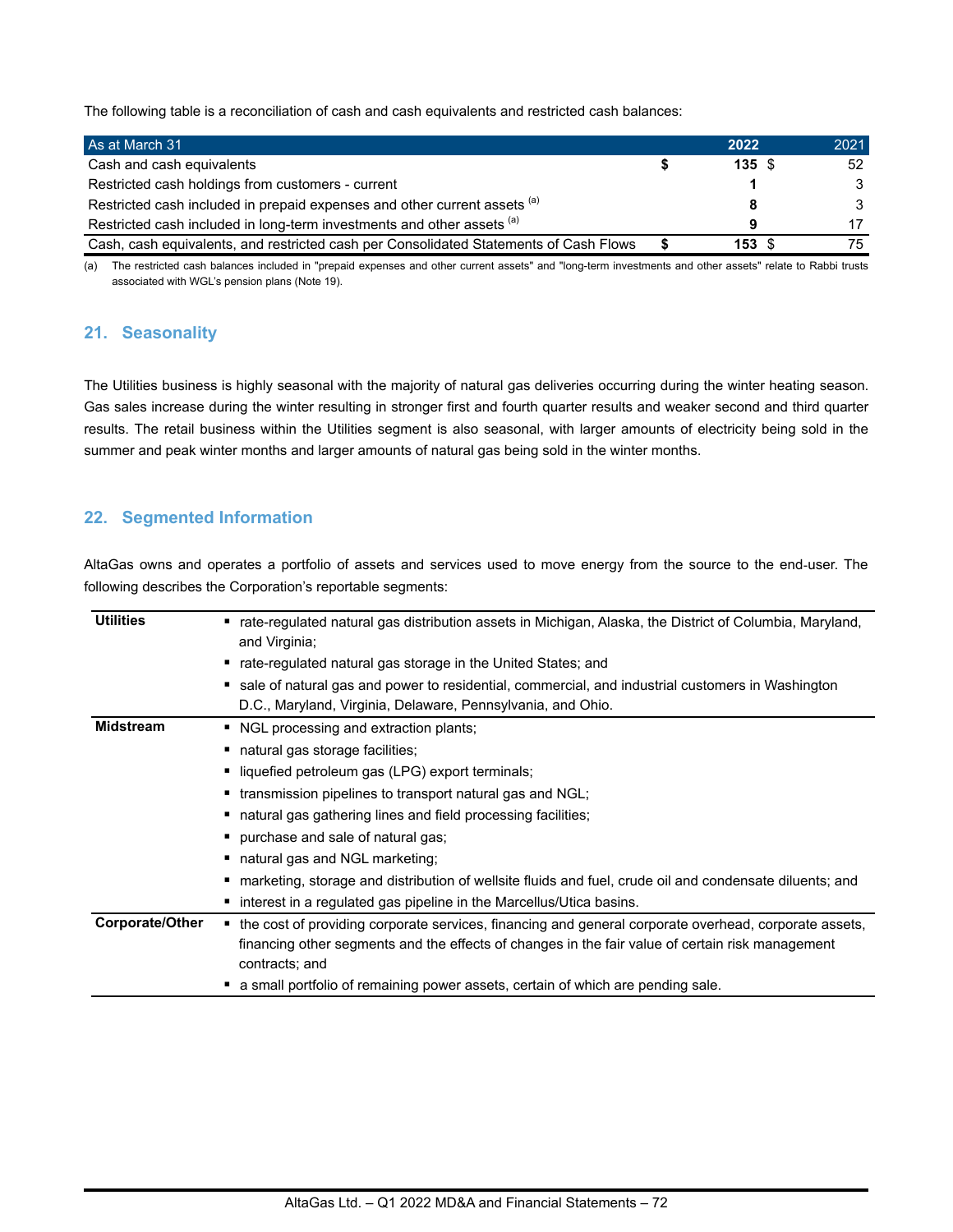The following table provides a reconciliation of segment revenue to the disaggregated revenue table disclosed under Note 13:

|                            | Three Months Ended March 31, 2022 |                  |                            |              |  |  |
|----------------------------|-----------------------------------|------------------|----------------------------|--------------|--|--|
|                            | <b>Utilities</b>                  | <b>Midstream</b> | Corporate/<br><b>Other</b> | <b>Total</b> |  |  |
| External revenue (note 13) | \$<br>$1.601$ \$                  | $2.271$ \$       | 20 <sup>5</sup>            | 3,892        |  |  |
| Intersegment revenue       | _                                 |                  |                            |              |  |  |
| Segment revenue            | $1.601$ \$                        | $2.271$ \$       | 20                         | 3,892        |  |  |

|                            | Three Months Ended March 31, 2021 |  |            |  |                     |  |       |
|----------------------------|-----------------------------------|--|------------|--|---------------------|--|-------|
|                            | <b>Utilities</b>                  |  | Midstream  |  | Corporate/<br>Other |  | Total |
| External revenue (note 13) | $1.408$ \$                        |  | $1.654$ \$ |  | $23 \text{ }$ \$    |  | 3,085 |
| Intersegment revenue       | __                                |  | (4)        |  |                     |  | (4)   |
| Segment revenue            | 1.408                             |  | 1,650 \$   |  | 23.                 |  | 3.081 |

The following tables show the composition by segment:

|                                          | Three Months Ended March 31, 2022 |                  |                  |                 |                                                  |              |
|------------------------------------------|-----------------------------------|------------------|------------------|-----------------|--------------------------------------------------|--------------|
|                                          |                                   | <b>Utilities</b> | <b>Midstream</b> | Corporate/      | Intersegment<br>Other Elimination <sup>(a)</sup> | <b>Total</b> |
| Segment revenue (note 13)                | \$                                | $1,601$ \$       | $2,271$ \$       | 20 <sup>5</sup> | —                                                | 3,892<br>\$  |
| Cost of sales                            |                                   | (860)            | (1,969)          | (2)             |                                                  | (2,831)      |
| Operating and administrative             |                                   | (261)            | (114)            | (25)            |                                                  | (400)        |
| Accretion expenses                       |                                   |                  | (2)              |                 |                                                  | (2)          |
| Depreciation and amortization            |                                   | (74)             | (30)             | (8)             |                                                  | (112)        |
| Income from equity investments (note 10) |                                   |                  | 2                |                 |                                                  |              |
| Other income                             |                                   | 19               |                  |                 |                                                  | 26           |
| Foreign exchange gains (losses)          |                                   |                  |                  | (2)             |                                                  | (1)          |
| Interest expense                         |                                   |                  |                  | (71)            |                                                  | (71)         |
| Income (loss) before income taxes        |                                   | 426 \$           | 159 \$           | $(81)$ \$       |                                                  | 504          |
| Net additions (reductions) to:           |                                   |                  |                  |                 |                                                  |              |
| Property, plant and equipment (b)        |                                   | 128S             | 3\$              | $(10)$ \$       |                                                  | 121          |

(a) Intersegment transactions are recorded at market value.

(b) Net additions to property, plant and equipment, and intangible assets may not agree to changes reflected in the Consolidated Statements of Cash Flows due to classification of business acquisition and foreign exchange changes on U.S. assets.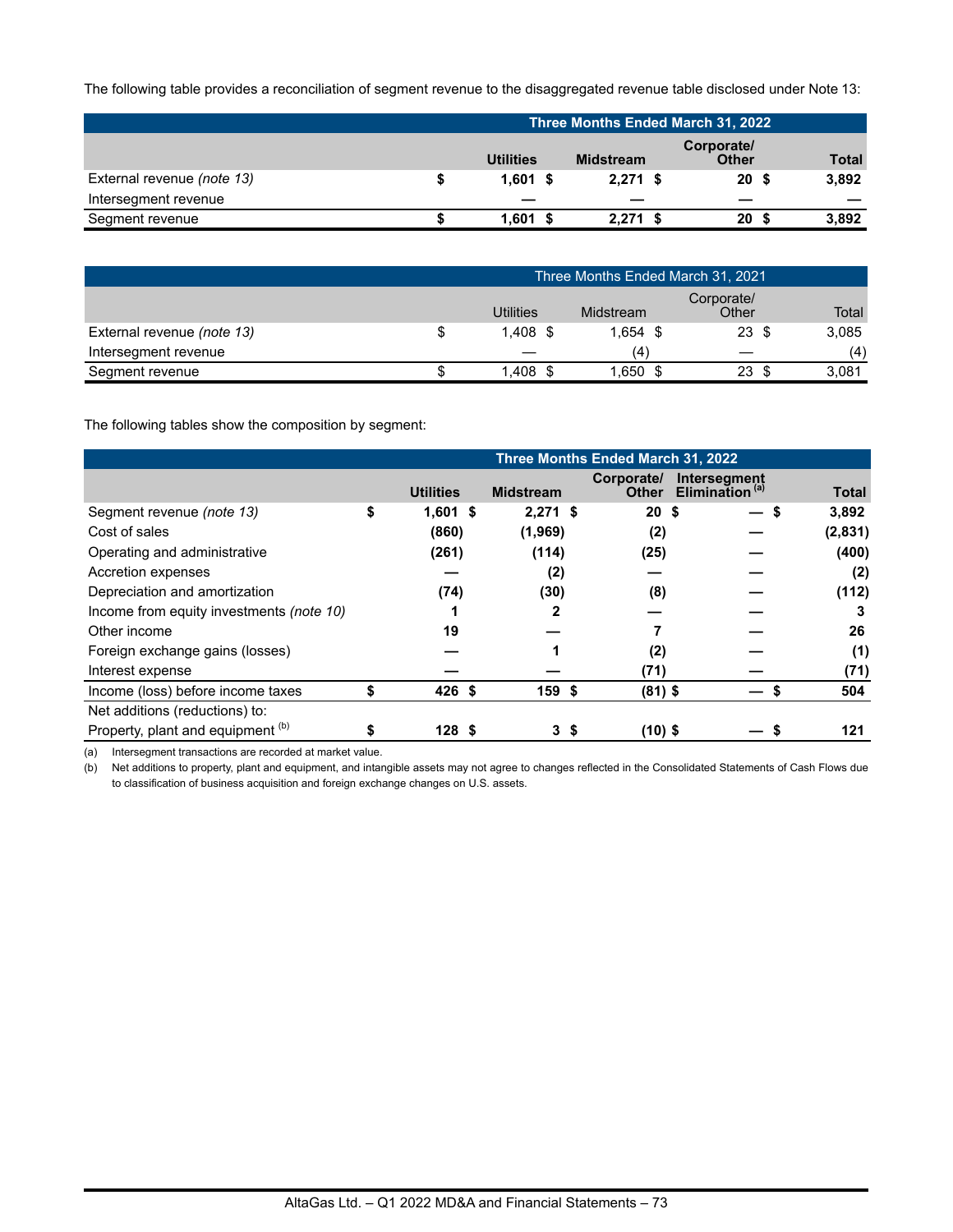|                                          |                        |            | Three Months Ended March 31, 2021 |                                            |         |
|------------------------------------------|------------------------|------------|-----------------------------------|--------------------------------------------|---------|
|                                          | <b>Utilities</b>       | Midstream  | Corporate/<br>Other               | Intersegment<br>Elimination <sup>(a)</sup> | Total   |
| Segment revenue (note 13)                | \$<br>$1,408$ \$       | $1,650$ \$ | $23 \text{ } $$                   | $4 \text{ } $$                             | 3,085   |
| Cost of sales                            | (802)                  | (1,206)    | (4)                               | (4)                                        | (2,016) |
| Operating and administrative             | (240)                  | (105)      | (21)                              |                                            | (366)   |
| Depreciation and amortization            | (75)                   | (16)       | (8)                               |                                            | (99)    |
| Provisions on assets (note 5)            |                        | (76)       |                                   |                                            | (76)    |
| Income from equity investments (note 10) |                        | 2          |                                   |                                            | 3       |
| Other income (loss)                      | 16                     |            | (1)                               |                                            | 16      |
| Foreign exchange gains (losses)          |                        | (13)       | 9                                 |                                            | (4)     |
| Interest expense                         |                        |            | (70)                              |                                            | (70)    |
| Income (loss) before income taxes        | \$<br>$308$ \$         | $237$ \$   | $(72)$ \$                         |                                            | 473     |
| Net additions to:                        |                        |            |                                   |                                            |         |
| Property, plant and equipment (b) (c)    | 102 <sub>2</sub><br>\$ | 22S        | 5<br>-\$                          |                                            | 129     |
| Intangible assets                        |                        |            |                                   | \$                                         |         |

(a) Intersegment transactions are recorded at market value.

(b) Net additions to property, plant and equipment, and intangible assets may not agree to changes reflected in the Consolidated Statements of Cash Flows due to classification of business acquisition and foreign exchange changes on U.S. assets.

(c) In 2021, Management determined that it would include adjustments for the cost of removal of utility assets in net additions to property, plant and equipment. Comparative periods have been restated to reflect this change.

The following table shows goodwill and total assets by segment:

|                         | <b>Utilities</b> | <b>Midstream</b> | Corporate/<br><b>Other</b> | <b>Total</b> |
|-------------------------|------------------|------------------|----------------------------|--------------|
| As at March 31, 2022    |                  |                  |                            |              |
| Goodwill (note 7)       | \$<br>$3,638$ \$ | $1.447$ \$       | $-5$                       | 5.085        |
| Segmented assets        | \$<br>14,286 \$  | $6,830$ \$       | 650 \$                     | 21,766       |
| As at December 31, 2021 |                  |                  |                            |              |
| Goodwill (note 7)       | \$<br>$3.691$ \$ | $1.462$ \$       | $-$ \$                     | 5,153        |
| Segmented assets        | \$<br>14,603 \$  | $6,415$ \$       | 575 \$                     | 21,593       |

## **23. Subsequent Events**

On April 12, 2022, AltaGas closed the sale of its interest in the Aitken Creek processing facilities for cash consideration of approximately \$224 million, net of closing adjustments. The disposal was triggered as a result of the operator of the facilities exercising a purchase option.

Subsequent events have been reviewed through April 27, 2022, the date on which these unaudited condensed interim Consolidated Financial Statements were issued.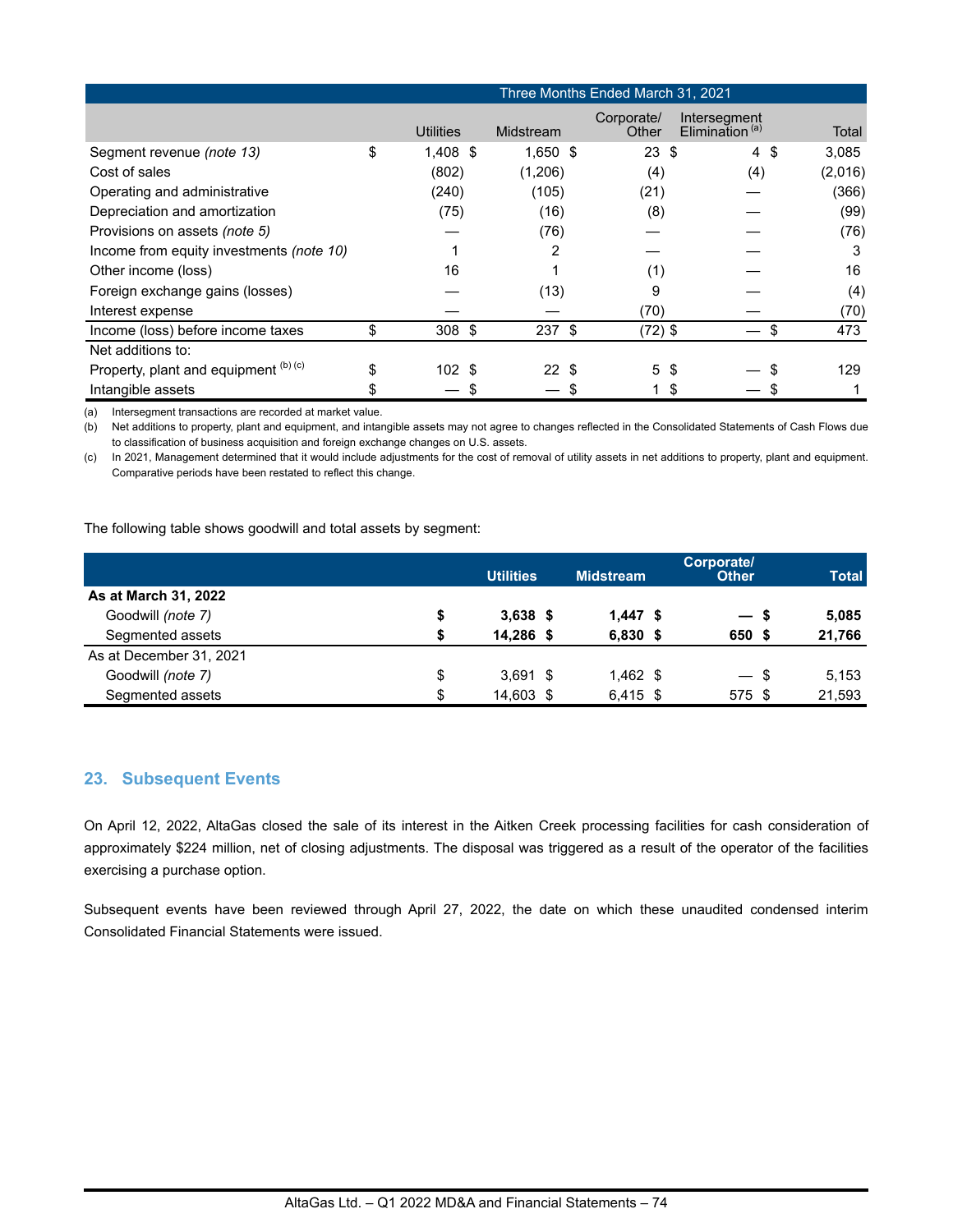# **SUPPLEMENTAL QUARTERLY OPERATING INFORMATION**

|                                                                                  | $Q1 - 22$ | Q4-21  | $Q3 - 21$ | $Q2-21$ | $Q1-21$ |
|----------------------------------------------------------------------------------|-----------|--------|-----------|---------|---------|
| <b>OPERATING HIGHLIGHTS</b>                                                      |           |        |           |         |         |
| <b>UTILITIES</b>                                                                 |           |        |           |         |         |
| Natural gas deliveries - end use (Bcf) <sup>(1)</sup>                            | 74.7      | 44.0   | 12.2      | 22.4    | 72.6    |
| Natural gas deliveries - transportation (Bcf) <sup>(1)</sup>                     | 43.7      | 31.2   | 21.4      | 25.3    | 43.1    |
| Service sites (thousands) <sup>(2)</sup>                                         | 1,694     | 1,689  | 1,676     | 1,673   | 1,675   |
|                                                                                  |           |        |           |         |         |
| Degree day variance from normal - SEMCO Gas $(\%)$ <sup>(3)</sup>                | 3.2       | (15.0) | (41.8)    | (5.6)   | (6.2)   |
| Degree day variance from normal - ENSTAR (%) <sup>(3)</sup>                      | (11.7)    | 11.9   | 16.9      | 9.0     | 9.7     |
| Degree day variance from normal - Washington Gas $(\%)^{(3)(4)}$                 | (1.3)     | (12.7) |           | 20.8    | (7.1)   |
| WGL retail energy marketing - gas sales volumes (Mmcf)                           | 23,637    | 16,299 | 7,682     | 9,887   | 24,696  |
| WGL retail energy marketing - electricity sales volumes (GWh)                    | 3,096     | 3,167  | 3,738     | 3,201   | 3,249   |
| <b>MIDSTREAM</b>                                                                 |           |        |           |         |         |
| LPG export volumes $(Bbls/d)^{(5)}$                                              | 87,967    | 76,609 | 105,070   | 90,106  | 85,464  |
| Total inlet gas processed (Mmcf/d) <sup>(5)</sup>                                | 1,472     | 1,534  | 1.471     | 1,460   | 1,526   |
| Extracted ethane volumes (Bbls/d) <sup>(5)</sup>                                 | 29,654    | 27,000 | 22,938    | 28,867  | 33,138  |
| Extracted NGL volumes (Bbls/d) <sup>(5)(6)</sup>                                 | 35,770    | 35,734 | 34,671    | 37,070  | 38,026  |
| Fractionation volumes (Bbls/d) <sup>(5)</sup>                                    | 33,090    | 37,000 | 29,130    | 27,900  | 28,591  |
| Frac spread - realized $(\frac{5}{Bb})^{(5)(7)}$                                 | 23.92     | 9.18   | 12.63     | 11.59   | 14.69   |
| Frac spread - average spot price $(\frac{5}{B}I)$ (5) (8)                        | 36.98     | 35.82  | 36.32     | 20.54   | 24.35   |
| Propane Far East Index (FEI) to Mont Belvieu spread (US\$/BbI) <sup>(5)(9)</sup> | 12.91     | 12.65  | 9.00      | 8.98    | 10.14   |
| Butane FEI to Mont Belvieu spread (US\$/Bbl) <sup>(5)(10)</sup>                  | 10.95     | 10.29  | 8.79      | 10.03   | 12.74   |

(1) Bcf is one billion cubic feet.

(2) Service sites reflect all of the service sites of the utilities, including transportation and non-regulated business lines.

(3) A degree day is a measure of coldness determined daily as the number of degrees the average temperature during the day in question is below 65 degrees Fahrenheit. Degree days for a particular period are determined by adding the degree days incurred during each day of the period. Normal degree days for a particular period are the average of degree days during the prior 15 years for SEMCO Gas, during the prior 10 years for ENSTAR, and during the prior 30 years for Washington Gas.

(4) In certain of Washington Gas' jurisdictions (Virginia and Maryland) there are billing mechanisms in place which are designed to eliminate the effects of variance in customer usage caused by weather and other factors such as conservation. In the District of Columbia, there is no weather normalization billing mechanism nor does Washington Gas hedge to offset the effects of weather. As a result, colder or warmer weather will result in variances to financial results.

(5) Average for the period.

(6) NGL volumes refer to propane, butane and condensate.

(7) Realized frac spread or NGL margin, expressed in dollars per barrel of NGL, is derived from sales recorded by the segment during the period for frac spread exposed volumes plus the settlement value of frac hedges settled in the period less extraction premiums, divided by the total frac exposed volumes produced during the period.

(8) Average spot frac spread or NGL margin, expressed in dollars per barrel of NGL, is indicative of the average sales price that AltaGas receives for propane, butane and condensate less extraction premiums, before accounting for hedges, divided by the respective frac spread exposed volumes for the period.

(9) Average propane price spread between FEI and Mont Belvieu TET commercial index.

(10) Average butane price spread between FEI and Mont Belvieu TET commercial index.